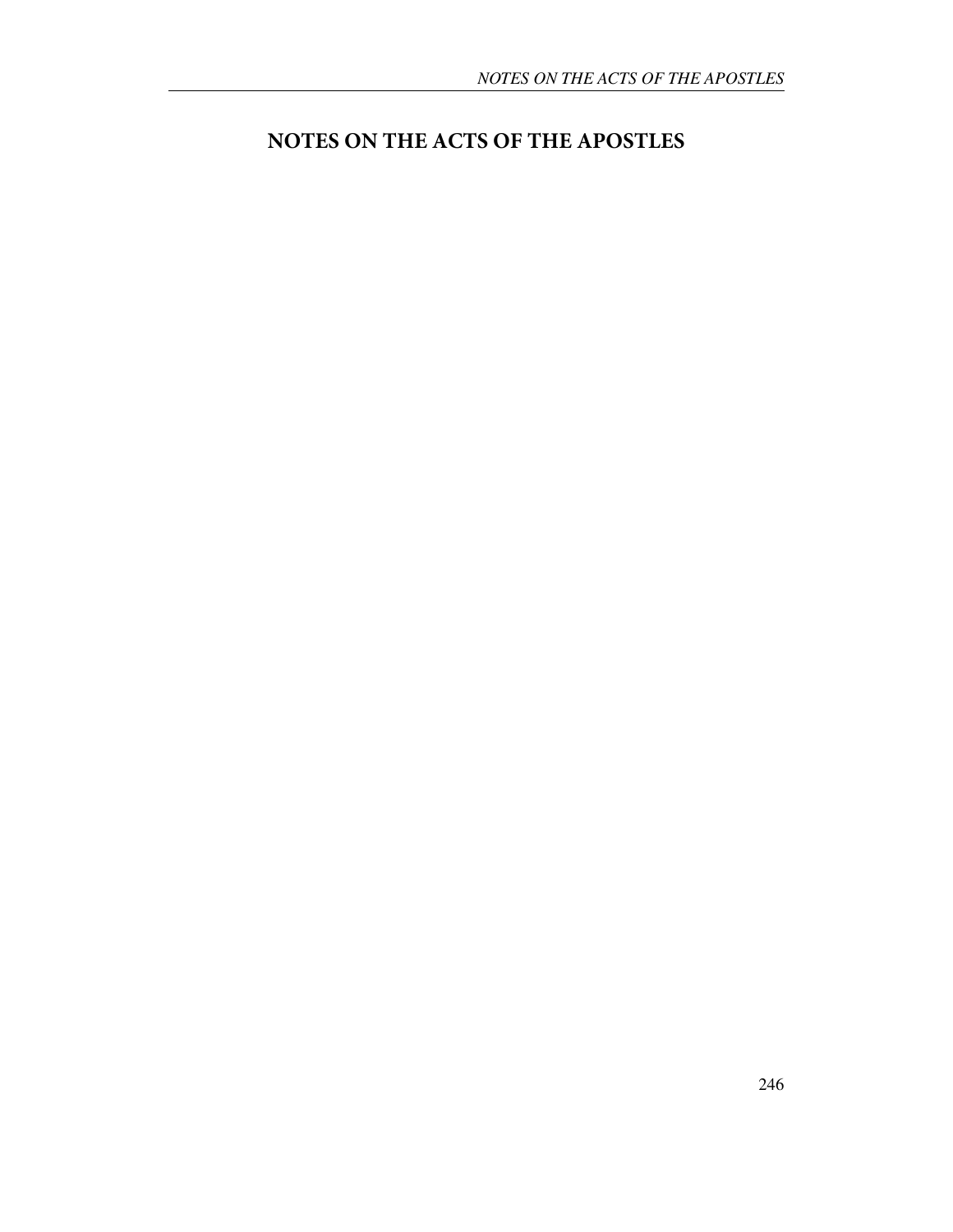THIS book, in which St. Luke records the actions of the apostles, particularly of St. Peter and St. Paul, (whose companion in travel he was,) is as it were the center between the Gospel and the Epistles. It contains, after a very brief re-capitulation of the evangelical history, a continuation of the history of Christ, the event of his predictions, and a kind of supplement to what he had before spoken to his disciples, by the Holy Ghost now given unto them. It contains also the seeds, and first stamina of all those things, which are enlarged upon in the epistles. The Gospels treat of Christ the head. The Acts show that the same things befell his body; which is animated by his Spirit, persecuted by the world, defended and exalted by God. In this book is shown the Christian doctrine, and the method of applying it to Jews, heathens, and believers; that is, to those who are to be converted, and those who are converted: the hindrances of it in particular men, in several kinds of men, in different ranks and nations: the propagation of the Gospel, and that grand revolution among both Jews and heathens: the victory thereof, in spite of all opposition, from all the power, malice, and wisdom of the whole world, spreading from one chamber into temples, houses, streets, markets, fields, inns, prisons, camps, courts, chariots, ships, villages, cities, islands: to Jews, heathens, magistrates, generals, soldiers, eunuchs, captives, slaves, women, children, sailors: to Athens, and at length to Rome.

# THE PARTS OF IT ARE SEVEN

1. Pentecost, with its antecedents Chap. i-ii

2. Transactions w/the Jews, in Jerusalem, in all Judea, and in Samaria iii-ix

3. Transactions at Cesarea, and the reception of the Gentiles x-xi

4. The first course of Barnabas and Paul among the Gentiles xiii- xiv

5. The embassy to, and council at Jerusalem: liberty of the Gentiles xv

6. The second course of St. Paul xvi-xix

7. His third, as far as Rom. xix-xxviii

# **THE ACTS**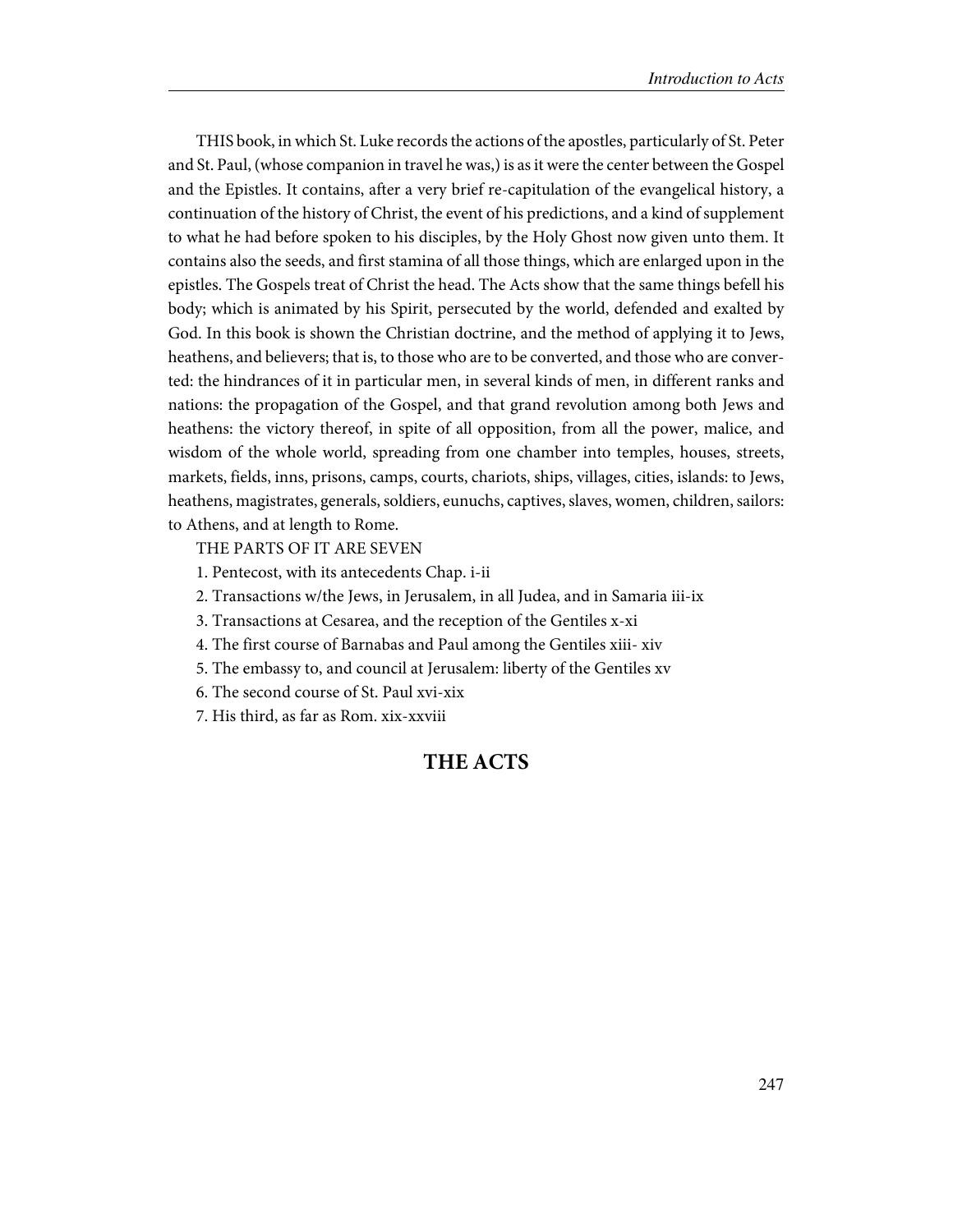**I**

1. The former treatise - In that important season which reached from the resurrection of Christ to his ascension, the former treatise ends, and this begins: this describing the Acts of the Holy Ghost, (by the apostles,) as that does the acts of Jesus Christ. Of all things - In a summary manner: which Jesus began to do - until the day - That is, of all things which Jesus did from the beginning till that day.

2. After having given commandment - In the 3rd verse St. Luke expresses in general terms what Christ said to his apostles during those forty days. But in the 4th and following verses he declares what he said on the day of his ascension. He had brought his former account down to that day; and from that day begins the Acts of the Apostles.

3. Being seen by them forty days - That is, many times during that space. And speaking of the things pertaining to the kingdom of God - Which was the sum of all his discourses with them before his passion also.

4. Wait for the promise of the Father, which ye have heard from me - When he was with them a little before, as it is recorded, [Luke xxiv, 49](http://www.ccel.org/study/Bible:Luke.24.49).

5. Ye shall be baptized with the Holy Ghost - And so are all true believers to the end of the world. But the extraordinary gifts of the Holy Ghost also are here promised.

6. Dost thou at this time - At the time thou now speakest of? not many days hence? restore the kingdom to Israel? - They still seemed to dream of an outward, temporal kingdom, in which the Jews should have dominion over all nations. It seems they came in a body, having before concerted the design, to ask when this kingdom would come.

7. The times or the seasons - Times, in the language of the Scriptures, denote a longer; seasons, a shorter space. Which the Father hath put in his own power - To be revealed when and to whom it pleaseth him.

8. But ye shall receive power - and shall be witnesses to me - That is, ye shall be empowered to witness my Gospel, both by your preaching and suffering.

12. A Sabbath-day's journey - The Jews generally fix this to two thousand cubits, which is not a mile.

13. They went up into the upper room - The upper rooms, so frequently mentioned in Scripture, were chambers in the highest part of the house, set apart by the Jews for private prayer. These, on account of their being so retired and convenient, the apostles now used for all the offices of religion. [Matt. x, 2](http://www.ccel.org/study/Bible:Matt.10.2); [Mark iii, 14](http://www.ccel.org/study/Bible:Mark.3.14); [Luke vi, 13](http://www.ccel.org/study/Bible:Luke.6.13).

14. His brethren -- his near kinsmen, who for some time did not believe; it seems not till near his death.

15. The number of persons together - Who were together in the upper room. were a hundred and twenty - But he had undoubtedly many more in other places; of whom more than five hundred saw him at once after his resurrection, [1 Cor. xv, 6](http://www.ccel.org/study/Bible:1Cor.15.6).

16. [Psalm xli, 9](http://www.ccel.org/study/Bible:Ps.41.9).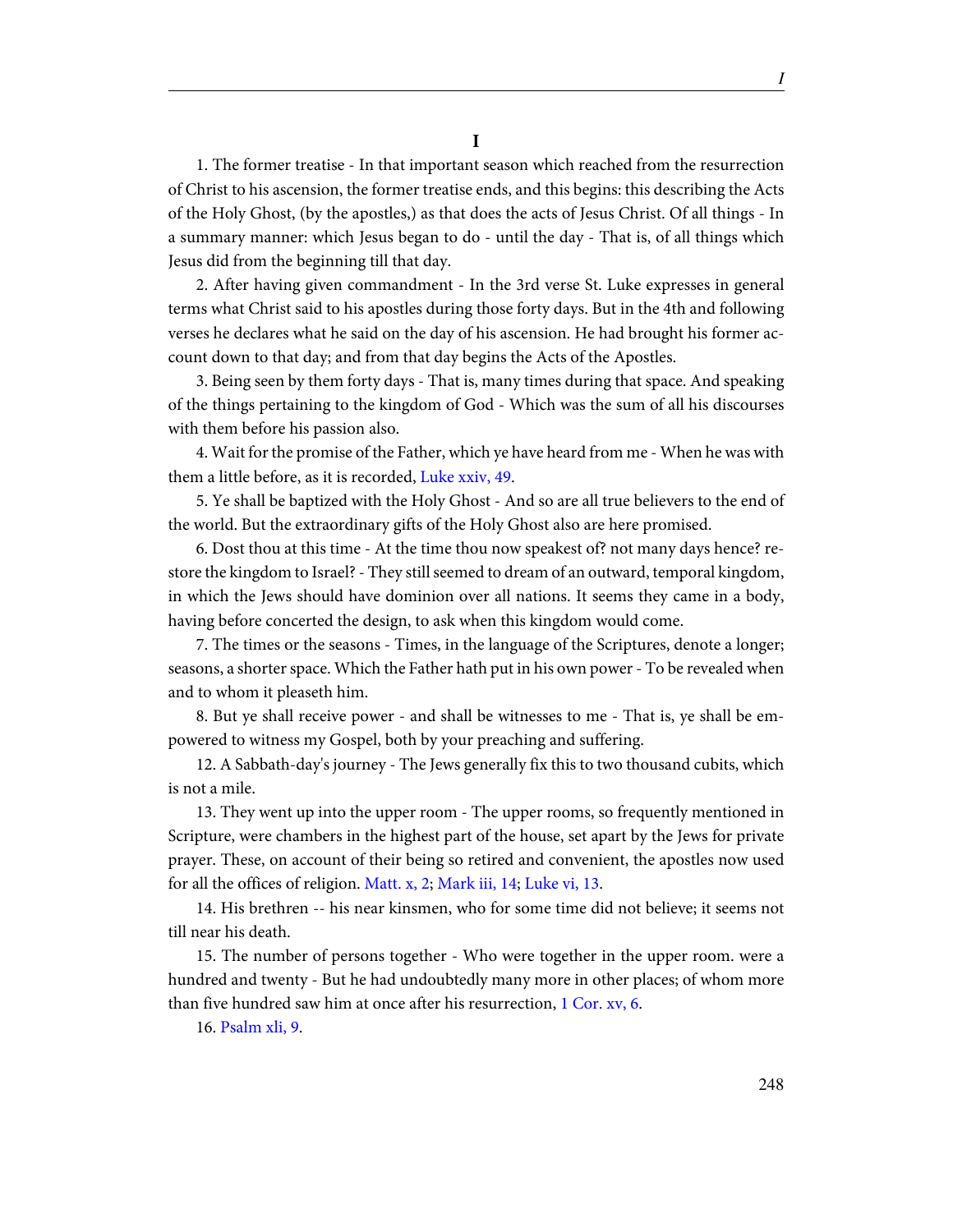18. This man purchased a field with the reward of iniquity - That is, a field was purchased with the reward of his iniquity; though very possibly Judas might design the purchase. And falling down on his face - It seems the rope broke before, or as he died.

19. In their own tongue - This expression, That is, the field of blood, St. Luke seems to have added to the words of St. Peter, for the use of Theophilus and other readers who did not understand Hebrew.

20. His bishopric - That is, his apostleship. [Psalm lxix, 25](http://www.ccel.org/study/Bible:Ps.69.25).

21. All the time that the Lord Jesus was going in and out - That is, conversing familiarly: over us - as our Master. [Psalm cix, 8](http://www.ccel.org/study/Bible:Ps.109.8).

22. To be a witness with us of his resurrection - And of the circumstances which preceded and followed it.

23. And they appointed two - So far the faithful could go by consulting together, but no further. Therefore here commenced the proper use of the lot, whereby a matter of importance, which cannot be determined by any ordinary method, is committed to the Divine decision.

25. Fell - By his transgression - Some time before his death: to go to his own place - That which his crimes had deserved, and which he had chosen for himself, far from the other apostles, in the region of death.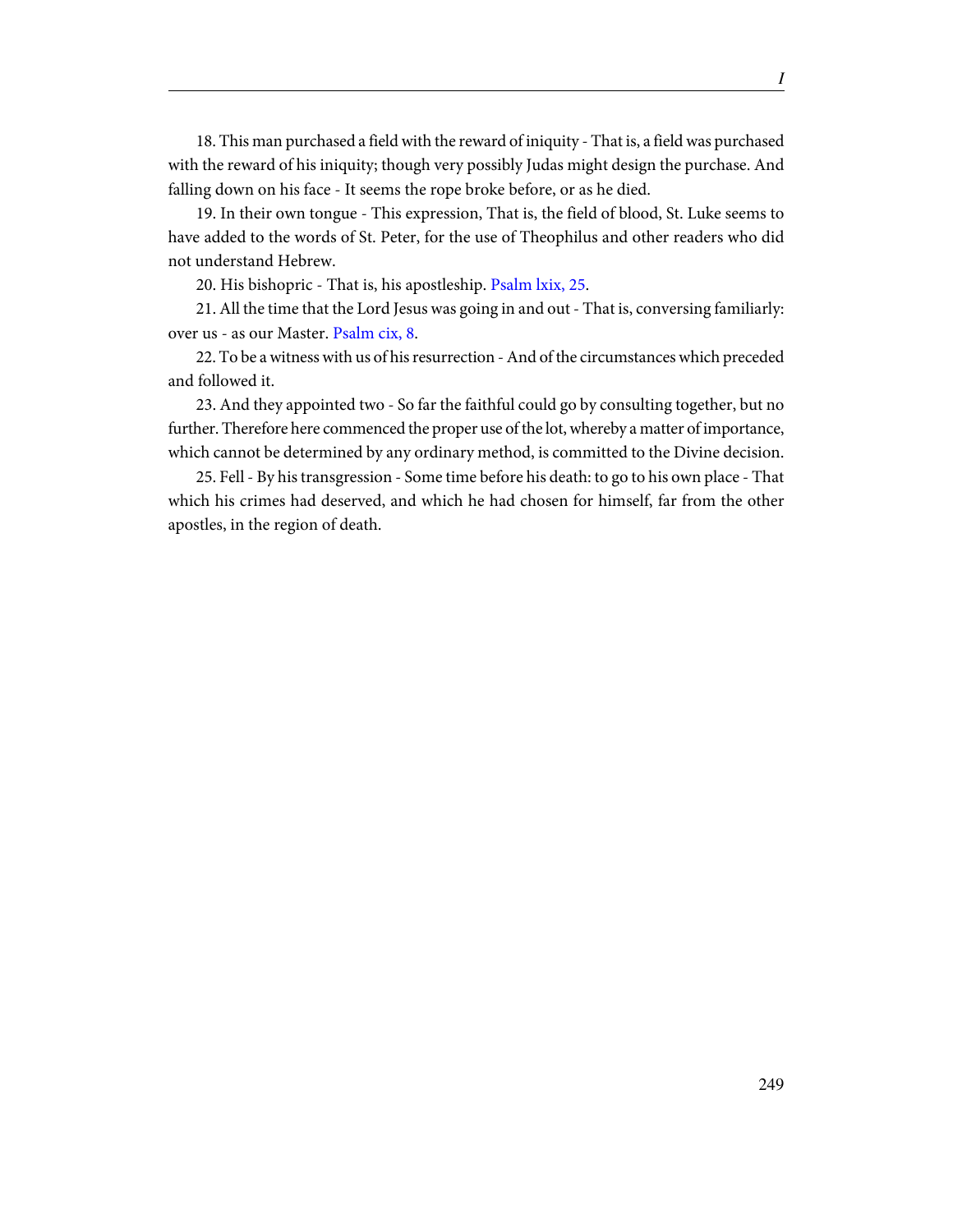1. At the pentecost of Sinai, in the Old Testament, and the pentecost of Jerusalem, in the New, where the two grand manifestations of God, the legal and the evangelical; the one from the mountain, and the other from heaven; the terrible, and the merciful one. They were all with one accord in one place - So here was a conjunction of company, minds, and place; the whole hundred and twenty being present.

2. And suddenly there came a sound from heaven - So will the Son of man come to judgment. And it filled all the house - That is, all that part of the temple where they were sitting.

3. And there appeared distinct tongues, as of fire - That is, small flames of fire. This is all which the phrase, tongues of fire, means in the language of the seventy. Yet it might intimate God's touching their tongues as it were (together with their hearts) with Divine fire: his giving them such words as were active and penetrating, even as flaming fire.

4. And they began to speak with other tongues - The miracle was not in the ears of the hearers, (as some have unaccountably supposed,) but in the mouth of the speakers. And this family praising God together, with the tongues of all the world, was an earnest that the whole world should in due time praise God in their various tongues. As the Spirit gave them utterance - Moses, the type of the law, was of a slow tongue; but the Gospel speaks with a fiery and flaming one.

5. And there were dwelling in Jerusalem Jews - Gathered from all parts by the peculiar providence of God.

6. The multitude came together, and were confounded - The motions of their minds were swift and various.

9. Judea - The dialect of which greatly differed from that of Galilee. Asia - The country strictly so called.

10. Roman sojourners - Born at Rome, but now living at Jerusalem. These seem to have come to Jerusalem after those who are above mentioned. All of them were partly Jews by birth, and partly proselytes.

11. Cretans - One island seems to be mentioned for all. The wonderful works of God - Probably those which related to the miracles, death, resurrection, and ascension of Christ, together with the effusion of his Spirit, as a fulfilment of his promises, and the glorious dispensations of Gospel grace.

12. They were all amazed - All the devout men.

13. But others mocking - The world begins with mocking, thence proceeds to cavilling, chap. iv, 7; to threats, iv, 17; to imprisoning, chap. v, 18; blows, v, 40; to slaughter, chap. vii, 58. These mockers appear to have been some of the natives of Judea, and inhabitants of Jerusalem, (who understood only the dialect of the country,) by the apostle's immediately directing his discourse to them in the next verse. They are full of sweet wine - So the Greek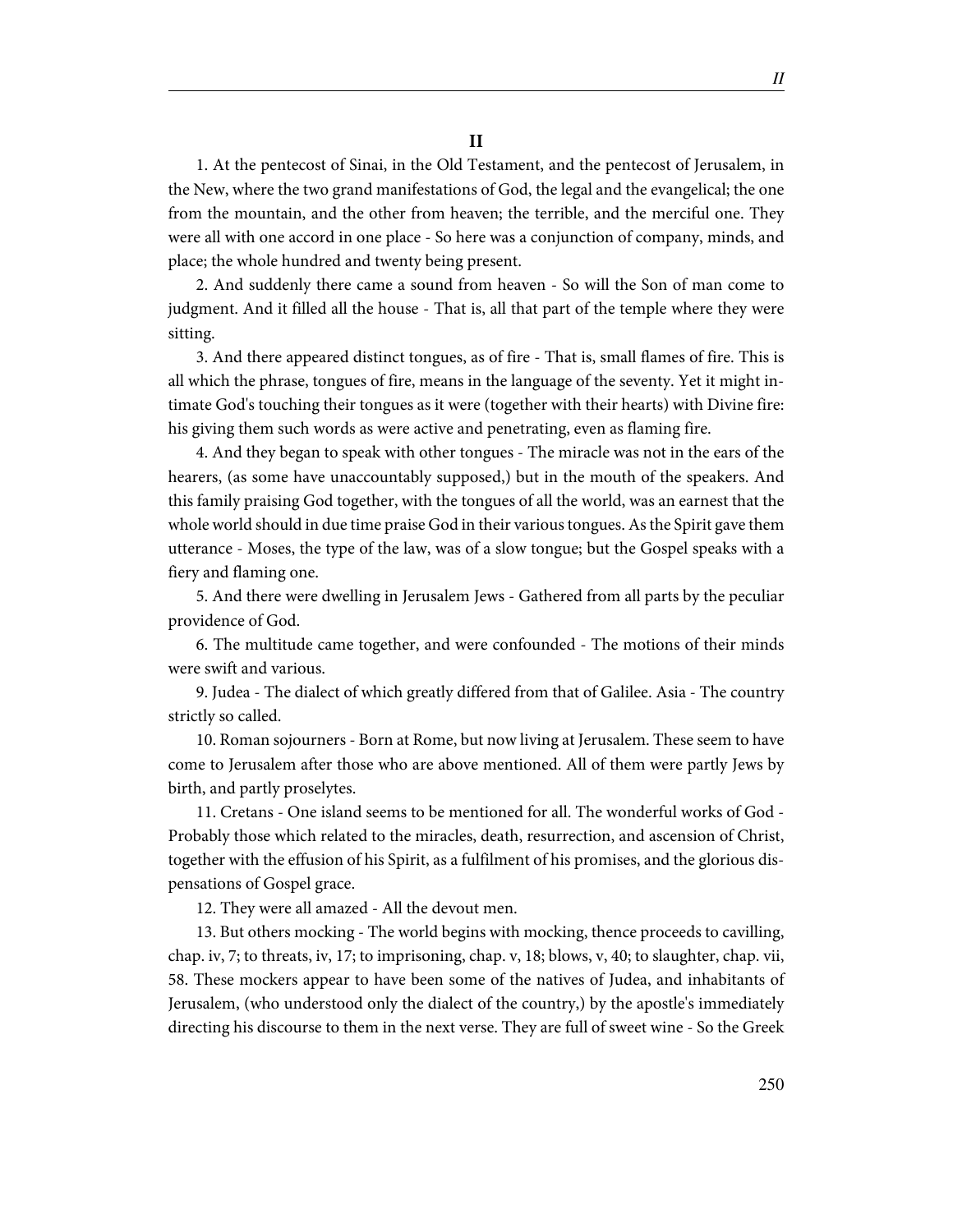word properly signifies. There was no new wine so early in the year as pentecost. Thus natural men are wont to ascribe supernatural things to mere natural causes; and many times as impudently and unskilfully as in the present case.

14. Then Peter standing up - All the gestures, all the words of Peter, show the utmost sobriety; lifted up his voice - With cheerfulness and boldness; and said to them - This discourse has three parts; each of which, ver. 14, 22, 29, begins with the same appellation, men: only to the last part he prefixes with more familiarity the additional word brethren. Men of Judea - That is, ye that are born in Judea. St. Peter spoke in Hebrew, which they all understood.

15. It is but the third hour of the day - That is, nine in the morning. And on the solemn festivals the Jews rarely ate or drank any thing till noon.

16. But this is that which was spoken of by the prophet - But there is another and better way of accounting for this. [Joel ii, 28](http://www.ccel.org/study/Bible:Joel.2.28)

17. The times of the Messiah are frequently called the last days, the Gospel being the last dispensation of Divine grace. I will pour out of my Spirit - Not on the day of pentecost only, upon all flesh - On persons of every age, sex, and rank. And your young men shall see visions - In young men the outward sense, are most vigourous, and the bodily strength is entire, whereby they are best qualified to sustain the shock which usually attends the visions of God. In old men the internal senses are most vigourous, suited to divine dreams. Not that the old are wholly excluded from the former, nor the young from the latter.

18. And upon my servants - On those who are literally in a state of servitude.

19. And I will show prodigies in heaven above, and signs on earth beneath - Great Revelations of grace are usually attended with great judgments on those who reject it. In heaven - Treated of, ver. 20. On earth - Described in this verse. Such signs were those mentioned, ver. 22, before the passion of Christ; which are so mentioned as to include also those at the very time of the passion and resurrection, at the destruction of Jerusalem, and at the end of the world. Terrible indeed were those prodigies in particular which preceded the destruction of Jerusalem: such as the flaming sword hanging over the city, and the fiery comet pointing down upon it for a year; the light that shone upon the temple and the altar in the night, as if it had been noon-day; the opening of the great and heavy gate of the temple without hands; the voice heard from the most holy place, Let us depart hence; the admonition of Jesus the son of Ananus, crying for seven years together, Woe, woe, woe; the vision of contending armies in the air, and of entrenchments thrown up against a city there represented; the terrible thunders and lightnings, and dreadful earthquakes, which every one considered as portending some great evil: all which, through the singular providence of God, are particularly recorded by Josephus. Blood - War and slaughter. Fire - Burnings of houses and towns, involving all in clouds of smoke.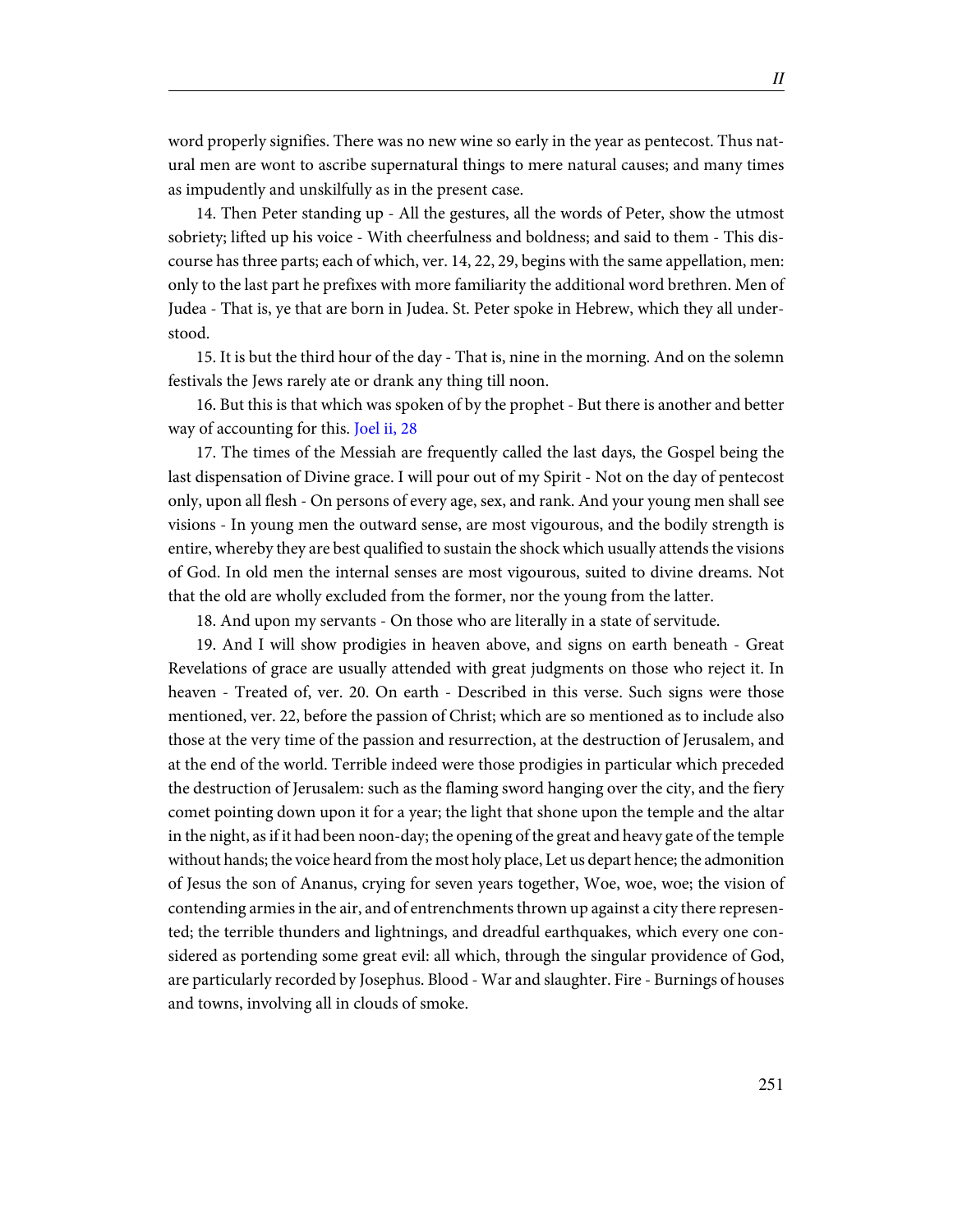20. The moon shall be turned into blood - A bloody colour: before the day of the Lord - Eminently the last day; though not excluding any other day or season, wherein the Lord shall manifest his glory, in taking vengeance of his adversaries.

21. But - whosoever shall call on the name of the Lord - This expression implies the whole of religion, and particularly prayer uttered in faith; shall be saved - From all those plagues; from sin and hell.

23. Him, being delivered by the determinate counsel and foreknowledge of God - The apostle here anticipates an objection, Why did God suffer such a person to be so treated? Did he not know what wicked men intended to do? And had he not power to prevent it? Yea. He knew all that those wicked men intended to do. And he had power to blast all their designs in a moment. But he did not exert that power, because he so loved the world! Because it was the determined counsel of his love, to redeem mankind from eternal death, by the death of his only-begotten Son.

24. Having loosed the pains of death - The word properly means, the pains of a woman in travail. As it was not possible that he should be held under it - Because the Scripture must needs be fulfilled.

25. [Psalm xvi, 8](http://www.ccel.org/study/Bible:Ps.16.8).

27. Thou wilt not leave my soul in hades - The invisible world. But it does not appear, that ever our Lord went into hell. His soul, when it was separated from the body, did not go thither, but to paradise, [Luke xxiii, 43.](http://www.ccel.org/study/Bible:Luke.23.43) The meaning is, Thou wilt not leave my soul in its separate state, nor suffer my body to be corrupted.

28. Thou hast made known to me the ways of life - That is, Thou hast raised me from the dead. Thou wilt fill me with joy by thy countenance - When I ascend to thy right hand.

29. The patriarch - A more honourable title than king.

30. [Psalm lxxxix, 4,](http://www.ccel.org/study/Bible:Ps.89.4) &c.

32. He foreseeing this, spake of the resurrection Of Christ - St. Peter argues thus: It is plain, David did not speak this of himself. Therefore he spake of Christ's rising. But how does that promise of a kingdom imply his resurrection? Because he did not receive it before he died, and because his kingdom was to endure forever, [2 Sam. vii, 13.](http://www.ccel.org/study/Bible:2Sam.7.13)

33. Being exalted by the right hand of God - By the right hand; that is, the mighty power of God. Our Lord was exalted at his ascension to God's right hand in heaven.

34. Sit thou on my right hand - In this and the following verse is an allusion to two ancient customs; one, to the highest honour that used to be paid to persons by placing them on the right hand, as Solomon did Bathsheba, when sitting on his throne, [1 Kings ii, 19;](http://www.ccel.org/study/Bible:1Kgs.2.19) and the other, to the custom of conquerors, who used to tread on the necks of their vanquished enemies, as a token of their entire victory and triumph over them.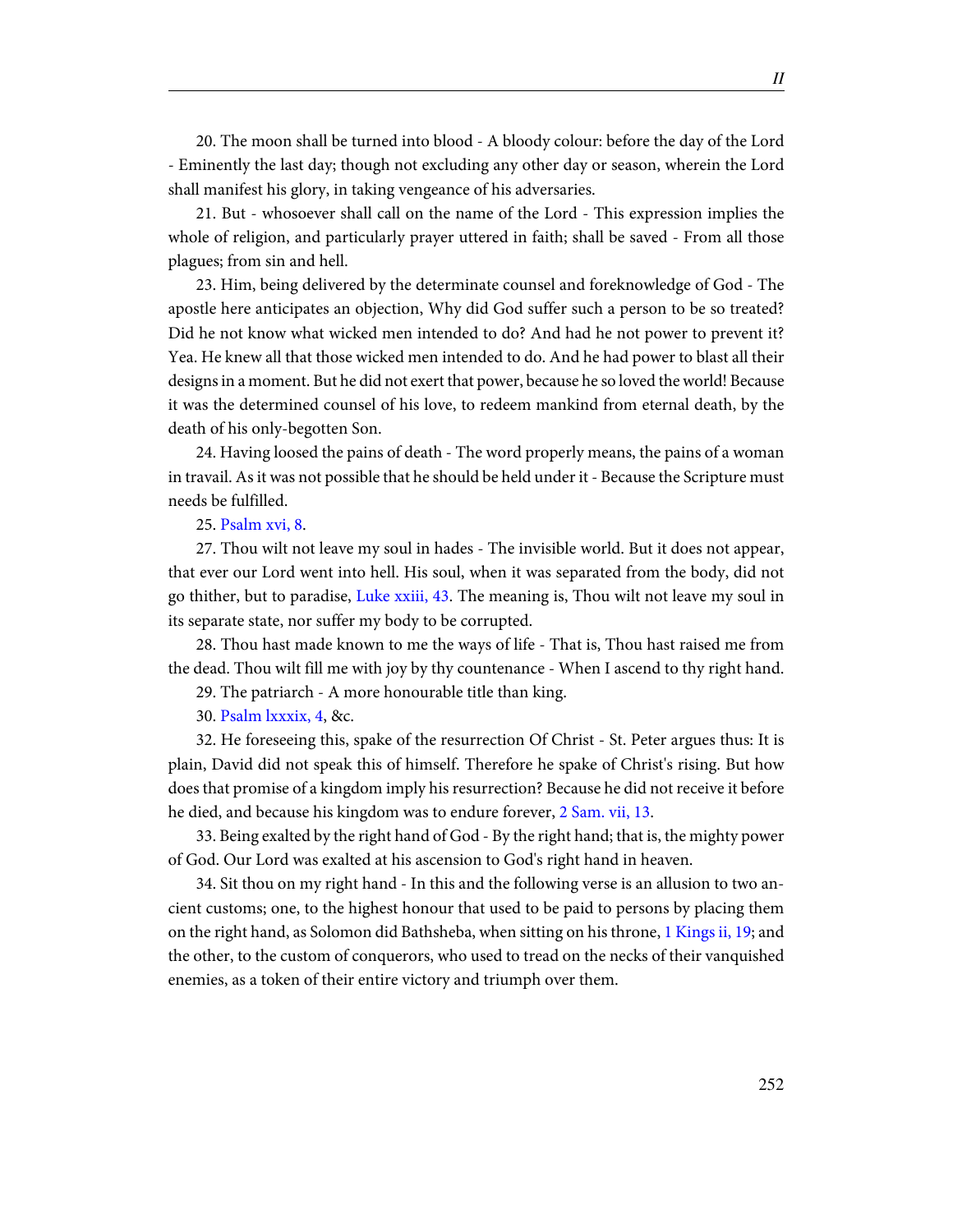35. Until I make thine enemies thy footstool - This text is here quoted with the greatest address, as suggesting in the words of David, their great prophetic monarch, how certain their own ruin must be, if they went on to oppose Christ. [Psalm cx, 1](http://www.ccel.org/study/Bible:Ps.110.1).

36. Lord - Jesus, after his exaltation, is constantly meant by this word in the New Testament, unless sometimes where it occurs, in a text quoted from the Old Testament.

37. They said to the apostles, Brethren - They did not style them so before.

38. Repent - And hereby return to God: be baptized - Believing in the name of Jesus - And ye shall receive the gift of the Holy Ghost - See the three-one God clearly proved. See chap. xxvi, 20. The gift of the Holy Ghost does not mean in this place the power of speaking with tongues. For the promise of this was not given to all that were afar off, in distant ages and nations. But rather the constant fruits of faith, even righteousness, and peace, and joy in the Holy Ghost. Whomsoever the Lord our God shall call - (Whether they are Jews or Gentiles) by his word and by his Spirit: and who are not disobedient to the heavenly calling. But it is observable St. Peter did not yet understand the very words he spoke.

40. And with many other words did he testify and exhort - In such an accepted time we should add line upon line, and not leave off, till the thing is done. Save yourselves from this perverse generation - Many of whom were probably mocking still.

41. And there were added - To the hundred and twenty.

42. And they continued steadfast - So their daily Church communion consisted in these four particulars:

1. Hearing the word;

2. Having all things common;

3. Receiving the Lord's Supper;

4. Prayer. Ye diff'rent sects, who all declare, Lo here is Christ, and Christ is there; Your stronger proofs divinely give, And show me where the Christians live!

43. And fear came upon every soul - Of those who did not join with them: whereby persecution was prevented, till it was needful for them.

45. And sold their possessions - Their lands and houses; and goods - Their movables. And parted them to all as any one had need - To say the Christians did this only till the destruction of Jerusalem, is not true; for many did it long after. Not that there was any positive command for so doing: it needed not; for love constrained them. It was a natural fruit of that love wherewith each member of the community loved every other as his own soul. And if the whole Christian Church had continued in this spirit, this usage must have continued through all ages. To affirm therefore that Christ did not design it should continue, is neither more nor less than to affirm, that Christ did not design this measure of love should continue. I see no proof of this.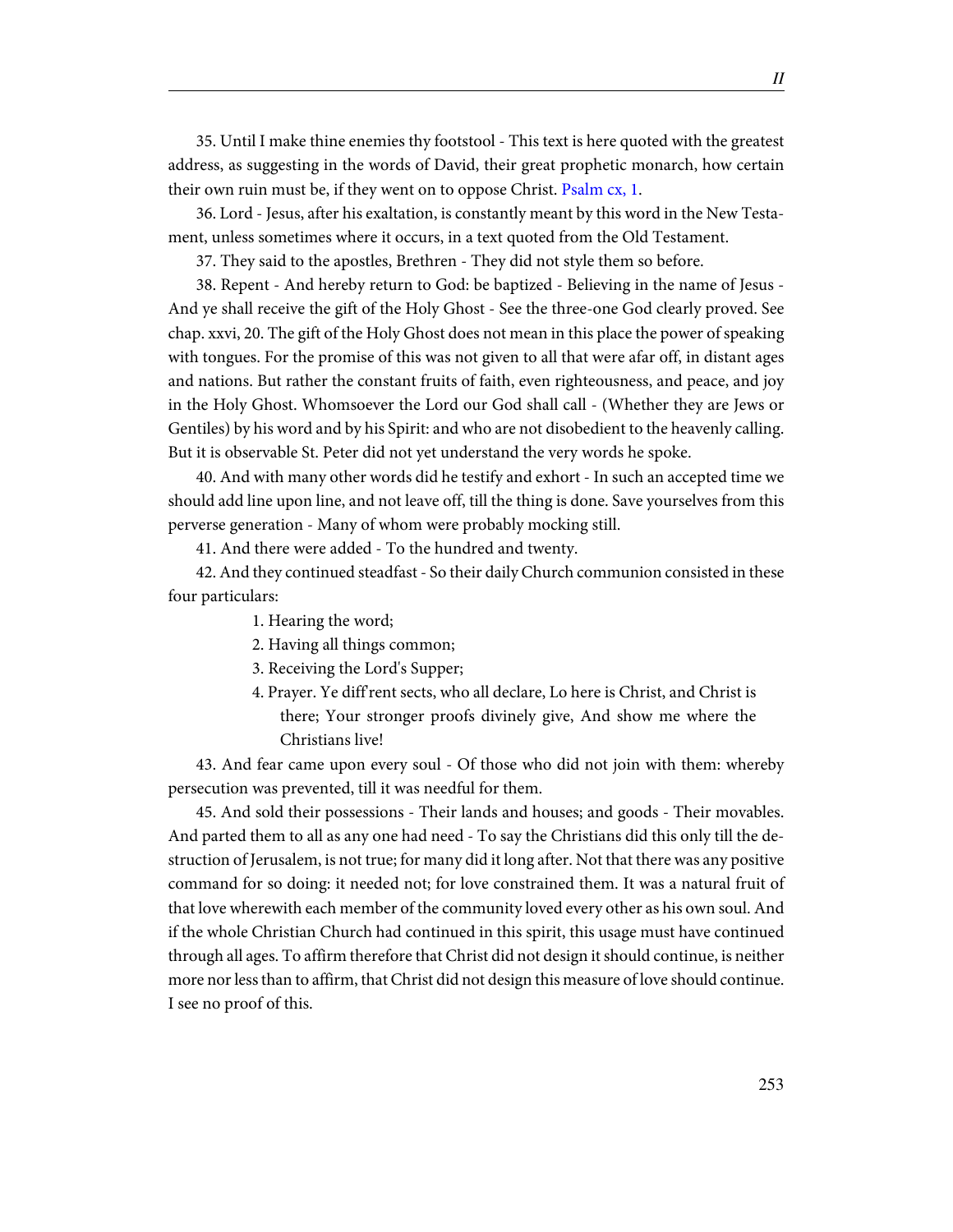46. Continuing daily - breaking the bread - in the Lord's Supper, as did many Churches for some ages. They partook of their food with gladness and singleness of heart - They carried the same happy and holy temper through all their common actions: eating and working with the same spirit wherewith they prayed and received the Lord's Supper.

47. The Lord added daily such as were saved - From their sins: from the guilt and power of them.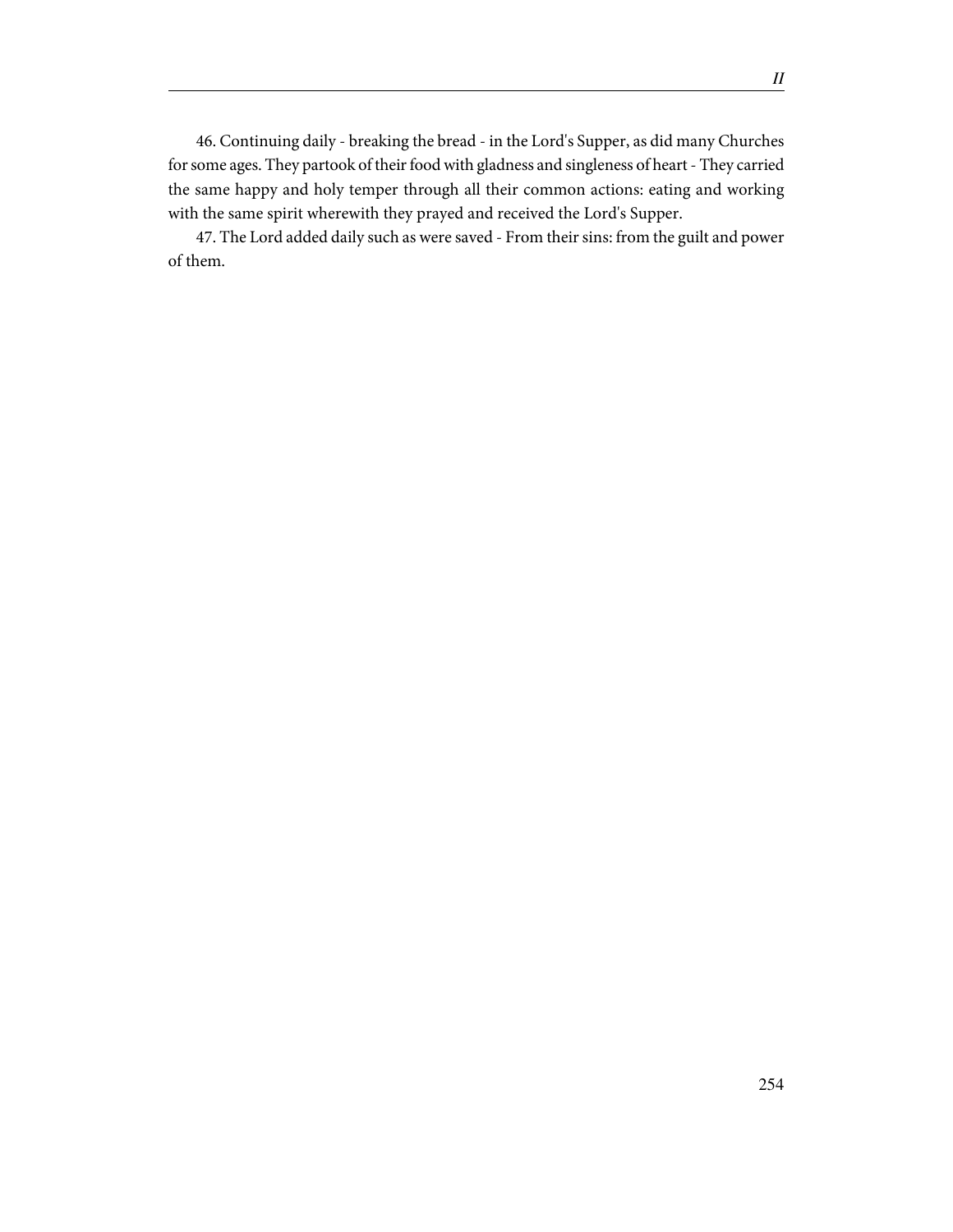1. The ninth hour - The Jews divided the time from sunrise to sunset into twelve hours; which were consequently of unequal length at different times of the year, as the days were longer or shorter. The third hour therefore was nine in the morning; the ninth, three in the afternoon; but not exactly. For the third hour was the middle space between sunrise and noon; which, if the sun rose at five, (the earliest hour of its rising in that climate,) was half an hour after eight: if at seven (the latest hour of its rising there) was half an hour after nine. The chief hours of prayer were the third and ninth; at which seasons the morning and evening sacrifices were offered, and incense (a kind of emblem representing prayer) burnt on the golden altar.

2. At the gate of the temple, called Beautiful - This gate was added by Herod the Great, between the court of the Gentiles and that of Israel. It was thirty cubits high, and fifteen broad, and made of Corinthian brass, more pompous in its workmanship and splendour than those that were covered with silver and gold.

6. Then said Peter, Silver and gold have I none - How unlike his supposed successor! Can the bishop of Rome either say or do the same?

12. Peter answered the people - Who were running together, and inquiring into the circumstances of the fact.

13. The God of our fathers - This was wisely introduced in the beginning of his discourse, that it might appear they taught no new religion, inconsistent with that of Moses, and were far from having the least design to divert their regards from the God of Israel. Hath glorified his Son - By this miracle, whom ye delivered up - When God had given him to you, and when ye ought to have received him as a most precious treasure, and to have preserved him with all your power.

14. Ye renounced the Holy One - Whom God had marked out as such; and the Just One - Even in the judgment of Pilate.

16. His name - Himself: his power and love. The faith which is by him - Of which he is the giver, as well as the object.

17. And now, brethren -- a word full of courtesy and compassion, I know - He speaks to their heart, that through ignorance ye did it - which lessened, though it could not take away, the guilt. As did also your rulers - The prejudice lying from the authority of the chief priests and elders, he here removes, but with great tenderness. He does not call them our, but your rulers. For as the Jewish dispensation ceased at the death of Christ, consequently so did the authority of its rulers.

18. But God - Who was not ignorant, permitted this which he had foretold, to bring good out of it.

19. Be converted - Be turned from sin and Satan unto God. See chap. xxvi, 20. But this term, so common in modern writings, very rarely occurs in Scripture: perhaps not once in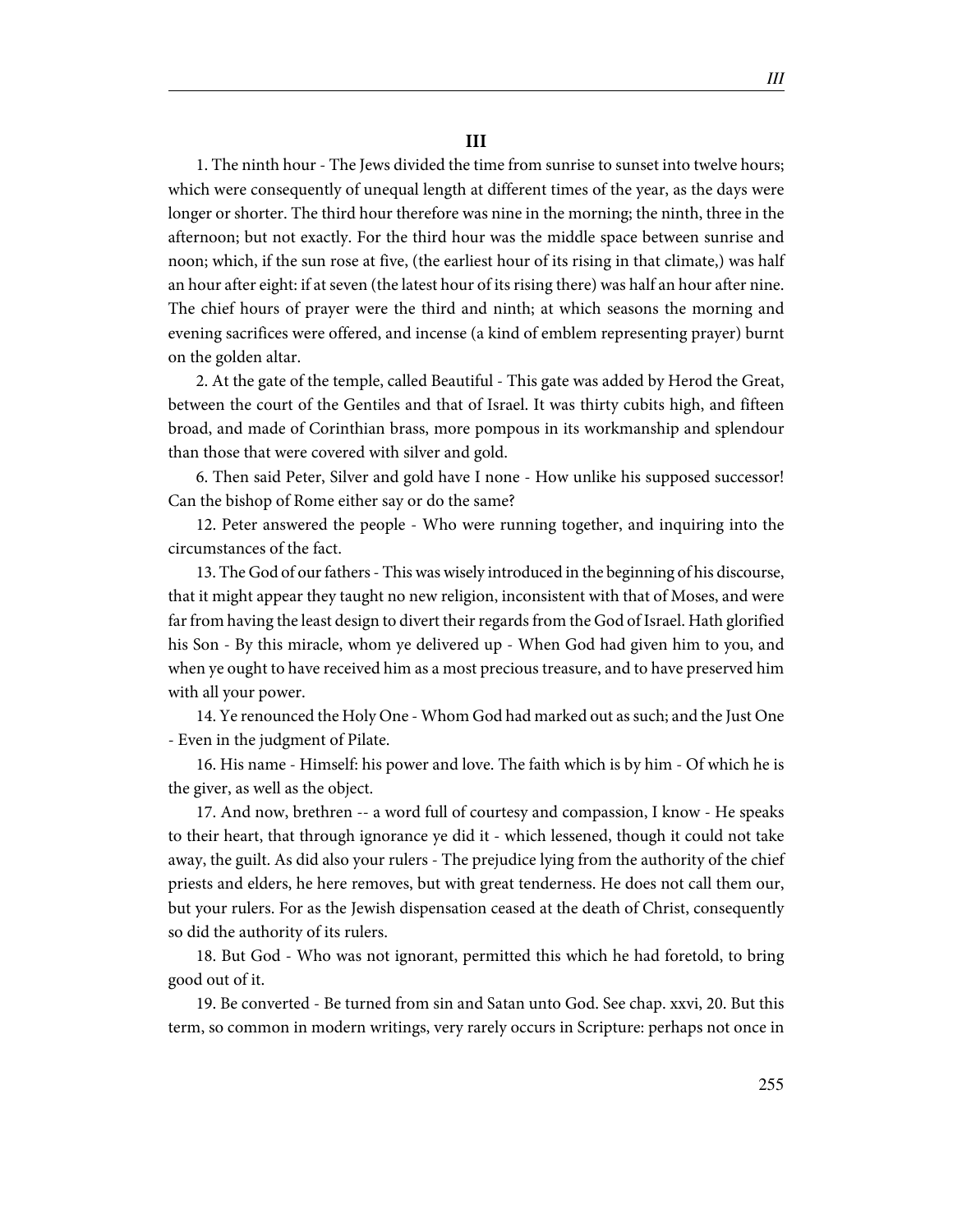the sense we now use it, for an entire change from vice to holiness. That the times of refreshing - Wherein God largely bestows his refreshing grace, may come - To you also. To others they will assuredly come, whether ye repent or no.

20. And he may send - The apostles generally speak of our Lord's second coming, as being just at hand. Who was before appointed - Before the foundation of the world.

21. Till the times of the restitution of all things - The apostle here comprises at once the whole course of the times of the New Testament, between our Lord's ascension and his coming in glory. The most eminent of these are the apostolic age, and that of the spotless Church, which will consist of all the Jews and Gentiles united, after all persecutions and apostacies are at an end.

22. The Lord shall raise you up a prophet like unto me - And that in many particulars. Moses instituted the Jewish Church: Christ instituted the Christian. With the prophesying of Moses was soon joined the effect, the deliverance of Israel from Egypt: with the prophesying of Christ that grand effect, the deliverance of his people from sin and death. Those who could not hear the voice of God, yet desired to hear that of Moses. Much more do those who are wearied with the law, desire to hear the voice of Christ. Moses spake to the people all, and only those things, which God had commanded him: so did Christ. But though he was like Moses, yet he was infinitely superior to him, in person, as well as in office. [Deut.](http://www.ccel.org/study/Bible:Deut.18.15) [xviii, 15.](http://www.ccel.org/study/Bible:Deut.18.15)

23. Every soul who will not hear that prophet, shall be destroyed from among the people - One cannot imagine a more masterly address than this, to warn the Jews of the dreadful consequence of their infidelity, in the very words of their favourite prophet, out of a pretended zeal for whom they rejected Christ.

24. These days - The days of the Messiah.

25. Ye are the sons of the prophets and of the covenant - That in, heirs of the prophecies. To you properly, as the first heirs, belong the prophecies and the covenant. [Gen. xii, 3](http://www.ccel.org/study/Bible:Gen.12.3).

26. To bless you, by turning you from your iniquities - Which is the great Gospel blessing.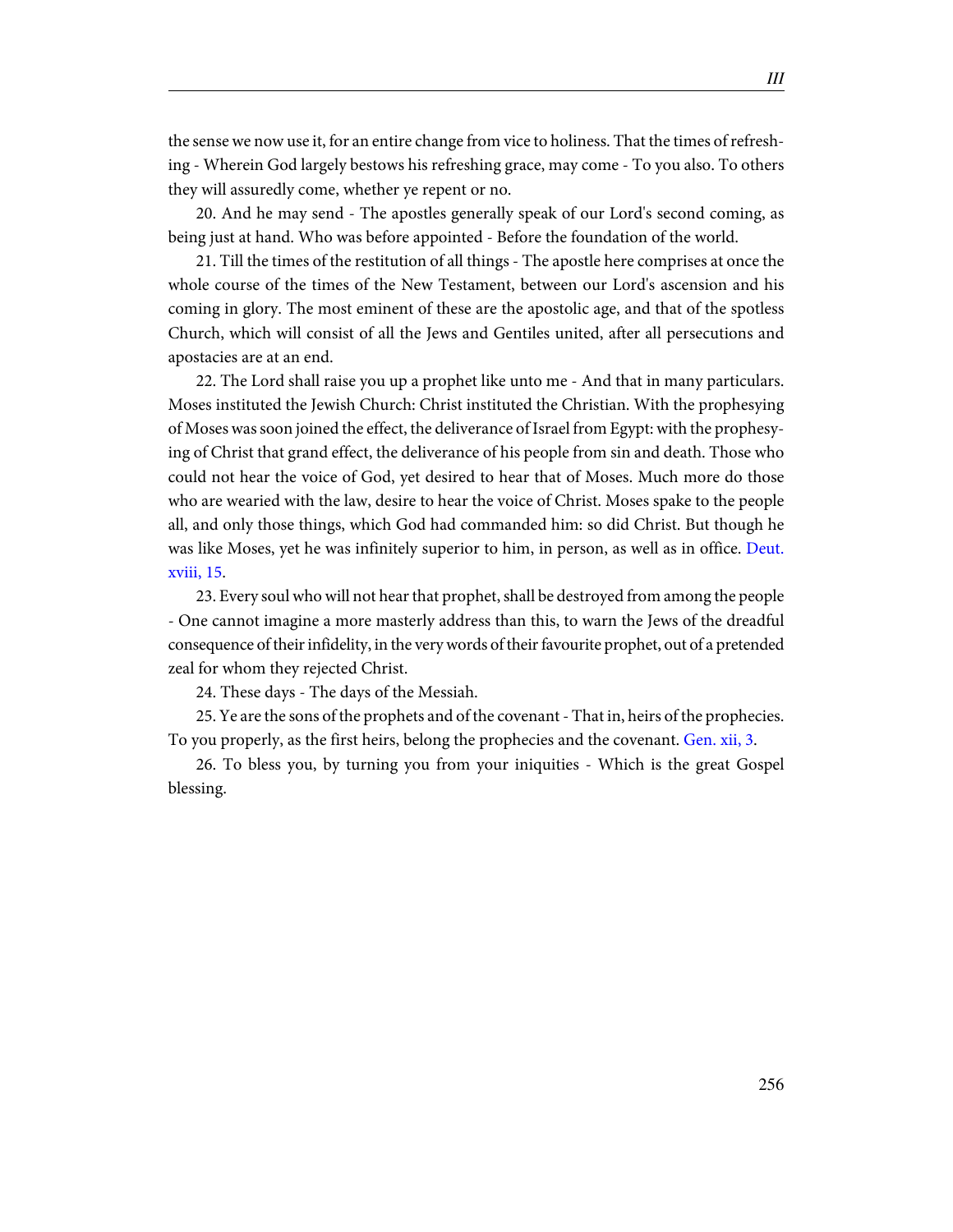1. And as they were speaking to the people, the priests - came upon them - So wisely did God order, that they should first bear a full testimony to the truth in the temple, and then in the great council; to which they could have had no access, had they not been brought before it as criminals.

2. The priests being grieved - That the name of Jesus was preached to the people; especially they were offended at the doctrine of his resurrection; for as they had put him to death, his rising again proved him to be the Just One, and so brought his blood upon their heads. The priests were grieved, lest their office and temple services should decline, and Christianity take root, through the preaching of the apostles, and their power of working miracles: the captain of the temple - Being concerned to prevent all sedition and disorder, the Sadducees - Being displeased at the overturning of all their doctrines, particularly with regard to the resurrection.

4. The number of the men - Beside women and children, were about five thousand - So many did our Lord now feed at once with the bread from heaven!

5. Rulers, and elders, and scribes - Who were eminent for power, for wisdom, and for learning.

6. Annas, who had been the high priest, and Caiaphas, who was so then.

7. By what name - By what authority, have ye done this? - They seem to speak ambiguously on purpose.

8. Then Peter, filled with the Holy Ghost - That moment. God moves his instruments, not when they please, but just when he sees it needful. Ye rulers - He gives them the honour due to their office.

10. Be it known to you all - Probably the herald of God proclaimed this with a loud voice. Whom God hath raised from the dead - They knew in their own consciences that it was so. And though they had hired the soldiers to tell a most senseless and incredible tale to the contrary, [Matt. xxviii, 12, 15,](http://www.ccel.org/study/Bible:Matt.28.12 Bible:Matt.28.15) yet it is observable, they did not, so far as we can learn, dare to plead it before Peter and John.

#### 11. [Psalm cxviii, 22](http://www.ccel.org/study/Bible:Ps.118.22).

12. There is no other name whereby we must be saved - The apostle uses a beautiful gradation, from the temporal deliverance which had been wrought for the poor cripple, by the power of Christ, to that of a much nobler and more important kind, which is wrought by Christ for impotent and sinful souls. He therein follows the admirable custom of his great Lord and Master, who continually took occasion from earthly to speak of spiritual things.

13. Illiterate and uneducated men - Even by such men (though not by such only) hath God in all ages caused his word to be preached before the world.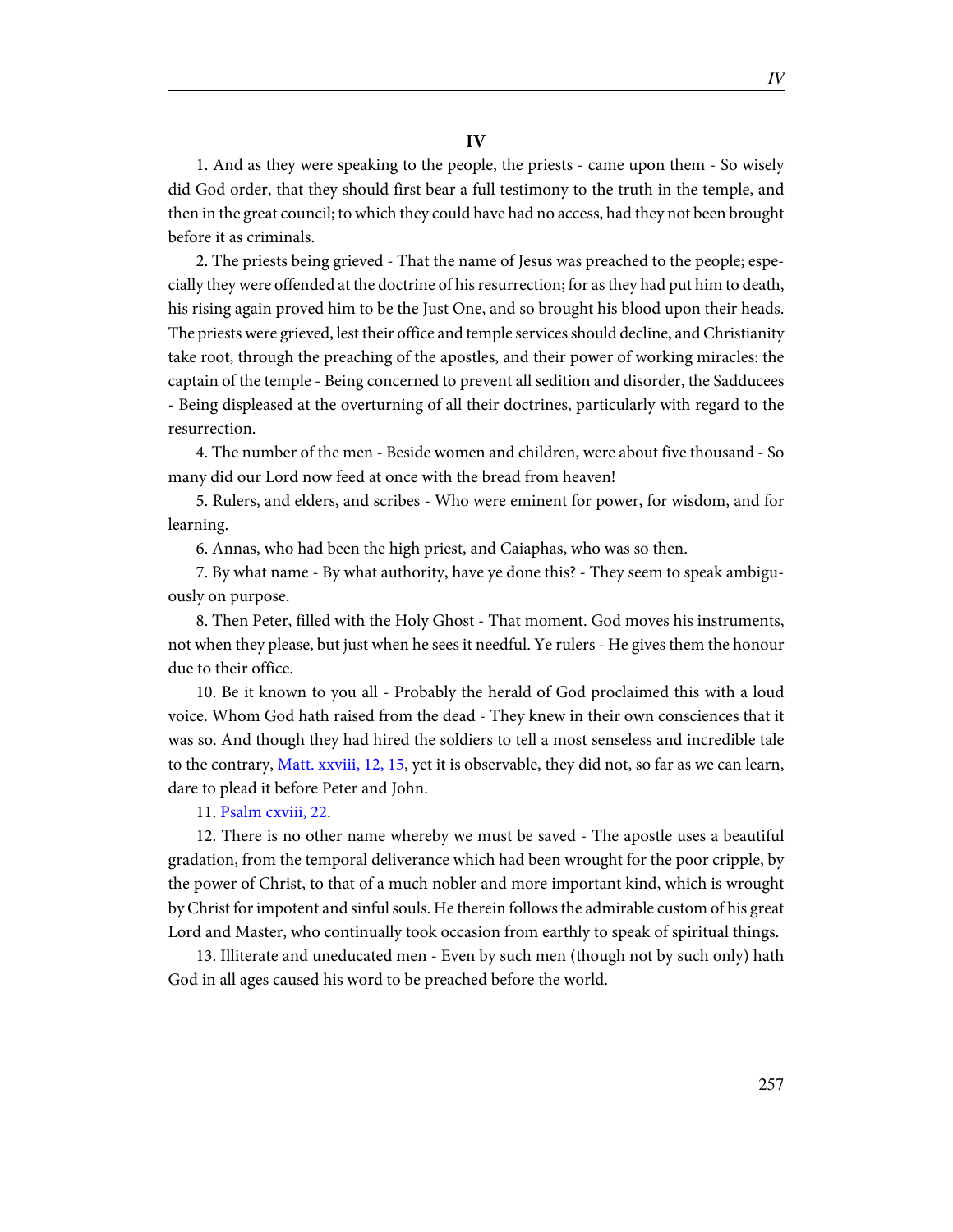17. Yet that it spread no farther - For they look upon it as a mere gangrene. So do all the world upon genuine Christianity. Let us severely threaten them - Great men, ye do nothing. They have a greater than you to flee to.

18. They charged them not to speak - Privately; nor teach - Publicly.

19. Whether it be just to obey you rather than God, judge ye - Was it not by the same spirit, that Socrates, when they were condemning him to death, for teaching the people, said, "O ye Athenians, I embrace and love you; but I will obey God rather than you. And if you would spare my life on condition I should cease to teach my fellow citizens, I would die a thousand times rather than accept the proposal."

21. They all glorified God - So much wiser were the people than those who were over them.

24. The sense is, Lord, thou hast all power. And thy word is fulfilled. Men do rage against thee: but it is in vain.

25. [Psalm ii, 1](http://www.ccel.org/study/Bible:Ps.2.1).

27. Whom thou hast anointed - To be king of Israel.

28. The sense is, but they could do no more than thou wast pleased to permit, according to thy determinate counsel, to save mankind by the sufferings of thy Son. And what was needful for this end, thou didst before determine to permit to be done.

30. Thou stretchest forth thy hand - Exertest thy power.

31. They were all filled - Afresh; and spake the word with boldness - So their petition was granted.

32. And the multitude of them that believed - Every individual person were of one heart and one soul - Their love, their hopes, their passions joined: and not so much as one - In so great a multitude: this was a necessary consequence of that union of heart; said that aught of the things which he had was his own - It is impossible any one should, while all were of one soul. So long as that truly Christian love continued, they could not but have all things common.

33. And great grace - A large measure of the inward power of the Holy Ghost, was upon them all - Directing all their thoughts, words, and actions.

34. For neither was there any one among them that wanted - We may observe, this is added as the proof that great grace was upon them all. And it was the immediate, necessary consequence of it: yea, and must be to the end of the world. In all ages and nations, the same cause, the same degree of grace, could not but in like circumstances produce the same effect. For whosoever were possessors of houses and lands sold them - Not that there was any particular command for this; but there was great grace and great love: of which this was the natural fruit.

35. And distribution was made - At first by the apostles themselves, afterward by them whom they appointed.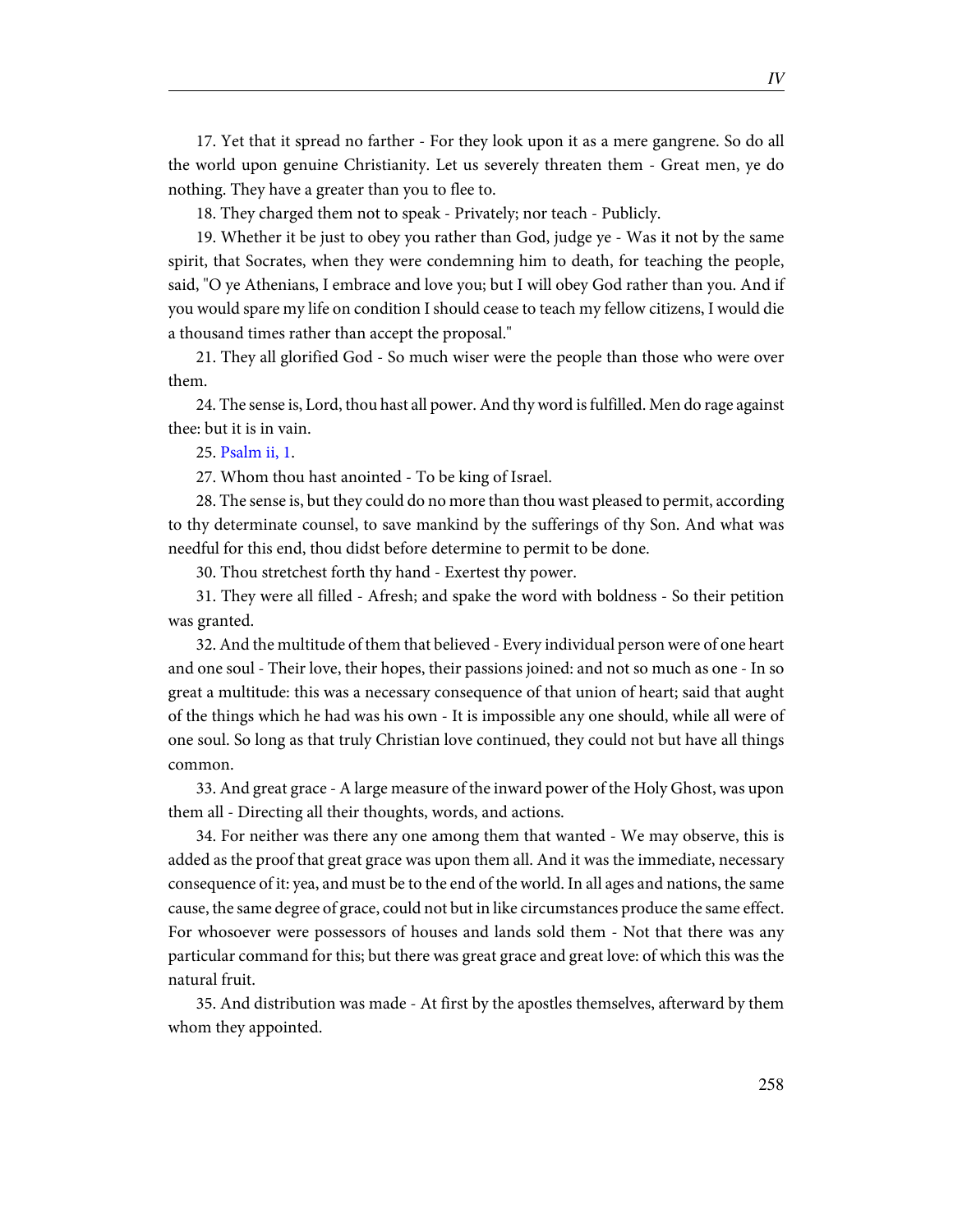36. A son of consolation - Not only on account of his so largely assisting the poor with his fortune; but also of those peculiar gifts of the Spirit, whereby he was so well qualified both to comfort and to exhort.

37. Having an estate - Probably of considerable value. It is not unlikely that it was in Cyprus. Being a Levite, he had no portion, no distinct inheritance in Israel.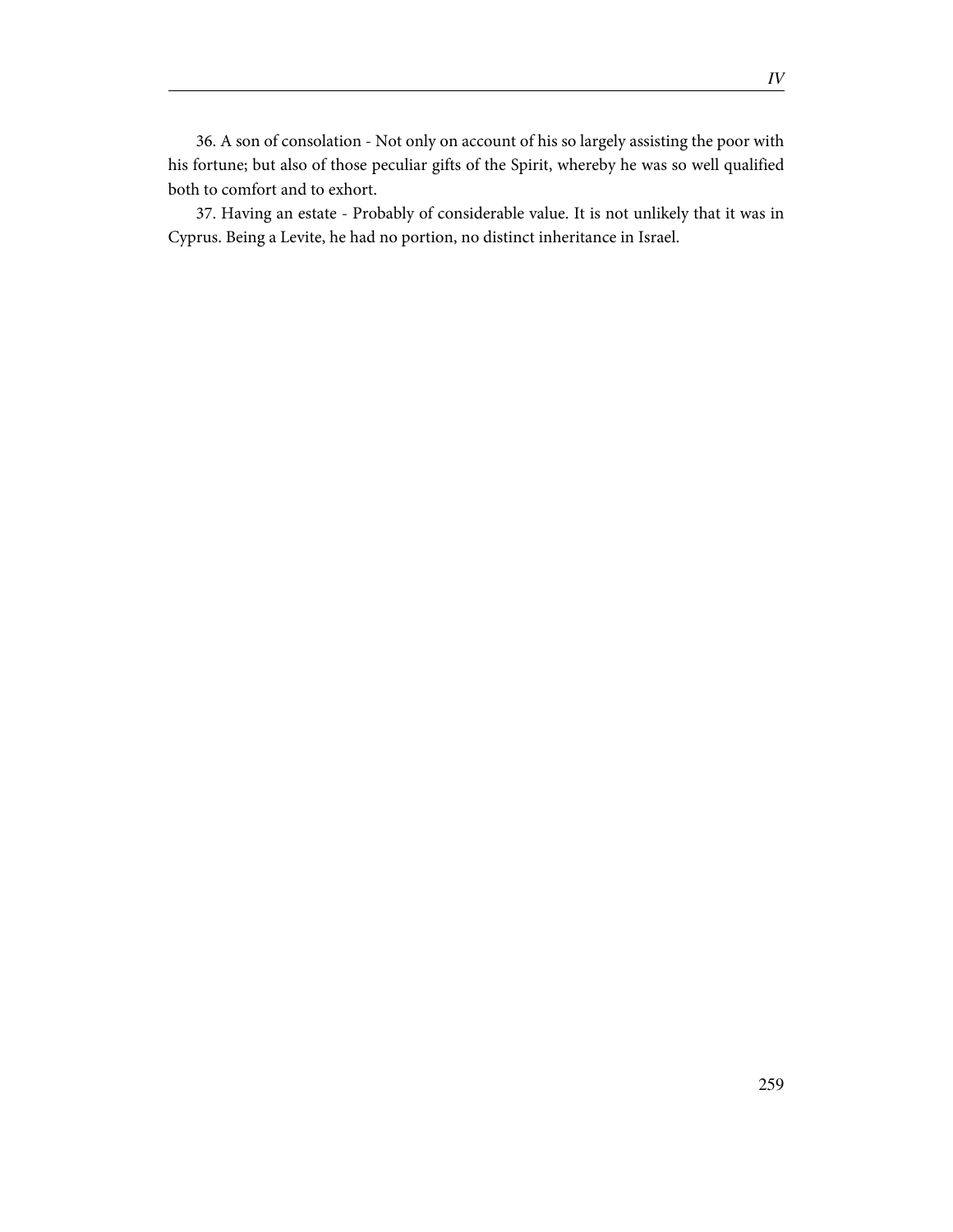**V**

1. But a certain man named Ananias - It is certain, not a believer, for all that believed were of one heart and of one soul: probably not baptized; but intending now to offer himself for baptism.

2. And bringing a certain part - As if it had been the whole: perhaps saying it was so.

3. To lie to the Holy Ghost - Who is in us. And to keep back - Here was the first instance of it. This was the first attempt to bring propriety of goods into the Christian Church.

4. While it remained, did it not remain thine? - It is true, whosoever among the Christians (not one excepted) had houses or lands, sold them, and laid the price at the feet of the apostles. But it was in his own choice to be a Christian or not: and consequently either to sell his land, or keep it. And when it was sold, was it not in thy power? - For it does not appear that he professed himself a Christian when he sold it. Why hast thou conceived this thing in thy heart? - So profanely to dissemble on so solemn an occasion? Thou hast not lied to men only, but to God also. Hence the Godhead of the Holy Ghost evidently appears: since lying to him, ver. 3, is lying to God.

5. And Ananias fell down and expired - And this severity was not only just, considering that complication of vain glory, covetousness, fraud, and impiety, which this action contained: but it was also wise and gracious, as it would effectually deter any others from following his example. It was likewise a convincing proof of the upright conduct of the apostles, in managing the sums with which they were intrusted; and in general of their Divine mission. For none can imagine that Peter would have had the assurance to pronounce, and much less the power to execute such a sentence, if he had been guilty himself of a fraud of the same kind; or had been belying the Holy Ghost in the whole of his pretensions to be under his immediate direction.

7. About the space of three hours - How precious a space! The woman had a longer time for repentance.

8. If ye sold the land for so much - Naming the sum.

10. The Church - This is the first time it is mentioned: and here is a native specimen of a New Testament Church; which is a company of men, called by the Gospel, grafted into Christ by baptism, animated by love, united by all kind of fellowship, and disciplined by the death of Ananias and Sapphira.

12. And they were all - All the believers.

13. None of the rest - No formalists or hypocrites, durst join themselves - In an outward show only, like Ananias and Sapphira.

14. But so much the more were true believers added, because unbelievers kept at a distance.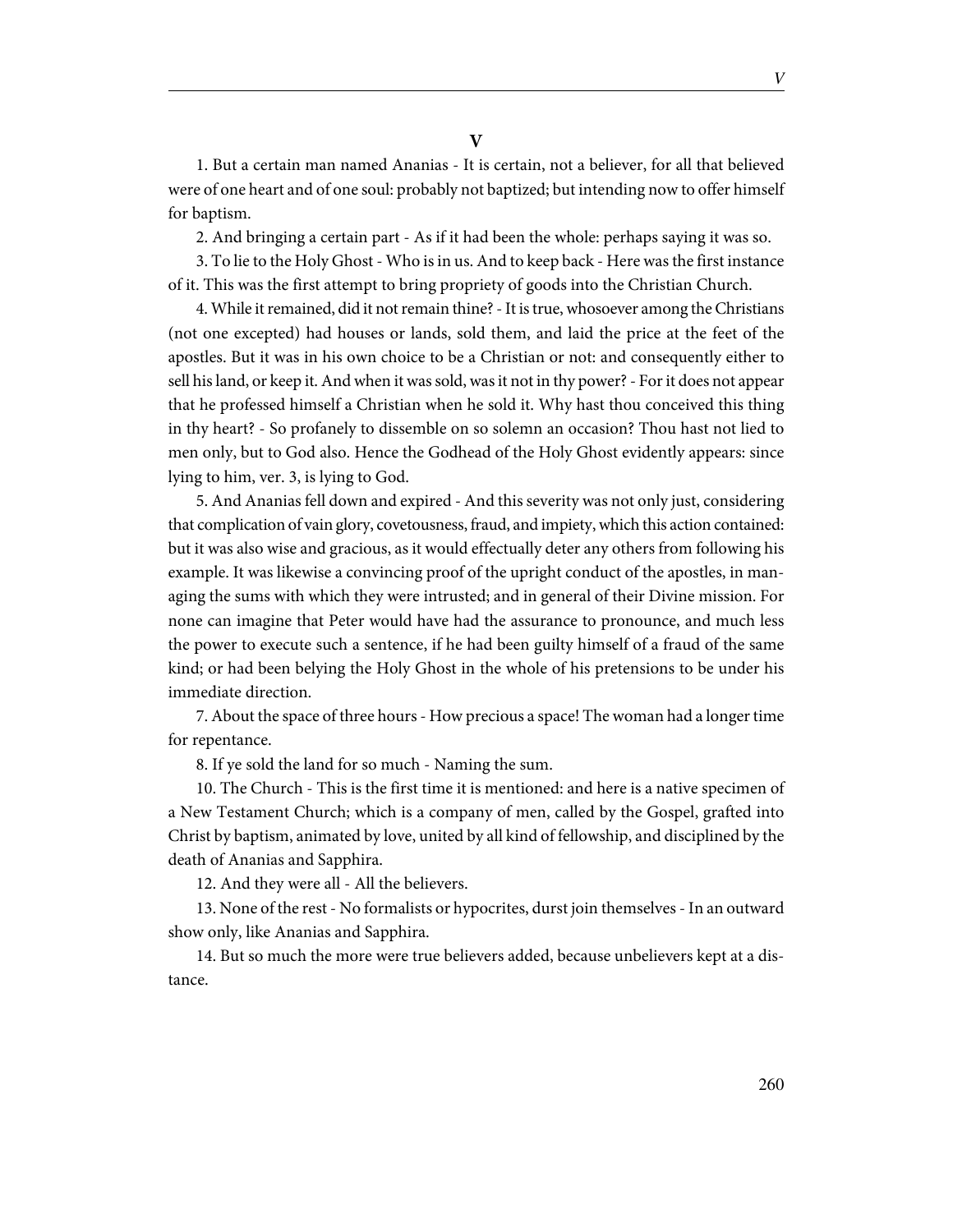17. The high priest - and the sect of the Sadducees - A goodly company for the priest! He, and these deniers of any angel or resurrection, were filled with zeal - Angry, bitter, persecuting zeal.

20. The words of this - That is, these words of life: words which show the way to life everlasting.

23. We found the prison shut - The angel probably had shut the doors again.

24. They doubted what this should be - They were even at their wit's end. The world, in persecuting the children of God, entangle themselves in numberless difficulties.

28. Did not we strictly command you, not to teach? - See the poor cunning of the enemies of the Gospel. They make laws and interdicts at their pleasure, which those who obey God cannot but break; and then take occasion thereby to censure and punish the innocent, as guilty. Ye would bring the blood of this man upon us - An artful and invidious word. The apostles did not desire to accuse any man. They simply declared the naked truth.

29. Then Peter - In the name of all the apostles, said - He does not now give them the titles of honour, which he did before, chap. iv, 8; but enters directly upon the subject, and justifies what he had done. This is, as it were, a continuation of that discourse, but with an increase of severity.

30. Hath raised up Jesus - Of the seed of David, according to the promises made to our fathers.

31. Him hath God exalted - From the grave to heaven; to give repentance - Whereby Jesus is received as a Prince; and forgiveness of sins - Whereby he is received as a saviour. Hence some infer, that repentance and faith are as mere gifts as remission of sins. Not so: for man co-operates in the former, but not in the latter. God alone forgives sins.

32. And also the Holy Ghost - A much greater witness.

34. But a certain Pharisee - And as such believing the resurrection of the dead; a doctor, or teacher of the law - That is, a scribe, and indeed one of the highest rank; had in honour by all the people - Except the Sadducees; rising up in the council - So God can raise defenders of his servants, whensoever and wheresoever he pleases.

36. Before these days - He prudently mentions the facts first, and then makes the inference.

38. Let them alone - In a cause which is manifestly good, we should immediately join. In a cause, on the other hand, which is manifestly evil, we should immediately oppose. But in a sudden, new, doubtful occurrence, this advice is eminently useful. If this counsel or this work - He seems to correct himself, as if it were some sudden work, rather than a counsel or design. And so it was. For the apostles had no counsel, plan, or design of their own; but were mere instruments in the hand of God, working just as he led them from day to day.

41. Rejoicing - to suffer shame - This is a sure mark of the truth, joy in affliction, such is true, deep, pure.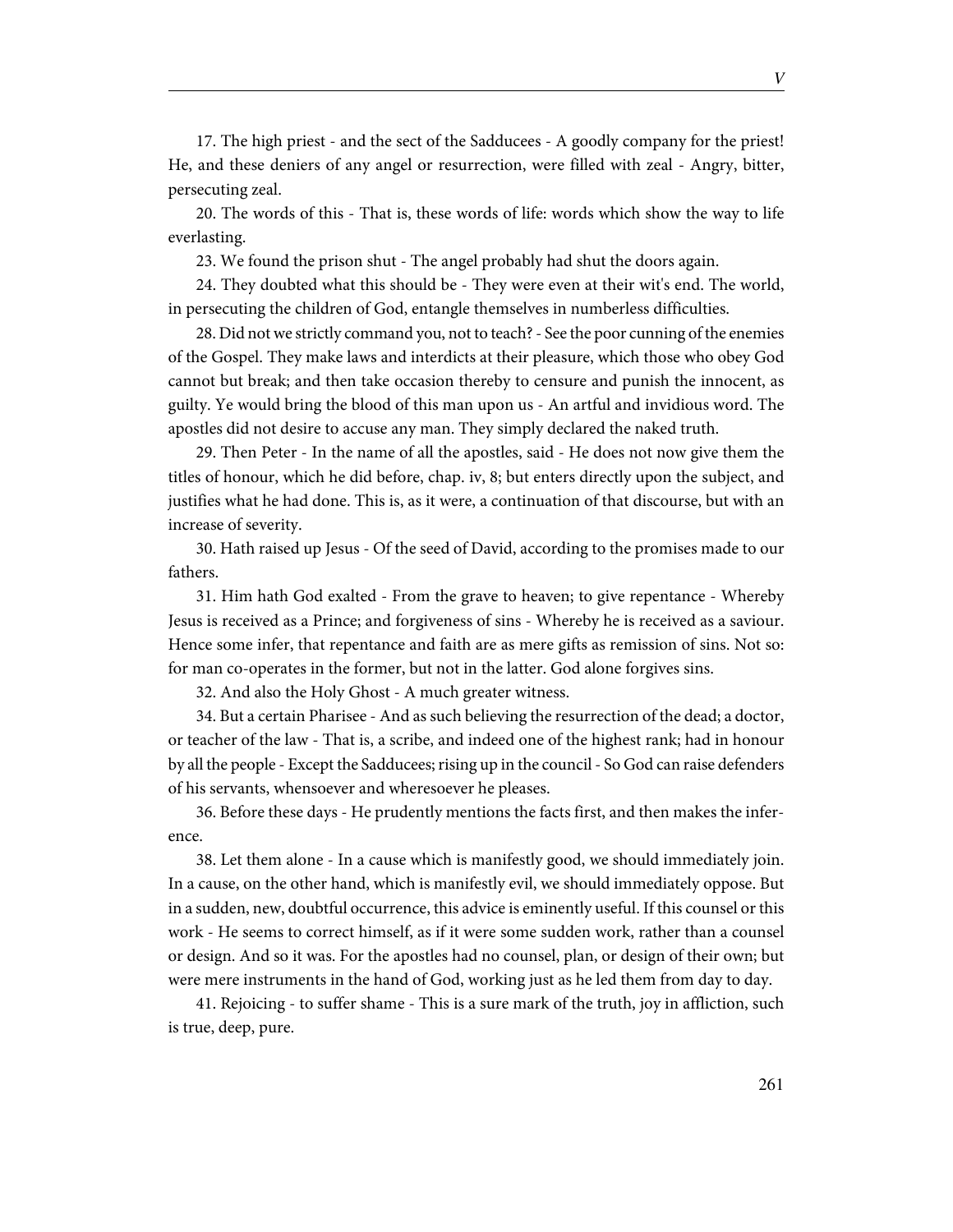1. There arose a murmuring - Here was the first breach made on those who were before of one heart and of one soul. Partiality crept in unawares on some; and murmuring on others. Ah Lord! how short a time did pure, genuine, undefiled Christianity remain in the world! O the depth! How unsearchable are thy counsels! marvelous are thy ways, O King of saints! The Hellenists were Jews born out of Palestine. They were so called, because they used the Greek as their other tongue. In this partiality of the Hebrews, and murmuring of the Hellenists, were the needs of a general persecution sown. Did God ever, in any age or country, withdraw his restraining providence, and let loose the world upon the Christians, till there was a cause among themselves? Is not an open, general persecution, always both penal and medicinal? A punishment of those that will not accept of milder reproofs, as well as a medicine to heal their sickness? And at the same time a means both of purifying and strengthening those whose heart is still right with God.

2. It is not right that we should leave the word of God and serve tables - In the first Church, the primary business of apostles, evangelists, and bishops, was to preach the word of God; the secondary, to take a kind of paternal care (the Church being then like a family,) for the food, especially of the poor, the strangers, and the widows. Afterward, the deacons of both sexes were constituted for this latter business. And whatever time they had to spare from this, they employed in works of spiritual mercy. But their proper office was, to take care of the poor. And when some of them afterward preached the Gospel, they did this not by virtue of their deaconship, but of another commission, that of evangelists, which they probably received, not before, but after they were appointed deacons. And it is not unlikely that others were chosen deacons, or stewards, in their room, when any of these commenced evangelists.

3. Of good report - That there may be no room to suspect them of partiality or injustice. Full of the Holy Ghost and wisdom - For it is not a light matter to dispense even the temporal goods of the Church. To do even this well, a large measure both of the gifts and grace of God is requisite. Whom we will set over this business - It would have been happy for the Church, had its ordinary ministers in every age taken the same care to act in concert with the people committed to their charge, which the apostles themselves, extraordinary as their office was, did on this and other occasions.

4. We will constantly attend to prayer, and to the ministry of the word - This is doubtless the proper business of a Christian bishop: to speak to God in prayer; to men in preaching his word, as an ambassador for Christ.

5. And they chose - It seems seven Hellenists, as their names show. And Nicholas a proselyte - To whom the proselytes would the more readily apply.

7. And the word of God grew - The hindrances being removed.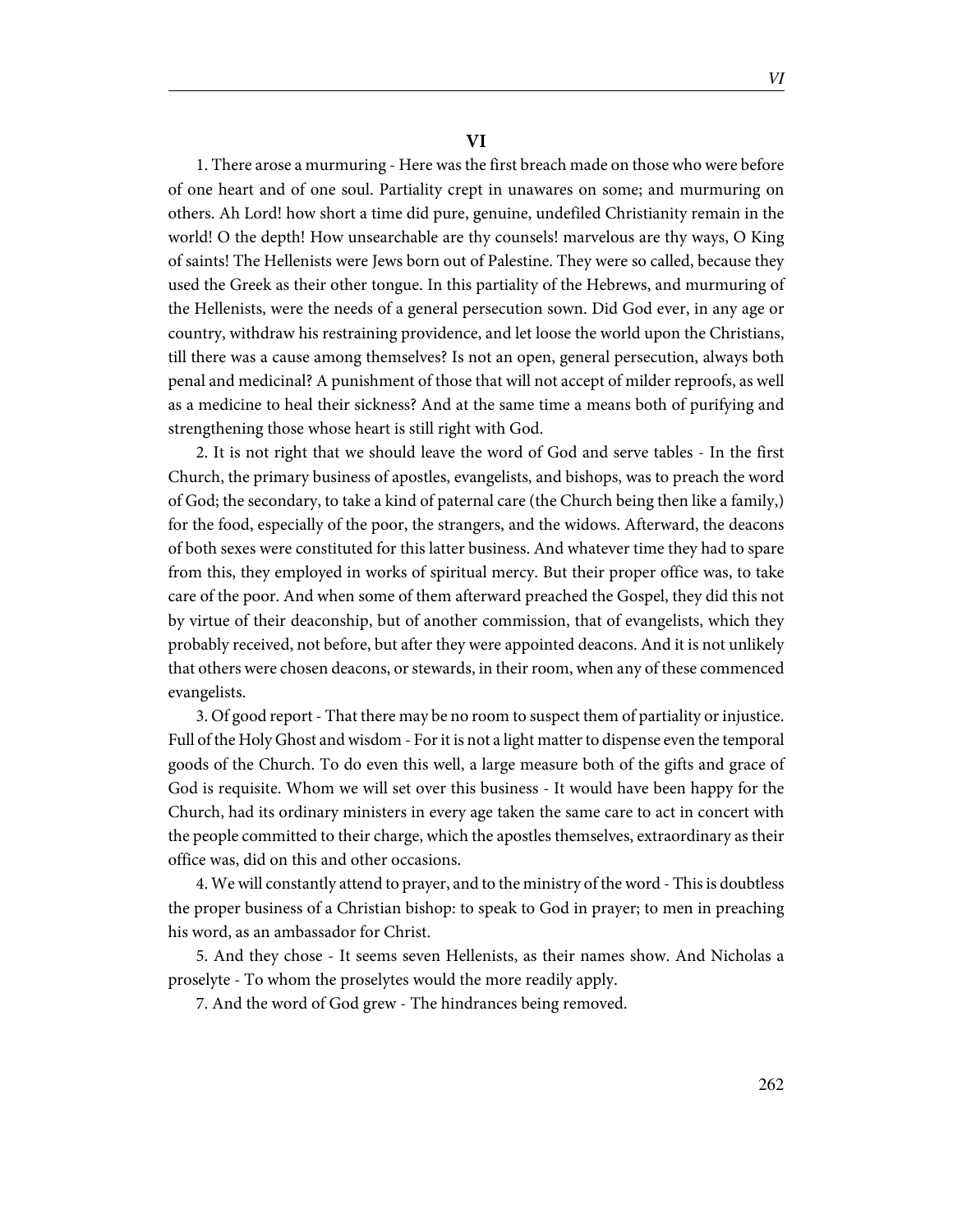9. There arose certain of the synagogue which is called - It was one and the same synagogue which consisted of these several nations. Saul of Cilicia was doubtless a member of it; whence it is not at all improbable, that Gamaliel presided over it. Libertines - So they were styled, whose fathers were once slaves, and afterward made free. This was the ease of many Jews who had been taken captive by the Romans.

14. We have heard him say - So they might. But yet the consequence they drew would not follow.

15. As the face of an angel - Covered with supernatural lustre. They reckoned his preaching of Jesus to be the Christ was destroying Moses and the law; and God bears witness to him, with the same glory as he did to Moses, when he gave the law by him.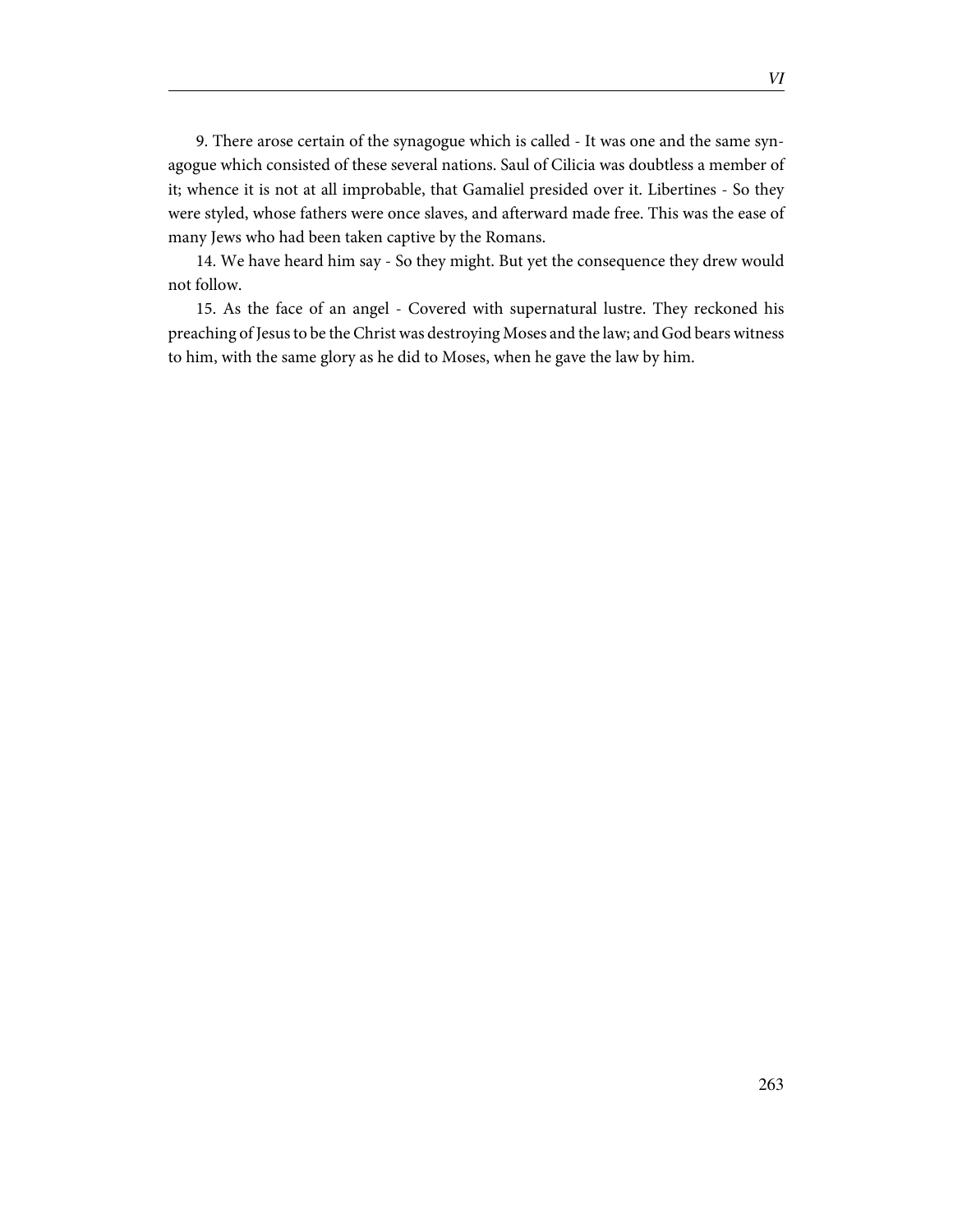#### **VII**

2. And he said - St. Stephen had been accused of blasphemy against Moses, and even against God; and of speaking against the temple and the law, threatening that Jesus would destroy the one, and change the other. In answer to this accusation, rehearsing as it were the articles of his historical creed, he speaks of God with high reverence, and a grateful sense of a long series of acts of goodness to the Israelites, and of Moses with great respect, on account of his important and honourable employments under God: of the temple with regard, as being built to the honour of God; yet not with such superstition as the Jews; putting them in mind, that no temple could comprehend God. And he was going on, no doubt, when he was interrupted by their clamour, to speak to the last point, the destruction of the temple, and the change of the law by Christ. Men, brethren, and fathers, hearken - The sum of his discourse is this: I acknowledge the glory of God revealed to the fathers, ver. 2; the calling of Moses, ver. 34, &c.; the dignity of the law, verses 8, 38, 44; the holiness of this place, verses 7, 45, 47. And indeed the law is more ancient than the temple; the promise more ancient than the law. For God showed himself the God of Abraham, Isaac, Jacob, and their children freely, ver. 2, &c.; 9, &c.; 17,&c.; 32, 34, 35; and they showed faith and obedience to God, ver. 4, 20, &c., 23, particularly by their regard for the law, ver. 8, and the promised land, ver. 16. Meantime, God never confined his presence to this one place or to the observers of the law. For he hath been acceptably worshipped before the law was given, or the temple built, and out of this land, ver. 2, 9, 33, 44. And that our fathers and their posterity were not tied down to this land, their various sojournings, ver. 4, &c.; 14, 29, 44, and exile, ver. 43, show. But you and your fathers have always been evil, ver. 9; have withstood Moses, ver. 25, &c., 39, &c.; have despised the land, ver. 39, forsaken God, ver. 40, &c., superstitiously honoured the temple, ver. 48, resisted God and his Spirit, ver. 50, killed the prophets and the Messiah himself, ver. 51, and kept not the law for which ye contend, ver. 53. Therefore God is not bound to you; much less to you alone. And truly this solemn testimony of Stephen is most worthy of his character, as a man full of the Holy Ghost, and of faith and power: in which, though he does not advance so many regular propositions, contradictory to those of his adversaries, yet he closely and nervously answers them all. Nor can we doubt but he would, from these premises, have drawn inferences touching the destruction of the temple, the abrogation of the Mosaic law, the punishment of that rebellious people; and above all, touching Jesus of Nazareth, the true Messiah, had not his discourse been interrupted by the clamours of the multitude, stopping their ears, and rushing upon him. Men, brethren, and fathers - All who are here present, whether ye are my equals in years, or of more advanced age. The word which in this and in many other places is rendered men is a mere expletive. The God of glory - The glorious God, appeared to Abraham before he dwelt in Haran - Therefore Abraham knew God, long before he was in this land. [Gen. xii, 1.](http://www.ccel.org/study/Bible:Gen.12.1)

3. Which I will show thee - Abraham knew not where he went.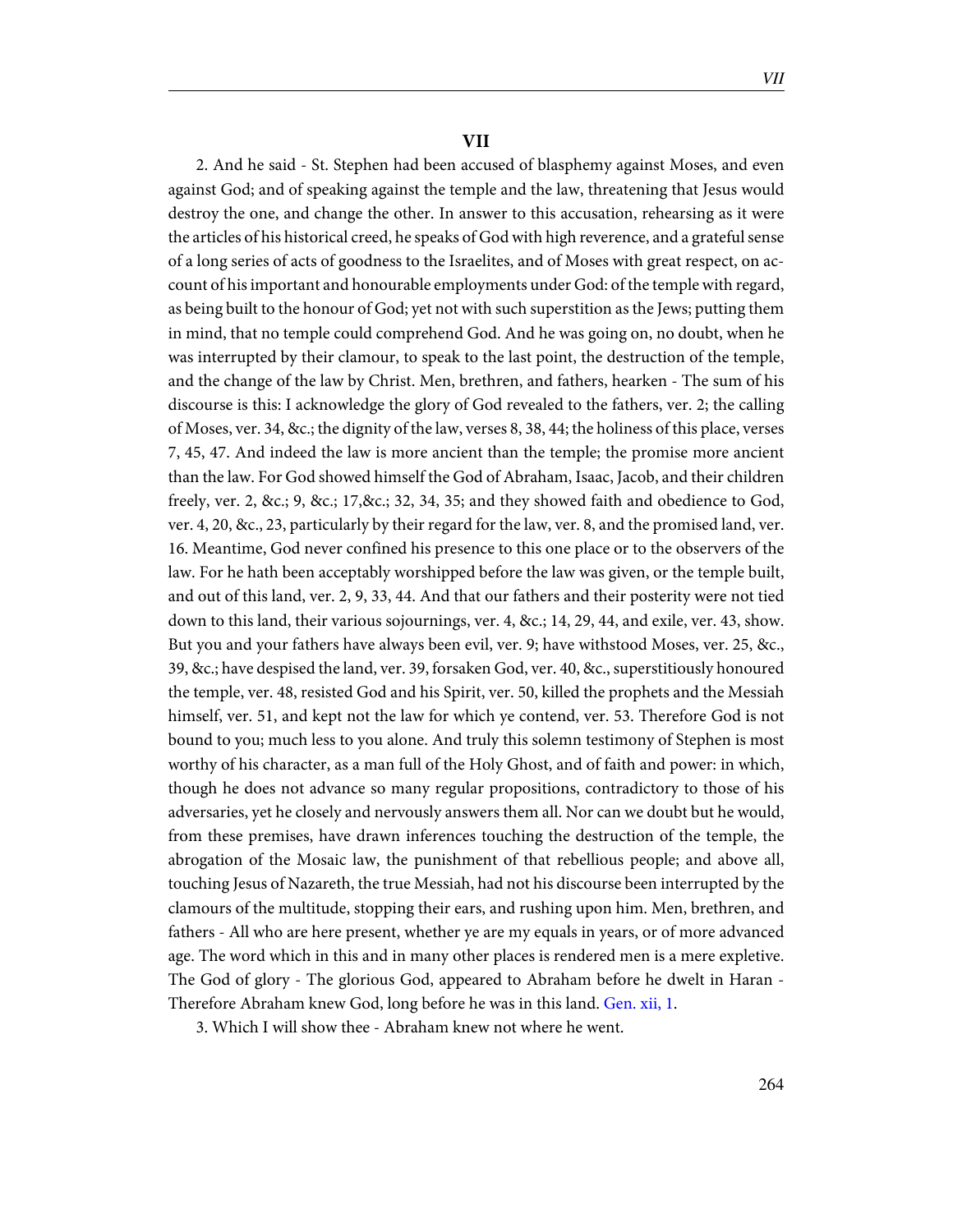4. After his father was dead - While Terah lived, Abraham lived partly with him, partly in Canaan: but after he died, altogether in Canaan.

5. No, not to set his foot on - For the field mentioned, ver. 16, he did not receive by a Divine donation, but bought it; even thereby showing that he was a stranger in the land.

6. [Gen. xv, 13.](http://www.ccel.org/study/Bible:Gen.15.13)

7. They shall serve me - Not the Egyptians.

8. And so he begat Isaac - After the covenant was given, of which circumcision was the seal. [Gen. xvii, 10.](http://www.ccel.org/study/Bible:Gen.17.10)

9. But God was with him - Though he was not in this land. [Gen. xxxvii, 28](http://www.ccel.org/study/Bible:Gen.37.28).

12. Sent our fathers first - Without Benjamin.

14. Seventy-five souls - So the seventy interpreters, (whom St. Stephen follows,) one son and a grandson of Manasseh, and three children of Ephraim, being added to the seventy persons mentioned [Gen. xlvi, 27](http://www.ccel.org/study/Bible:Gen.46.27).

16. And were carried over to Shechem - It seems that St. Stephen, rapidly running over so many circumstances of history, has not leisure (nor was it needful where they were so well known) to recite them all distinctly. Therefore he here contracts into one, two different sepulchres, places, and purchases, so as in the former history, to name the buyer, omitting the seller, in the latter, to name the seller, omitting the buyer. Abraham bought a burying place of the children of Heth, [Gen. xxiii.](http://www.ccel.org/study/Bible:Gen.23) [Gen. xxiii, 1-20](http://www.ccel.org/study/Bible:Gen.23.1-Gen.23.20) There Jacob was buried. Jacob bought a field of the children of Hamor. There Joseph was buried. You see here, how St. Stephen contracts these two purchases into one. This concise manner of speaking, strange as it seems to us, was common among the Hebrews; particularly, when in a case notoriously known, the speaker mentioned but part of the story, and left the rest, which would have interrupted the current of his discourse, to be supplied in the mind of the hearer. And laid in the sepulchre that Abraham bought - The first land which these strangers bought was for a sepulchre. They sought for a country in heaven. Perhaps the whole sentence might be rendered thus: So Jacob went down into Egypt and died, he and our fathers, and were carried over to Shechem, and laid by the sons (that is, decendants) of Hamor, the father of Shechem, in the sepulchre that Abraham bought for a sum of money.

17. [Exod. i, 7.](http://www.ccel.org/study/Bible:Exod.1.7)

18. Another king - Probably of another family.

19. Exposed - Cast out to perish by hunger or wild beasts.

20. In which time - A sad but a seasonable time. [Exod. ii, 2.](http://www.ccel.org/study/Bible:Exod.2.2)

21. Pharaoh's daughter took him up - By which means, being designed for a kingdom, he had all those advantages of education, which he could not have had, if he had not been exposed.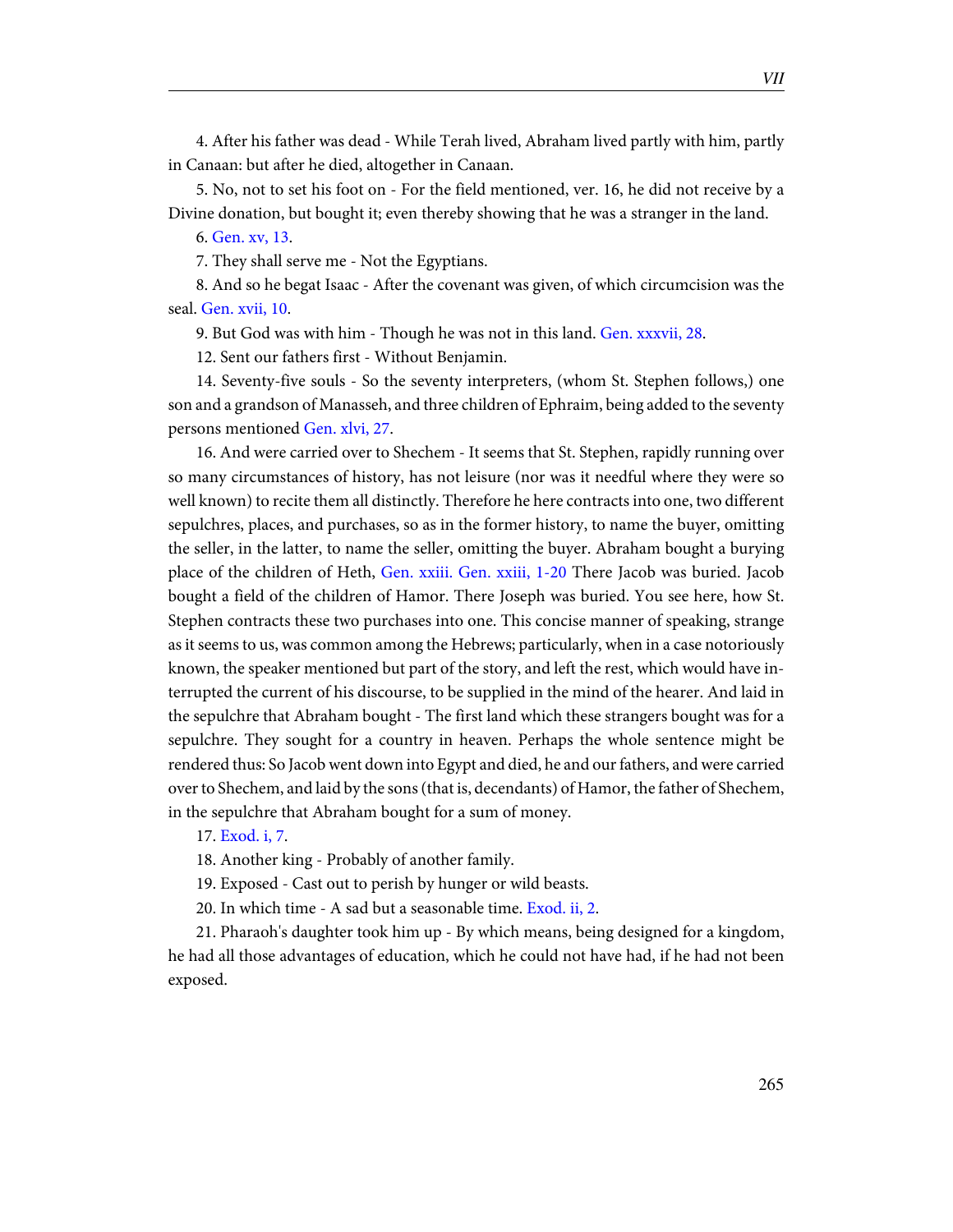22. In all the wisdom of the Egyptians - Which was then celebrated in all the world, and for many ages after. And mighty in words - Deep, solid, weighty, though not of a ready utterance.

23. It came into his heart - Probably by an impulse from God.

24. Seeing one wronged - Probably by one of the task masters.

25. They understood it not - Such was their stupidity and sloth; which made him afterward unwilling to go to them.

26. He showed himself - Of his own accord, unexpectedly.

27. Who appointed thee - "Under the presence of the want of a call by man, the instruments of God are often rejected."

30. The angel - The Son of God; as appears from his styling himself Jehovah. In a flame of fire - Signifying the majesty of God then present. [Exod. iii, 2](http://www.ccel.org/study/Bible:Exod.3.2).

33. Then said the Lord, Loose thy shoes - An ancient token of reverence; for the place is holy ground - The holiness of places depends on the peculiar presence of God there.

35. This Moses whom they refused - Namely, forty years before. Probably, not they, but their fathers did it, and God imputes it to them. So God frequently imputes the sins of the fathers to those of their children who are of the same spirit. Him did God send to be a deliverer - Which is much more than a judge; by the hand of - That is, by means of the angel - This angel who spoke to Moses on Mount Sinai expressly called himself Jehovah, a name which cannot, without the highest presumption, be assumed by any created angel, since he whose name alone is Jehovah, is the Most High over all the earth, [Psalm lxxxiii, 18.](http://www.ccel.org/study/Bible:Ps.83.18) [Psalm](http://www.ccel.org/study/Bible:Ps.83.18) [lxxxiii, 18](http://www.ccel.org/study/Bible:Ps.83.18). It was therefore the Son of God who delivered the law to Moses, under the character of Jehovah, and who is here spoken of as the angel of the covenant, in respect of his mediatorial office.

37. The Lord will raise you up a prophet - St. Stephen here shows that there is no opposition between Moses and Christ. [Deut. xviii, 15](http://www.ccel.org/study/Bible:Deut.18.15)

38. This is he - Moses. With the angel, and with our fathers - As a mediator between them. Who received the living oracles - Every period beginning with, And the Lord said unto Moses, is properly an oracle. But the oracles here intended are chiefly the ten commandments. These are termed living, because all the word of God, applied by his Spirit, is living and powerful, [Heb. iv, 12,](http://www.ccel.org/study/Bible:Heb.4.12) enlightening the eyes, rejoicing the heart, converting the soul, raising the dead. [Exod. xix, 3](http://www.ccel.org/study/Bible:Exod.19.3).

40. Make us gods to go before us - Back into Egypt. [Exod. xxxii, 1.](http://www.ccel.org/study/Bible:Exod.32.1)

41. And they made a calf - In imitation of Apis, the Egyptian god: and rejoiced in the works of their hands - In the God they had made.

42. God turned - From them in anger; and gave them up - Frequently from the time of the golden calf, to the time of Amos, and afterward. The host of heaven - The stars are called an army or host, because of their number, order, and powerful influence. In the book of the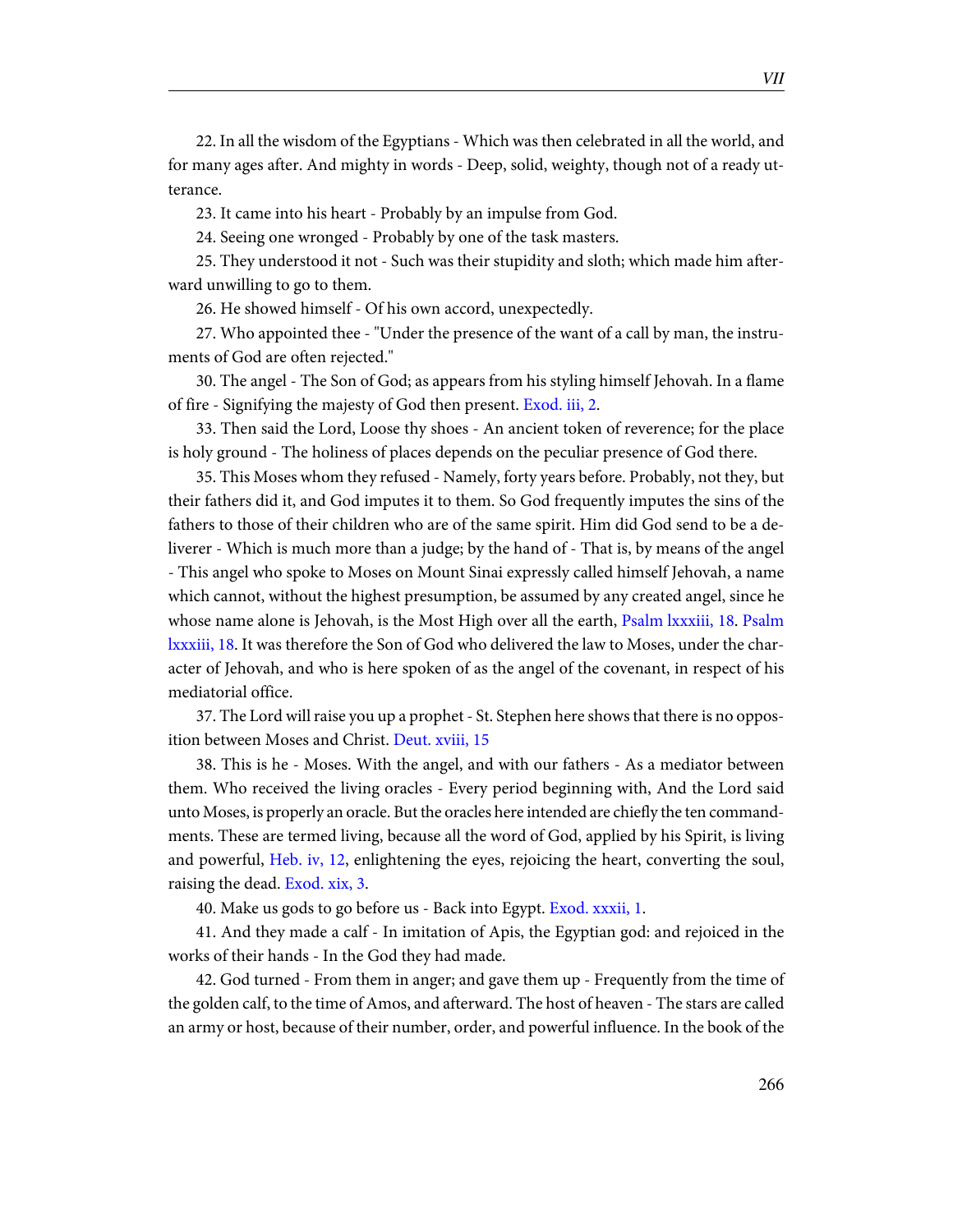prophets - Of the twelve prophets, which the Jews always wrote together in one book. Have ye offered - The passage of Amos referred to, chap. v, 25, &c., [Amos v, 25](http://www.ccel.org/study/Bible:Amos.5.25) consists of two parts; of which the former confirms ver. 41, of the sin of the people; the latter the beginning of ver. 42, concerning their punishment. Have ye offered to me - They had offered many sacrifices; but God did not accept them as offered to him, because they sacrificed to idols also; and did not sacrifice to him with an upright heart. [Amos v, 25.](http://www.ccel.org/study/Bible:Amos.5.25)

43. Ye took up - Probably not long after the golden calf: but secretly; else Moses would have mentioned it. The shrine - A small, portable chapel, in which was the image of their god. Moloch was the planet Mars, which they worshipped under a human shape. Remphan, that is, Saturn, they represented by a star. And I will carry you beyond Babylon - That is, beyond Damascus (which is the word in Amos) and Babylon. This was fulfilled by the king of Assyria, [2 Kings xvii, 6](http://www.ccel.org/study/Bible:2Kgs.17.6).

44. Our fathers had the tabernacle of the testimony - The testimony was properly the two tables of stone, on which the ten commandments were written. Hence the ark which contained them is frequently called the ark of the testimony; and the whole tabernacle in this place. The tabernacle of the testimony - according to the model which he had seen - When he was caught up in the visions of God on the mount.

45. Which our fathers having received - From their ancestors; brought into the possession of the Gentiles - Into the land which the Gentiles possessed before. So that God's favour is not a necessary consequence of inhabiting this land. All along St. Stephen intimates two things:

1. That God always loved good men in every land:

2. That he never loved bad men even in this. [Josh iii, 14.](http://www.ccel.org/study/Bible:Josh.3.14)

46. Who petitioned to find a habitation for the God of Jacob - But he did not obtain his petition: for God remained without any temple till Solomon built him a house. Observe how wisely the word is chosen with respect to what follows.

48. Yet the Most High inhabiteth not temples made with hands - As Solomon declared at the very dedication of the temple, [1 Kings viii, 27.](http://www.ccel.org/study/Bible:1Kgs.8.27) The Most High - Whom as such no building can contain. [Isaiah lxvi, 1](http://www.ccel.org/study/Bible:Isa.66.1).

49. What is the place of my rest? - Have I need to rest?

51. Ye stiff necked - Not bowing the neck to God's yoke; and uncircumcised in heart - So they showed themselves, ver. 54; [Act vii, 54](http://www.ccel.org/study/Bible:Acts.7.54) and ears - As they showed, ver. 57. [Act vii,](http://www.ccel.org/study/Bible:Acts.7.57) [57](http://www.ccel.org/study/Bible:Acts.7.57) So far were they from receiving the word of God into their hearts, that they would not hear it even with their ears. Ye - And your fathers, always - As often as ever ye are called, resist the Holy Ghost - Testifying by the prophets of Jesus, and the whole truth. This is the sum of what he had shown at large.

53. Who have received the law by the administration of angels - God, when he gave the law on Mount Sinai, was attended with thousands of his angels, [Gal. iii, 19](http://www.ccel.org/study/Bible:Gal.3.19); [Psalm lxviii, 17.](http://www.ccel.org/study/Bible:Ps.68.17)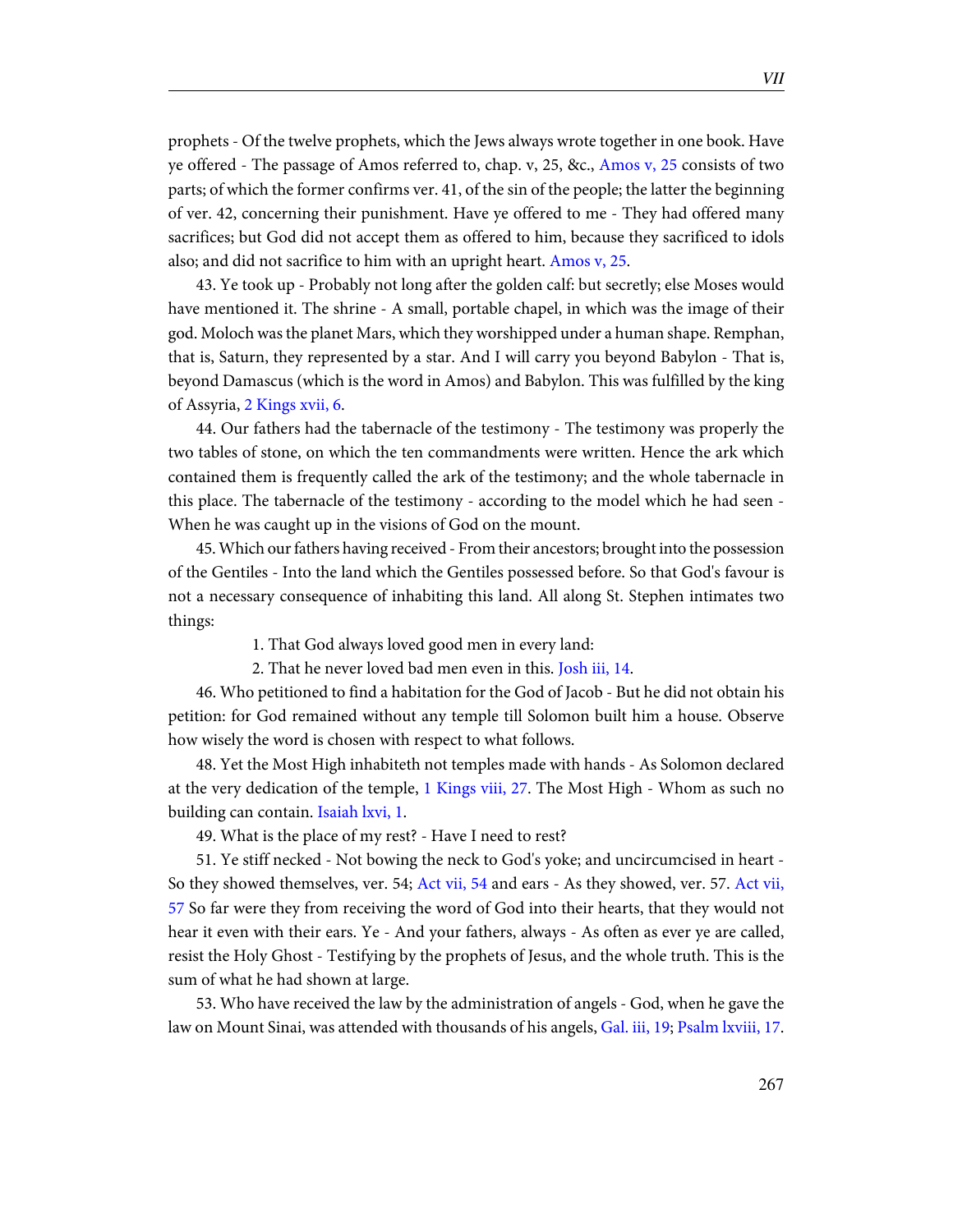55. But he looking steadfastly up to heaven, saw the glory of God - Doubtless he saw such a glorious representation, God miraculously operating on his imagination, as on Ezekiel's, when he sat in his house at Babylon, and saw Jerusalem, and seemed to himself transported thither, chap. viii, 1-4. And probably other martyrs, when called to suffer the last extremity, have had extraordinary assistance of some similar kind.

56. I see the Son of man standing - As if it were just ready to receive him. Otherwise he is said to sit at the right hand of God.

57. They rushed upon him - Before any sentence passed.

58. The witnesses laid down their clothes at the feet of a young man, whose name was Saul - O Saul, couldst thou have believed, if one had told thee, that thou thyself shouldst be stoned in the same cause? and shouldst triumph in committing thy soul likewise to that Jesus whom thou art now blaspheming? His dying prayer reached thee, as well as many others. And the martyr Stephen, and Saul the persecutor, (afterward his brother both in faith and martyrdom,) are now joined in everlasting friendship, and dwell together in the happy company of those who have made their robes white in the blood of the Lamb.

59. And they stoned Stephen, invoking and saying, Lord Jesus, receive my spirit - This is the literal translation of the words, the name of God not being in the original. Nevertheless such a solemn prayer to Christ, in which a departing soul is thus committed into his hands, is such an act of worship, as no good man could have paid to a mere creature; Stephen here worshipping Christ in the very same manner in which Christ worshipped the Father on the cross.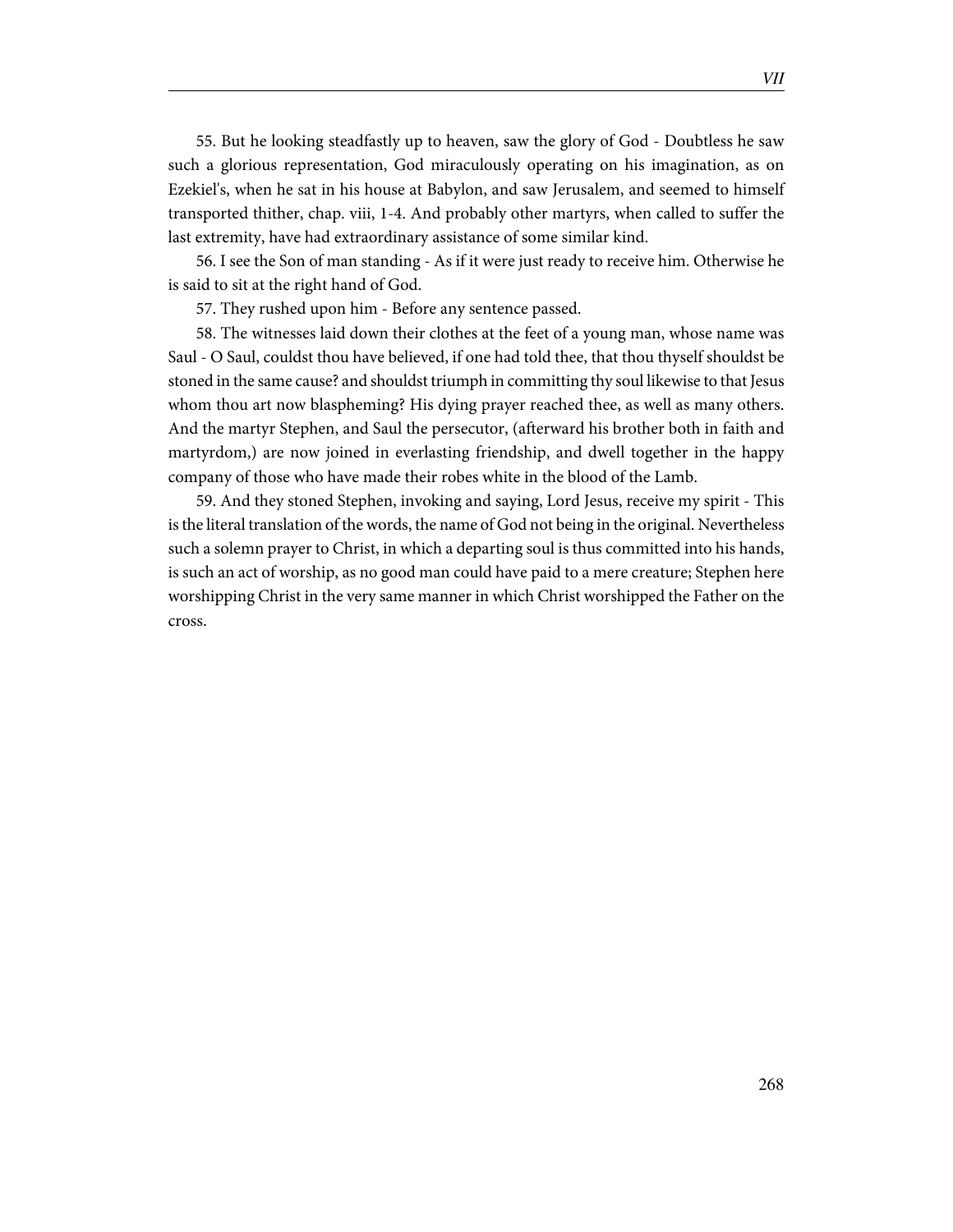# **VIII**

1. At that time there was great persecution against the Church - Their adversaries having tasted blood, were the more eager. And they were all dispersed - Not all the Church: if so, who would have remained for the apostles to teach, or Saul to persecute? But all the teachers except the apostles, who, though in the most danger, stayed with the flock.

2. Devout men - Who feared God more than persecution. And yet were they not of little faith? Else they would not have made so great lamentation.

3. Saul made havoc of the Church - Like some furious beast of prey. So the Greek word properly signifies. Men and women - Regarding neither age nor sex.

4. Therefore they that were dispersed went everywhere - These very words are reassumed, after as it were a long parenthesis, chap. xi, 19, and the thread of the story continued.

5. Stephen - Being taken away, Philip, his next colleague, (not the apostle,) rises in his place.

9. A certain man - using magic - So there was such a thing as witchcraft once! In Asia at least, if not in Europe or America.

12. But when they believed - What Philip preached, then they saw and felt the real power of God, and submitted thereto.

13. And Simon believed - That is, was convinced of the truth.

14. And the apostles hearing that Samaria - The inhabitants of that country, had received the word of God - By faith, sent Peter and John - He that sends must be either superior, or at least equal, to him that is sent. It follows that the college of the apostles was equal if not superior to Peter.

15. The Holy Ghost - In his miraculous gifts? Or his sanctifying graces? Probably in both.

18. Simon offered them money - And hence the procuring any ministerial function, or ecclesiastical benefice by money, is termed Simony.

21. Thou hast neither part - By purchase, nor lot - Given gratis, in this matter - This gift of God. For thy heart is not right before God - Probably St. Peter discerned this long before he had declared it; although it does not appear that God gave to any of the apostles a universal power of discerning the hearts of all they conversed with; any more than a universal power of healing all the sick they came near. This we are sure St. Paul had not; though he was not inferior to the chief of the apostles. Otherwise he would not have suffered the illness of Epaphroditus to have brought him so near to death, [Phil. ii, 25-27](http://www.ccel.org/study/Bible:Phil.2.25-Phil.2.27); nor have left so useful a fellow labourer as Trophimus sick at Miletus, [2 Tim. iv, 20.](http://www.ccel.org/study/Bible:2Tim.4.20)

22. Repent - if perhaps the thought of thy heart may be forgiven thee - Without all doubt if he had repented, he would have been forgiven. The doubt was, whether he would repent. Thou art in the gall of bitterness - In the highest degree of wickedness, which is bitterness, that is, misery to the soul; and in the bond of iniquity - Fast bound therewith.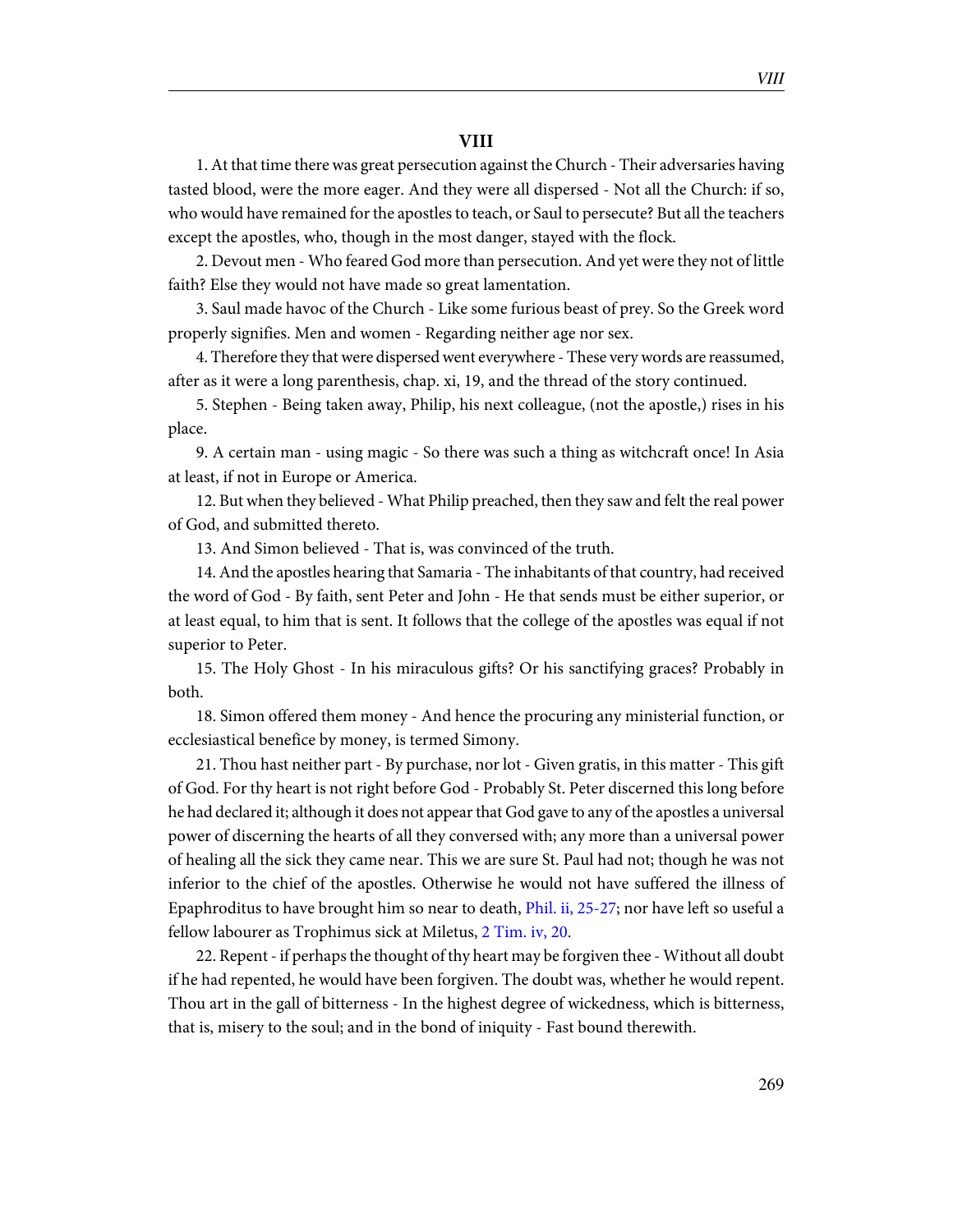26. The way which is desert - There were two ways from Jerusalem to Gaza, one desert, the other through a more populous country.

27. An eunuch - Chief officers were anciently called eunuchs, though not always literally such; because such used to be chief ministers in the eastern courts. Candace, queen of the Ethiopians - So all the queens of Ethiopia were called.

28. Sitting in his chariot, he read the Prophet Isaiah - God meeteth those that remember him in his ways. It is good to read, hear, seek information even in a journey. Why should we not redeem all our time?

30. And Philip running to him, said, Understandest thou what thou readest? - He did not begin about the weather, news, or the like. In speaking for God, we may frequently come to the point at once, without circumlocution.

31. He desired Philip to come up and sit with him - Such was his modesty, and thirst after instruction.

32. The portion of Scripture - By reading that very chapter, the fifty-third of Isaiah, many Jews, yea, and atheists, have been converted. Some of them history records. God knoweth them all. [Isaiah liii, 7](http://www.ccel.org/study/Bible:Isa.53.7)

33. In his humiliation his judgment was taken away - That is, when he was a man, he had no justice shown him. To take away a person's judgment, is a proverbial phrase for oppressing him. And who shall declare, or count his generation - That is, who can number his seed, [Isaiah liii, 10](http://www.ccel.org/study/Bible:Isa.53.10); which he hath purchased by laying down his life?

36. And as they went on the way they came to a certain water - Thus, even the circumstances of the journey were under the direction of God. The kingdom of God suits itself to external circumstances, without any violence, as air yields to all bodies, and yet pervades all. What hindereth me to be baptized? - Probably he had been circumcised: otherwise Cornelius would not have been the first fruits of the Gentiles.

38. And they both went down - Out of the chariot. It does not follow that he was baptized by immersion. The text neither affirms nor intimates any thing concerning it.

39. The Spirit of the Lord caught away Philip - Carried him away with a miraculous swiftness, without any action or labour of his own. This had befallen several of the prophets.

40. But Philip was found at Azotus - Probably none saw him, from his leaving the eunuch, till he was there.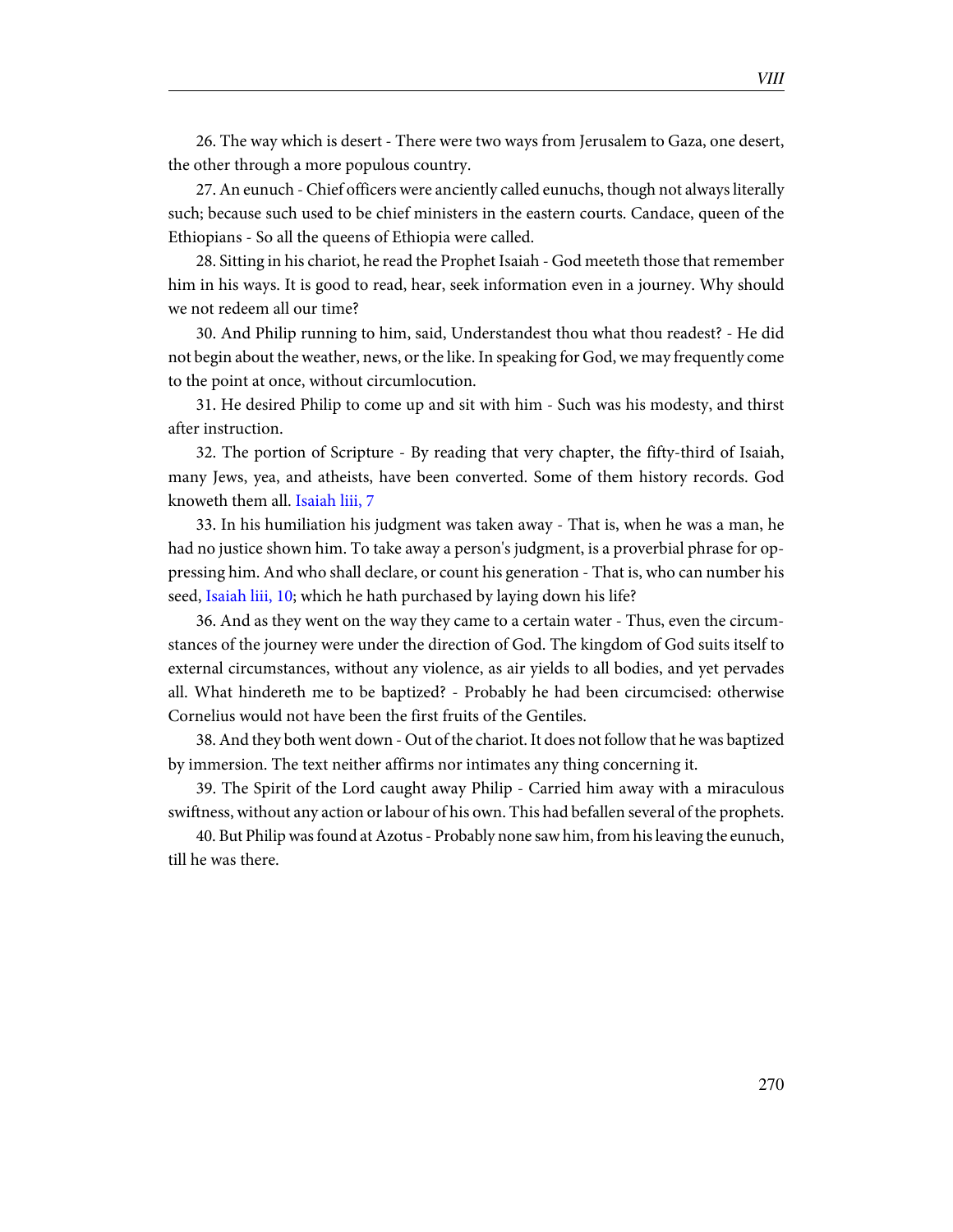1. [Acts xxii, 3,](http://www.ccel.org/study/Bible:Acts.22.3) &c.; [Acts xxvi, 9,](http://www.ccel.org/study/Bible:Acts.26.9) &c.

2. Bound - By the connivance, if not authority, of the governor, under Aretas the king. See [Acts ix, 14, 24](http://www.ccel.org/study/Bible:Acts.9.14 Bible:Acts.9.24).

3. And suddenly - When God suddenly and vehemently attacks a sinner, it is the highest act of mercy. So Saul, when his rage was come to the height, is taught not to breathe slaughter. And what was wanting in time to confirm him in his discipleship, is compensated by the inexpressible terror he sustained. By his also the suddenly constituted apostle was guarded against the grand snare into which novices are apt to fall.

4. He heard a voice - Severe, yet full of grace.

5. To kick against the goads - is a Syriac proverb, expressing an attempt that brings nothing but pain.

6. It shall be told thee - So God himself sends Saul to be taught by a man, as the angel does Cornelius, chap. x, 5. Admirable condescension! that the Lord deals with us by men, like ourselves.

7. The men - stood - Having risen before Saul; for they also fell to the ground, chap. xxvi, 14. It is probable they all journeyed on foot. Hearing the noise - But not an articulate voice. And seeing the light, but not Jesus himself, chap. xxvi, 13, &c.

9. And he was three days - An important season! So long he seems to have been in the pangs of the new birth. Without sight - By scales growing over his eyes, to intimate to him the blindness of the state he had been in, to impress him with a deeper sense of the almighty power of Christ, and to turn his thoughts inward, while he was less capable of conversing with outward objects. This was likewise a manifest token to others, of what had happened to him in his journey, and ought to have humbled and convinced those bigoted Jews, to whom he had been sent from the sanhedrim.

11. Behold he is praying - He was shown thus to Ananias.

12. A man called Ananias - His name also was revealed to Saul.

13. But he answered - How natural it is to reason against God.

14. All that call on thy name - That is, all Christians.

15. He is a chosen vessel to bear my name - That is, to testify of me. It is undeniable, that some men are unconditionally chosen or elected, to do some works for God

16. For I - Do thou as thou art commanded. I will take care of the rest; will show him - In fact, through the whole course of his ministry. How great things he must suffer - So far will he be now from persecuting others.

17. The Lord hath sent me - Ananias does not tell Saul all which Christ had said concerning him. It was not expedient that he should know yet to how great a dignity he was called.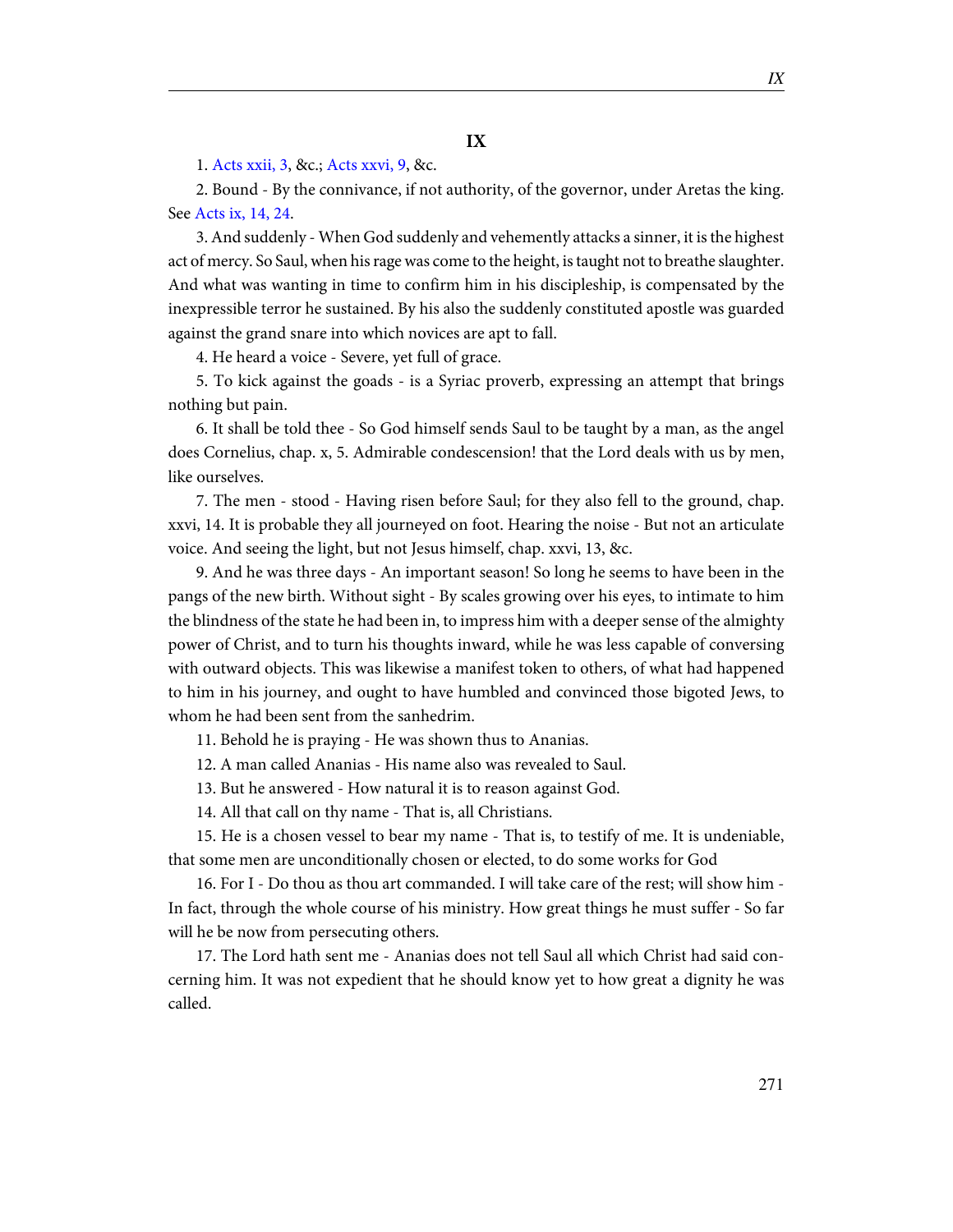24. They guarded the gates day and night - That is, the governor did, at their request, [2](http://www.ccel.org/study/Bible:2Cor.11.32) [Cor. xi, 32.](http://www.ccel.org/study/Bible:2Cor.11.32)

26. And coming to Jerusalem - Three years after, [Gal. i, 18](http://www.ccel.org/study/Bible:Gal.1.18). These three years St. Paul passes over, chap. xxii, 17, likewise.

27. To the apostles - Peter and James, [Gal. i, 18, 19](http://www.ccel.org/study/Bible:Gal.1.18-Gal.1.19). [Gal. i, 18](http://www.ccel.org/study/Bible:Gal.1.18),

19 And declared - He who has been an enemy to the truth ought not to be trusted till he gives proof that he is changed.

31. Then the Church - The whole body of Christian believers, had peace - Their bitterest persecutor being converted. And being built up - In holy, loving faith, continually increasing, and walking in - That is, speaking and acting only from this principle, the fear of God and the comfort of the Holy Ghost - An excellent mixture of inward and outward peace, tempered with filial fear.

35. Lydda was a large town, one day's journey from Jerusalem. It stood in the plain or valley of Sharon, which extended from Caesarea to Joppa, and was noted for its fruitfulness.

36. Tabitha, which is by interpretation Dorcas - She was probably a Hellenist Jew, known among the Hebrews by the Syriac name Tabitha, while the Greeks called her in their own language, Dorcas. They are both words of the same import, and signify a roe or fawn.

38. The disciples sent to him - Probably none of those at Joppa had the gift of miracles. Nor is it certain that they expected a miracle from him.

39. While she was with the in - That is, before she died.

40. Peter having put them all out - That he might have the better opportunity of wrestling with God in prayer, said, Tabitha, arise. And she opened her eyes, and seeing Peter, sat up - Who can imagine the surprise of Dorcas, when called back to life? Or of her friends, when they saw her alive? For the sake of themselves, and of the poor, there was cause of rejoicing, and much more, for such a confirmation of the Gospel. Yet to herself it was matter of resignation, not joy, to be called back to these scenes of vanity: but doubtless, her remaining days were still more zealously spent in the service of her saviour and her God. Thus was a richer treasure laid up for her in heaven, and she afterward returned to a more exceeding weight of glory, than that from which so astonishing a providence had recalled her for a season.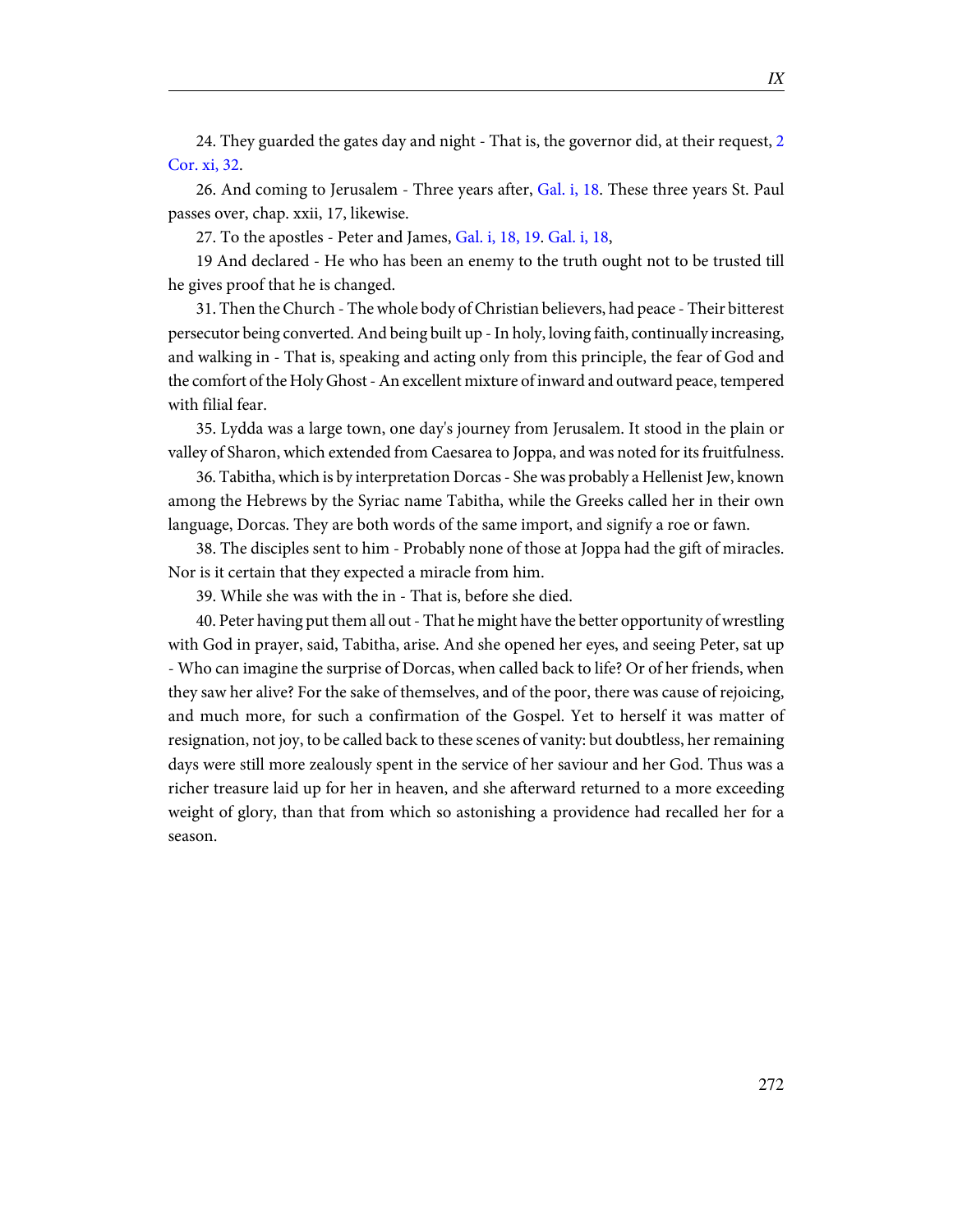1. And there was a certain man - The first fruits of the Gentiles, in Cesarea - Where Philip had been before, chap. viii, 40; so that the doctrine of salvation by faith in Jesus was not unknown there. Cesarea was the seat of the civil government, as Jerusalem was of the ecclesiastical. It is observable, that the Gospel made its way first through the metropolitan cities. So it first seized Jerusalem and Cesarea: afterward Philippi, Athens, Corinth, Ephesus, Rome itself. A centurion, or captain, of that called the Italian band - That is, troop or company.

2. Who gave much alms to the people - That is, to the Jews, many of whom were at that time extremely poor.

3. He saw in a vision - Not in a trance, like Peter: plainly, so as to leave one not accustomed to things of this kind no room to suspect any imposition.

4. Thy prayers and thine alms are come up for a memorial before God - Dare any man say, These were only splendid sins? Or that they were an abomination before God? And yet it is certain, in the Christian sense Cornelius was then an unbeliever. He had not then faith in Christ. So certain it is, that every one who seeks faith in Christ, should seek it in prayer, and doing good to all men: though in strictness what is not exactly according to the Divine rule must stand in need of Divine favour and indulgence.

8. A devout soldier - How many such attendants have our modern officers? A devout soldier would now be looked upon as little better than a deserter from his colours.

10. And he became very hungry - At the usual meal time. The symbols in visions and trances, it is easy to observe, are generally suited to the state of the natural faculties.

11. Tied at the corners - Not all in one knot, but each fastened as it were up to heaven.

14. But Peter said, In nowise, Lord - When God commands a strange or seemingly improper thing, the first objection frequently finds pardon. But it ought not to be repeated. This doubt and delay of St. Peter had several good effects. Hereby the will of God in this important point was made more evident and incontestable. And Peter also, having been so slow of belief himself, could the more easily bear the doubting of his brethren, chap. xi, 2, &c.

15. What God hath purified - Hath made and declared clean. Nothing but what is clean can come down from heaven. St. Peter well remembered this saying in the council at Jerusalem, chap. xv, 9.

16. This was done thrice - To make the deeper impression.

17. While Peter doubted in himself, behold the men - Frequently the things which befall us within and from without at the same time, are a key to each other. The things which thus concur and agree together, ought to be diligently attended to.

19. Behold three men seek thee, arise therefore and go down, and go with them, doubting nothing - How gradually was St. Peter prepared to receive this new admonition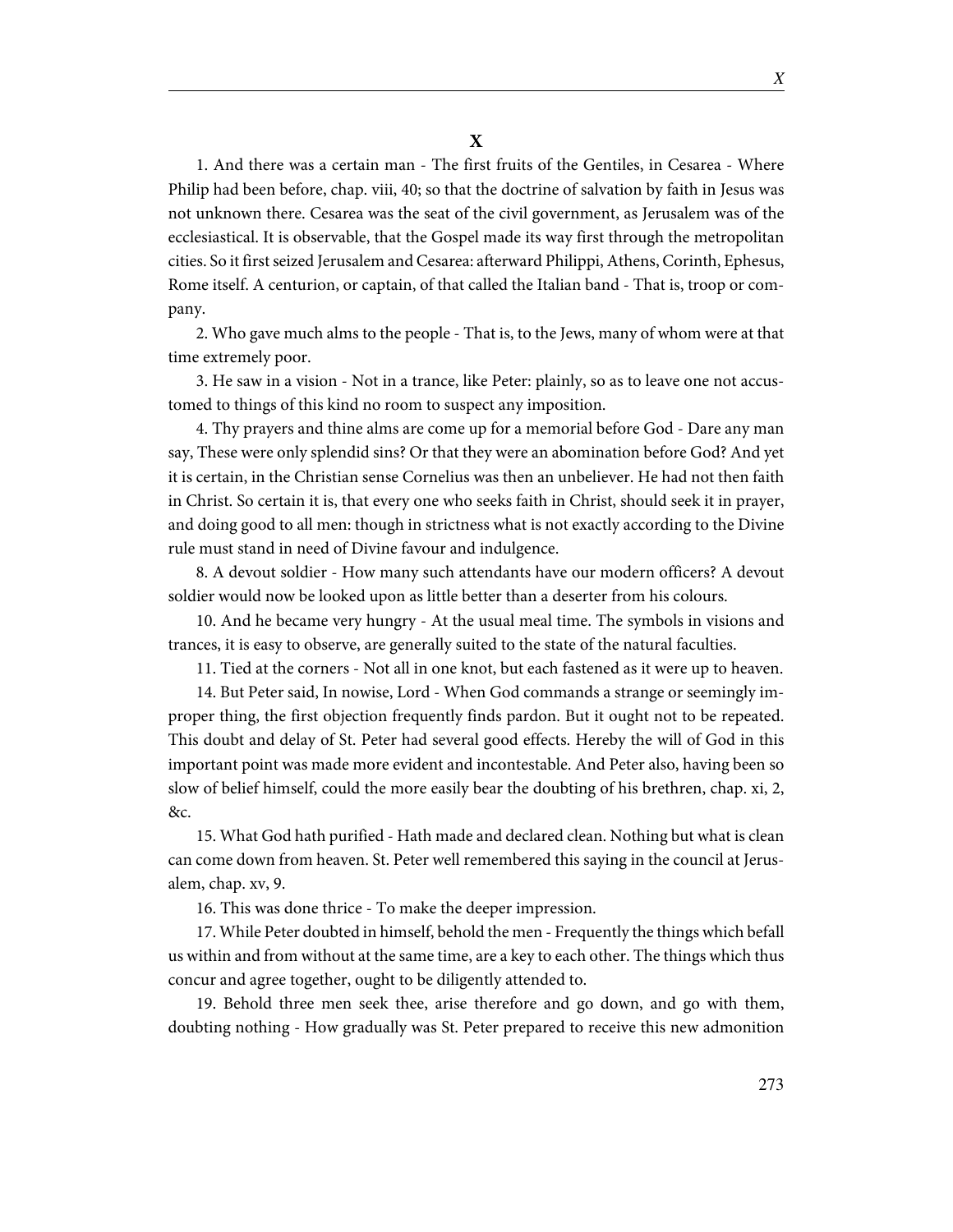of the Spirit! Thus God is went to lead on his children by degrees, always giving them light for the present hour.

24. Cornelius was waiting for them - Not engaging himself in any secular business during that solemn time, but being altogether intent on this one thing.

26. I myself also am a man - And not God, who alone ought to be worshipped, [Matt.](http://www.ccel.org/study/Bible:Matt.4.10) [iv, 10.](http://www.ccel.org/study/Bible:Matt.4.10) Have all his pretended successors attended to this?

28. But God hath showed me - He speaks sparingly to them of his former doubt, and his late vision.

29. I ask for what intent ye have sent for me? - St. Peter knew this already. But he puts Cornelius on telling the story, both that the rest might be informed, and Cornelius himself more impressed by the narration: the repetition of which, even as we read it, gives a new dignity and spirit to Peter's succeeding discourse,

30. Four days ago I was fasting - The first of these days he had the vision; the second his messengers came to Joppa; on the third, St. Peter set out; and on the fourth, came to Cesarea.

31. Thy prayer is heard - Doubtless he had been praying for instruction, how to worship God in the most acceptable manner.

33. Now therefore we are all present before God - The language of every truly Christian congregation.

34. I perceive of a truth - More clearly than ever, from such a concurrence of circumstances. That God is not a respecter of persons - Is not partial in his love. The words mean, in a particular sense, that he does not confine his love to one nation; in a general, that he is loving to every man, and willeth all men should be saved.

35. But in every nation he that feareth God and worketh righteousness - He that, first, reverences God, as great, wise, good, the cause, end, and governor of all things; and secondly, from this awful regard to him, not only avoids all known evil, but endeavours, according to the best light he has, to do all things well; is accepted of him - Through Christ, though he knows him not. The assertion is express, and admits of no exception. He is in the favour of God, whether enjoying his written word and ordinances or not. Nevertheless the addition of these is an unspeakable blessing to those who were before in some measure accepted. Otherwise God would never have sent an angel from heaven to direct Cornelius to St. Peter.

36. This is the word which God sent - When he sent his Son into the world, preaching - Proclaiming by him-peace between God and man, whether Jew or Gentile, by the Godman. He is Lord of both; yea, Lord of and over all.

37. Ye know the word which was published - You know the facts in general, the meaning of which I shall now more particularly explain and confirm to you. The baptism which John preached - To which he invited them by his preaching, in token of their repentance. This began in Galilee, which is near Cesarea.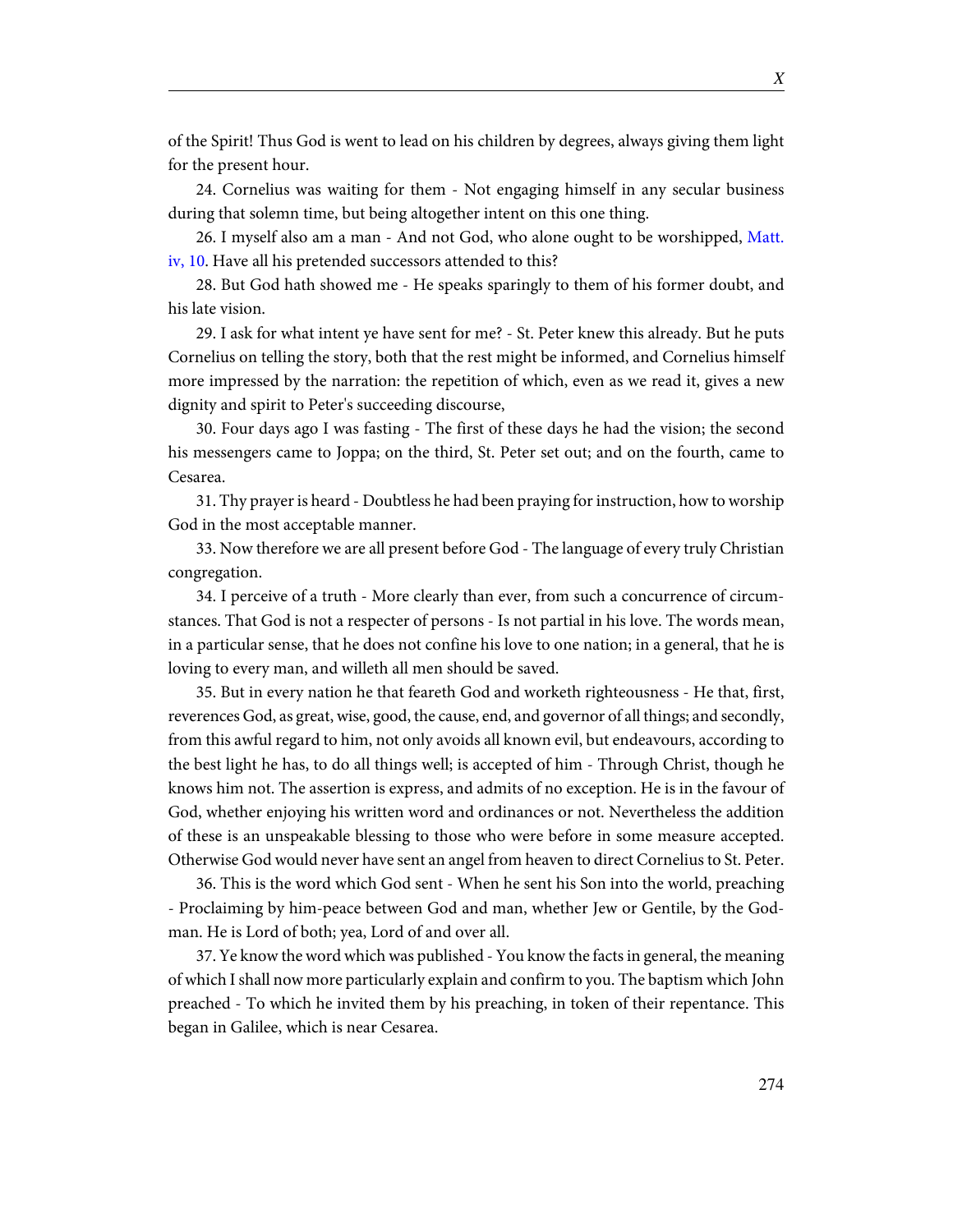38. How God anointed Jesus - Particularly at his baptism, thereby inaugurating him to his office: with the Holy Ghost and with power - It is worthy our remark, that frequently when the Holy Ghost is mentioned there is added a word particularly adapted to the present circumstance. So the deacons were to be full of the Holy Ghost and wisdom, chap. vi, 3. Barnabas was full of the Holy Ghost and faith, chap. xi, 24. The disciples were filled with joy, and with the Holy Ghost, chap. xiii, 52. And here, where his mighty works are mentioned, Christ himself is said to be anointed with the Holy Ghost and with power. For God was with him-He speaks sparingly here of the majesty of Christ, as considering the state of his hearers.

41. Not now to all the people - As before his death; to us who did eat and drink with him - That is, conversed familiarly and continually with him, in the time of his ministry.

42. It is he who is ordained by God the Judge of the living and the dead - Of all men, whether they are alive at his coming, or had died before it. This was declaring to them, in the strongest terms, how entirely their happiness depended on a timely and humble subjection to him who was to be their final Judge.

43. To him give all the prophets witness - Speaking to heathens he does not quote any in particular; that every one who believeth in him - Whether he be Jew or Gentile; receiveth remission of sins - Though he had not before either feared God, or worked righteousness.

44. The Holy Ghost fell on all that were hearing the word - Thus were they consecrated to God, as the first fruits of the Gentiles. And thus did God give a clear and satisfactory evidence, that he had accepted them as well as the Jews.

45. The believers of the circumcision - The believing Jews.

47. Can any man forbid water, that these should not be baptized, who have received the Holy Ghost? - He does not say they have the baptism of the Spirit; therefore they do not need baptism with water. But just the contrary: if they have received the Spirit, then baptize them with water. How easily is this question decided, if we will take the word of God for our rule! Either men have received the Holy Ghost or not. If they have not, Repent, saith God, and be baptized, and ye shall receive the gift of the Holy Ghost. If they have, if they are already baptized with the Holy Ghost, then who can forbid water?

48. In the name of the Lord - Which implies the Father who anointed him, and the Spirit with which he was anointed to his office. But as the Gentiles had before believed in God the Father, and could not but now believe in the Holy Ghost, under whose powerful influence they were at this very time, there was the less need of taking notice, that they were baptized into the belief and profession of the sacred Three: though doubtless the apostle administered the ordinances in that very form which Christ himself had prescribed.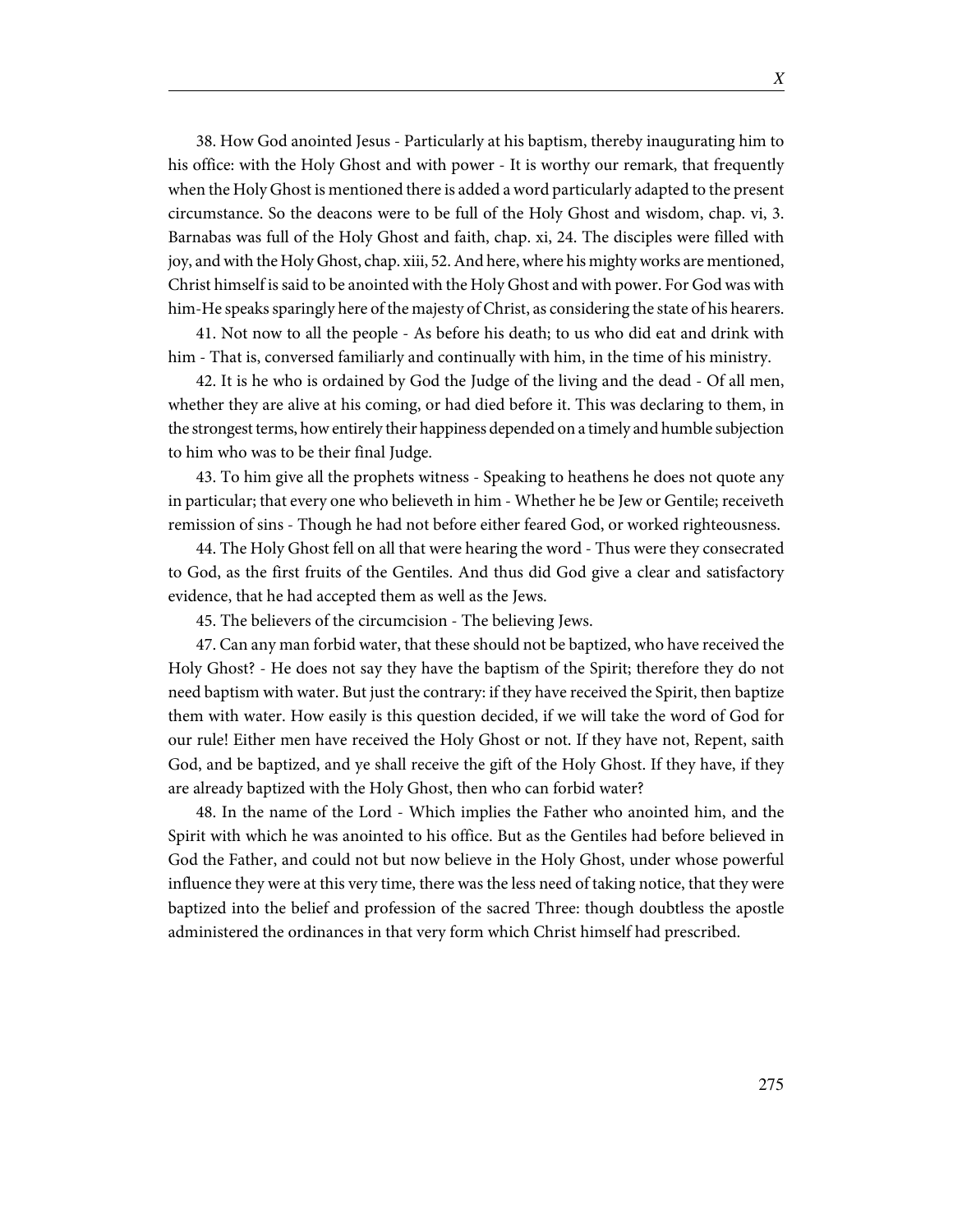4. Peter laid all things before them - So he did not take it ill to be questioned, nor desire to be treated as infallible. And he answers the more mildly because it related to a point which he had not readily believed himself.

5. Being in a trance - Which suspends the use of the outward senses.

14. Saved - With the full Christian salvation, in this world and the world to come.

17. To us, when we believed - The sense is, because we believed, not because we were circumcised, was the Holy Ghost given to us. What was I - A mere instrument in God's hand. They had inquired only concerning his eating with the Gentiles. He satisfies them likewise concerning his baptizing them, and shows that he had done right in going to Cornelius, not only by the command of God, but also by the event, the descent of the Holy Ghost. And who are we that we should withstand God? Particularly by laying down rules of Christian communion which exclude any whom he has admitted into the Church of the first born, from worshipping God together. O that all Church governors would consider how bold an usurpation this is on the authority of the supreme Lord of the Church! O that the sin of thus withstanding God may not be laid to the charge of those, who perhaps with a good intention, but in an over fondness for their own forms, have done it, and are continually doing it.

18. They glorified God - Being thoroughly satisfied. Repentance unto life - True repentance is a change from spiritual death to spiritual life, and leads to life everlasting.

19. They who had been dispersed - St. Luke here resumes the thread of his narration, in the very words wherewith he broke it off, chap. viii, 6. As far as Phenicia to the north, Cyprus to the west, and Antioch to the east.

20. Some of them were men of Cyprus and Cyrene - Who were more accustomed to converse with the Gentiles. Who coming into Antioch - Then the capital of Syria, and, next to Rome and Alexandria, the most considerable city of the empire. Spake to the Greeks - As the Greeks were the most celebrated of the Gentile nations near Judea, the Jews called all the Gentiles by that name. Here we have the first account of the preaching the Gospel to the idolatrous Gentiles. All those to whom it had been preached before, did at least worship one God, the God of Israel.

21. And the hand of the Lord - That is, the power of his Spirit.

26. And the disciples were first called Christians at Antioch - Here it was that they first received this standing appellation. They were before termed Nazarenes and Galileans.

28. Agabus rising up - In the congregation. All the world - The word frequently signifies all the Roman empire. And so it is doubtless to be taken here.

29. Then - Understanding the distress they would otherwise be in on that account, the disciples determined to send relief to the brethren in Judea - Who herein received a manifest proof of the reality of their conversion.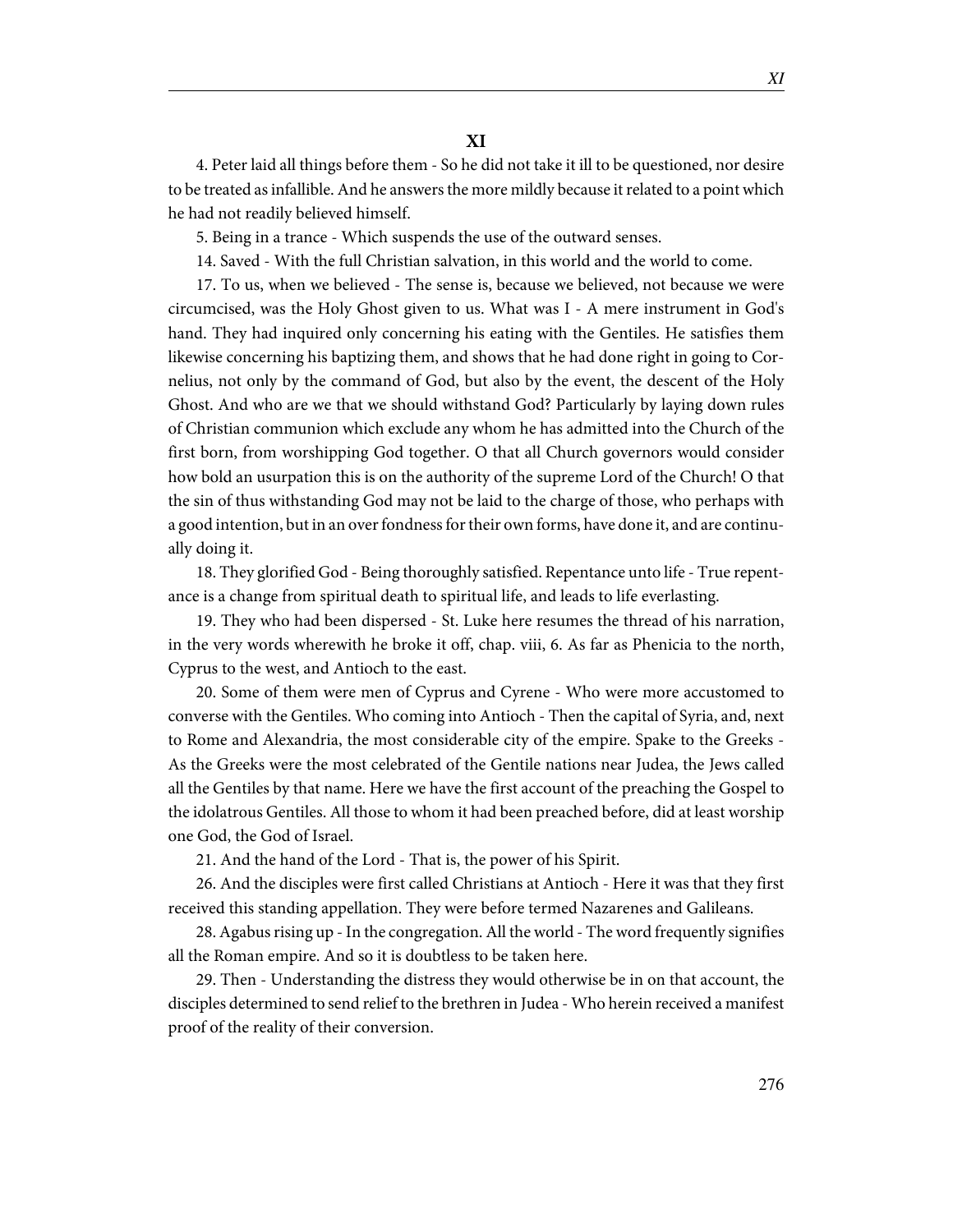30. Sending it to the elders - Who gave it to the deacons, to be distributed by them, as every one had need.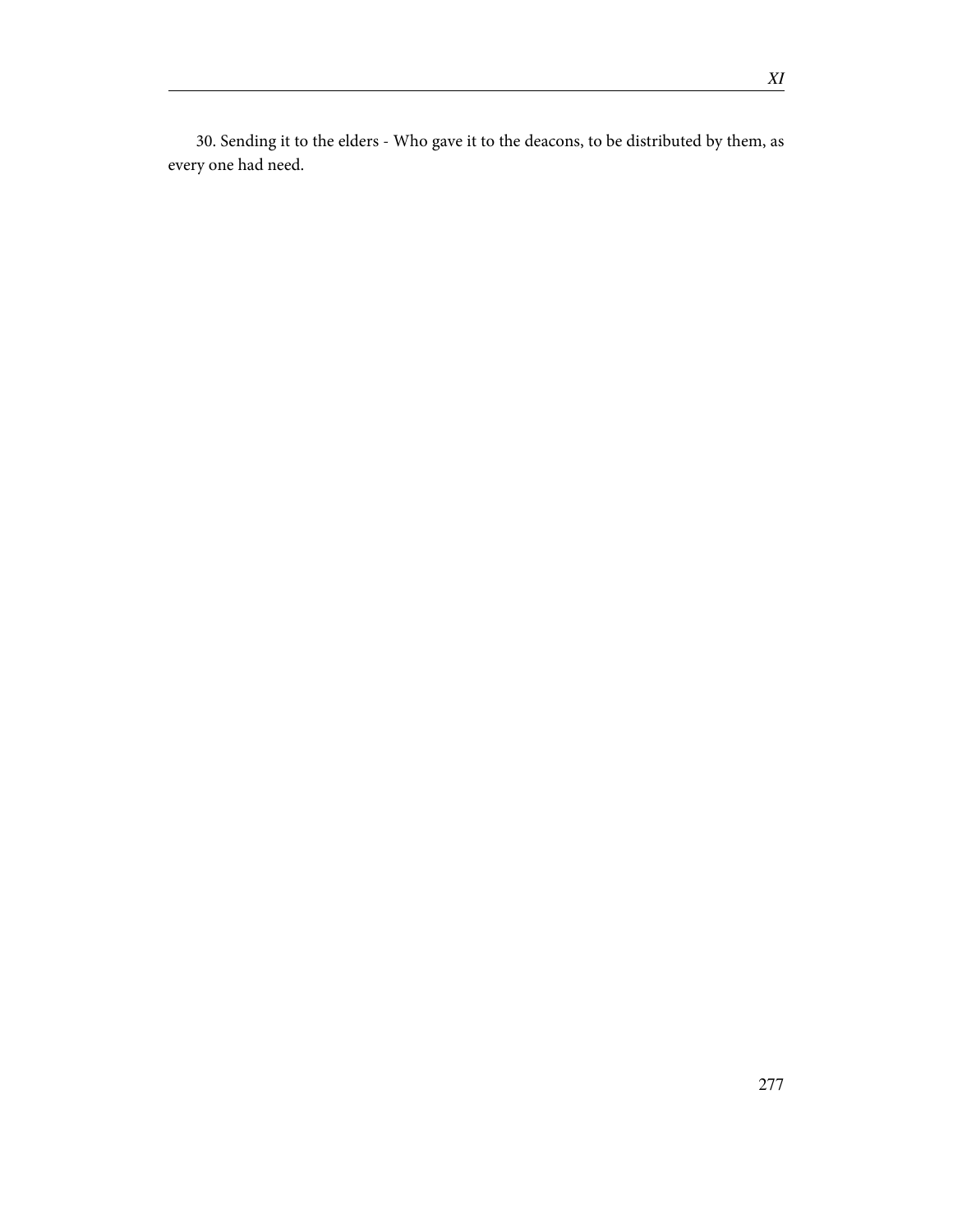# **XII**

1. About that time - So wisely did God mix rest and persecution in due time and measure succeeding each other. Herod - Agrippa; the latter was his Roman, the former his Syrian name. He was the grandson of Herod the Great, nephew to Herod Antipas, who beheaded John the Baptist; brother to Herodias, and father to that Agrippa before whom St. Paul afterward made his defense. Caligula made him king of the tetrarchy of his uncle Philip, to which he afterward added the territories of Antipas. Claudius made him also king of Judea, and added thereto the dominions of Lysanias.

2. James the brother of John - So one of the brothers went to God the first, the other the last of the apostles.

3. Then were the days of unleavened bread - At which the Jews came together from all parts.

4. Four quaternions - Sixteen men, who watched by turns day and night.

5. Continual prayer was made for him - Yet when their prayer was answered, they could scarce believe it, ver. 15. But why had they not prayed for St. James also? Because he was put to death as soon as apprehended.

6. Peter was sleeping - Easy and void of fear; between two soldiers - Sufficiently secured to human appearance.

7. His chains - With which his right arm was bound to one of the soldiers, and his left arm to the other.

8. Gird thyself - Probably he had put off his girdle, sandals, and upper garment, before he lay down to sleep.

10. The first and second ward - At each of which doubtless was a guard of soldiers. The gate opened of its own accord - Without either Peter or the angel touching it. And they went on through one street - That Peter might know which way to go. And the angel departed from him - Being himself sufficient for what remained to be done.

11. Now I know of a truth - That this is not a vision, ver. 9.

12. And having considered - What was best to be done. Many were gathered together - At midnight.

13. The gate - At some distance from the house; to hearken - If any knocked.

14. And knowing Peter's voice - Bidding her open the door.

15. They said, Thou art mad - As we say, Sure you are not in your senses to talk so. It is his angel - It was a common opinion among the Jews, that every man had his particular guardian angel, who frequently assumed both his shape and voice. But this is a point on which the Scriptures are silent.

17. Beckoning to them - Many of whom being amazed, were talking together. And he said, Show these things to James - The brother or kinsman of our Lord, and author of the epistle which bears his name. He appears to have been a person of considerable weight and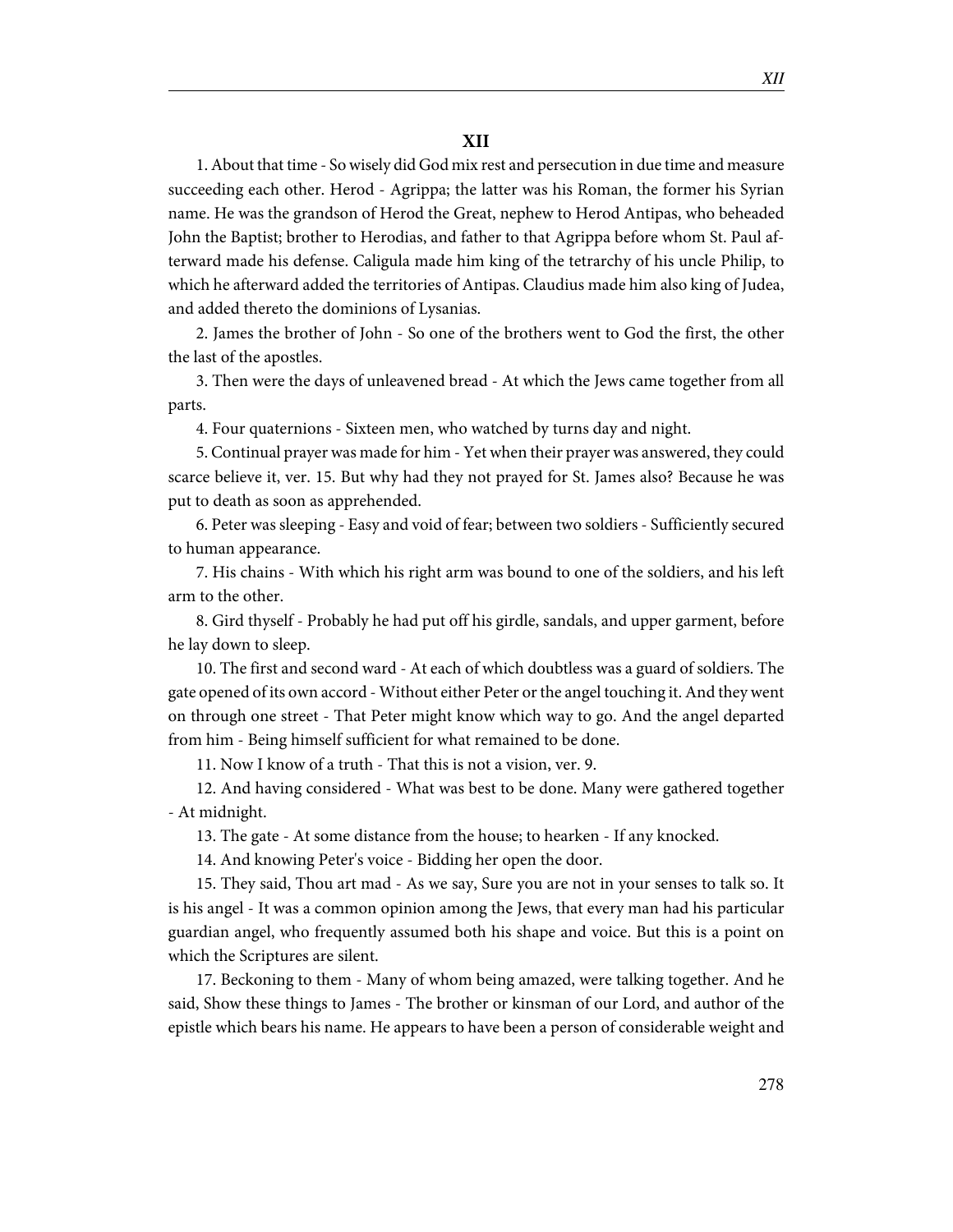importance, probably the chief overseer of that province, and of the Church in Jerusalem in particular. He went into another place - Where he might be better concealed till the storm was over.

19. Herod commanded them to be put to death - And thus the wicked suffered in the room of the righteous. And going down from Judea - With shame, for not having brought forth Peter, according to his promise.

20. Having gained Blastus - To their side, they sued for, and obtained peace - Reconciliation with Herod. And so the Christians of those parts were, by the providence of God, delivered from scarcity. Their country was nourished - Was provided with, corn, by the king's country - Thus Hiram also, king of Tyre, desired of Solomon food or corn for his household, [1 Kings v, 9](http://www.ccel.org/study/Bible:1Kgs.5.9).

21. And on a set day - Which was solemnized yearly, in honour of Claudius Caesar; Herod, arrayed in royal apparel - In a garment so wrought with silver, that the rays of the rising sun striking upon, and being reflected from it, dazzled the eyes of the beholders. The people shouted, It is the voice of a God - Such profane flattery they frequently paid to princes. But the commonness of a wicked custom rather increases than lessens the guilt of it.

23. And immediately - God does not delay to vindicate his injured honour; an angel of the Lord smote him - Of this other historians say nothing: so wide a difference there is between Divine and human history! An angel of the Lord brought out Peter; an angel smote Herod. Men did not see the instruments in either case. These were only known to the people of God. Because he gave not glory to God - He willingly received it to himself, and by this sacrilege filled up the measure of his iniquities. So then vengeance tarried not. And he was eaten by worms, or vermin - How changed! And on the fifth day expired in exquisite torture. Such was the event! The persecutor perished, and the Gospel grew and multiplied.

25. Saul returned - To Antioch; taking John, surnamed Mark - The son of Mary, (at whose house the disciples met, to pray for Peter,) who was sister to Barnabas.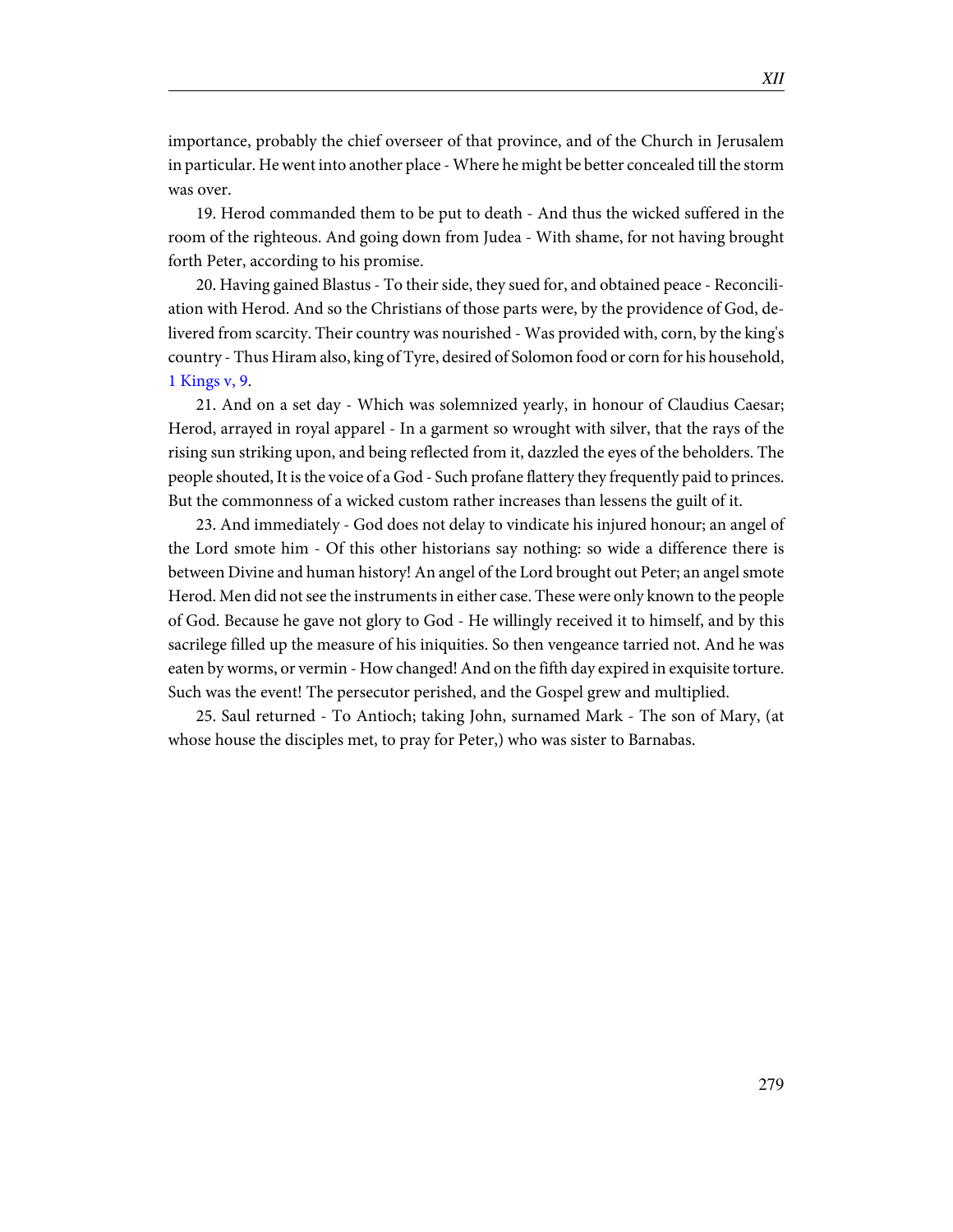#### **XIII**

1. Manaen, who had been brought up with Herod - His foster brother, now freed from the temptations of a court.

2. Separate me Barnabas and Saul for the work to which I have called them - This was not ordaining them. St. Paul was ordained long before, and that not of men, neither by man: it was only inducting him to the province for which our Lord had appointed him from the beginning, and which was now revealed to the prophets and teachers. In consequence of this they fasted, prayed, and laid their hands on them, a rite which was used not in ordination only, but in blessing, and on many other occasions.

3. Then having fasted - Again. Thus they did also, chap. xiv, 23.

5. In the synagogues - Using all opportunities that offered.

6. Paphos was on the western, Salamis on the eastern part of the island.

7. The proconsul - The Roman governor of Cyprus, a prudent man - And therefore not overswayed by Elymas, but desirous to inquire farther.

9. Then Saul, who was also called Paul - It is not improbable, that coming now among the Romans, they would naturally adapt his name to their own language, and so called him Paul instead of Saul. Perhaps the family of the proconsul might be the first who addressed to or spoke of him by this name. And from this time, being the apostle of the Gentiles, he himself used the name which was more familiar to them.

10. O full of all guile - As a false prophet, and all mischief - As a magician. Thou son of the devil - A title well suited to a magician; and one who not only was himself unrighteous, but laboured to keep others from all goodness. Wilt thou not cease to pervert the right ways of the Lord? - Even now thou hast heard the truth of the Gospel.

11. And immediately a mist - Or dimness within, and darkness without, fell upon him.

12. Being astonished at the doctrine of the Lord - Confirmed by such a miracle.

13. John withdrawing from them returned - Tired with the fatigue, or shrinking from danger.

14. Antioch in Pisidia - Different from the Antioch mentioned ver. 1.

15. And after the reading of the law and the prophets, the chief of the synagogue sent to them - The law was read over once every year, a portion of it every Sabbath: to which was added a lesson taken out of the prophets. After this was over, any one might speak to the people, on any subject he thought convenient. Yet it was a circumstance of decency which Paul and Barnabas would hardly omit, to acquaint the rulers with their desire of doing it: probably by some message before the service began.

16. Ye that fear God - Whether proselytes or heathens.

17. The God - By such a commemoration of God's favours to their fathers, at once their minds were conciliated to the speaker, they were convinced of their duty to God, and invited to believe his promise, and the accomplishment of it. The six verses 17-22, contain the whole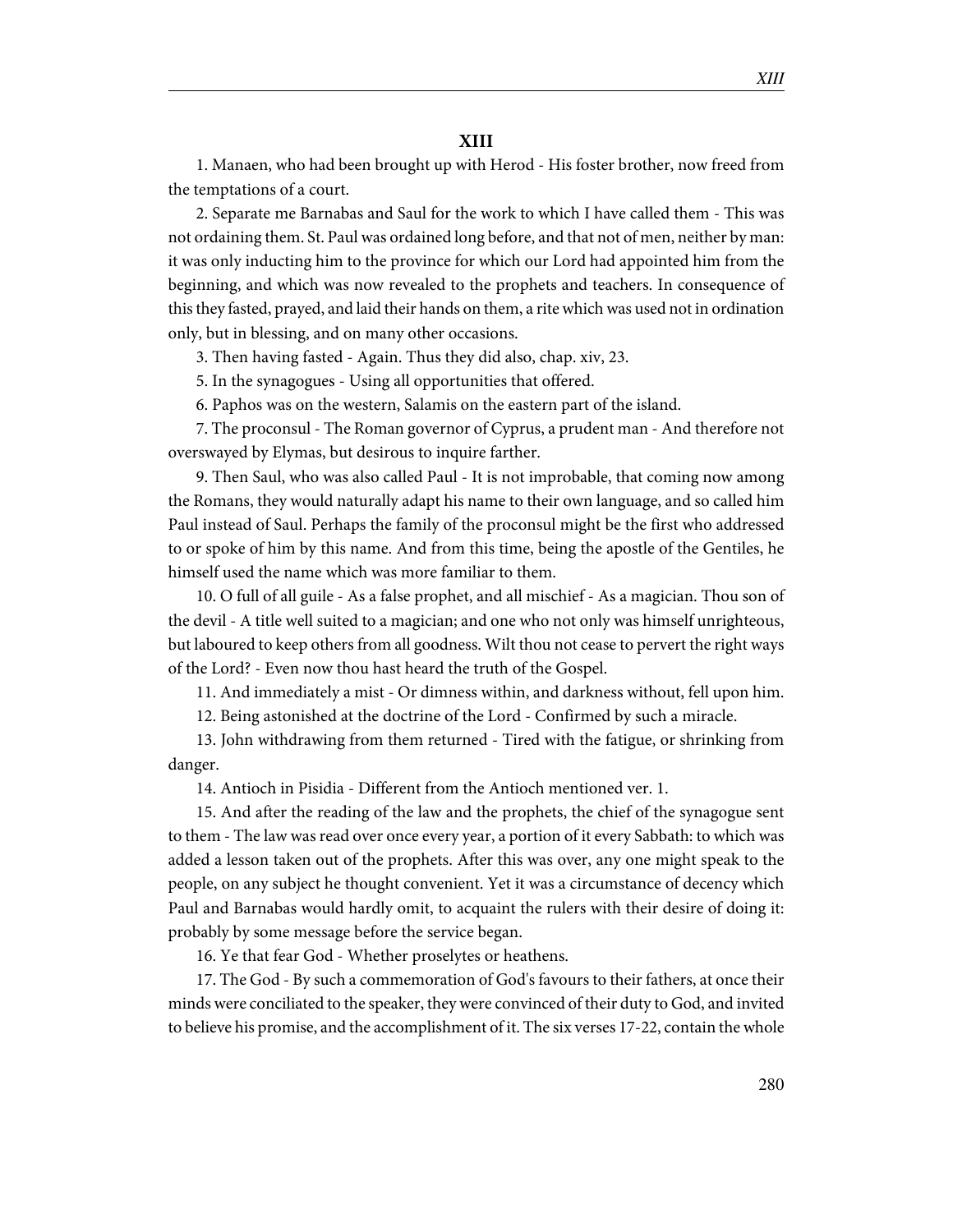sum of the Old Testament. Of this people - Paul here chiefly addresses himself to those whom he styles, Ye that fear God: he speaks of Israel first; and ver. 26, speaks more directly to the Israelites themselves. Chose - And this exalted the people; not any merit or goodness of their own, [Ezek. xx, 5.](http://www.ccel.org/study/Bible:Ezek.20.5) Our fathers - Abraham and his posterity. [Isaiah i, 2.](http://www.ccel.org/study/Bible:Isa.1.2)

#### 18. [Deut. i, 31](http://www.ccel.org/study/Bible:Deut.1.31).

19. Seven nations - Enumerated [Deut. vii, 1](http://www.ccel.org/study/Bible:Deut.7.1); about four hundred and fifty years - That is, from the choice of the fathers to the dividing of the land; it was about four hundred and fifty years.

21. He gave them Saul forty years - Including the time wherein Samuel judged Israel.

22. Having removed him - Hence they might understand that the dispensations of God admit of various changes. I have found David, a man after my own heart - This expression is to be taken in a limited sense. David was such at that time, but not at all times. And he was so, in that respect, as he performed all God's will, in the particulars there mentioned: But he was not a man after God's own heart, in other respects, wherein he performed his own will. In the matter of Uriah, for instance, he was as far from being a man after God's own heart as Saul himself was. It is therefore a very gross, as well as dangerous mistake, to suppose this is the character of David in every part of his behaviour. We must beware of this, unless we would recommend adultery and murder as things after God's own heart.

## [1 Sam. xvi, 12, 13](http://www.ccel.org/study/Bible:1Sam.16.12-1Sam.16.13).

24. John having first preached - He mentions this, as a thing already known to them. And so doubtless it was. For it gave so loud an alarm to the whole Jewish nation, as could not but be heard of in foreign countries, at least as remote as Pisidia.

25. His course - His work was quickly finished, and might therefore well be termed a course or race. [Luke iii, 16.](http://www.ccel.org/study/Bible:Luke.3.16)

27. For they that dwell at Jerusalem, and their rulers - He here anticipates a strong objection, "Why did not they at Jerusalem, and especially their rulers, believe?" They know not him, because they understood not those very prophets whom they read or heard continually. Their very condemning him, innocent as he was, proves that they understood not the prophecies concerning him.

29. They fulfilled all things that were written of him - So far could they go, but no farther.

31. He was seen many days by them who came up with him from Galilee to Jerusalem - This last journey both presupposes all the rest, and was the most important of all.

33. Thou art my Son, this day have I begotten thee - It is true, he was the Son of God from eternity. The meaning therefore is, I have this day declared thee to be my Son. As St. Paul elsewhere, declared to be the Son of God with power, by the resurrection from the dead, [Rom. i, 4.](http://www.ccel.org/study/Bible:Rom.1.4) And it is with peculiar propriety and beauty that God is said to have begotten him, on the day when he raised him from the dead, as he seemed then to be born out of the earth anew. [Psalm ii, 7.](http://www.ccel.org/study/Bible:Ps.2.7)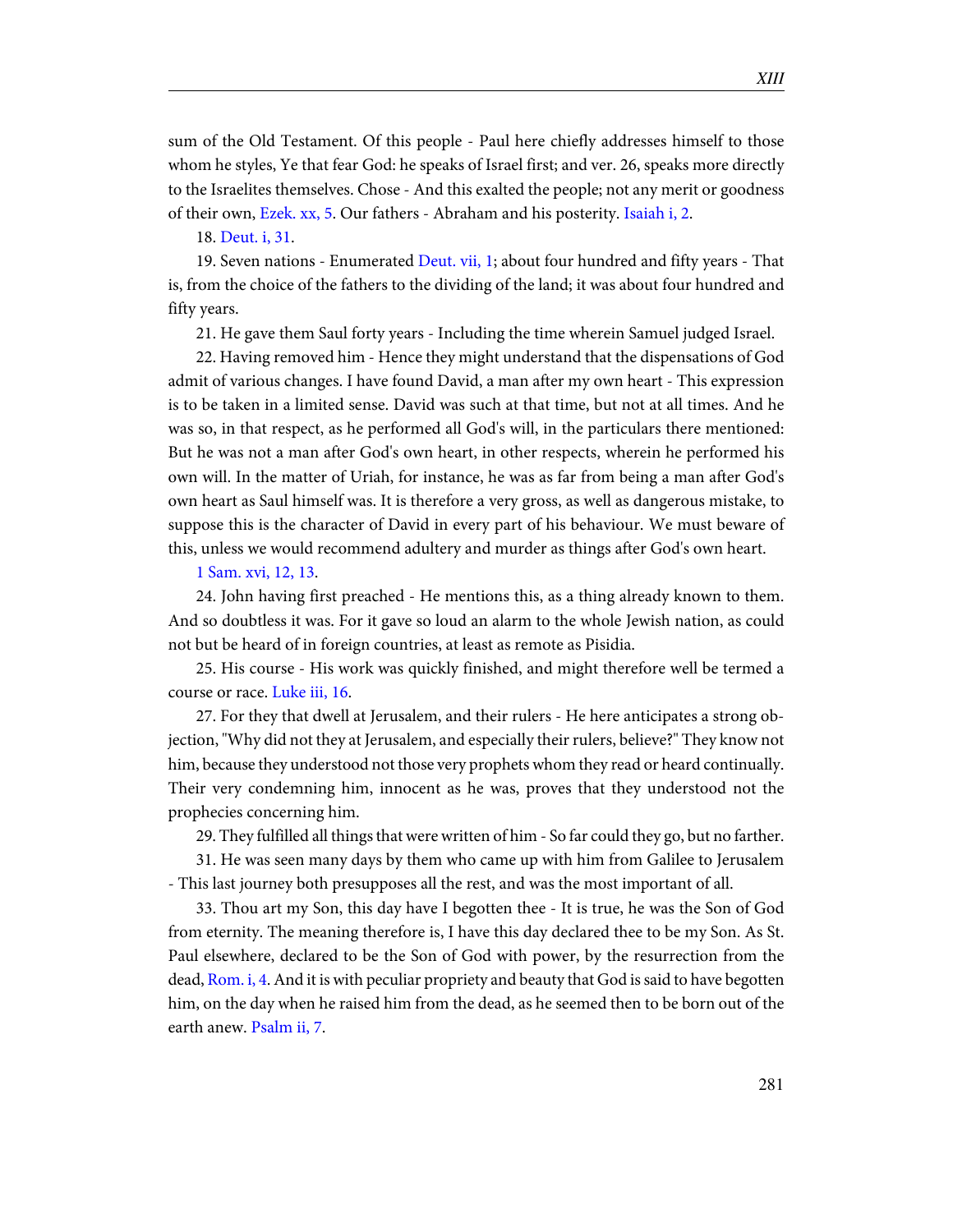34. No more to return to corruption - That is, to die no more. I will give you the sure mercies of David - The blessings promised to David in Christ. These are sure, certain, firm, solid, to every true believer in him. And hence the resurrection of Christ necessarily follows; for without this, those blessings could not be given. [Isaiah lv, 3.](http://www.ccel.org/study/Bible:Isa.55.3)

35. He saith - David in the name of the Messiah. [Psalm xvi, 10](http://www.ccel.org/study/Bible:Ps.16.10).

36. David, having served the will of God in his generation, fell asleep - So his service extended not itself beyond the bounds of the common age of man: but the service of the Messiah to all generations, as his kingdom to all ages. Served the will of God - Why art thou here thou who art yet in the world? Is it not that thou also mayest serve the will of God? Art thou serving it now? Doing all his will? And was added to his fathers - Not only in body. This expression refers to the soul also, and supposes the immortality of it.

39. Everyone that believeth is justified from all things - Has the actual forgiveness of all his sins, at the very time of his believing; from which ye could not be justified - Not only ye cannot now; but ye never could. For it afforded no expiation for presumptuous sins. By the law of Moses - The whole Mosaic institution! The division of the law into moral and ceremonial was not so common among the Jews, as it is among us. Nor does the apostle here consider it at all: but Moses and Christ are opposed to each other.

40. Beware - A weighty and seasonable admonition. No reproof is as yet added to it.

41. I work a work which ye will in nowise believe - This was originally spoken to those, who would not believe that God would ever deliver them from the power of the Chaldeans. But it is applicable to any who will not believe the promises, or the works of God. [Hab. i, 5.](http://www.ccel.org/study/Bible:Hab.1.5)

42. When the Jews were going out - Probably many of them, not bearing to hear him, went out before he had done. The Sabbath between - So the Jews call to this day the Sabbath between the first day of the month Tisri (on which the civil year begins) and the tenth of the same month, which is the solemn day of expiation.

43. Who speaking to them - More familiarly, persuaded them to continue - For trials were at hand, in the grace of God - That is, to adhere to the Gospel or Christian faith.

46. Then Paul and Barnabas speaking boldly, said - Those who hinder others must be publicly reproved. It was necessary - Though ye are not worthy: he shows that he had not preached to them, from any confidence of their believing, but seeing ye judge yourselves unworthy of eternal life - They indeed judged none but themselves worthy of it. Yet their rejecting of the Gospel was the same as saying, "We are unworthy of eternal life." Behold! - A thing now present! An astonishing revolution! We turn to the Gentiles - Not that they left off preaching to the Jews in other places. But they now determined to lose no more time at Antioch on their ungrateful countrymen, but to employ themselves wholly in doing what they could for the conversion of the Gentiles there.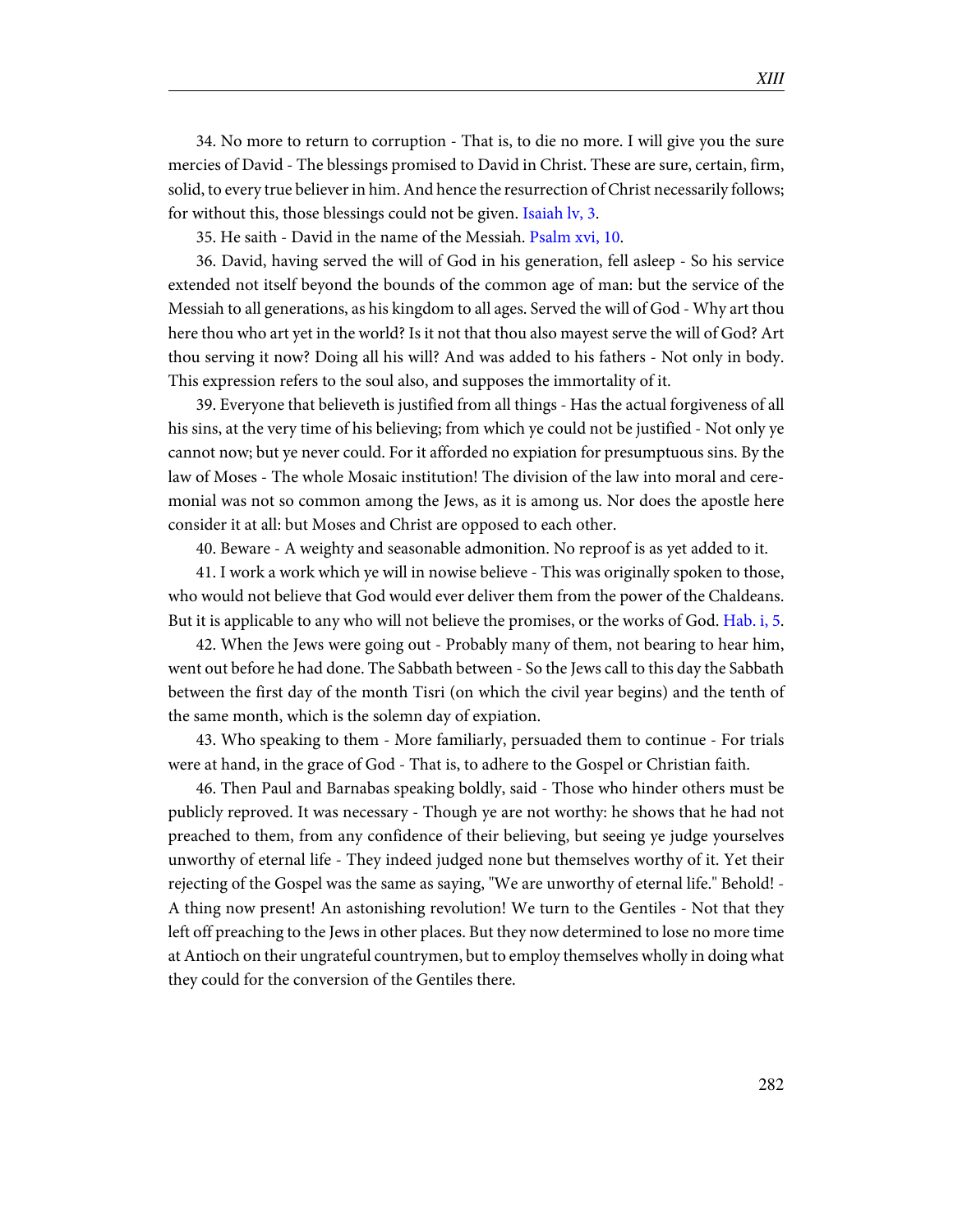47. For so hath the Lord commanded us - By sending us forth, and giving us an opportunity of fulfilling what he had foretold. I have set thee - The Father speaks to Christ. [Isaiah](http://www.ccel.org/study/Bible:Isa.49.6) [xlix, 6](http://www.ccel.org/study/Bible:Isa.49.6).

48. As many as were ordained to eternal life - St. Luke does not say fore-ordained. He is not speaking of what was done from eternity, but of what was then done, through the preaching of the Gospel. He is describing that ordination, and that only, which was at the very time of hearing it. During this sermon those believed, says the apostle, to whom God then gave power to believe. It is as if he had said, "They believed, whose hearts the Lord opened;" as he expresses it in a clearly parallel place, speaking of the same kind of ordination, chap. xvi, 14, &c. It is observable, the original word is not once used in Scripture to express eternal predestination of any kind. The sum is, all those and those only, who were now ordained, now believed. Not that God rejected the rest: it was his will that they also should have been saved: but they thrust salvation from them. Nor were they who then believed constrained to believe. But grace was then first copiously offered them. And they did not thrust it away, so that a great multitude even of Gentiles were converted. In a word, the expression properly implies, a present operation of Divine grace working faith in the hearers.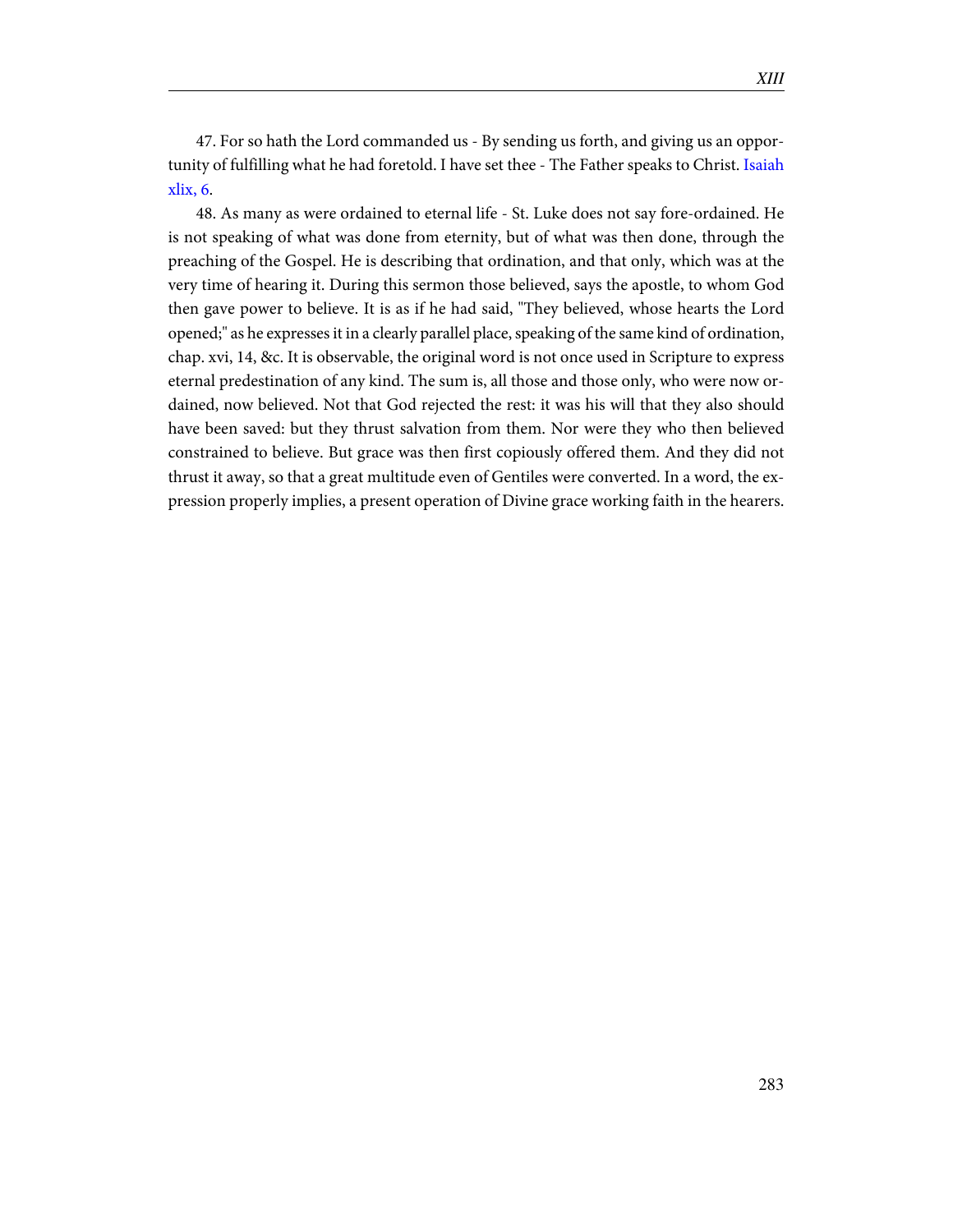### **XIV**

1. They so spake - Persecution having increased their strength.

9. He had faith to be healed - He felt the power of God in his soul; and thence knew it was sufficient to heal his body also.

11. The gods are come down - Which the heathens supposed they frequently did; Jupiter especially. But how amazingly does the prince of darkness blind the minds of them that believe not! The Jews would not own Christ's Godhead, though they saw him work numberless miracles. On the other hand, the heathens seeing mere men work one miracle, were for deifying them immediately.

13. The priest of Jupiter - Whose temple and image were just without the gate of the city, brought garlands - To put on the victims, and bulls - The usual offerings to Jupiter.

14. They sprang in among the people, crying out - As in a fire, or other sudden and great danger.

15. To turn from these vanities - From worshipping any but the true God. He does not deign to call them gods; unto the living God - Not like these dead idols; who made the heaven and the earth, the sea - Each of which they supposed to have its own gods.

16. Who in times past - He prevents their objection, "But if these things are so, we should have heard them from our fathers." Suffered - An awful judgment, all nations - The multitude of them that err does not turn error into truth, to walk in their own ways - The idolatries which they had chosen.

17. He left not himself without witness - For the heathens had always from God himself a testimony both of his existence and of his providence; in that he did good - Even by punishments he testifies of himself; but more peculiarly by benefits; giving rain - By which air, earth, and sea, are, as it were, all joined together; from heaven - The seat of God; to which St. Paul probably pointed while he spoke, filling the body with food, the soul with gladness.

19. Who persuaded the multitude - Moved with equal ease either to adore or murder him.

20. But as the disciples stood round - Probably after sunset. The enraged multitude would scarce have suffered it in the day time: he rose and went into the city - That he should be able to do this, just after he had been left for dead, was a miracle little less than a resurrection from the dead. Especially considering the manner wherein the Jewish malefactors were stoned. The witnesses first threw as large a stone as they could lift, with all possible violence upon his head, which alone was sufficient to dash the skull in pieces. All the people then joined, as long as any motion or token of life remained.

23. When they had ordained them presbyters in every Church - Out of those who were themselves but newly converted. So soon can God enable even a babe in Christ to build up others in the common faith: they commended them to the Lord - An expression implying faith in Christ, as well as love to the brethren.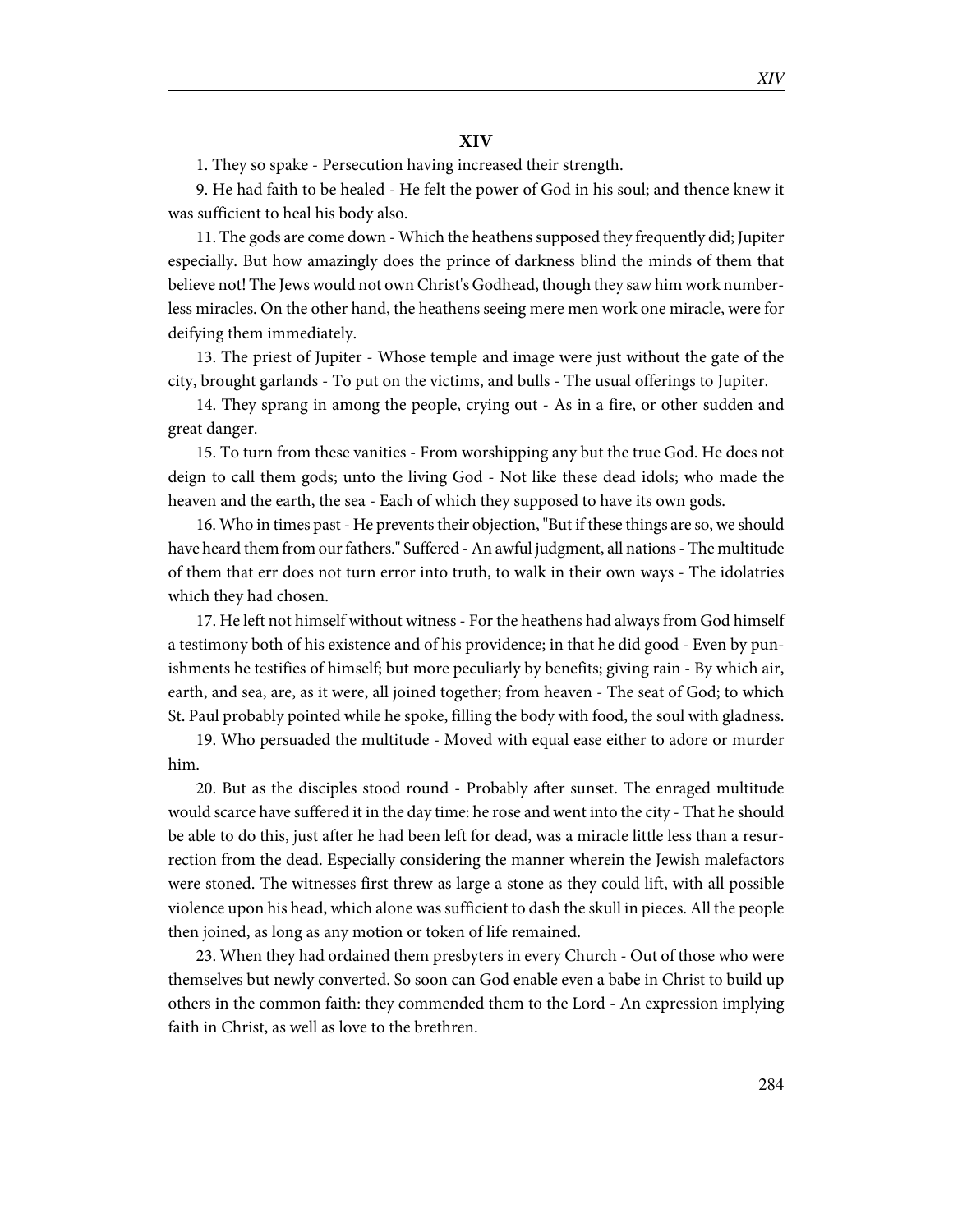25. Perga and Attalia were cities of Pamphylia.

26. Recommended to the grace - Or favour, of God, for the work which they had fulfilled - This shows the nature and design of that laying on of hands, which was mentioned chap. xiii, 3.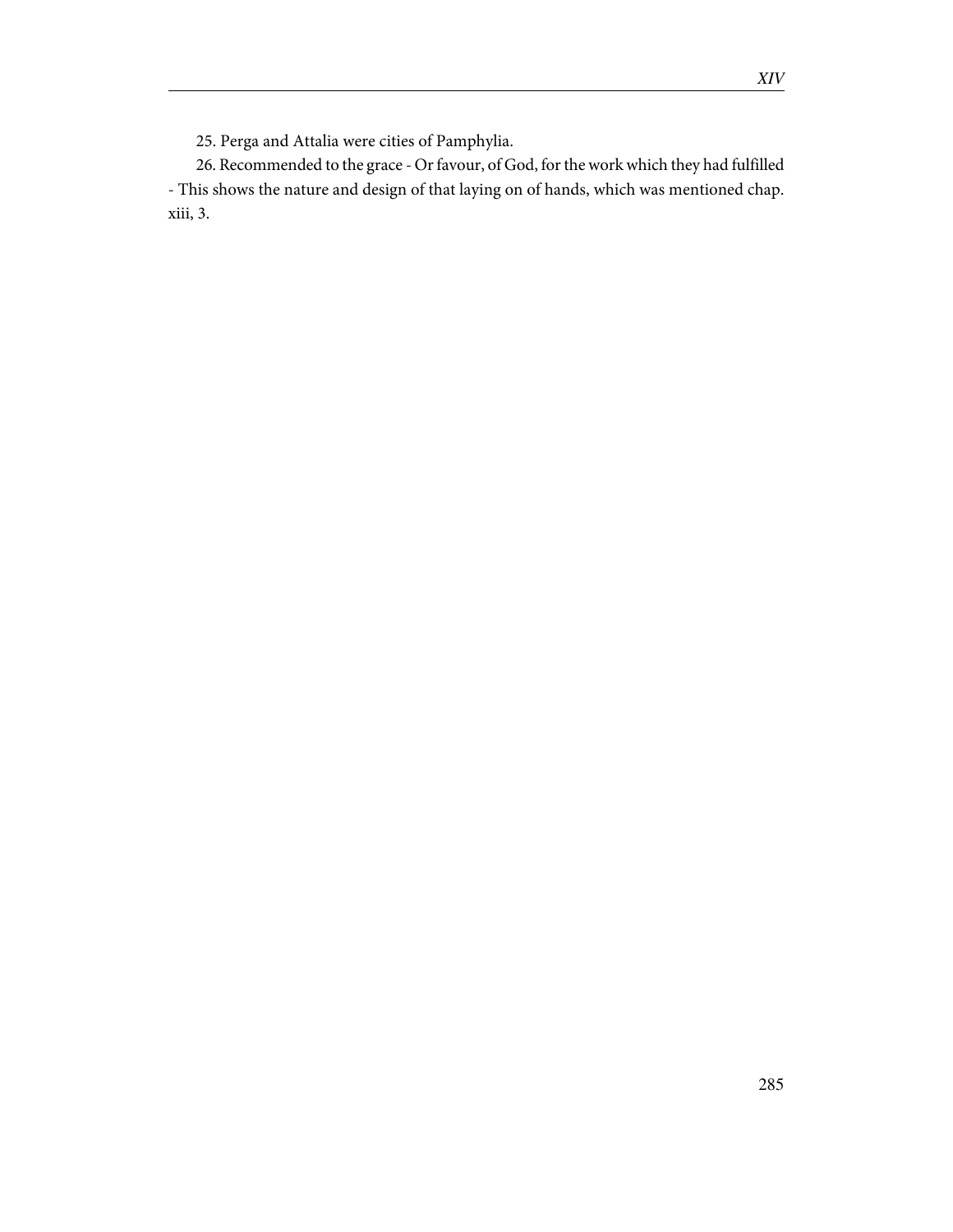1. Coming down from Judea - Perhaps to supply what they thought Paul and Barnabas had omitted.

2. They (the brethren) determined that Paul and Barnabas, and certain others should go up to Jerusalem about this question - This is the journey to which St. Paul refers, [Gal. ii,](http://www.ccel.org/study/Bible:Gal.2.1-Gal.2.2) [1, 2,](http://www.ccel.org/study/Bible:Gal.2.1-Gal.2.2) when he says he went up by Revelation: which is very consistent with this; for the Church in sending them might be directed by a Revelation made either immediately to St. Paul, or to some other person, relating to so important an affair. Important indeed it was, that these Jewish impositions should be solemnly opposed in time; because multitudes of converts were still zealous for the law, and ready to contend for the observance of it. Indeed many of the Christians of Antioch would have acquiesced in the determination of Paul alone. But as many others might have prejudices against him, for his having been so much concerned for the Gentiles, it was highly expedient to take the concurrent judgment of all the apostles on this occasion.

4. They were received - That is solemnly welcomed.

5. But certain Pharisees - For even believers are apt to retain their former turn of mind, and prejudices derived therefrom. The law of Moses - The whole law, both moral and ritual.

7. After much debate - It does not appear that this was among the apostles themselves. But if it had, if they themselves had debated at first, yet might their final decision be from an unerring direction. For how really soever they were inspired, we need not suppose their inspiration was always so instantaneous and express, as to supersede any deliberation in their own minds, or any consultation with each other. Peter rose up - This is the last time he is mentioned in the Acts.

8. God bare them witness - That he had accepted them, by giving them the Holy Ghost.

9. Purifying - This word is repeated from chap. x, 15; their hearts - The heart is the proper seat of purity; by faith - Without concerning themselves with the Mosaic law.

10. Now therefore - Seeing these things are so: why tempt ye God? - Why do ye provoke him to anger, by putting so heavy a yoke on their neck?

11. The Lord Jesus - He does not here say our Lord; because in this solemn place he means the Lord of all, we - Jews, shall be saved even as they - Gentiles, namely, through the grace of the Lord Jesus, not by our observance of the ceremonial law.

12. Miracles and wonders - By which also what St. Peter had said was confirmed.

14. Simon hath declared - James, the apostle of the Hebrews, calls Peter by his Hebrew name. To take out of them a people for his name - That is to believe in him, to be called by his name.

15. To this agree - St. Peter had urged the plain fact, which St. James confirms by Scripture prophecy. The words of the prophets - One of whom is immediately cited.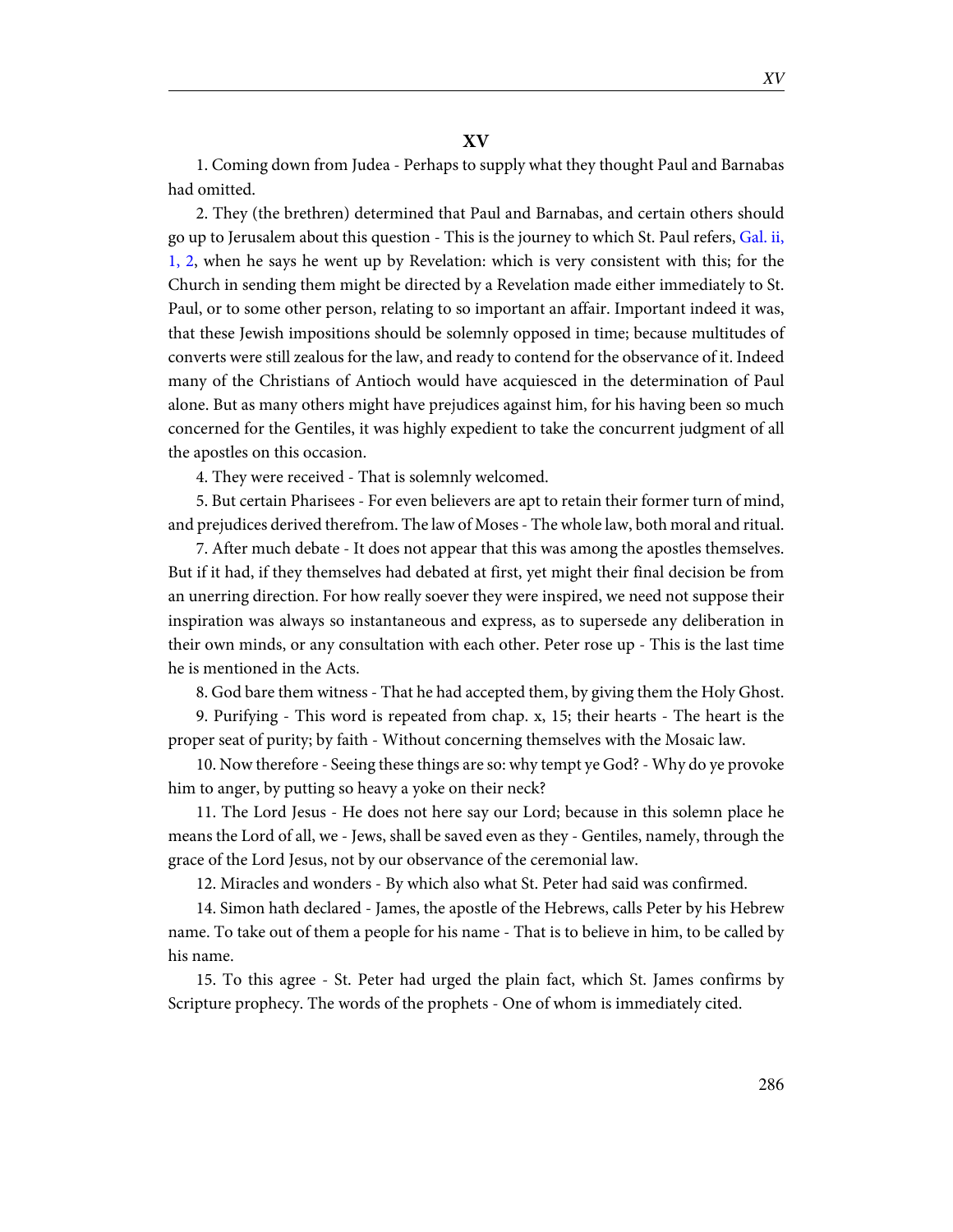16. After this - After the Jewish dispensation expires. I will build again the fallen tabernacle of David - By raising from his seed the Christ, who shall build on the ruins of his fallen tabernacle a spiritual and eternal kingdom. [Amos ix, 11.](http://www.ccel.org/study/Bible:Amos.9.11)

17. The Gentiles on whom my name is called - That is, who are called by my name; who are my people.

18. Known unto God are all his works from eternity - Which the apostle infers from the prophecy itself, and the accomplishment of it. And this conversion of the Gentiles being known to him from eternity, we ought not to think a new or strange thing. It is observable, he does not speak of God's works in the natural world, (which had been nothing to his present purpose,) but of his dealing with the children of men. Now he could not know these, without knowing the characters and actions of particular persons, on a correspondence with which the wisdom and goodness of his providential dispensations is founded. For instance, he could not know how he would deal with heathen idolaters (whom he was now calling into his Church) without knowing there would be heathen idolaters: and yet this was a thing purely contingent, a thing as dependent on the freedom of the human mind, as any we can imagine. This text, therefore, among a thousand more, is an unanswerable proof, that God foreknows future contingencies, though there are difficulties relating hereto which men cannot solve.

20. To abstain from fornication - Which even the philosophers among the heathens did not account any fault. It was particularly frequent in the worship of their idols, on which account they are here named together. And from things strangled - That is, from whatever had been killed, without pouring out the blood. When God first permitted man to eat flesh, he commanded Noah, and in him all his posterity, whenever they killed any creature for food, to abstain from the blood thereof. It was to be poured upon the ground as water: doubtless in honour of that blood which was in due time poured out for the sin of the world.

21. Perhaps the connection is, To the Jews we need write nothing on these heads; for they hear the law continually.

22. With the whole Church - Which therefore had a part therein; to send chosen men - Who might put it beyond all dispute, that this was the judgment of the apostles and all the brethren.

23. Writing thus, and sending it by their hand - The whole conduct of this affair plainly shows that the Church in those days had no conception of St. Peter's primacy, or of his being the chief judge in controversies. For the decree is drawn up, not according to his, but the Apostle James's proposal and direction: and that in the name, not of St. Peter, but of all the apostles and elders, and of the whole Church. Nay, St. Peter's name is not mentioned at all, either in the order for sending to Jerusalem on the question, ver. 2, or in the address of the messengers concerning it, ver. 4, or in the letter which was written in answer.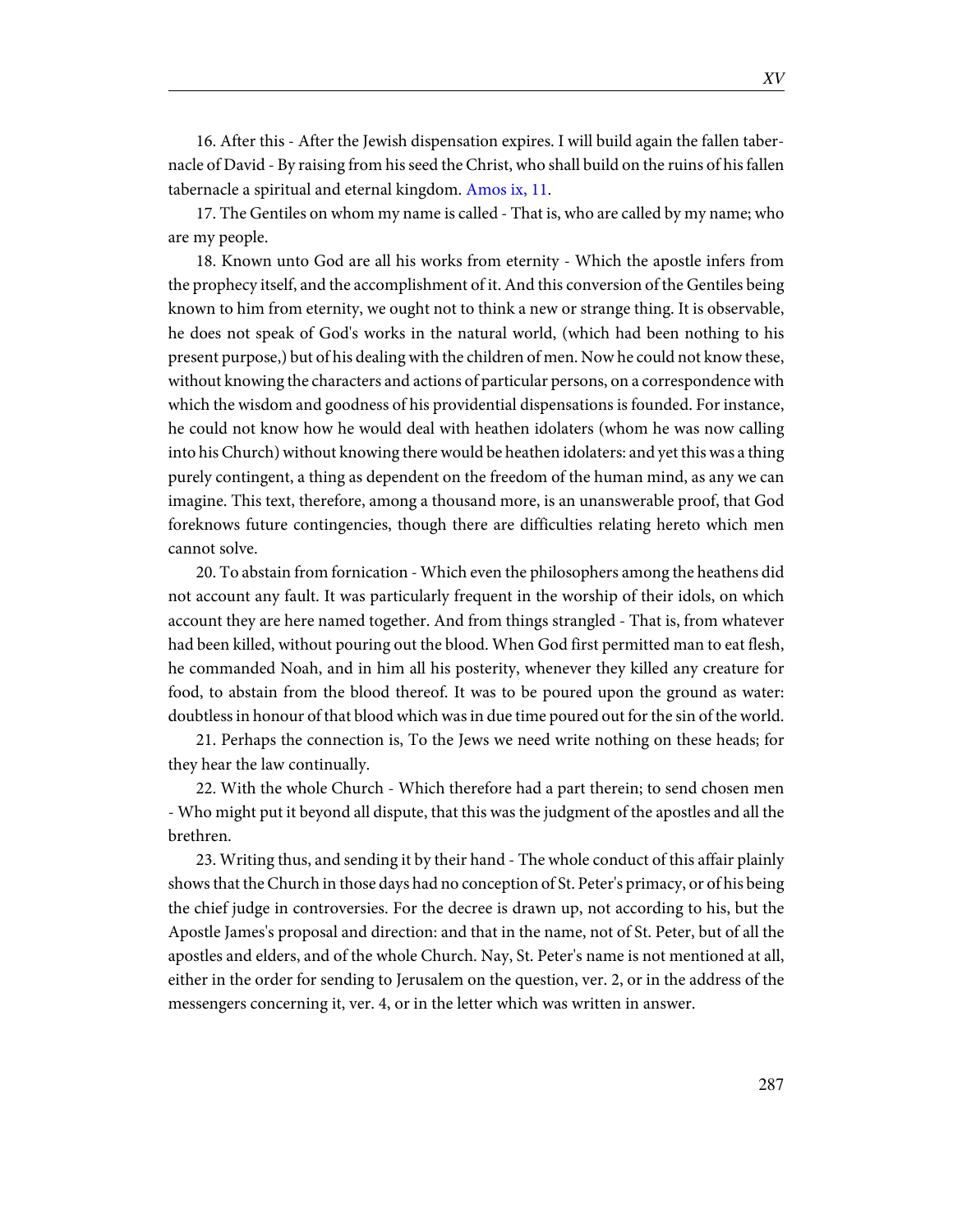24. Forasmuch as, &c. - The simplicity, weightiness, and conciseness of this letter are highly observable.

26. Men that have hazarded their lives - This is spoken of Paul and Barnabas.

27. Who will tell you the same things - Which we have written.

28. These necessary things - All of these were necessary for that time. But the first of them was not necessary long; and the direction concerning it was therefore repealed by the same Spirit, as we read in the former Epistle to the Corinthians.

29. Blood - The eating which was never permitted the children of God from the beginning of the world. Nothing can be clearer than this. For,

- 1. From Adam to Noah no man ate flesh at all; consequently no man then ate blood.
- 2. When God allowed Noah and his posterity to eat flesh, he absolutely forbade them to eat blood; and accordingly this, with the other six precepts of Noah, was delivered down from Noah to Moses.
- 3. God renewed this prohibition by Moses, which was not repealed from the time of Moses till Christ came.
- 4. Neither after his coming did any presume to repeal this decree of the Holy Ghost, till it seemed good to the bishop of Rome so to do, about the middle of the eighth century.
- 5. From that time those Churches which acknowledged his authority held the eating of blood to be an indifferent thing. But,
- 6. In all those Churches which never did acknowledge the bishop of Rome's authority, it never was allowed to eat blood; nor is it allowed at this day. This is the plain fact; let men reason as plausibly as they please on one side or the other. From which keeping yourselves ye will do well - That is, ye will find a blessing. This gentle manner of concluding was worthy the apostolical wisdom and goodness. But how soon did succeeding councils of inferior authority change it into the style of anathemas! Forms which have proved an occasion of consecrating some of the most devilish passions under the most sacred names; and like some ill-adjusted weapons of war, are most likely to hurt the hand from which they are thrown.

35. Paul and Barnabas abode in Antioch - And it was during this time that Peter came down from Jerusalem, and that St. Paul withstood him to the face, for separating himself from the Gentiles, [Gal. ii, 11](http://www.ccel.org/study/Bible:Gal.2.11), &c.

36. Let us go and visit the brethren in every city where we have preached - This was all that St. Paul designed at first; but it was not all that God designed by his journey, whose providence carried him much farther than he intended. And see how they do - How their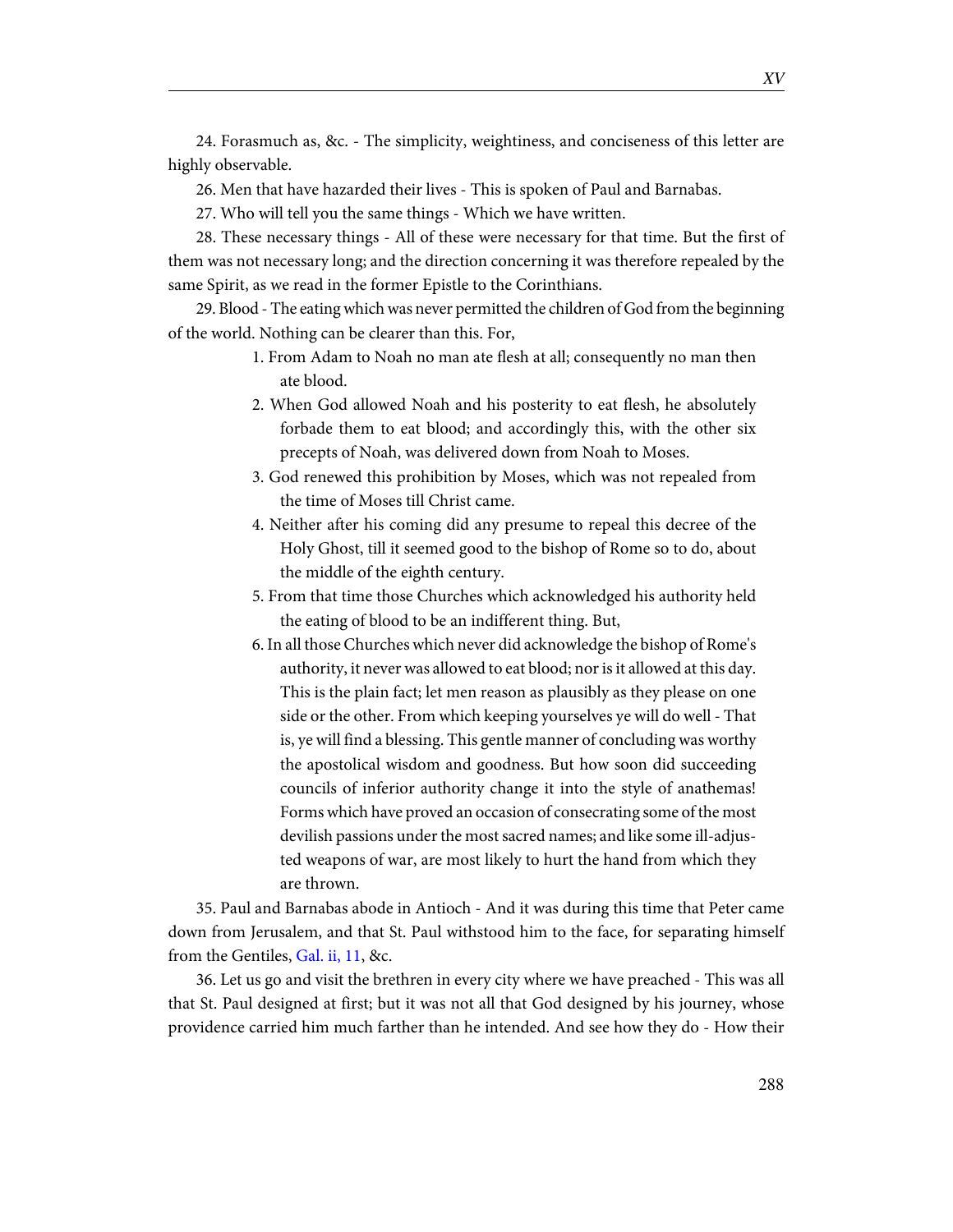souls prosper: how they grow in faith, hope love: what else ought to be the grand and constant inquiry in every ecclesiastical visitation? Reader, how dost thou do?

37. Barnabas counselled to take John - His kinsman.

38. But Paul thought it not right - To trust him again, who had deserted them before: who had shrunk from the labour and danger of converting those they were now going to confirm.

39. And there was a sharp contention - Literally, a paroxysm, or fit of a fever. But nothing in the text implies that the sharpness was on both sides. It is far more probable that it was not; that St. Paul, who had the right on his side, as he undoubtedly had,) maintained it with love. And Barnabas taking Mark with him, sailed away to Cyprus - Forsaking the work in which he was engaged, he went away to his own country.

40. But Paul departed - Held on his intended course: being recommended by the brethren to the grace of God - We do not find that Barnabas stayed for this. O how mighty is the grace of God! which in the midst of the world, in the midst of sin, among so many snares of Satan, and in spite of the incredible weakness and depravity of nature, yet overcomes all opposition, sanctifies, sustains, and preserves us to the end! It appears not only that Paul and Barnabas were afterward thoroughly reconciled, [1 Cor. ix, 6;](http://www.ccel.org/study/Bible:1Cor.9.6) [Gal. ii, 9;](http://www.ccel.org/study/Bible:Gal.2.9) but also that John was again admitted by St. Paul as a companion in his labours, [Colossians iv, 10;](http://www.ccel.org/study/Bible:Col.4.10) [Phil. i, 24;](http://www.ccel.org/study/Bible:Phil.1.24) [2 Tim. iv, 11](http://www.ccel.org/study/Bible:2Tim.4.11).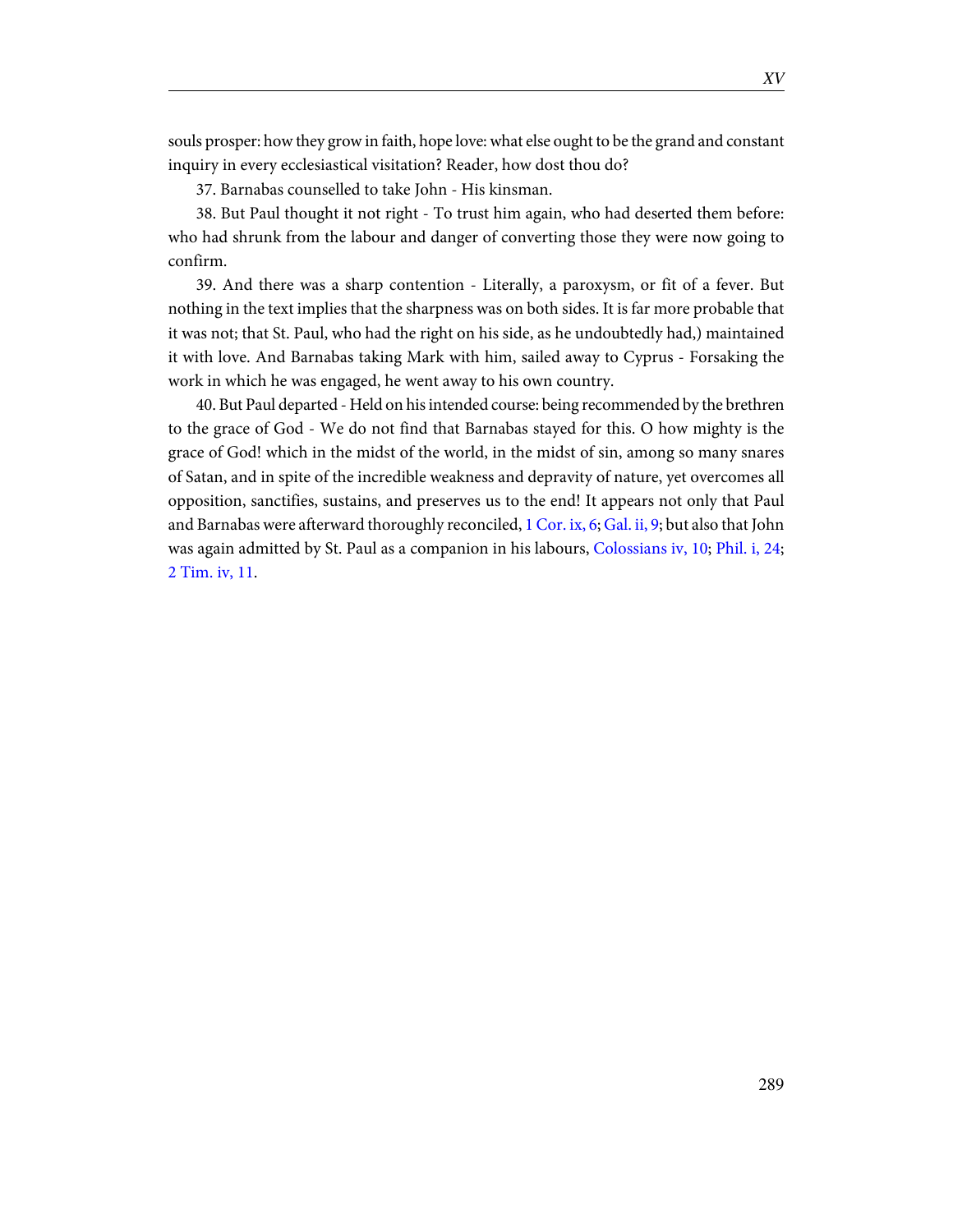# **XVI**

3. He took and circumcised him because of the Jews - The unbelieving Jews, to whom he designed he should preach. For they would not have conversed with him at all, so long as he was uncircumcised.

6. And having gone through Phrygia - And spoken there what was sufficient, as well as in the region of Galatia, being forbid by the Spirit (probably by an inward dictate) to speak as yet in the proconsular Asia, the time for it not being come.

7. Coming to Mysia, and passing it by, as being a part of Asia, they attempted to go into Bithynia; but the Spirit suffered them not - Forbidding them as before. Sometimes a strong impression, for which we are not able to give any account, is not altogether to be despised.

9. A vision appeared to Paul by night - It was not a dream, though it was by night. No other dream is mentioned in the New Testament than that of Joseph and of Pilate's wife. A man of Macedonia - Probably an angel clothed in the Macedonian habit, or using the language of the country, and representing the inhabitants of it. Help us - Against Satan, ignorance, and sin.

10. We sought to go into Macedonia - This is the first place in which St. Luke intimates his attendance on the apostle. And here he does it only in an oblique manner. Nor does he throughout the history once mention his own name, or any one thing which he did or said for the service of Christianity; though Paul speaks of him in the most honourable terms, [Colossians iv, 14](http://www.ccel.org/study/Bible:Col.4.14); [2 Tim. iv, 11](http://www.ccel.org/study/Bible:2Tim.4.11); and probably as the brother whose praise in the Gospel went through all the Churches, [2 Cor. viii, 18.](http://www.ccel.org/study/Bible:2Cor.8.18) The same remark may be made on the rest of the sacred historians, who every one of them show the like amiable modesty.

11. We ran with a straight course - Which increased their confidence that God had called them.

12. The first city - Neapolis was the first city they came to in that part of Macedonia which was nearest to Asia: in that part which was farthest from it, Philippi. The river Strymon ran between them. Philippi was a Roman colony.

13. We went out of the gate - The Jews usually held their religious assemblies (either by choice or constraint) at a distance from the heathens: by a river side - Which was also convenient for purifying themselves. Where prayer was wont to be made - Though it does not appear there was any house built there. We spake - At first in a familiar manner. Paul did not immediately begin to preach.

14. A worshipper of God - Probably acquainted with the prophetic writings whose heart the Lord opened - The Greek word properly refers to the opening of the eyes: and the heart has its eyes, [Eph. i, 18](http://www.ccel.org/study/Bible:Eph.1.18). These are closed by nature and to open them is the peculiar work of God.

15. She was baptized and her family - Who can believe that in so many families there was no infant? Or that the Jews, who were so long accustomed to circumcise their children,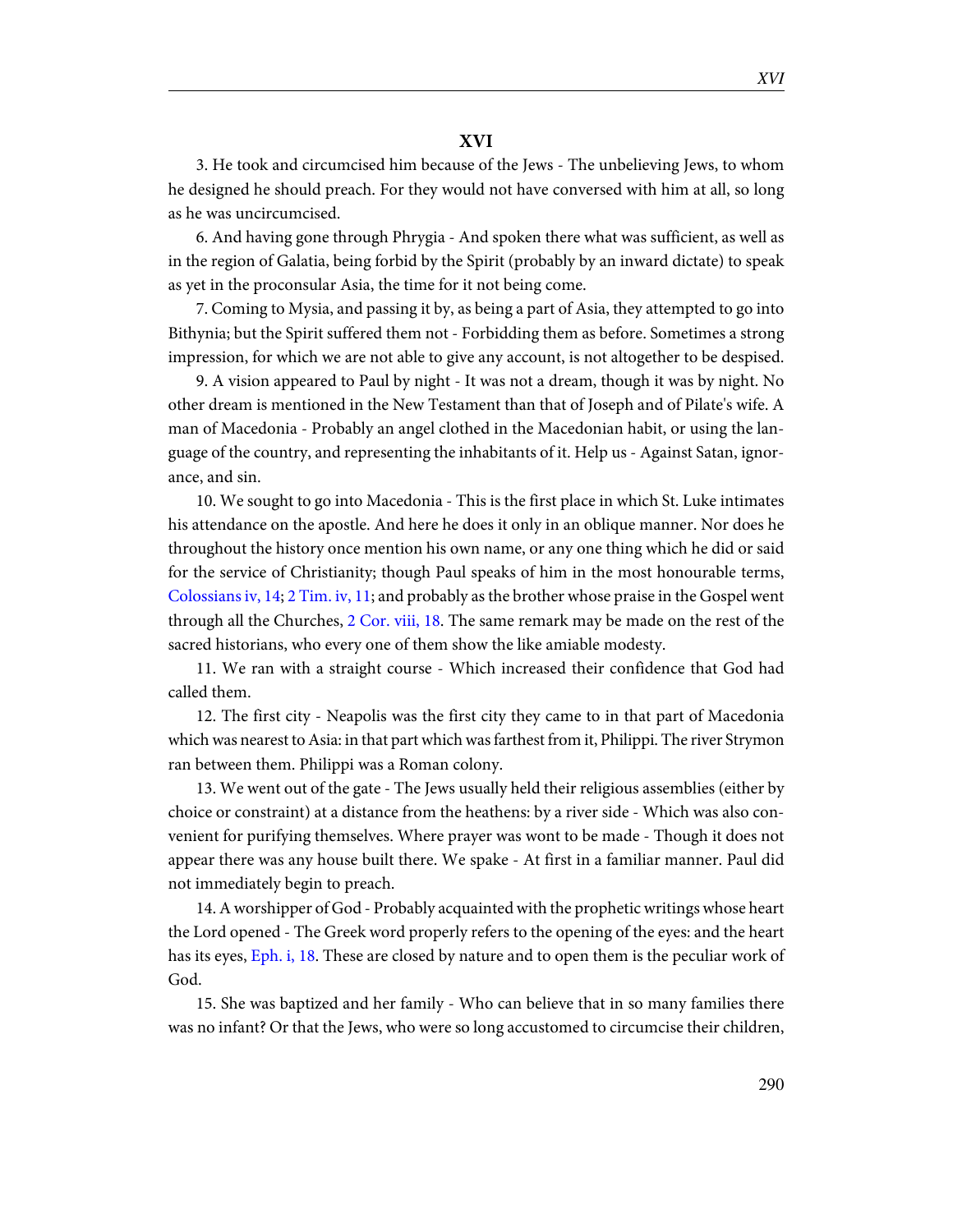would not now devote them to God by baptism? She entreated us - The souls of the faithful cleave to those by whom they were gained to God. She constrained us - By her importunity. They did not immediately comply, lest any should imagine they sought their own profit by coming into Macedonia.

17. These men are - A great truth: but St. Paul did not need, nor would accept, of such testimony.

19. The magistrates - The supreme magistrates of the city. In the next verse they are called by a title which often signifies pretors. These officers exercised both the military and civil authority.

20. Being Jews - A nation peculiarly despised by the Romans.

21. And teach customs which it is not lawful for us to receive - The world has received all the rules and doctrines of all the philosophers that ever were. But this is a property of Gospel truth: it has something in it peculiarly intolerable to the world.

23. They laid many stripes upon them - Either they did not immediately say they were Romans, or in the tumult it was not regarded. Charging the jailer - Perhaps rather to quiet the people than because they thought them criminal.

24. Secured their feet in the stocks - These were probably those large pieces of wood, in use among the Romans, which not only loaded the legs of the prisoner, but also kept them extended in a very painful manner.

25. Paul and Silas sung a hymn to God - Notwithstanding weariness, hunger stripes, and blood. And the prisoners heard - A song to which they were not accustomed.

28. But Paul cried - As they were all then in the dark, it is not easy to say, how Paul knew of the jailer's purpose; unless it were by some immediate notice from God, which is by no means incredible. With a loud voice - Through earnestness, and because he was at some distance. Do thyself no harm - Although the Christian faith opens the prospect into another life, yet it absolutely forbids and effectually prevents a man's discharging himself from this.

30. Sirs - He did not style them so the day before. What must I do to be saved? - From the guilt I feel and the vengeance I fear? Undoubtedly God then set his sins in array before him, and convinced him in the clearest and strongest manner that the wrath of God abode upon him.

31. Thou shalt be saved and thy household - If ye believe. They did so, and were saved.

33. He washed their stripes - It should not be forgot, that the apostles had not the power of working miraculous cures when they pleased, either on themselves, or their dearest friends. Nor was it expedient they should, since it would have frustrated many wise designs of God, which were answered by their sufferings.

34. He set a table before them and rejoiced - Faith makes a man joyful, prudent, liberal.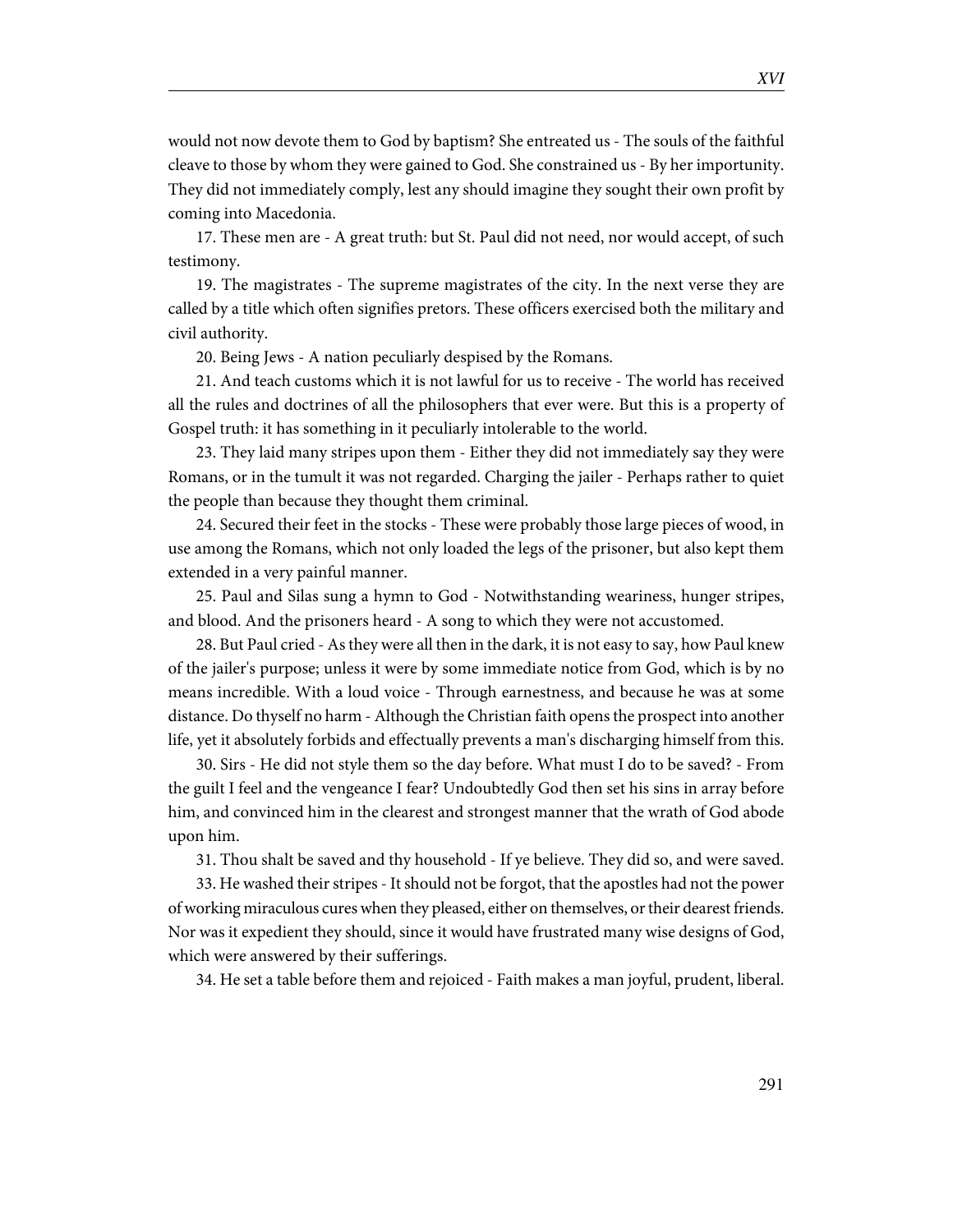35. The pretors sent - Being probably terrified by the earthquake; saying, Let those men go - How different from the charge given a few hours before! And how great an ease of mind to the jailer!

37. They have beaten us publicly, being Roman - St. Paul does not always plead this privilege. But in a country where they were entire strangers, such treatment might have brought upon them a suspicion of having been guilty of some uncommon crime, and so have hindered the course of the Gospel.

40. When they had seen the brethren, they comforted them and departed - Though many circumstances now invited their stay, yet they wisely complied with the request of the magistrates, that they might not seem to express any degree of obstinacy or revenge, or give any suspicion of a design to stir up the people.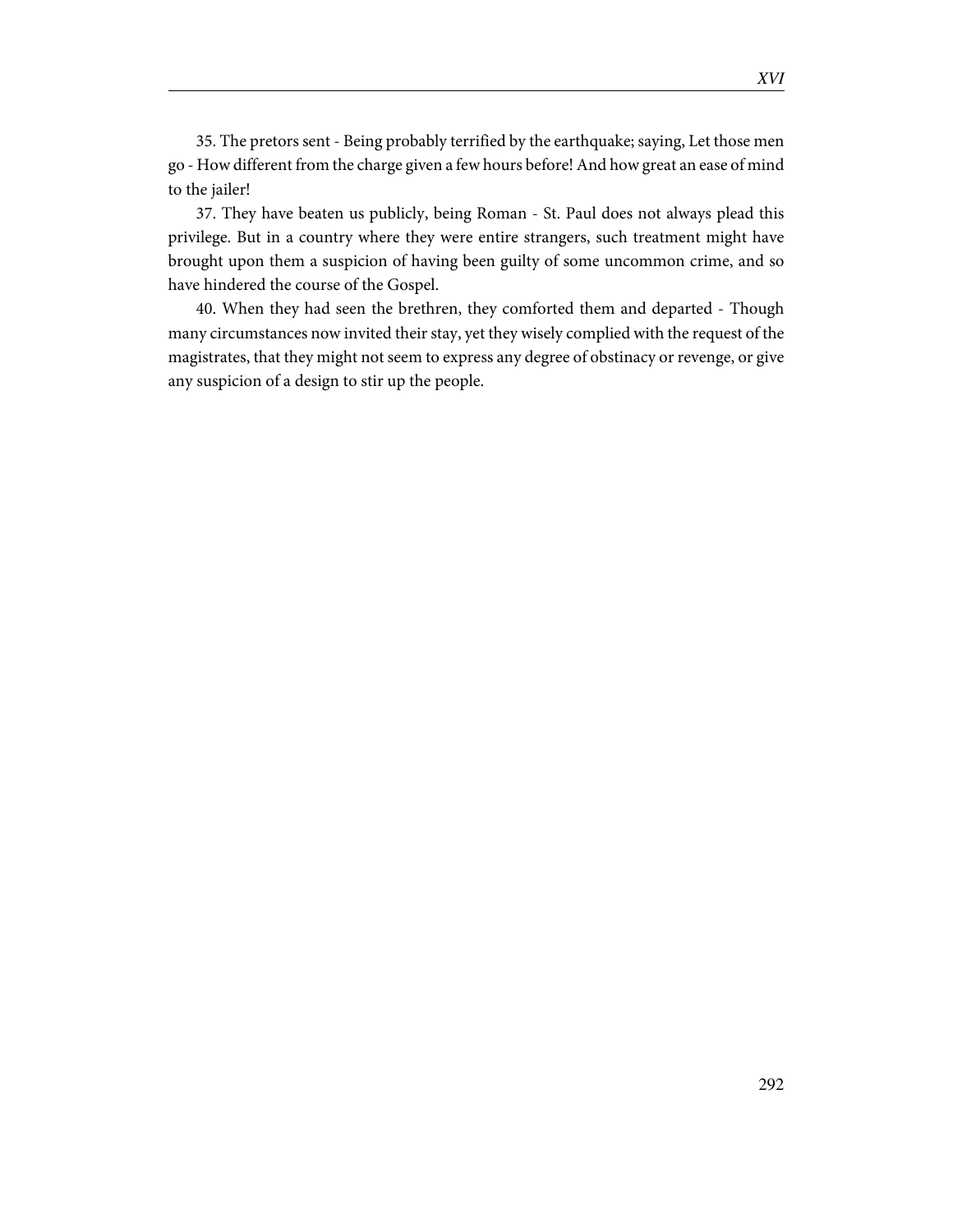### **XVII**

1. And taking their journey through Amphipolis and Apollonia - St. Luke seems to have been left at Philippi; and to have continued in those parts, travelling from place to place among the Churches, till St. Paul returned thither. For here he leaves off speaking of himself as one of St. Paul's company; neither does he resume that style, till we find them together there, chap. xx, 5, 6. After this he constantly uses it to the end of the history. Amphipolis and Apollonia were cities of Macedonia.

2. And Paul, according to his custom - Of doing all things, as far as might be, in a regular manner, went in to them three Sabbath days - Not excluding the days between.

4. Of the principal women, not a few - Our free thinkers pique themselves upon observing, that women are more religious than men; and this, in compliment both to religion and good manners, they impute to the weakness of their understandings. And indeed as far as nature can go, in imitating religion by performing the outward acts of it, this picture of religion may make a fairer show in women than in men, both by reason of their more tender passions, and their modesty, which will make those actions appear to more advantage. But in the case of true religion, which always implies taking up the cross, especially in time of persecution, women lie naturally under a great disadvantage, as having less courage than men. So that their embracing the Gospel was a stronger evidence of the power of him whose strength is perfected in weakness, as a stronger assistance of the Holy Spirit was needful for them to overcome their natural fearfulness.

11. These were more ingenuous - Or generous. To be teachable in the things of God is true generosity of soul. The receiving the word with all readiness of mind, and the most accurate search into the truth, are well consistent.

12. Many of the - Of the Jews. And of the Grecian women - Who were followed by their husbands.

16. While Paul was waiting for the - Having no design, as it seems, to preach at Athens, but his zeal for God drew him into it unawares, without staying till his companions came.

18. Some of the Epicurean and Stoic philosopher - The Epicureans entirely denied a providence, and held the world to be the effect of mere chance; asserting sensual pleasure to be man's chief good, and that the soul and body died together. The Stoics held, that matter was eternal; that all things were governed by irresistible fate; that virtue was its own sufficient reward, and vice its own sufficient punishment. It is easy to see, how happily the apostle levels his discourse at some of the most important errors of each, while, without expressly attacking either, he gives a plain summary of his own religious principles. What would this babbler say? - Such is the language of natural reason, full of, and satisfied with itself. Yet even here St. Paul had some fruit; though nowhere less than at Athens. And no wonder, since this city was a seminary of philosophers, who have ever been the pest of true religion. He seemeth to be a proclaimer - This he returns upon them at the 23rd verse; of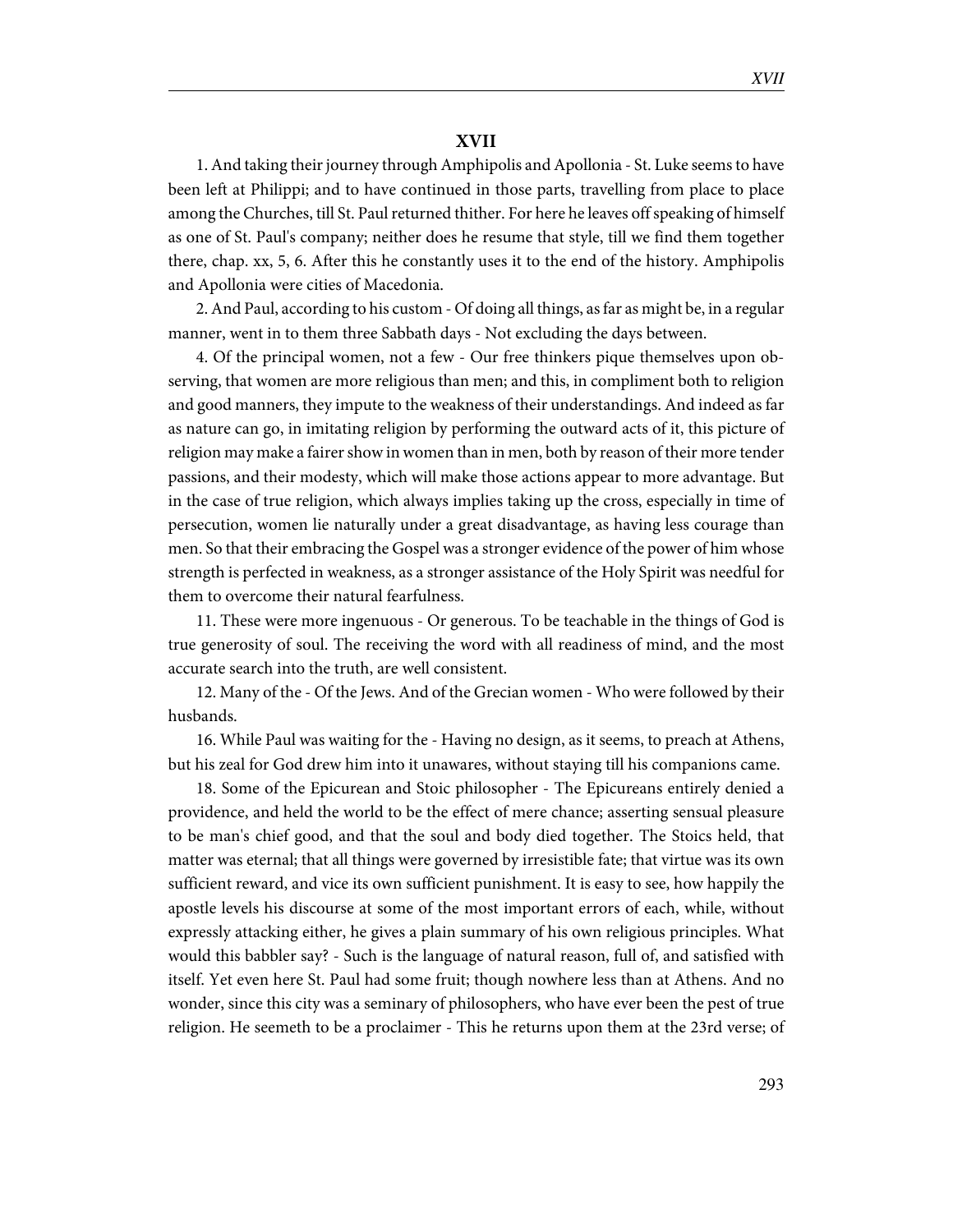19. The Areopagus, or hill of Mars, (dedicated to Mars, the heathen God of war,) was the place where the Athenians held their supreme court of judicature. But it does not appear he was carried thither as a criminal. The original number of its Judges was twelve; but afterward it increased to three hundred. These were generally men of the greatest families in Athens, and were famed for justice and integrity.

21. And the strangers sojourning there - And catching the distemper of them. Some new thing - The Greek word signifies some newer thing. New things quickly grew cheap, and they wanted those that were newer still.

22. Then Paul standing in the midst of the Areopagus - An ample theatre; said - Giving them a lecture of natural divinity, with admirable wisdom, acuteness, fulness, and courtesy. They inquire after new things: Paul in his divinely philosophical discourse, begins with the first, and goes on to the last things, both which were new things to them. He points out the origin and the end of all things, concerning which they had so many disputes, and equally refutes both the Epicurean and Stoic. I perceive - With what clearness and freedom does he speak! Paul against Athens!

23. I found an altar - Some suppose this was set up by Socrates, to express in a covert way his devotion to the only true God, while he derided the plurality of the heathen gods, for which he was condemned to death: and others, that whoever erected this altar, did it in honour to the God of Israel, of whom there was no image, and whose name Jehovah was never made known to the idolatrous Gentiles. Him proclaim I unto you - Thus he fixes the wandering attention of these blind philosophers; proclaiming to them an unknown, and yet not a new God.

24. God who made the world - Thus is demonstrated even to reason, the one true, good God; absolutely different from the creatures, from every part of the visible creation.

25. Neither is he served as though he needed any thing - or person - The Greek word equally takes in both. To all - That live and breathe;-in him we live; and breathe - In him we move. By breathing life is continued. I breathe this moment: the next is not in my power: and all things - For in him we are. So exactly do the parts of this discourse answer each other.

26. He hath made of one blood the whole nation of men - By this expression the apostle showed them in the most unaffected manner, that though he was a Jew, be was not enslaved to any narrow views, but looked on all mankind as his brethren: having determined the times - That it is God who gave men the earth to inhabit, Paul proves from the order of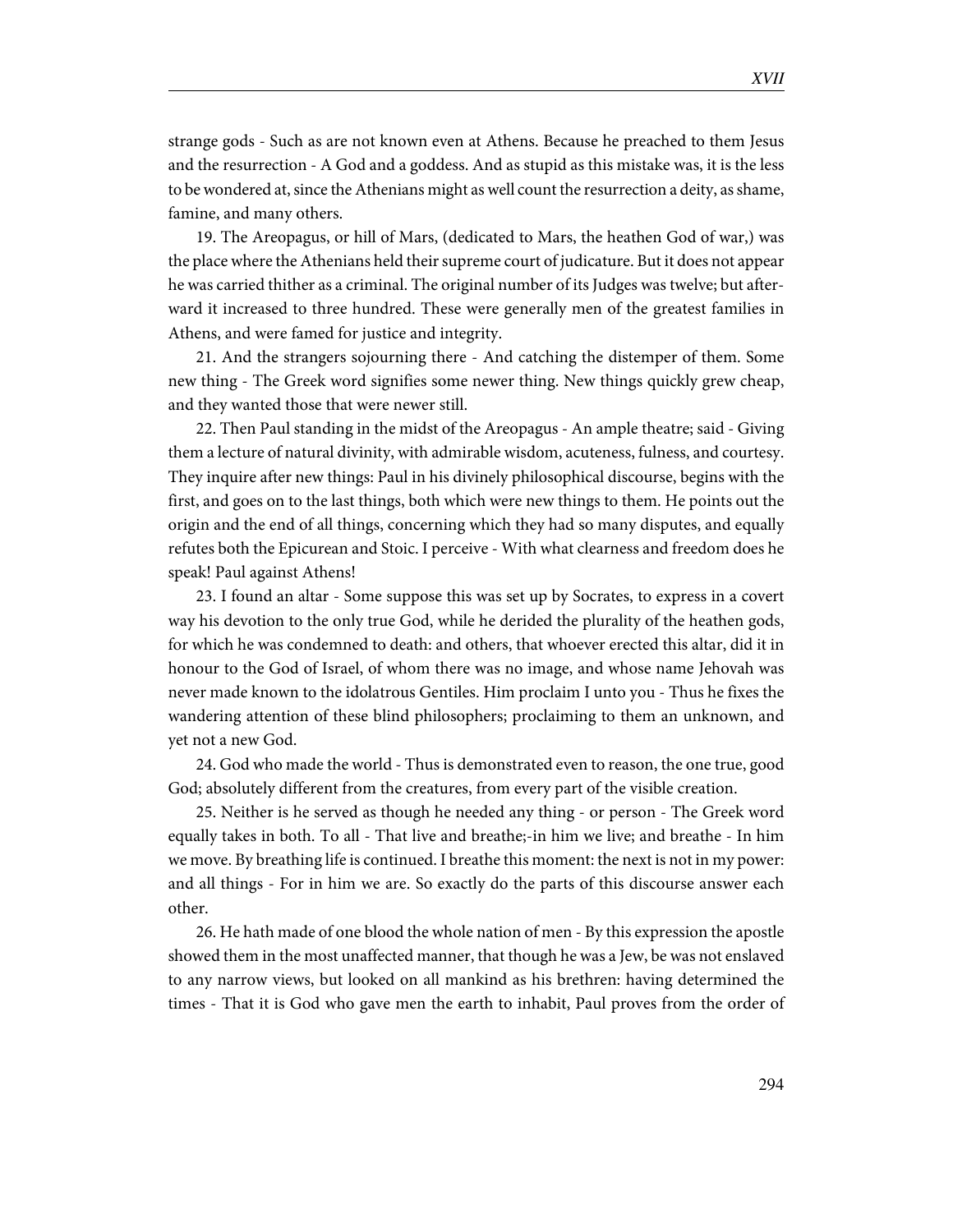times and places, showing the highest wisdom of the Disposer, superior to all human counsels. And the bounds of their habitation - By mountains, seas, rivers, and the like.

27. If haply - The way is open; God is ready to be found. But he will lay no force upon man; they might feel after him - This is in the midst between seeking and finding. Feeling being the lowest and grossest of all our senses, is fitly applied to the low knowledge of God; though he be not far from every one of us - We need not go far to seek or find him. He is very near us; in us. It is only perverse reason which thinks he is afar off.

28. In him - Not in ourselves, we live, and move, and have our being - This denotes his necessary, intimate, and most efficacious presence. No words can better express the continual and necessary dependence of all created beings, in their existence and all their operations, on the first and almighty cause, which the truest philosophy as well as divinity teaches. As certain also of your own poets have said - Aratus, whose words these are, was an Athenian, who lived almost three hundred years before this time. They are likewise to be found, with the alteration of one letter only, in the hymn of Cleanthes to Jupiter or the supreme being, one of the purest and finest pieces of natural religion in the whole world of Pagan antiquity.

29. We ought not to think - A tender expression especially in the first per son plural. As if he had said, Can God himself be a less noble being than we who are his offspring? Nor does he only here deny, that these are like God, but that they have any analogy to him at all, so as to be capable of representing him.

30. The times of ignorance - What! does he object ignorance to the knowing Athenians? Yes, and they acknowledge it by this very altar. God overlooked - As one paraphrases, "The beams of his eye did in a manner shoot over it." He did not appear to take notice of them, by sending express messages to them as he did to the Jews. But now - This day, this hour, saith Paul, puts an end to the Divine forbearance, and brings either greater mercy or punishment. Now he commandeth all men everywhere to repent - There is a dignity and grandeur in this expression, becoming an ambassador from the King of heaven. And this universal demand of repentance declared universal guilt in the strongest manner, and admirably confronted the pride of the haughtiest Stoic of them all. At the same time it bore down the idle plea of fatality. For how could anyone repent of doing what he could not but have done?

31. He hath appointed a day in which he will judge the world - How fitly does he speak this, in their supreme court of justice? By the man - So he speaks, suiting himself to the capacity of his hearers. Whereof he hath given assurance to all men, in that he hath raised him from the dead - God raising Jesus demonstrated hereby, that he was to be the glorious Judge of all. We are by no means to imagine that this was all which the apostle intended to have said, but the indolence of some of his hearers and the petulancy of others cut him short.

32. Some mocked - Interrupting him thereby. They took offense at that which is the principal motive of faith, from the pride of reason. And having once stumbled at this, they rejected all the rest.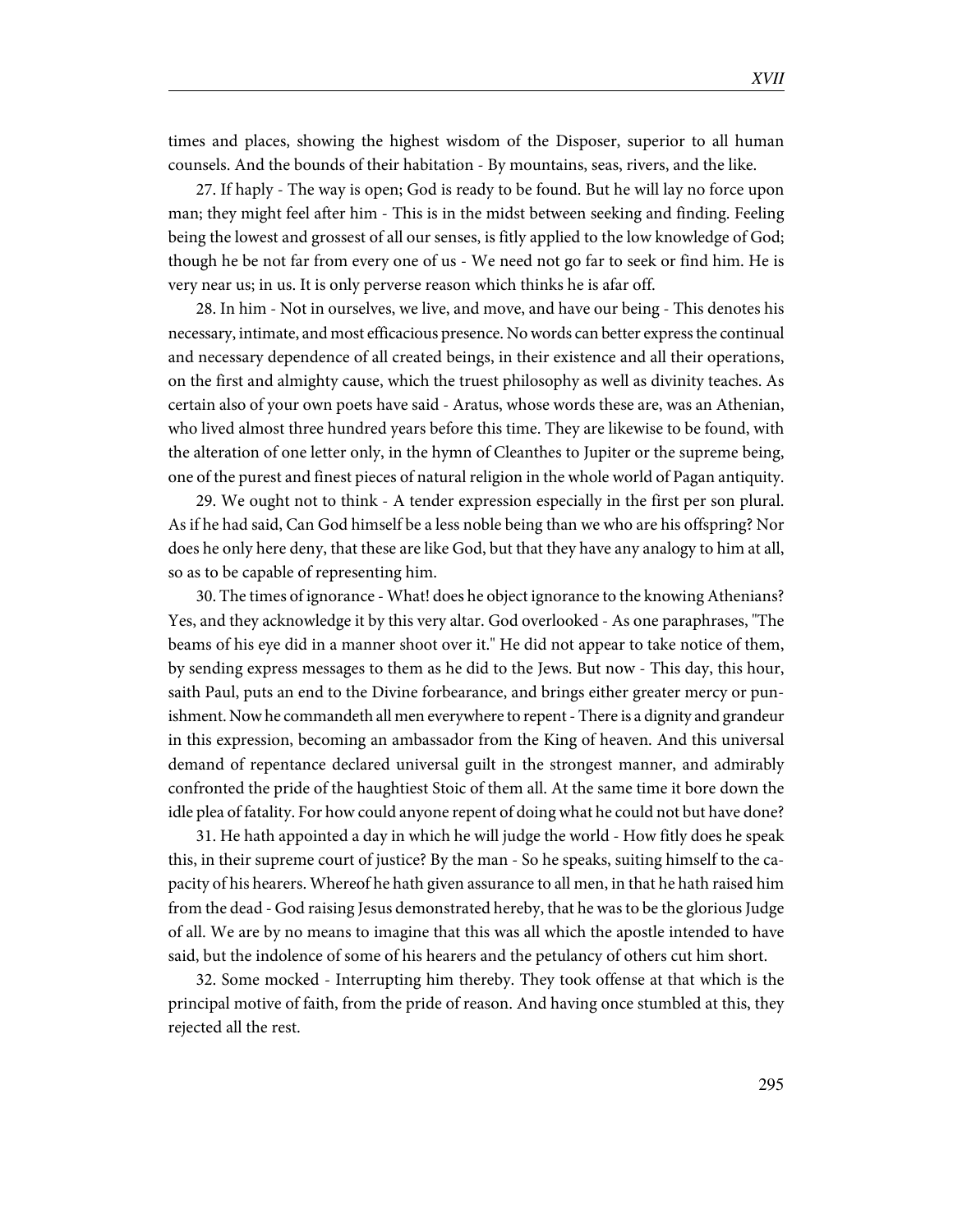33. So Paul departed - Leaving his hearers divided in their judgment.

34. Among whom was even Dionysius the Areopagite - One of the Judges of that court: on whom some spurious writings have been fathered in later ages, by those who are fond of high sounding nonsense.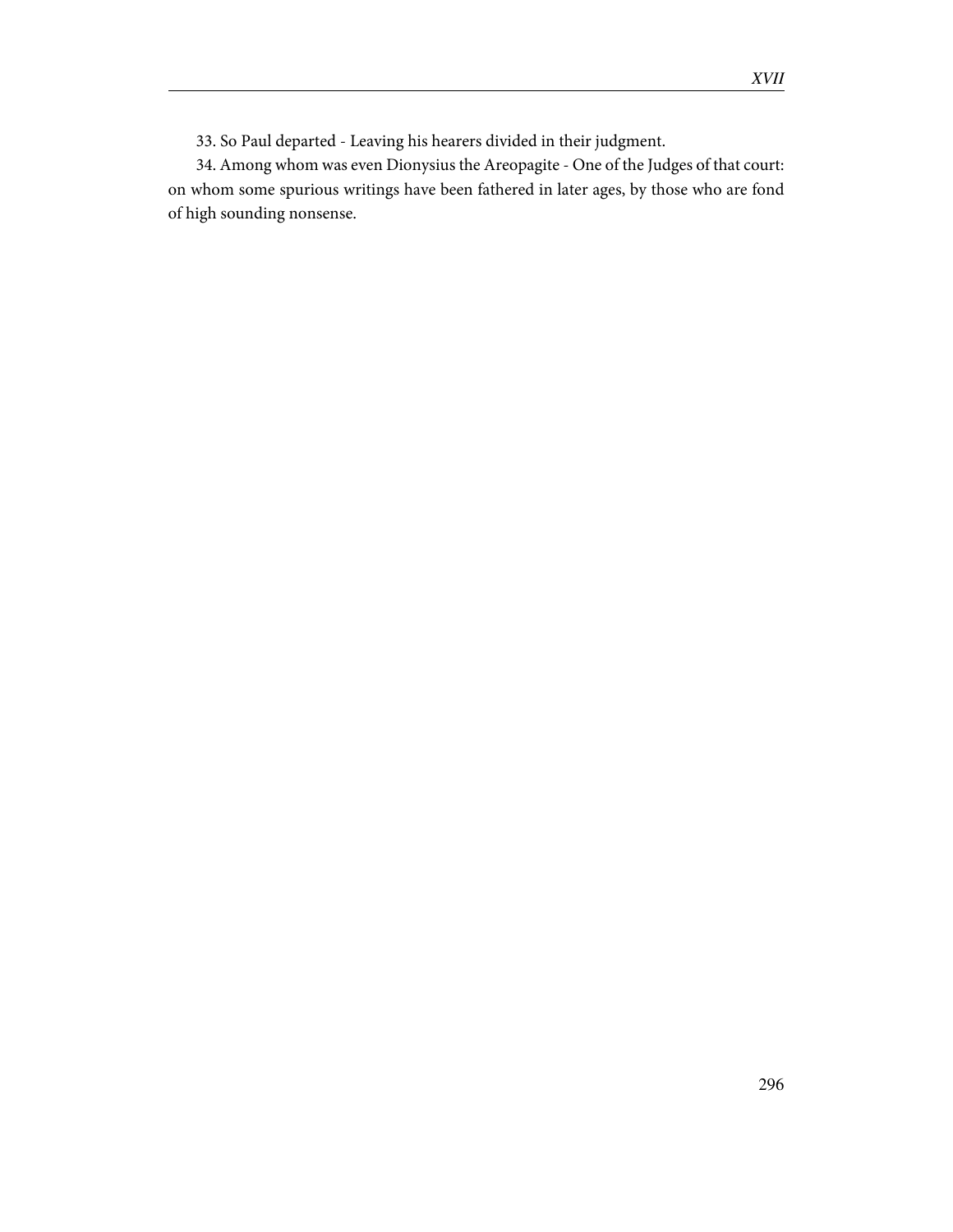#### **XVIII**

1. Paul departing from Athens - He did not stay there long. The philosophers there were too easy, too indolent, and too wise in their own eyes to receive the Gospel.

2. Claudius, the Roman emperor, had commanded all the Jews to depart from Rome - All who were Jews by birth. Whether they were Jews or Christians by religion, the Roman were too stately to regard.

3. They were tent makers by trade - For it was a rule among the Jews (and why is it not among the Christians?) to bring up all their children to some trade, were they ever so rich or noble.

5. And when Silas and Timotheus were come from Macedonia - Silas seems to have stayed a considerable time at Berea: but Timotheus had come to the apostle while he was at Athens, and been sent by him to comfort and confirm the Church at Thessalonica, [1 Thess.](http://www.ccel.org/study/Bible:1Thess.3.1-1Thess.3.5) [iii, 1-5.](http://www.ccel.org/study/Bible:1Thess.3.1-1Thess.3.5) But now at length both Silas and Timotheus came to the apostle at Corinth. Paul was pressed in spirit - The more probably from what Silas and Timotheus related. Every Christian ought diligently to observe any such pressure in his own spirit, and if it agree with Scripture, to follow it: if he does not he will feel great heaviness.

6. He shook his raiment - To signify he would from that time refrain from them: and to intimate, that God would soon shake them off as unworthy to be numbered among his people. I am pure - None can say this but he that has born a full testimony against sin. From henceforth I will go to the Gentiles - But not to them altogether. He did not break off all intercourse with the Jews even at Corinth. Only he preached no more in their synagogue.

7. He went into the house of one named Justus - A Gentile, and preached there, though probably he still lodged with Aquila.

8. And many hearing - The conversation of Crispus, and the preaching of Paul.

10. I am with thee: therefore fear not all the learning, politeness, grandeur, or power of the inhabitants of this city. Speak and hold not thy peace - For thy labour shall not be in vain. For I have much people in this city - So he prophetically calls them that afterward believed.

11. He continued there a year and six months - A long time! But how few souls are now gained in a longer time than this? Who is in the fault? Generally both teachers and hearers.

12. When Gallio was proconsul of Achaia - Of which Corinth was the chief city. This Gallio, the brother of the famous Seneca, is much commended both by him and by other writers, for the sweetness and generosity of his temper, and easiness of his behaviour. Yet one thing he lacked! But he knew it not and had no concern about it.

15. But if it be - He speaks with the utmost coolness and contempt, a question of names - The names of the heathen gods were fables and shadows. But the question concerning the name of Jesus is of more importance than all things else under heaven. Yet there is this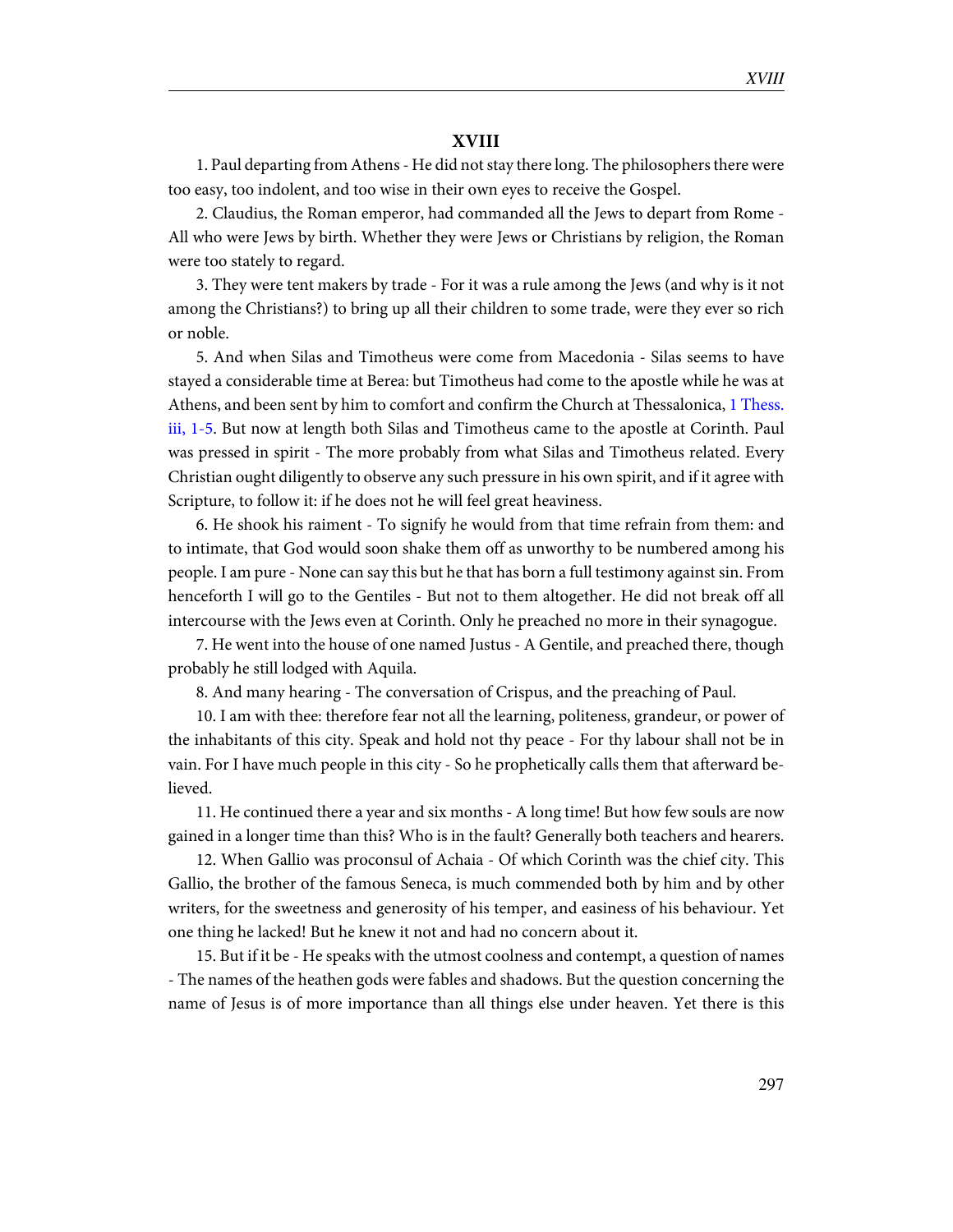singularity (among a thousand others) in the Christian religion, that human reason, curious as it is in all other things, abhors to inquire into it.

17. Then they all took Sosthenes - The successor of Crispus, and probably Paul's chief accuser, and beat him - It seems because he had occasioned them so much trouble to no purpose, before the judgment seat - One can hardly think in the sight of Gallio, though at no great distance from him. And it seems to have had a happy effect. For Sosthenes himself was afterward a Christian, [1 Cor. i, 1.](http://www.ccel.org/study/Bible:1Cor.1.1)

18. Paul continued many days - After the year and six months, to confirm the brethren. Aquila having shaved his head - As was the custom in a vow, chap. xxi, 24; [Num. vi, 18](http://www.ccel.org/study/Bible:Num.6.18). At Cenchrea - A seaport town, at a small distance from Corinth.

21. I must by all means keep the feast at Jerusalem - This was not from any apprehension that he was obliged in conscience to keep the Jewish feasts; but to take the opportunity of meeting a great number of his countrymen to whom he might preach Christ, or whom he might farther instruct, or free from the prejudices they had imbibed against him. But I will return to you - So he did, chap. xix, 1.

22. And landing at Cesarea, he went up - Immediately to Jerusalem; and saluted the Church - Eminently so called, being the mother Church of Christian believers: and having kept the feast there, he went down from thence to Antioch.

23. He went over the country of Galatia and Phrygia - It is supposed, spending about four years therein, including the time he stayed at Ephesus.

24. An eloquent man, mighty in the Scriptures - Of the Old Testament. Every talent may be of use in the kingdom of God, if joined with the knowledge of the Scriptures and fervour of spirit.

25. This man had been instructed - Though not perfectly, in the way of the Lord - In the doctrine of Christ. Knowing only the baptism of John - Only what John taught those whom he baptized, namely, to repent and believe in a Messiah shortly to appear.

26. He spake - Privately; and taught publicly. Probably he returned to live at Alexandria, soon after he had been baptized by John; and so had no opportunity of being fully acquainted with the doctrines of the Gospel, as delivered by Christ and his apostles. And explained to him the way of God more perfectly - He who knows Christ, is able to instruct even those that are mighty in the Scriptures.

27. Who greatly helped through grace - It is through grace only that any gift of any one is profitable to another. Them that had believed - Apollos did not plant, but water. This was the peculiar gift which he had received. And he was better able to convince the Jews, than to convert the heathens.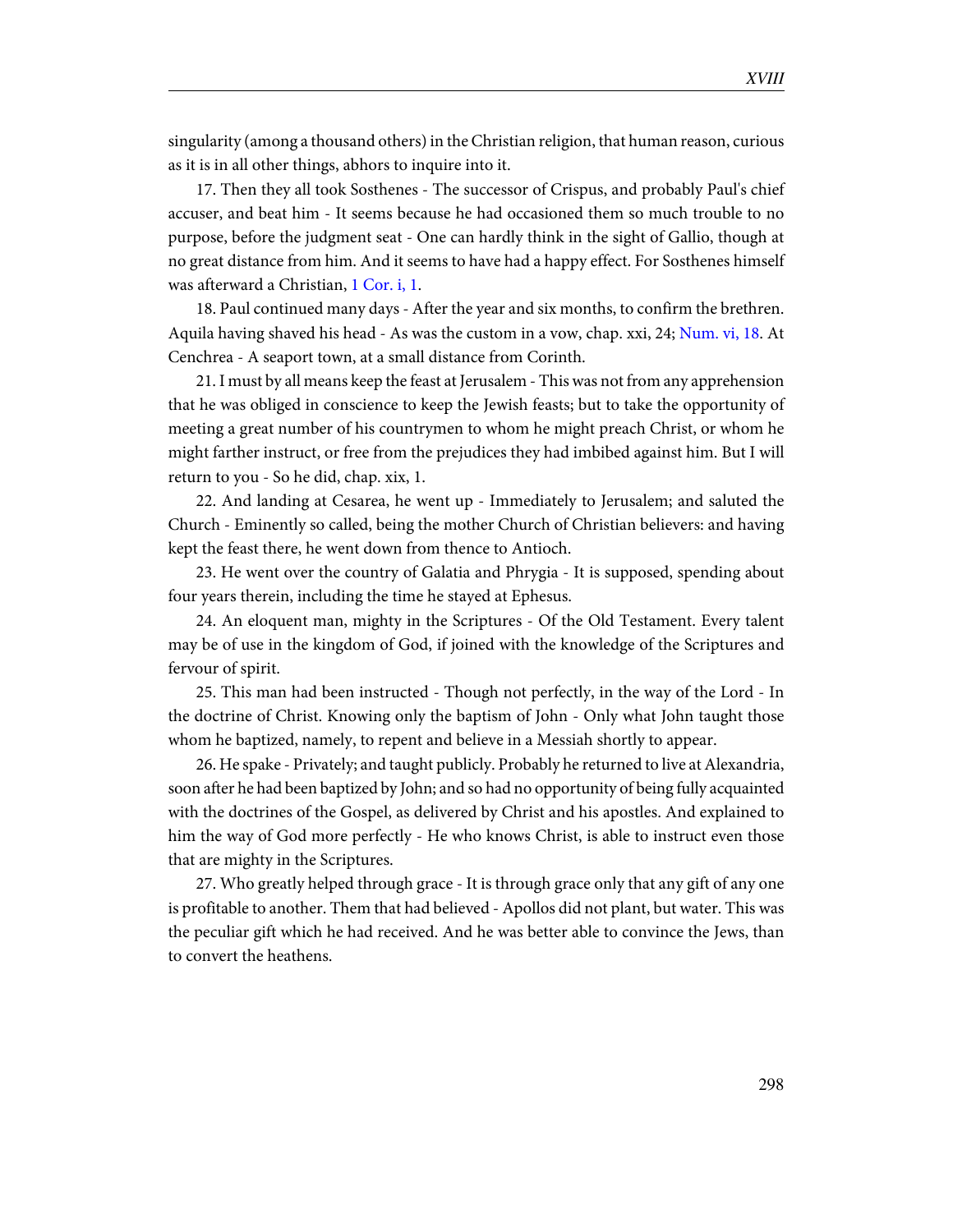# **XIX**

1. Having passed through - Galatia and Phrygia, which were termed the upper parts of Asia Minor. Certain disciples - Who had been formerly baptized by John the Baptist, and since imperfectly instructed in Christianity.

2. Have ye received the Holy Ghost? - The extraordinary gifts of the Spirit, as well as his sanctifying graces? We have not so much as heard - Whether there be any such gifts.

3. Into what were ye baptized - Into what dispensation? To the sealing of what doctrine? Into John's baptism - We were baptized by John and believe what he taught.

4. John baptized - That is, the whole baptism and preaching of John pointed at Christ. After this John is mentioned no more in the New Testament. Here he gives way to Christ altogether.

5. And hearing this, they were baptized - By some other. Paul only laid his hands upon them. They were baptized - They were baptized twice; but not with the same baptism. John did not administer that baptism which Christ afterward commanded, that is, in the name of the Father, Son, and Holy Ghost.

9. The way - The Christian way of worshipping God. He departed - Leaving them their synagogue to themselves. Discoursing daily - Not on the Sabbath only, in the school of one Tyrannus - Which we do not find was any otherwise consecrated, than by preaching the Gospel there.

10. All who desired it among the inhabitants of the proconsular Asia, now heard the word: St. Paul had been forbidden to preach it in Asia before, chap. xvi, 6. But now the time was come.

11. Special miracles - Wrought in a very uncommon manner.

12. Evil spirits - Who also occasioned many of those diseases, which yet might appear to be purely natural.

13. Exorcists - Several of the Jews about this time pretended to a power of casting out devils, particularly by certain arts or charms, supposed to be derived from Solomon. Undertook to name - Vain undertaking! Satan laughs at all those who attempt to expel him either out of the bodies or the souls of men but by Divine faith. All the light of reason is nothing to the craft or strength of that subtle spirit. His craft cannot be known but by the Spirit of God nor can his strength be conquered but by the power of faith.

17. And the name of the Lord Jesus was magnified - So that even the malice of the devil wrought for the furtherance of the Gospel.

18. Many came confessing - Of their own accord, and openly declaring their deeds - The efficacy of God's word, penetrating the inmost recesses of their soul, wrought that free and open confession to which perhaps even torments would not have compelled them.

19. Curious arts - Magical arts, to which that soft appellation was given by those who practiced them. Ephesus was peculiarly famous for these. And as these practices were of so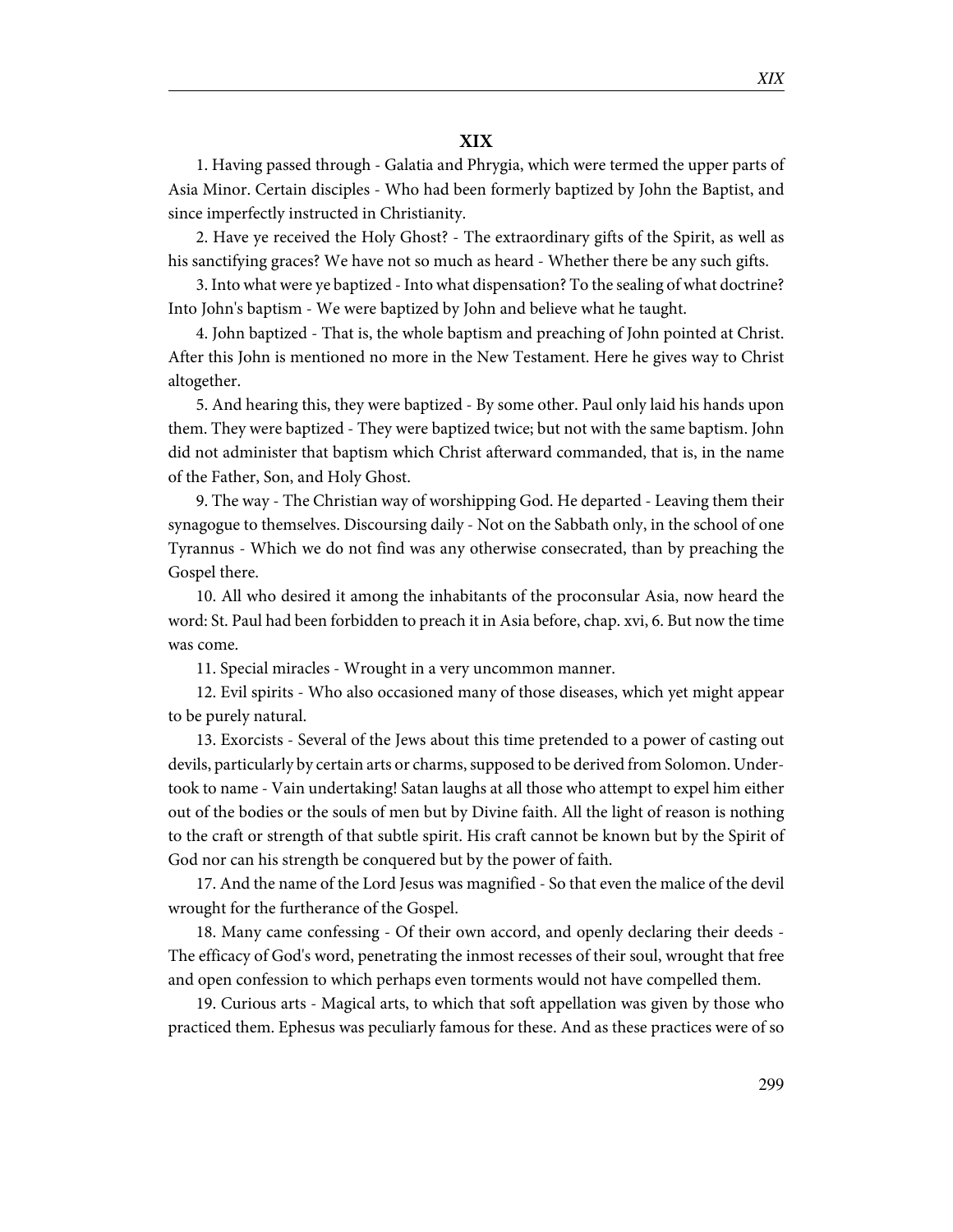much reputation there, it is no wonder the books which taught them should bear a great price. Bringing their books together - As it were by common consent, burnt them - Which was far better than selling them, even though the money had been given to the poor. Fifty thousand pieces of silver - If these pieces of silver be taken for Jewish shekels, the sum will amount to six thousand two hundred and fifty pounds.

20. So powerfully did the word of God grow - In extent, and prevail - In power and efficacy.

21. After these things were ended - Paul sought not to rest, but pressed on, as if he had yet done nothing. He is already possessed of Ephesus and Asia. He purposes for Macedonia and Achaia. He has his eye upon Jerusalem, then upon Rome; afterward on Spain, [Rom. xv,](http://www.ccel.org/study/Bible:Rom.15.28) [28.](http://www.ccel.org/study/Bible:Rom.15.28) No Caesar, no Alexander the Great, no other hero, comes up to the magnanimity of this little Benjamite. Faith and love to God and man had enlarged his heart, even as the sand of the sea.

24. Silver shrines - Silver models of that famous temple, which were bought not only by the citizens, but by strangers from all parts. The artificers - The other silversmiths.

25. The workmen - Employed by him and them.

26. Saying, that they are not gods which are made with hands - This manifestly shows, that the contrary opinion did then generally prevail, namely, that there was a real Divinity in their sacred images. Though some of the later heathens spoke of them just as the Romanists do now.

27. There is danger, not only that this our craft [trade] should come into disgrace, but also that the temple of the great goddess Diana should be despised - No wonder a discourse should make so deep an impression, which was edged both by interest and superstition. The great goddess was one of the standing titles of Diana. Her majesty destroyed - Miserable majesty, which was capable of being thus destroyed! Whom all Asia and the world - That is, the Roman empire, worshippeth - Although under a great variety of titles and characters. But the multitude of those that err does not turn error into truth.

29. They rushed with one accord - Demetrius and his company, into the theatre - Where criminals were wont to be thrown to the wild beasts, dragging with them Gaius and Aristarchus - When they could not find Paul. Probably they hoped to oblige them to fight with the wild beasts, as some think St. Paul had done before.

30. When Paul would have gone in to the people - Being above all fear, to plead the cause of his companions, and prove they are not gods which are made with hands.

31. The principal officers of Asia - The Asian priests, who presided over the public games, which they were then celebrating in honour of Diana.

32. The greater part did not know for what they were come together - Which is commonly the case in such an assembly.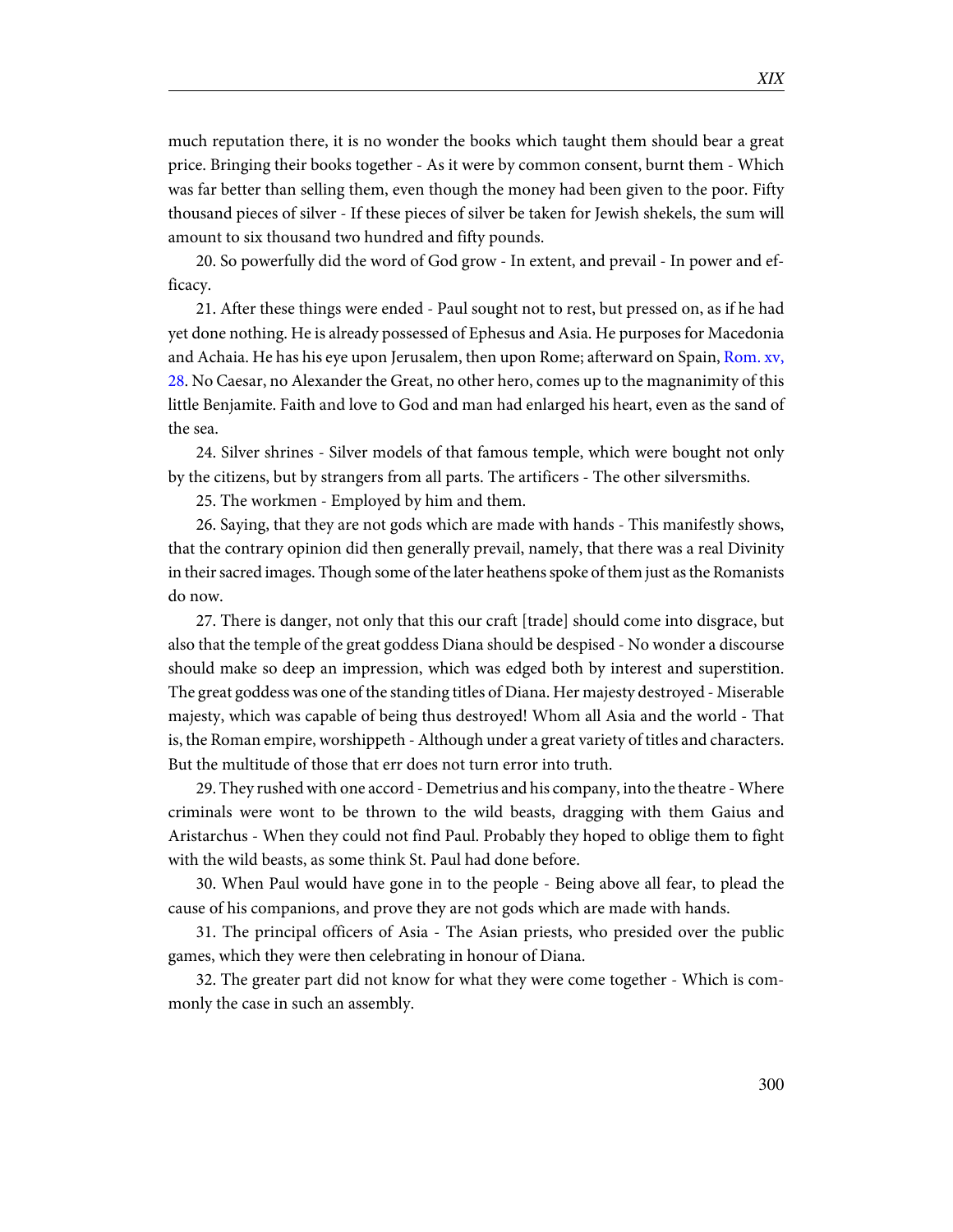33. And they thrust forward - Namely, the artificers and workmen, Alexander - Probably some well-known Christian whom they saw in the crowd: the Jews pushing him on - To expose him to the more danger. And Alexander waving with his hand - In token of desiring silence, would have made a defense - For himself and his brethren.

34. But when they knew that he was a Jew - And consequently an enemy to their worship of images; they prevented him, by crying, Great is Diana of the Ephesians.

35. The register - Probably the chief governor of the public games. The image which fell down from Jupiter - They believed that very image of Diana, which stood in her temple, fell down from Jupiter in heaven. Perhaps he designed to insinuate, as if falling down from Jupiter, it was not made with hands, and so was not that sort of idols which Paul had said were no gods.

37. Nor blasphemers of your goddess - They simply declared the one God, and the vanity of idols in general.

38. There are proconsuls - One in every province. There was one at Ephesus.

39. In a lawful assembly - In such a regular assembly as has authority to judge of religious and political affairs.

40. This concourse - He wisely calls it by an inoffensive name.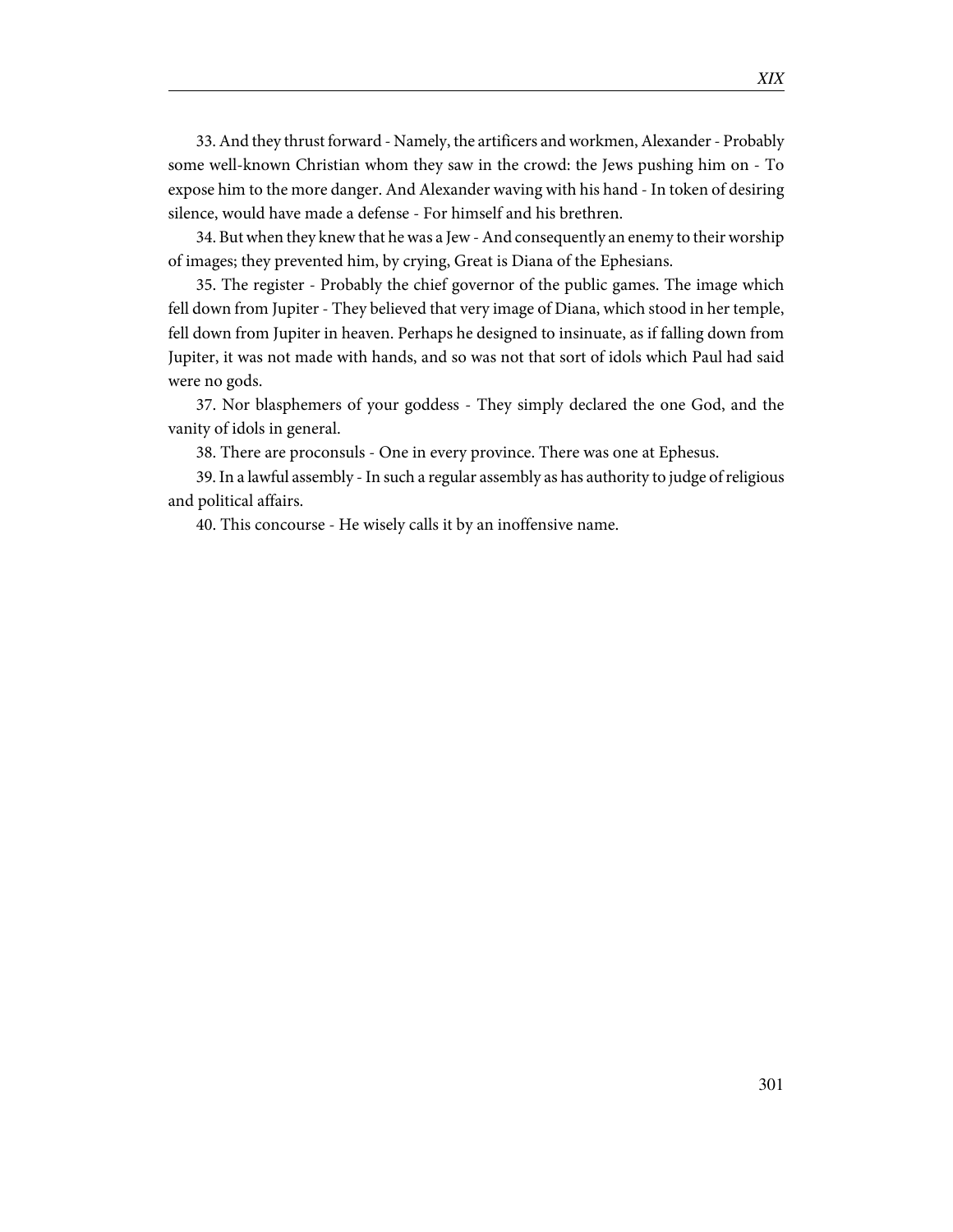1. After the tumult was ceased - So Demetrius gained nothing. Paul remained there till all was quiet.

2. He came into Greece - That part of it which lay between Macedonia and Achaia.

3. An ambush being laid for him - In his way to the ship.

4. To Asia - There some of them left him. But Trophimus went with him to Jerusalem, chap. xxi, 29. Aristarchus, even to Rome,. xxvii, 2.

6. We set sail - St. Luke was now with St. Paul again, as we learn from his manner of expressing himself.

7. To break bread - That is, to celebrate the Lord's Supper; continued his discourse - Through uncommon fervour of spirit.

8. There were many lamps in the room where they were assembled - To prevent any possible scandal.

9. In the window - Doubtless kept open, to prevent heat, both from the lamps and the number of people.

10. Paul fell or him - It is observable, our Lord never used this gesture. But Elijah and Elisha did as well as Paul. His life is in him - He is alive again.

11. So departed - Without taking any rest at all.

12. And they brought the young man alive - But alas! How many of those who have allowed themselves to sleep under sermons, or as it were to dream awake, have slept the sleep of eternal death, and fallen to rise no more!

13. Being himself to go on foot - That he might enjoy the company of his Christian brethren a little longer, although he had passed the night without sleep, and though Assos was of difficult and dangerous access by land.

14. Mitylene - Was a city and part of the isle of Lesbos, about seven miles distant from the Asiatic coast.

16. For Paul had determined to sail by Ephesus - Which lay on the other side of the bay. He hasted to be at Jerusalem on the day of pentecost - Because then was the greatest concourse of people.

17. Sending to Ephesus, he called the elders of the Church - These are called bishops in the 28th verse, (rendered overseers in our translation.) Perhaps elders and bishops were then the same; or no otherwise different than are the rector of a parish and his curates.

18. Ye know - Happy is he who can thus appeal to the conscience of his hearers.

19. Serving - See the picture of a faithful servant! The Lord - Whose the church is, with all humility, and with tears, and trials - These are the concomicants of it. The service itself is described more particularly in the following verse. This humility he recommends to the Ephesians themselves, [Eph. iv, 2](http://www.ccel.org/study/Bible:Eph.4.2). His tears are mentioned again, verse 31, as also [2 Cor. ii,](http://www.ccel.org/study/Bible:2Cor.2.4) [4](http://www.ccel.org/study/Bible:2Cor.2.4); [Phil. iii, 18.](http://www.ccel.org/study/Bible:Phil.3.18) These passages laid together supply us with the genuine character of St. Paul.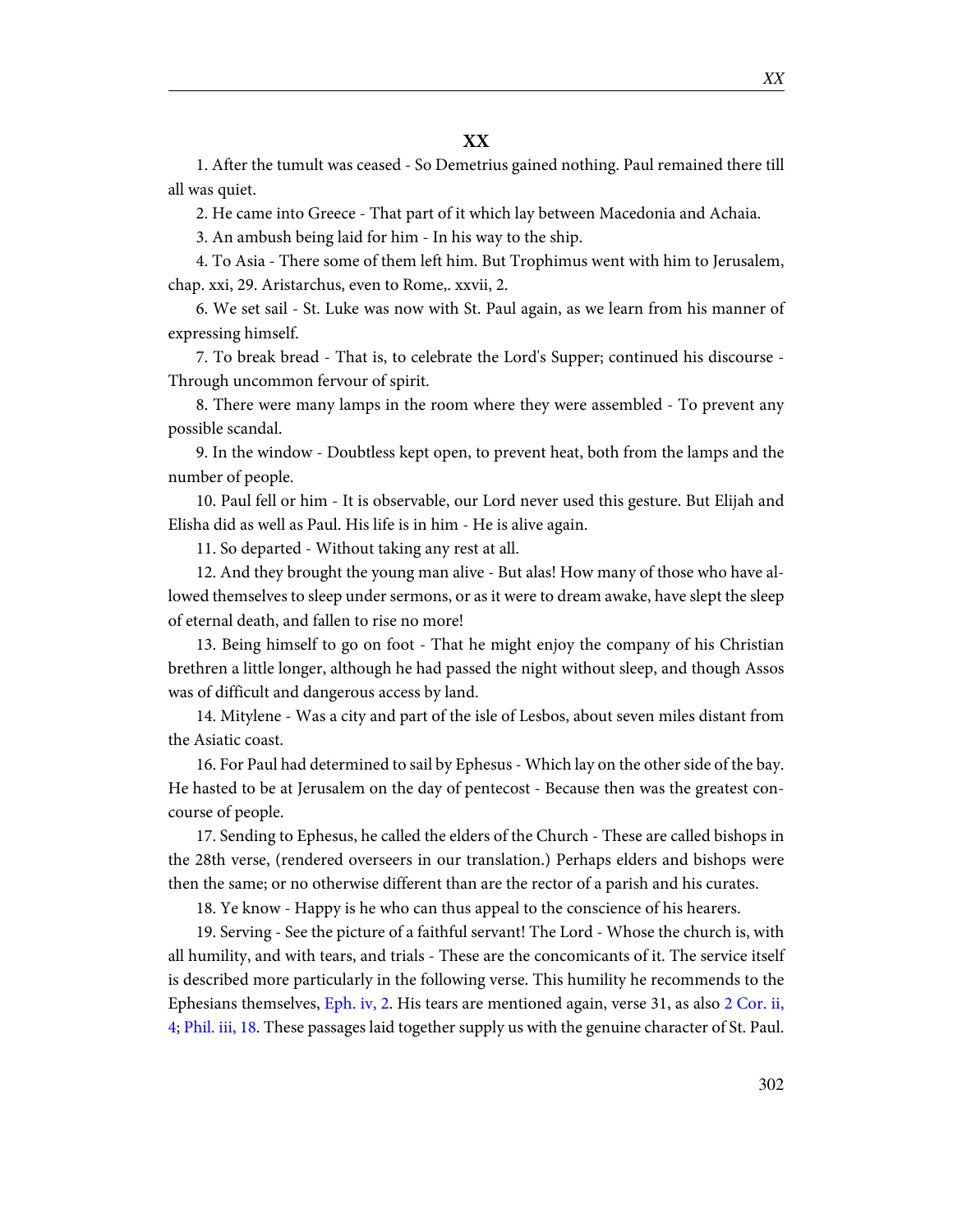Holy tears, from those who seldom weep on account of natural occurrences, are no mean specimen of the efficacy and proof of the truth of Christianity. Yet joy is well consistent therewith, ver. 24. The same person may be sorrowful, yet always rejoicing.

20. I have preached - Publicly; and taught - From house to house. Else he had not been pure from their blood. For even an apostle could not discharge his duty by public preaching only. How much less can an ordinary pastor!

21. Repentance toward God - The very first motion of the soul toward God is a kind of repentance.

22. Bound by the Spirit - Strongly impelled by him.

23. Save that - Only this I know in general; the Holy Ghost witnesseth - By other persons. Such was God's good pleasure to reveal these things to him, not immediately, but by the ministry of others.

24. Nor do I count my life precious - It adds great force to this and all the other passages of Scripture, in which the apostles express their contempt of the world, that they were not uttered by persons like Seneca and Antoninus, who talked elegantly of despising the world in the full affluence of all its enjoyments; but by men who daily underwent the greatest calamities, and exposed their lives in proof of their assertions.

25. Ye shall see my face no more - He wisely inserts this, that what follows might make the deeper impression.

27. For I have not shunned - Otherwise if any had perished, their blood would have been on his head.

28. Take heed therefore - I now devolve my care upon you; first to yourselves; then to the flock over which the Holy Ghost hath made you overseers - For no man, or number of men upon earth, can constitute an overseer, bishop, or any other Christian minister. To do this is the peculiar work of the Holy Ghost: to feed the Church of God - That is, the believing, loving, holy children of God; which he hath purchased - How precious is it then in his sight! with his own blood - For it is the blood of the only begotten Son of God, [1 John i, 7](http://www.ccel.org/study/Bible:1John.1.7).

29. Grievous wolves - From without, namely, false apostles. They had, not yet broke in on the Church at Ephesus.

30. Yea, from among yourselves men will arise - Such were the Nicolaitans, of whom Christ complains, [Rev. ii, 6](http://www.ccel.org/study/Bible:Rev.2.6); to draw away disciples - From the purity of the Gospel and the unity of the body.

31. I ceased not to warn every one night and day - This was watching indeed! Who copies after this example?

32. The word of his grace - It is the grand channel of it, to believers as well as unbelievers. Who is able to build you up - To confirm and increase your faith, love, holiness. God can thus build us up, without any instrument. But he does build us up by them. O beware of dreaming that you have less need of human teachers after you know Christ than before!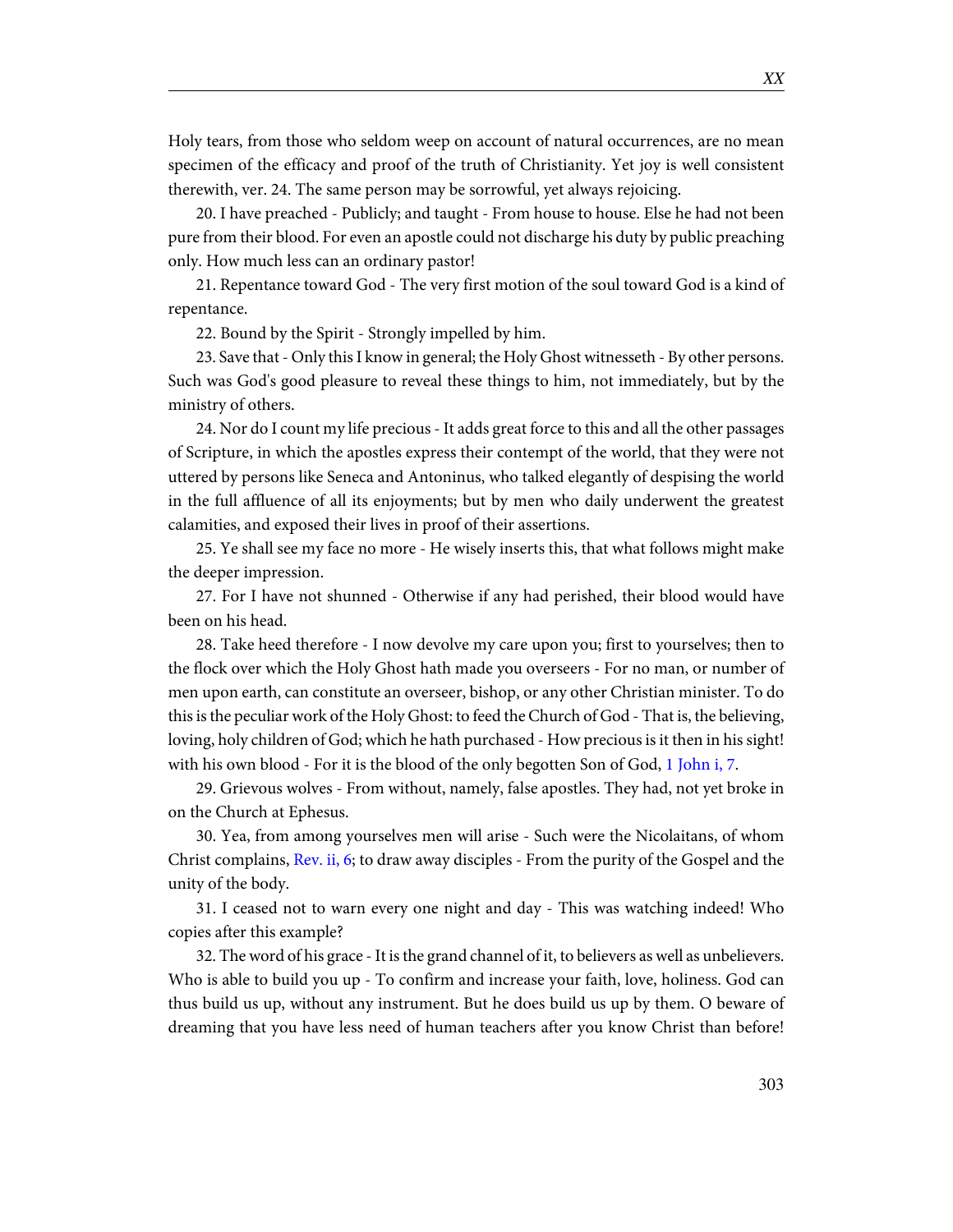And to give you an inheritance - Of eternal glory, among them that are sanctified - And so made meet for it. A large number of these Paul doubtless knew, and remembered before God.

33. I have coveted - Here the apostle begins the other branch of his farewell discourse, like old Samuel, [1 Sam. xii, 3,](http://www.ccel.org/study/Bible:1Sam.12.3) taking his leave of the children of Israel.

34. These hands - Callous, as you see, with labour. Who is he that envies such a bishop or archbishop as this?

35. I have showed you - Bishops, by my example, all things - And this among the rest; that thus labouring - So far as the labours of your office allow you time; ye ought to help the weak - Those who are disabled by sickness, or any bodily infirmity, from maintaining themselves by their own labour. And to remember - Effectually, so as to follow it; the word which he himself said - Without doubt his disciples remembered many of his words which are not recorded. It is happier to give - To imitate God, and have him, as it were, indebted to us.

37. They all wept - Of old, men, yea, the best and bravest of men, were easily melted into tears; a thousand instances of which might be produced from profane as well as sacred writers. But now, notwithstanding the effeminacy which almost universally prevails, we leave those tears to women and children.

38. Sorrowing most for that word which he spake, that they should see his face no more - What sorrow will be in the great day, when God shall speak that word to all who are found on the left hand, that they shall see his face no more!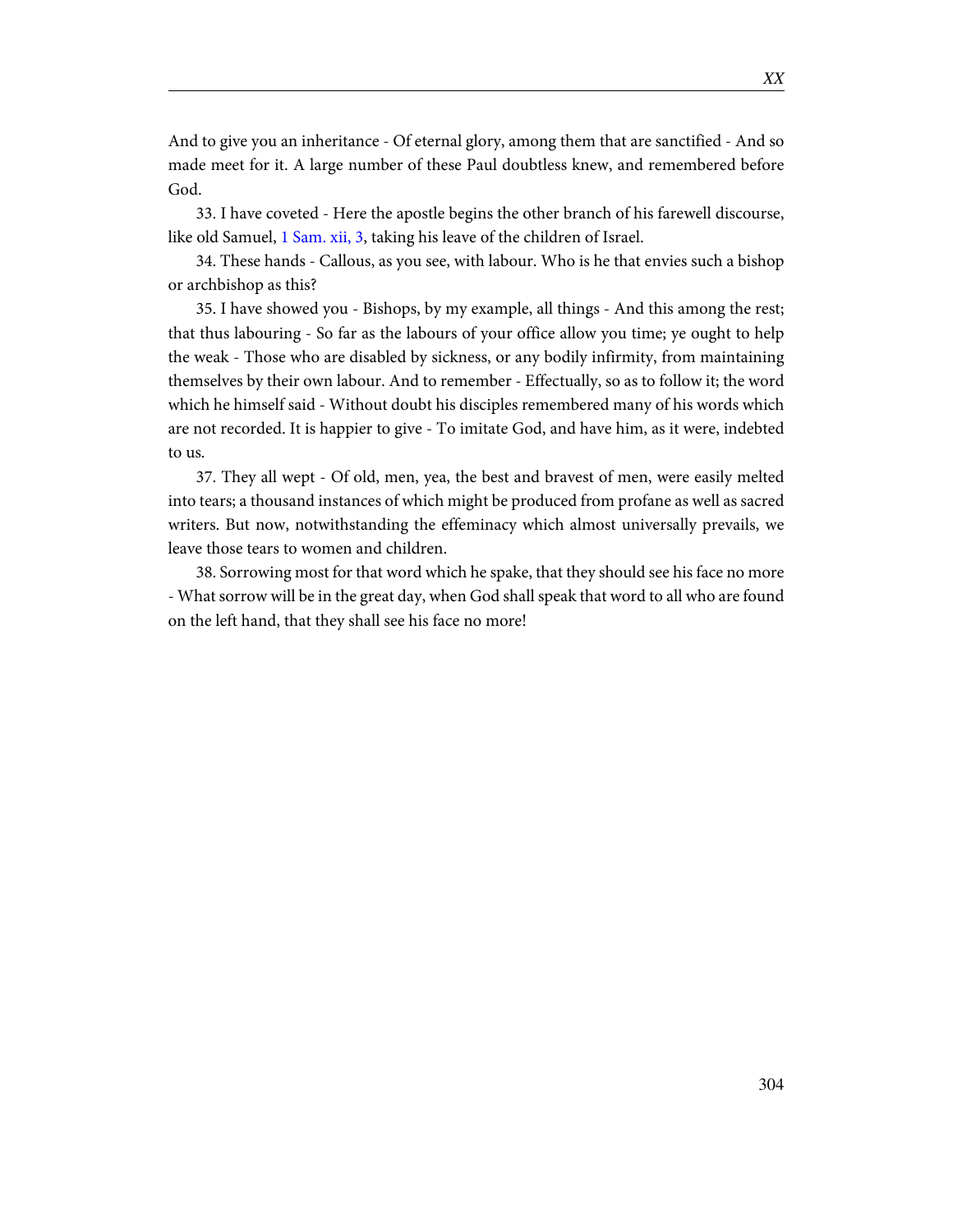# **XXI**

1. And when we were torn away from the in - Not without doing violence both to ourselves and them.

3. We landed at Tyre - That there should be Christians there was foretold, [Psalm lxxxvii,](http://www.ccel.org/study/Bible:Ps.87.4) [4](http://www.ccel.org/study/Bible:Ps.87.4). What we read in that Psalm of the Philistines and Ethiopians also may be compared with chap. viii, 40; xxvii, 4.

4. And finding disciples, we tarried there seven days - ln order to spend a Sabbath with them. Who told Paul by the Spirit - That afflictions awaited him at Jerusalem. This was properly what they said by the Spirit. They themselves advised him not to go up. The disciples seemed to understand their prophetic impulse to be an intimation from the Spirit, that Paul, if he were so minded, might avoid the danger, by not going to Jerusalem.

7. Having finished our voyage - From Macedonia, chap. xx, 6, we came to Ptolemais - A celebrated city on the sea coast, anciently called Accos. It is now, like many other once noble cities, only a heap of ruins.

8. We came to Cesarea - So called from a stately temple which Herod the Great dedicated there to Augustus Caesar. It was the place where the Roman governor of Judea generally resided and kept his court. The evangelist, who was one of the seven deacons - An evangelist is a preacher of the Gospel to those who had never heard it, as Philip had done to the Samaritans, to the Ethiopian eunuch, and to all the towns from Azotus to Cesarea, chap. viii, 5, 26, 40. It is not unlikely he spent the following years preaching in Tyre and Sidon, and the other heathen cities in the neighbourhood of Galilee, his house being at Cesarea, a convenient situation for that purpose. We abode with him - We lodged at his house during our stay at Cesarea.

10. A certain prophet came - The nearer the event was, the more expressed were the predictions which prepared Paul for it.

11. Binding his own feet and hands - In the manner that malefactors were wont to be bound when apprehended. So shall the Jews bind the man whose girdle this is - St. Paul's bonds were first particularly foretold at Cesarea, to which he afterward came in bonds, chap. xxiii, 33.

12. Both we, (his fellow travelers,) and they of the place, besought him not to go up to Jerusalem - St. Paul knew that this prediction had the force of a command. They did not know this.

13. Breaking my heart - For the apostles themselves were not void of human affections. I am ready not only to be bound, but to die - And to him that is ready for it, the burden is light.

14. And when he would not be persuaded - This was not obstinacy, but true Christian resolution. We should never be persuaded, either to do evil, or to omit doing any good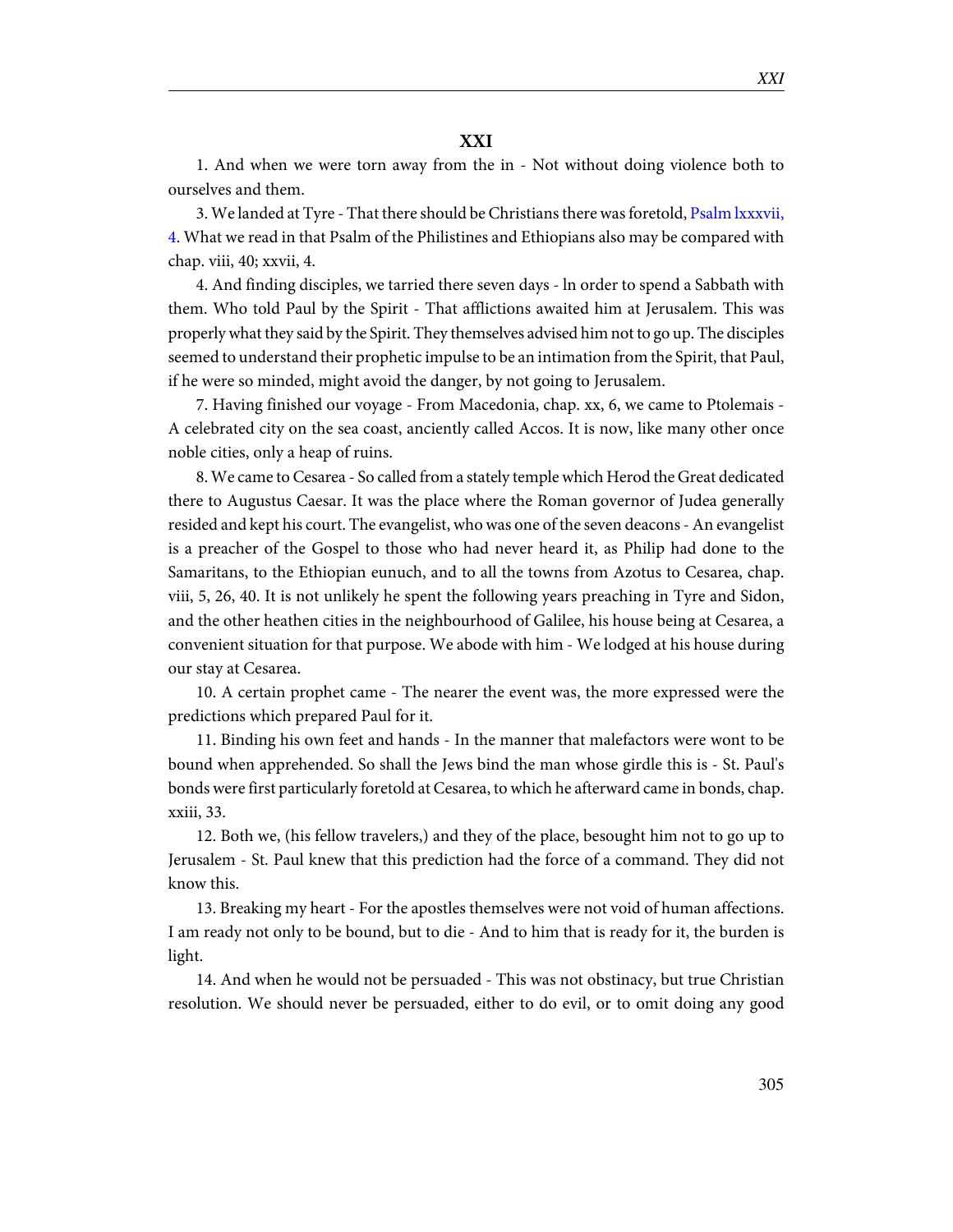which is in our power; saying, the will of the Lord be done - Which they were satisfied Paul knew.

15. We took up our carriages - Our baggage; which probably went by sea before. What they took with them now in particular was the alms they were carrying to Jerusalem, chap. xxiv, 17.

16. The disciples brought us to one Mnason, a Cyprian, an old disciple - He was a native of Cyprus, but an inhabitant of Jerusalem, and probably one of the first converts there.

18. Paul went in with us - That it might appear we are all of one mind, to James - Commonly called the Lord's brother; the only apostle then presiding over the Churches in Judea.

20. They are all zealous for the law - For the whole Mosaic dispensation. How astonishing is this! Did none of the apostles, beside St. Paul, know that this dispensation was now abolished? And if they did both know and testify this, how came their hearers not to believe them?

21. They have been informed concerning thee, that thou teachest the Jews - not to circumcise their children, nor to walk after the customs - Of the Mosaic law. And so undoubtedly he did. And so he wrote to all the Churches in Galatia, among whom were many Jews. Yea, and James himself had long before assented to Peter, affirming before all the apostles and all the brethren, chap. xv, 10, That this very law was a yoke which (said he) neither our fathers nor we were able to bear - Amazing! that they did not know this! Or, that if they did, they did not openly testify it at all hazards, to every Jewish convert in Jerusalem!

22. What is it therefore - What is to be done? The multitude must needs come together - They will certainly gather together in a tumultuous manner, unless they be some way pacified.

23. Therefore - To obviate their prejudice against thee: do this that we say to thee - Doubtless they meant this advice well: but could Paul follow it in godly sincerity? Was not the yielding so far to the judgment of others too great a deference to be paid to any mere men?

24. And all will know - that thou thyself walkest orderly, keeping the law - Ought he not, without any reverence to man, where the truth of God was so deeply concerned, to have answered plainly, I do not keep the Mosaic law; neither need any of you. Yea, Peter doth not keep the law. And God himself expressly commanded him not to keep it; ordering him to go in to men uncircumcised, and to eat with them, chap. xi, 3, which the law utterly forbids.

26. Then Paul took the men - Yielding his own judgment to their advice, which seemed to flow not out of spiritual but carnal wisdom; seeming to be what he really was not: making as if he believed the law still in force. Declaring - Giving notice to the priests in waiting, that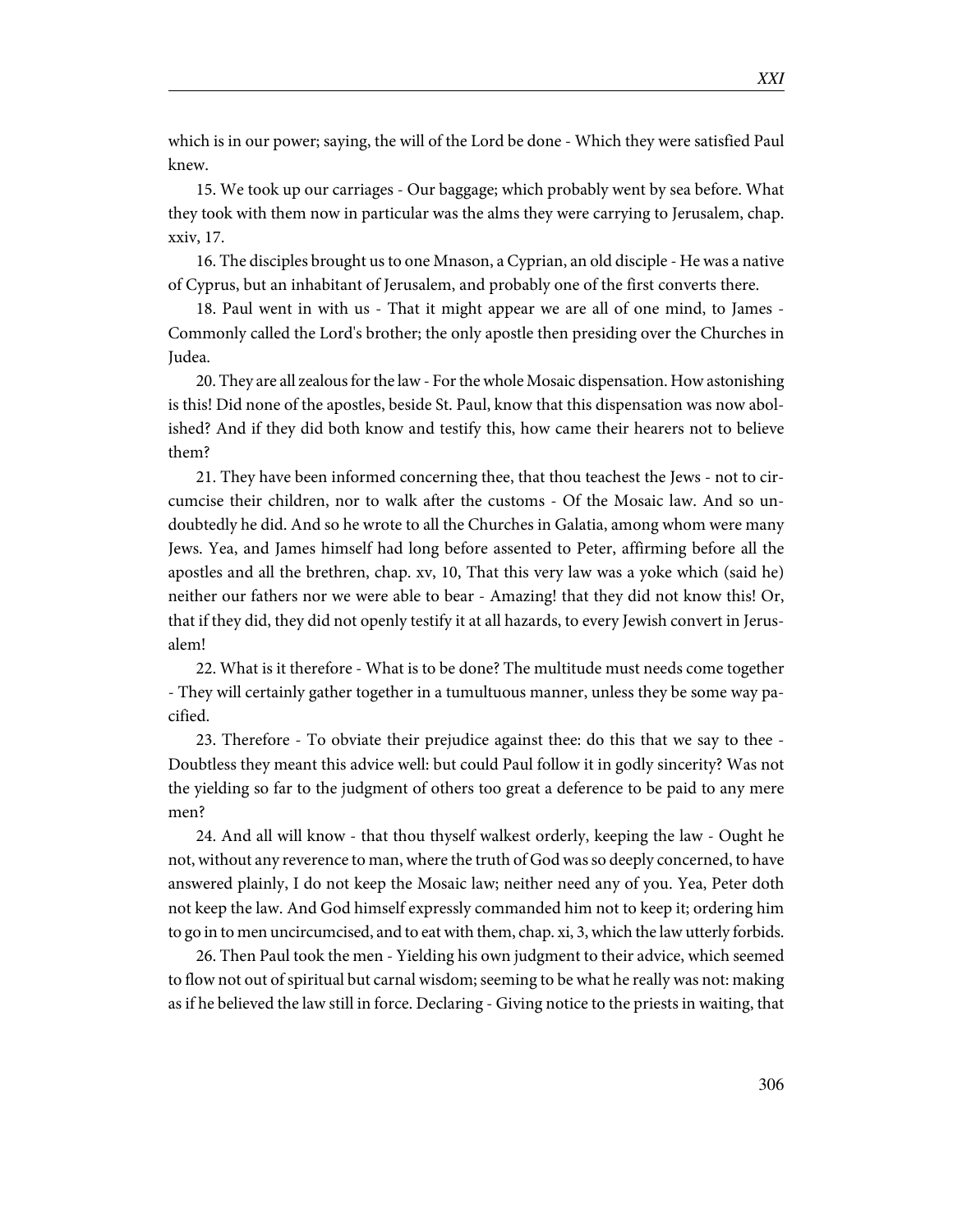he designed to accomplish the days of purification, till all the sacrifice should be offered, as the Mosaic law required, [Num. vi, 13.](http://www.ccel.org/study/Bible:Num.6.13)

27. And when the seven days were about to be accomplished - When after giving notice to the priests, they were entering upon the accomplishment of those days. It was toward the beginning of them that Paul was seized. The Jews that were from Asia - Some of those Jews who came from Asia to the feast.

28. Against the people - The Jewish nation; and the law - Of Moses; and this place - The temple. Yea, and hath even brought Greeks into the temple - They might come into the outer court. But they imagined Paul had brought then into the inner temple, and had thereby polluted it.

30. And immediately the gates were shut - Both to prevent any further violation of the temple; and to prevent Paul's taking sanctuary at the horns of the altar.

31. And as they went about to kill him - It was a rule among the Jews, that any uncircumcised person who came into the inner temple, might be stoned without farther process. And they seemed to think Paul, who brought such in thither, deserved no better treatment. Word came to the tribune - A cohort or detachment of soldiers, belonging to the Roman legion, which lodged in the adjacent castle of Antonia, were stationed on feast days near the temple, to prevent disorders. It is evident, Lysias himself was not present, when the tumult began. Probably he was the oldest Roman tribune (or colonel) then at Jerusalem. And as such he was the commanding officer of the legion quartered at the castle.

33. Then the tribune - Having made his way through the multitude, came near and took him - And how many great ends of providence were answered by this imprisonment? This was not only a means of preserving his life, (after he had suffered severely for worldly prudence,) but gave him an opportunity of preaching the Gospel safely, in spite of all tumult, chap. xxii, 22, yea, and that in those places to which otherwise he could have had no access, verse 40. And commanded him to be bound with two chains - Taking it for granted he was some notorious offender. And thus the prophecy of Agabus was fulfilled, though by the hands of a Roman.

35. When he came upon the stairs - The castle of Antonia was situate on a rock fifty cubits high, at that corner of the outward temple, where the western and northern porticos joined, to each of which there were stairs descending from it.

37. As Paul was about to be brought into the castle - The wisdom of God taught to make use of that very time and place.

38. Art not thou that Egyptian - Who came into Judea when Felix had been some years governor there! Calling himself a prophet, he drew much people after him; and having brought them through the wilderness, led them to Mount Olivet, promising that the walls of the city should fall down before them. But Felix marching out of Jerusalem against him,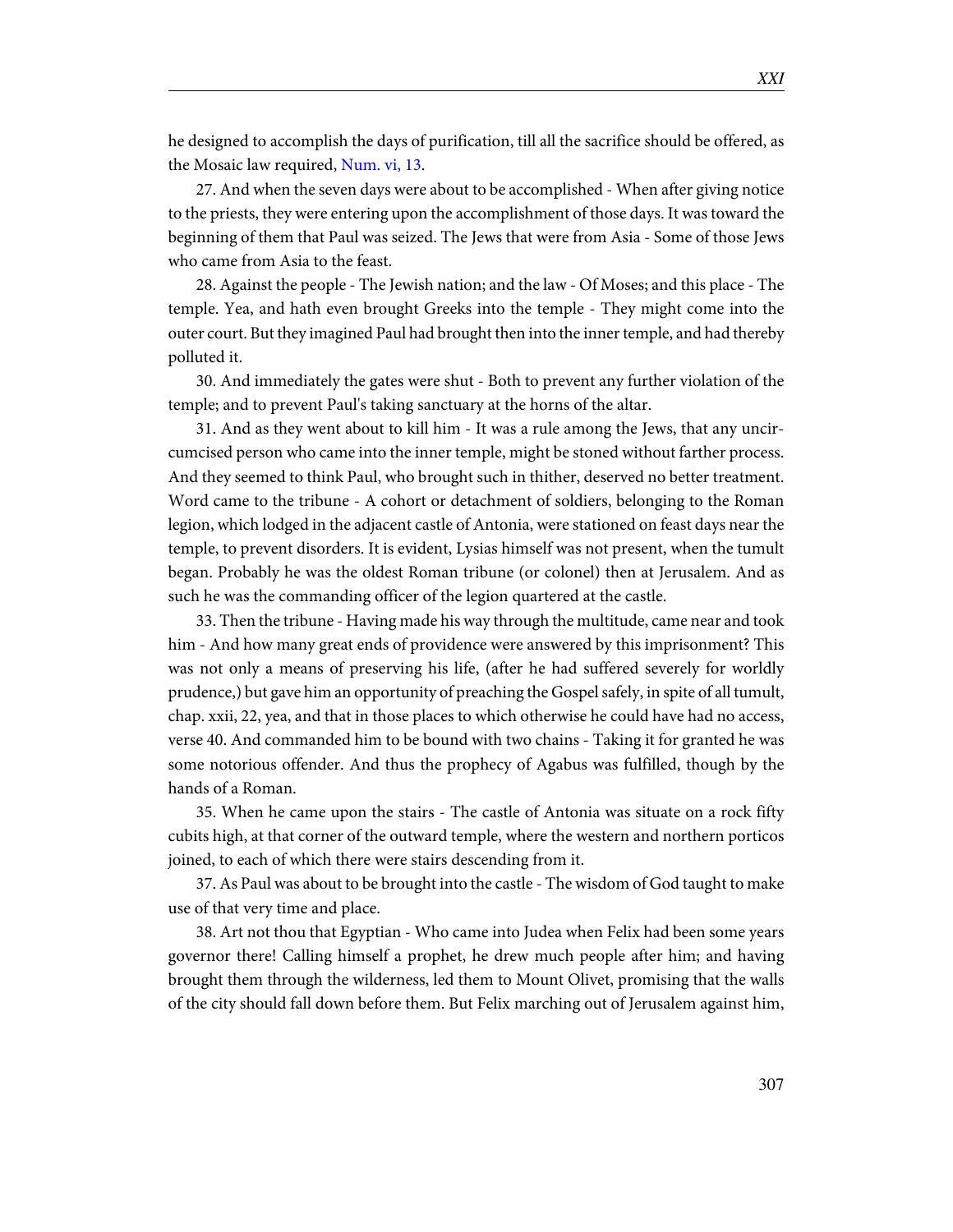his followers quickly dispersed, many of whom were taken or slain; but he himself made his escape.

40. In the Hebrew tongue - That dialect of it, which was then commonly spoken at Jerusalem.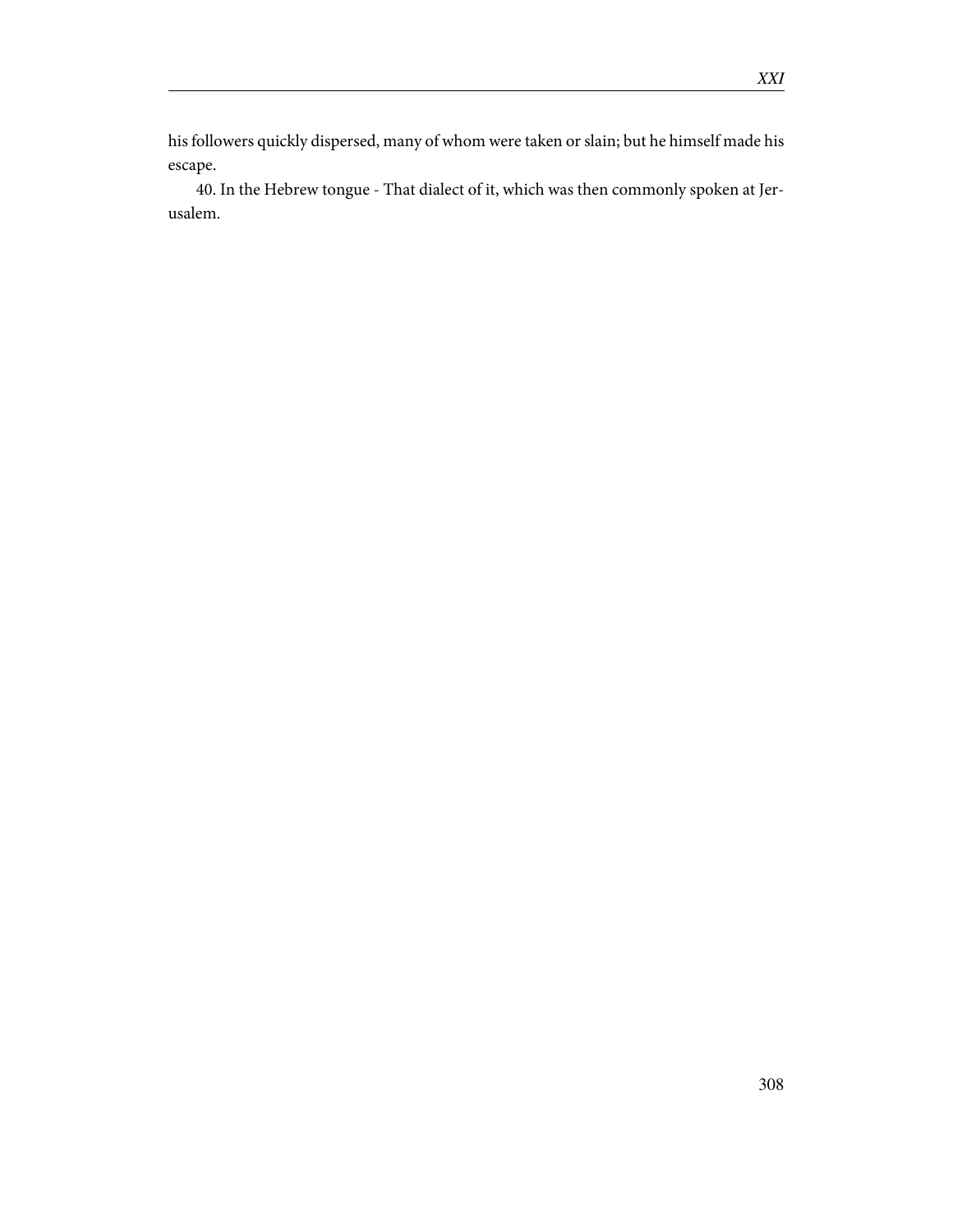#### **XXII**

1. Hear ye now my defense - Which they could not hear before for the tumult.

3. I am verily - This defense answers all that is objected, chap. xxi, 28. As there, so here also mention is made of the person of Paul, ver. 3, of the people and the law, ver. 3, 5, 12; of the temple, ver. 17; of teaching all men, ver. 15-17, 21; and of the truth of his doctrine, ver. 6. But he speaks closely and nervously, in few words, because the time was short. But brought up at the feet of Gamaliel - The scholars usually sat on low seats, or upon mats on the floor, at the feet of their masters, whose seats were raised to a considerable height. Accurately instructed - The learned education which Paul had received was once no doubt the matter of his boasting and confidence. Unsanctified learning made his bonds strong, and furnished him with numerous arguments against the Gospel. Yet when the grace of God had changed his heart, and turned his accomplishments into another channel, he was the fitter instrument to serve God's wise and merciful purposes, in the defense and propagation of Christianity.

4. And persecuted this way - With the same zeal that you do now. Binding both men and women - How much better was his condition, now he was bound himself.

5. The high priest is my witness - Is able to testify. The brethren -- Jews: so this title was not peculiar to the Christians.

6. About noon - All was done in the face of the sun. A great light shone - By whatever method God reveals himself to us, we shall have everlasting cause to recollect it with pleasure. Especially when he has gone in any remarkable manner out of his common way for this gracious purpose. If so, we should often dwell on the particular circumstances, and be ready, on every proper occasion, to recount those wonders of power and love, for the encouragement and instruction of others.

9. They did not hear the voice - Distinctly; but only a confused noise.

12. A devout man according to the law - A truly religious person, and though a believer in Christ, yet a strict observer of the law of Moses.

16. Be baptized, and wash away thy sins - Baptism administered to real penitents, is both a means and seal of pardon. Nor did God ordinarily in the primitive Church bestow this on any, unless through this means.

17. When I was returned to Jerusalem - From Damascus, and was praying in the temple - Whereby he shows that he still paid the temple its due honour, as the house of prayer. I was in a trance - Perhaps he might continue standing all the while, so that any who were near him would hardly discern it.

18. And I saw him - Jesus, saying to me, Depart quickly out of Jerusalem - Because of the snares laid for thee: and in order to preach where they will hear.

19. And I said - It is not easy for a servant of Christ, who is himself deeply impressed with Divine truths, to imagine to what a degree men are capable of hardening their hearts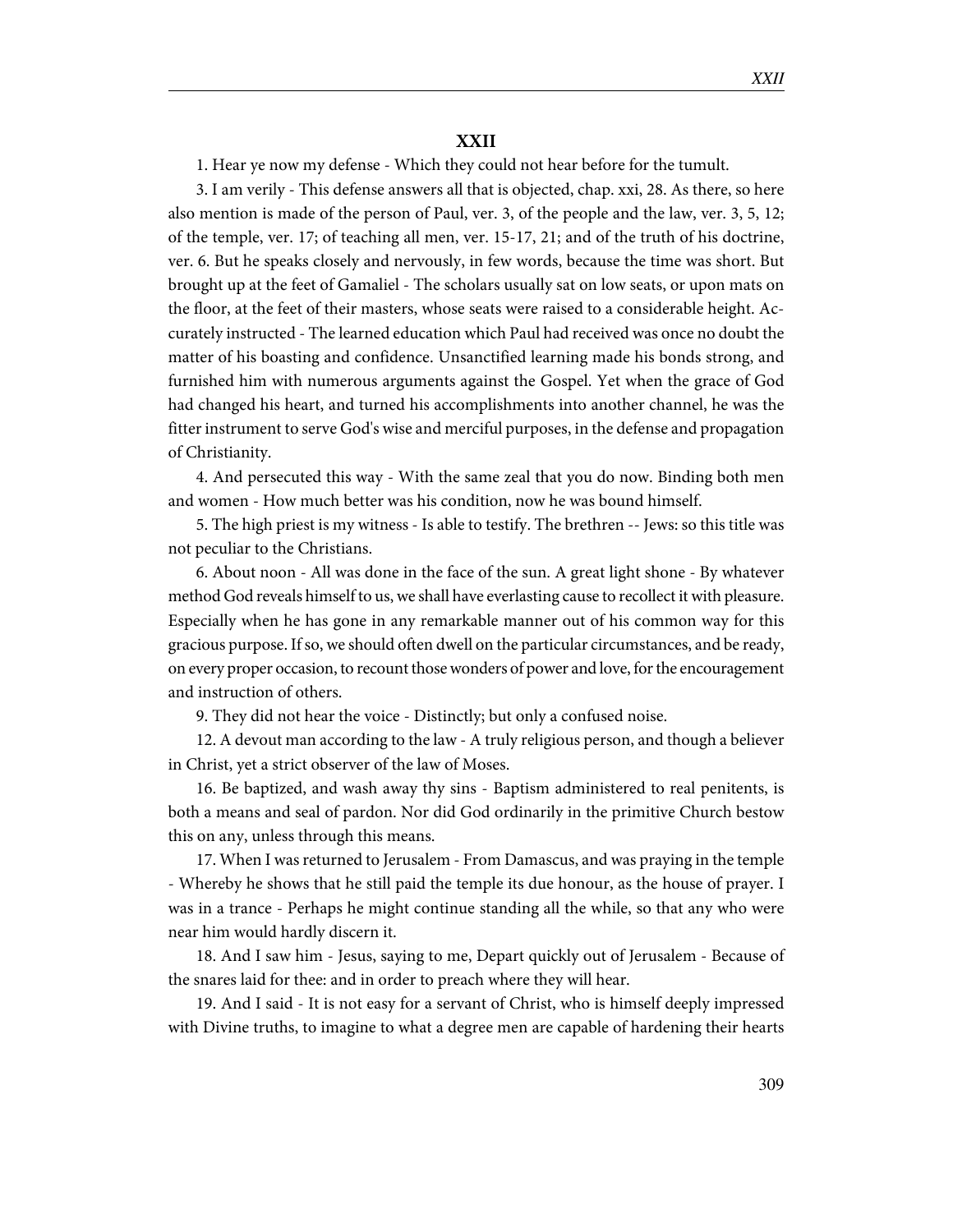*XXII*

against thee. He is often ready to think with Paul, It is impossible for any to resist such evidence. But experience makes him wiser and shows that wilful unbelief is proof against all truth and reason.

20. When the blood of thy martyr Stephen was shed, I also was standing by - A real convert still retains the remembrance of his former sins. He confesses thorn and is humbled for them, all the days of his life.

22. And they heard him to this word - Till he began to speak of his mission to the Gentiles, and this too in such a manner as implied that the Jews were in danger of being cast off.

23. They rent their garments - In token of indignation and horror at this pretended blasphemy, and cast dust into the air - Through vehemence of rage, which they knew not how to vent.

25. And as they - The soldiers ordered by the tribune, were binding him with thongs - A freeman of Rome might be bound with a chain and beaten with a staff: but he might not be bound with thongs, neither scourged, or beaten with rods: Paul said to the centurion - The captain, who stood by to see the orders of the tribune executed.

26. Consider what thou art about to do; for this man is a Roman - Yea, there was a stronger reason to consider. For this man was a servant of God.

28. But I was free born - Not barely as being born at Tarsus; for this was not Roman colony. But probably either his father, or some of his ancestors, had been made free of Rome, for some military service. We learn hence, that we are under no obligation as Christians to give up our civil privileges (which we are to receive and prize as the gift of God) to every insolent invader. In a thousand circumstances, gratitude to God, and duty to men, will oblige us to insist upon them; and engage us to strive to transmit them improved, rather than impaired to posterity.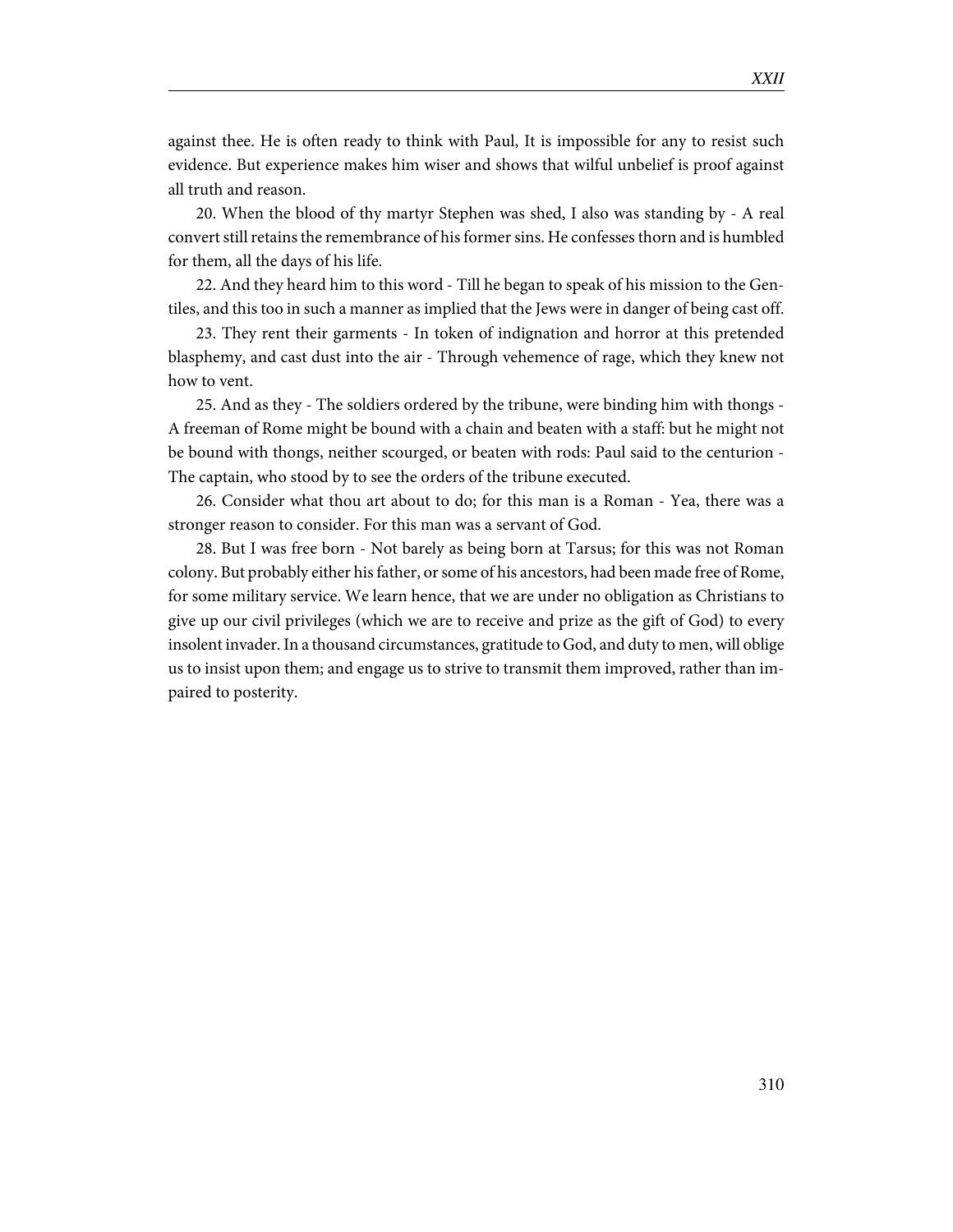#### **XXIII**

1. And Paul earnestly beholding the council - Professing a clear conscience by his very countenance; and likewise waiting to see whether any of them was minded to ask him any question, said, I have lived in all good conscience before God till this day - He speaks chiefly of the time since he became a Christian. For none questioned him concerning what he had been before. And yet even in his unconverted state, although he was in an error, yet he had acted from conscience, before God - Whatever men may think or say of me.

3. Then said Paul - Being carried away by a sudden and prophetic impulse. God is about to smite thee, thou whited wall - Fair without; full of dirt and rubbish within. And he might well be so termed, not only as he committed this outrage, while gravely sitting on the tribunal of justice but also as, at the same time that he stood high in the esteem of the citizens, he cruelly defrauded the priests of their legal subsistence, so that some of them even perished for want. And God did remarkably smite him; for about five years after this, his house being reduced to ashes, in a tumult begun by his own son, he was besieged in the royal palace; where having hid himself in an old aqueduct, he was dragged out and miserably slain.

5. I was not aware, brethren, that it was the high priest - He seems to mean, I did not advert to it, in the prophetic transport of my mind: but he does not add, that his not adverting to it proceeded from the power of the Spirit coming upon him; as knowing they were not able to bear it. This answer admirably shows the situation of mind he was then in, partly with regard to the bystanders, whom he thus softens, adding also the title of brethren, and justifying their reproof by the prohibition of Moses; partly with regard to himself, who, after that singular transport subsided, was again under the direction of the general command. [Exod. xxii, 28.](http://www.ccel.org/study/Bible:Exod.22.28)

6. I am a Pharisee, the son of a Pharisee: for the hope of the resurrection of the dead am I called in question - So he was in effect; although not formally, or explicitly.

8. The Pharisees confess both - Both the resurrection, and the existence of angels and separate spirits.

9. And the scribes of the Pharisees' side arising - Every sect contains both learned and unlearned. The former used to be the mouth of the party. If a spirit - St. Paul in his speech from the stairs had affirmed, that Jesus, whom they knew to have been dead, was alive, and that he had spoken to him from heaven, and again in a vision. So they add nothing, only they construe it in their own way, putting an angel or spirit for Jesus.

11. And the night following, the Lord Jesus - What Paul had before purposed in spirit, chap. xix, 21, God now in due time confirms. Another declaration to the same effect is made by an angel of God, chap. xxvii, 23. And from the 23rd chapter the sum of this book turns on the testimony of Paul to the Romans. How would the defenders of St. Peter's supremacy triumph, could they find out half as much ascribed to him! Be of good courage, Paul - As he laboured under singular distresses and persecutions, so he was favoured with extraordinary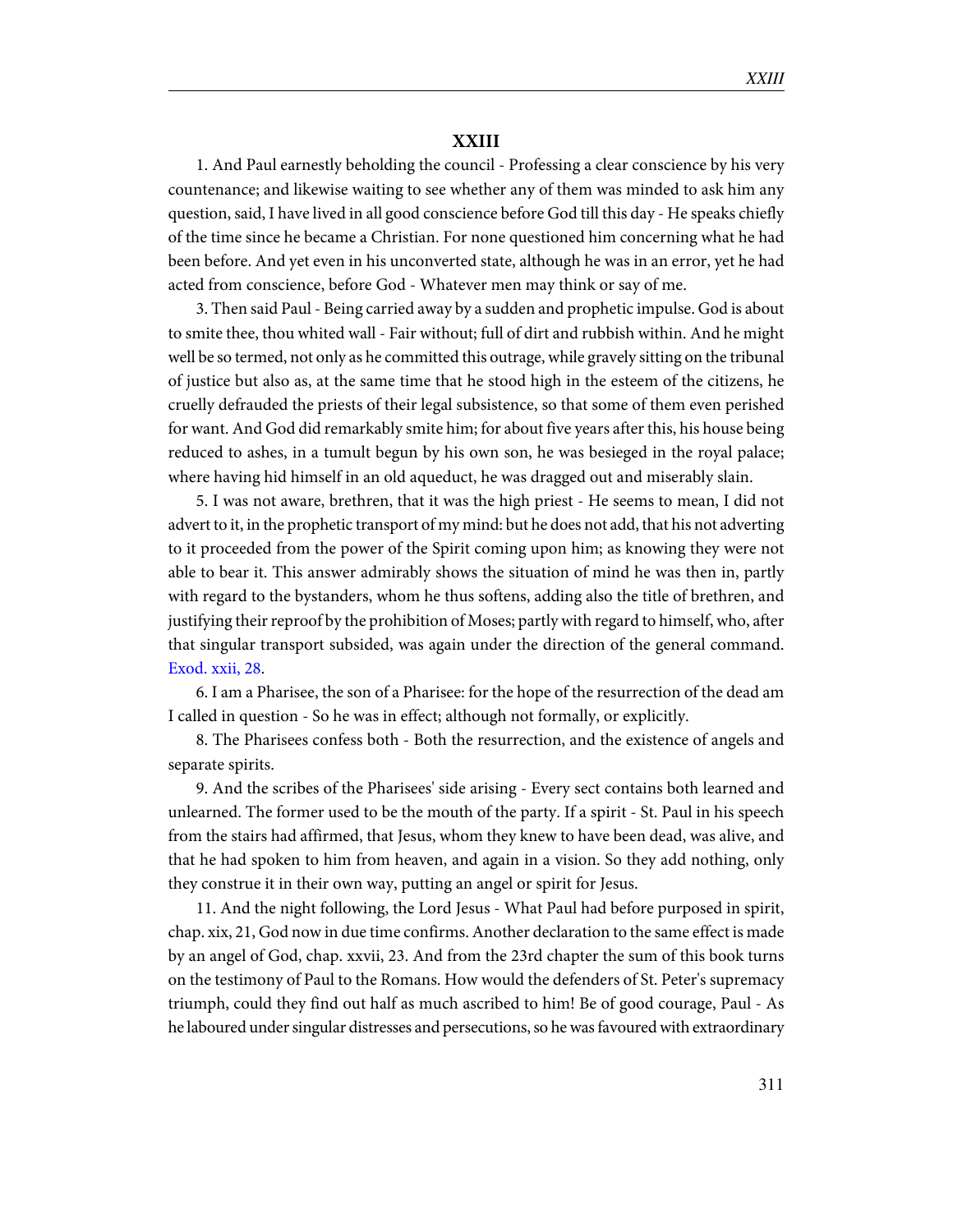assurances of the Divine assistance. Thou must testify - Particular promises are usually given when all things appear desperate. At Rome also - Danger is nothing in the eyes of God: all hindrances farther his work. A promise of what is afar off, implies all that necessarily lies between. Paul shall testify at Rome: therefore he shall come to Rome; therefore he shall escape the Jews, the sea, the viper.

12. Some of the Jews bound themselves - Such execrable vows were not uncommon among the Jews. And if they were prevented from accomplishing what they had vowed, it was an easy matter to obtain absolution from their rabbis.

15. Now therefore ye - Which they never scrupled at all, as not doubting but they were doing God service.

17. And Paul - Though he had an express promise of it from Christ, was not to neglect any proper means of safety.

19. And the tribune taking him by the hand - In a mild, condescending way. Lysias seems to have conducted this whole affair with great integrity, humanity, and prudence.

24. Provide beasts - If a change should be necessary, to set Paul on - So we read of his riding once; but not by choice.

27. Having learned that he was a Roman - True; but not before he rescued him. Here he uses art.

31. The soldiers brought him by night to Antipatris - But not the same night they set out. For Antipatris was about thirty-eight of our miles northwest of Jerusalem. Herod the Great rebuilt it, and gave it this name in honour of his father Antipater: Cesarea was near seventy miles from Jerusalem, and about thirty from Antipatris.

35. In Herod's palace - This was a palace and a court built by Herod the Great. Probably some tower belonging to it might be used for a kind of state prison.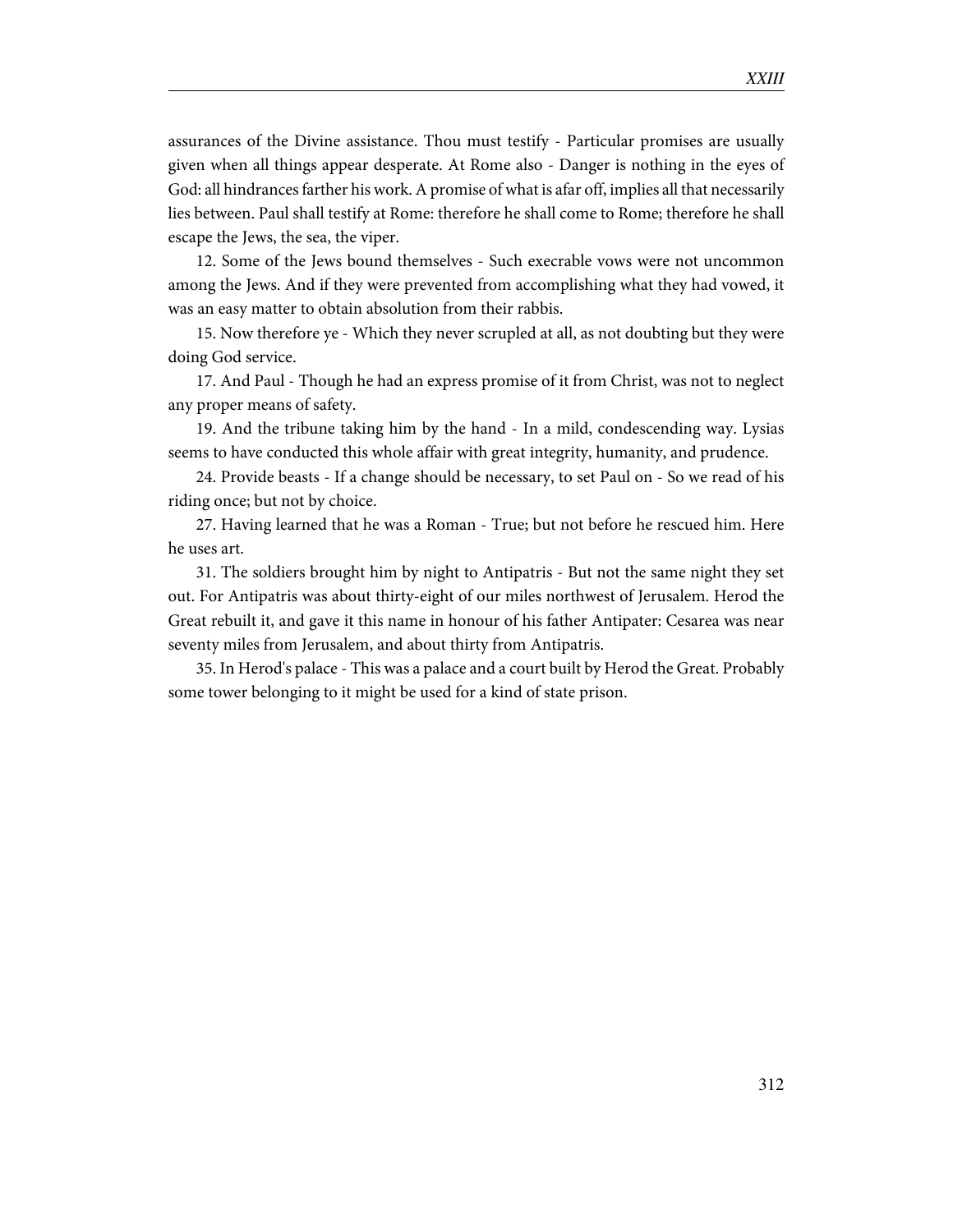## **XXIV**

1. Ananias - Who would spare no trouble on the occasion, with several of the elders, members of the sanhedrim.

2. Tertullus began - A speech how different from St. Paul's; which is true, modest, solid, and without paint. Felix was a man of the most infamous character, and a plague to all the provinces over which he presided.

4. But that I may not trouble thee any further - By trespassing either on thy patience or modesty. The eloquence of Tertullus was as bad as his cause: a lame introduction, a lame transition, and a lame conclusion. Did not God confound the orator's language?

10. Knowing - for several years thou hast been a judge over this nation - And so not unacquainted with our religious rites and customs, and consequently more capable of understanding and deciding a cause of this nature. There was no flattery in this. It was a plain fact. He governed Judea six or seven years. I answer for myself - As it may be observed, his answer exactly corresponds with the three articles of Tertullus's charge: sedition, heresy, and profanation of the temple. As to the first, he suggests, that he had not been long enough at Jerusalem to form a party and attempt an insurrection: (for it was about twelve days since he came up thither; five of which he had been at Cesarea, ver. 1; one or two were spent in his journey thither, and most of the rest he had been confined at Jerusalem.) And he challenges them, in fact, to produce any evidence of such practices, ver. 11-13. As to the second, he confesses himself to be a Christian; but maintains this to be a religion perfectly agreeable to the law and the prophets, and therefore deserving a fair reception, ver. 14, 16. And as for profaning the temple, he observes that he behaved there in a most peaceful and regular manner, so that his innocence had been manifest even before the sanhedrim, where the authors of the tumult did not dare to appear against him.

14. After the way which they call heresy - This appellation St. Paul corrects. Not that it was then an odious word; but it was not honourable enough. A party or sect (so that word signifies) is formed by men. This way was prescribed by God. The apostle had now said what was sufficient for his defense; but having a fair occasion, he makes an ingenuous confession of his faith in this verse, his hope in the next, his love in the 17th. verse.So worship I the God of my fathers - This was a very proper plea before a Roman magistrate; as it proved that he was under the protection of the Roman laws, since the Jews were so: whereas had he introduced the worship of new gods he would have forfeited that protection. Believing all things which are written - Concerning the Messiah.

15. Both of the just and of the unjust - In a public court this was peculiarly proper to be observed.

16. For this cause - With a view to this, I also exercise myself - As well as they.

19. Who ought to have been present before thee - But the world never commit greater blunders, even against its own laws, than when it is persecuting the children of God.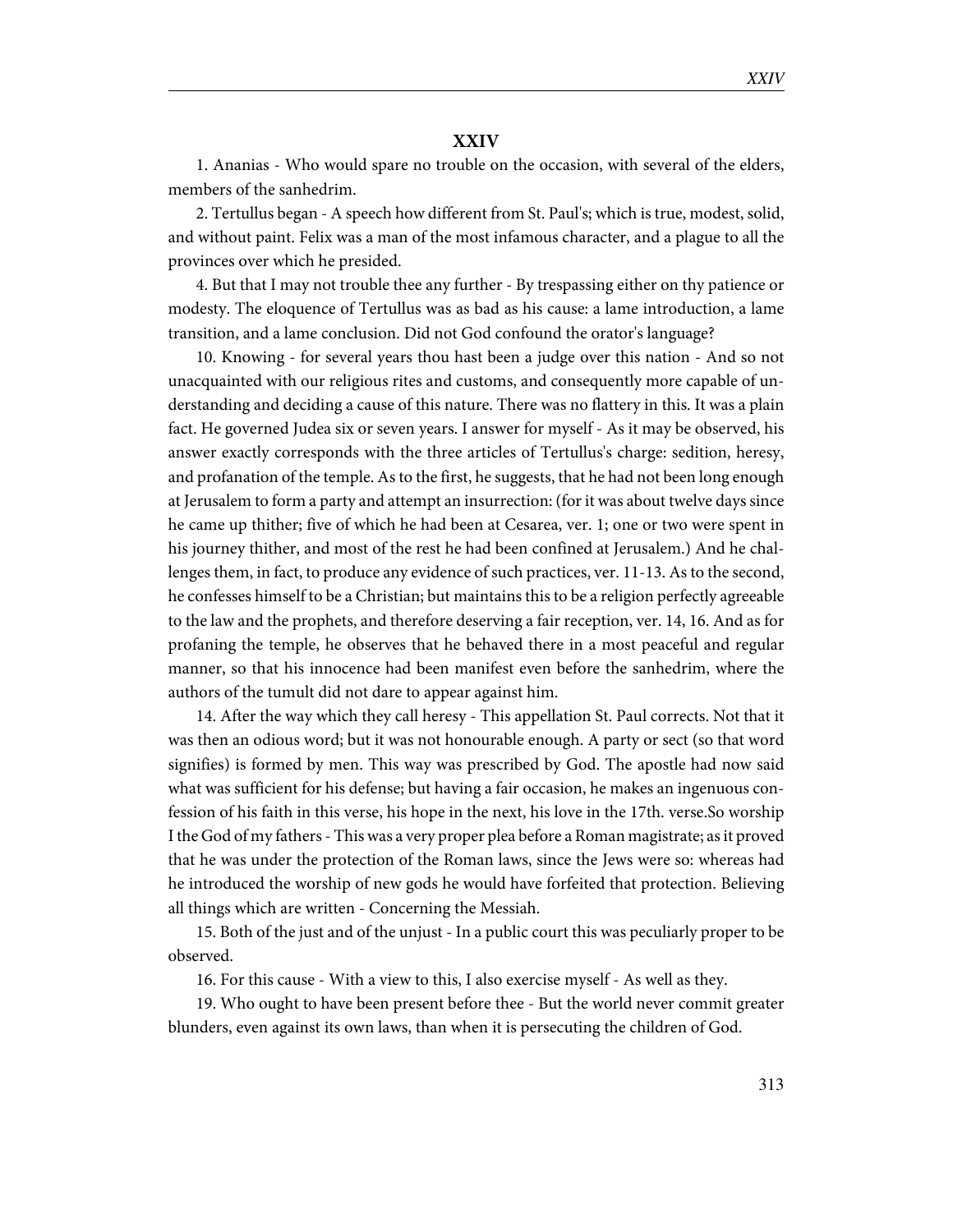21. Unless they think me blamable for this one word - Which nevertheless was the real truth. chap. xxiii, 6.

22. After I have been more accurately informed - Which he afterward was; and he doubtless (as well as Festus and Agrippa) transmitted a full account of these things to Rome.

23. He commanded the centurion to let him have liberty - To be only a prisoner at large. Hereby the Gospel was spread more and more; not to the satisfaction of the Jews. But they could not hinder it.

24. And after Paul had been kept some days in this gentle confinement at Cesarea, Felix, who had been absent for a short time, coming thither again, with Drusilla, his wife - The daughter of Herod Agrippa, one of the finest women of that age. Felix persuaded her to forsake her husband, Azizus, king of Emessa, and to be married to himself, though a heathen. She was afterward, with a son she had by Felix, consumed in an eruption of Mount Vesuvius. Concerning the faith in Christ - That is, the doctrine of Christ.

25. And as he reasoned of justice, temperance, and judgment to come - This was the only effectual way of preaching Christ to an unjust, lewd judge. Felix being terrified - How happily might this conviction have ended, had he been careful to pursue the views which were then opening upon his mind! But, like thousands, he deferred the consideration of these things to a more convenient season. A season which, alas! never came. For though he heard again, he was terrified no more. In the meantime we do not find Drusilla, though a Jewess, was thus alarmed. She had been used to hear of a future judgment: perhaps too she trusted to the being a daughter of Abraham, or to the expiation of the law, and so was proof against the convictions which seized on her husband, though a heathen. Let this teach us to guard against all such false dependencies as tend to elude those convictions that might otherwise be produced in us by the faithful preaching of the word of God. Let us stop our ears against those messengers of Satan, who appear as angels of light; who would teach us to reconcile the hope of salvation with a corrupt heart or an unholy life. Go thy way for this time - O how will every damned soul one day lament his having neglected such a time as this!

26. He hoped also - An evil hope: so when he heard his eye was not single. No marvel then that he profited nothing by all St. Paul's discourses: that money would be given - By the Christians for the liberty of so able a minister. And waiting for this, unhappy Felix fell short of the treasure of the Gospel.

27. But after two years - After St. Paul had been two years a prisoner, Felix desiring to gratify the Jews, left Paul bound - Thus men of the world, to gratify one another, stretch forth their hands to the things of God! Yet the wisdom of Felix did not profit him, did not satisfy the Jews at all. Their accusations followed him to Rome, and had utterly ruined him, but for the interest which his brother Pallas had with Nero.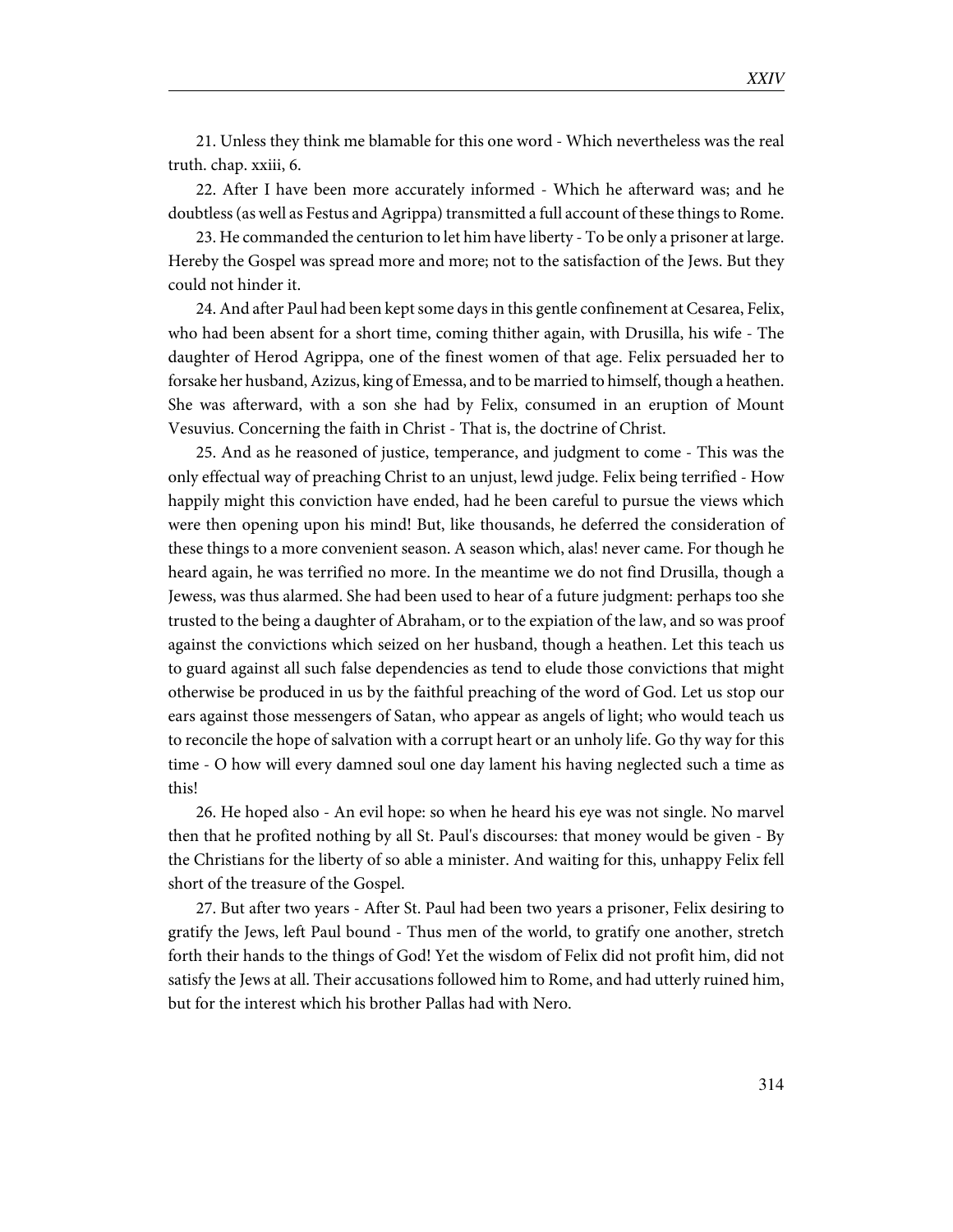## **XXV**

2. Then the high priest and the chief of the Jews appeared against Paul - In so long a time their rage was not cooled. So much louder a call had Paul to the Gentiles.

4. But Festus answered - So Festus's care to preserve the imperial privileges was the means of preserving Paul's life. By what invisible springs does God govern the world! With what silence, and yet with what wisdom and energy!

5. Let those of you who are able - Who are best able to undertake the journey, and to manage the cause. If there be any wickedness in him - So he does not pass sentence before he hears the cause.

6. Not more than ten days - A short space for a new governor to stay at such a city as Jerusalem. He could not with any convenience have heard and decided the cause of Paul within that time.

7. Bringing many accusations - When many accusations are heaped together, frequently not one of them is true.

8. While he answered - To a general charge a general answer was sufficient.

9. Art thou willing to go up to Jerusalem - Festus could have ordered this without asking Paul. But God secretly overruled the whole, that he might have an occasion of appealing to Rome.

10. I am standing at Caesar's judgment seat - For all the courts of the Roman governors were held in the name of the emperor, and by commission from him. No man can give me up - He expresses it modestly: the meaning is, Thou canst not. I appeal to Caesar - Which any Roman citizen might do before sentence was passed.

12. The council - It was customary for a considerable number of persons of distinction to attend the Roman governors. These constituted a kind of council, with whom they frequently advised.

13. Agrippa - The son of Herod Agrippa, chap. xii, 1; and Bernice - His sister, with whom he lived in a scandalous familiarity. This was the person whom Titus Vespasian so passionately loved, that he would have made her empress, had not the clamours of the Roman prevented it.

15. Desiring judgment against him - As upon a previous conviction, which they falsely pretended.

16. It is not the custom of the Roman - How excellent a rule, to condemn no one unheard! A rule, which as it is common to all nations, (courts of inquisition only excepted,) so it ought to direct our proceedings in all affairs, not only in public, but private life.

18. Such things as I supposed - From their passion and vehemence.

19. But had certain questions - How coldly does he mention the things of the last importance! And about one Jesus - Thus does Festus speak of Him, to whom every knee shall bow! Whom Paul affirmed to be alive - And was this a doubtful question? But why, O Festus,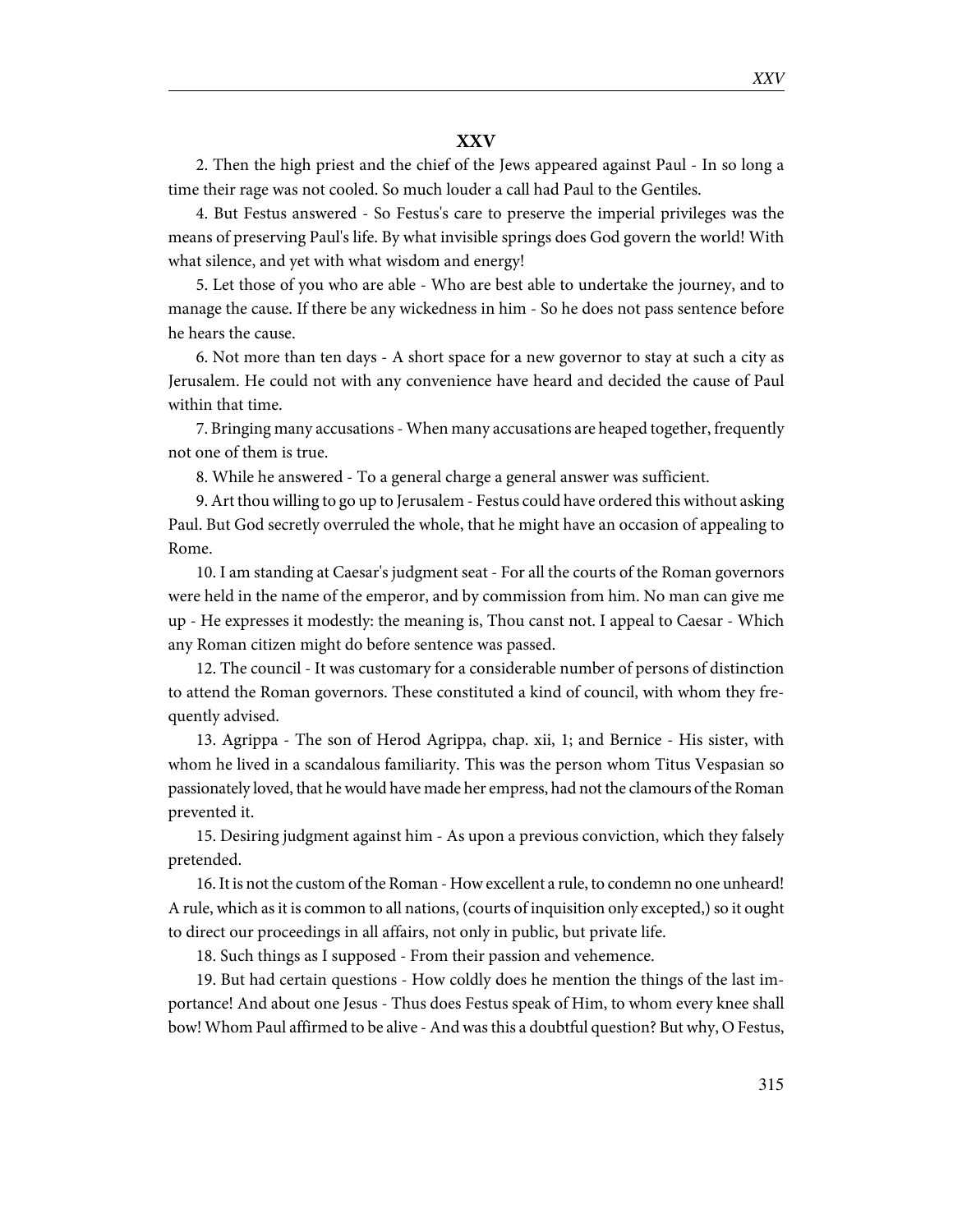didst thou doubt concerning it? Only because thou didst not search into the evidence of it. Otherwise that evidence might have opened to thee, till it had grown up into full conviction; and thy illustrious prisoner have led thee into the glorious liberty of the children of God.

23. With the tribunes and principal men of the city - The chief officers, both military and civil.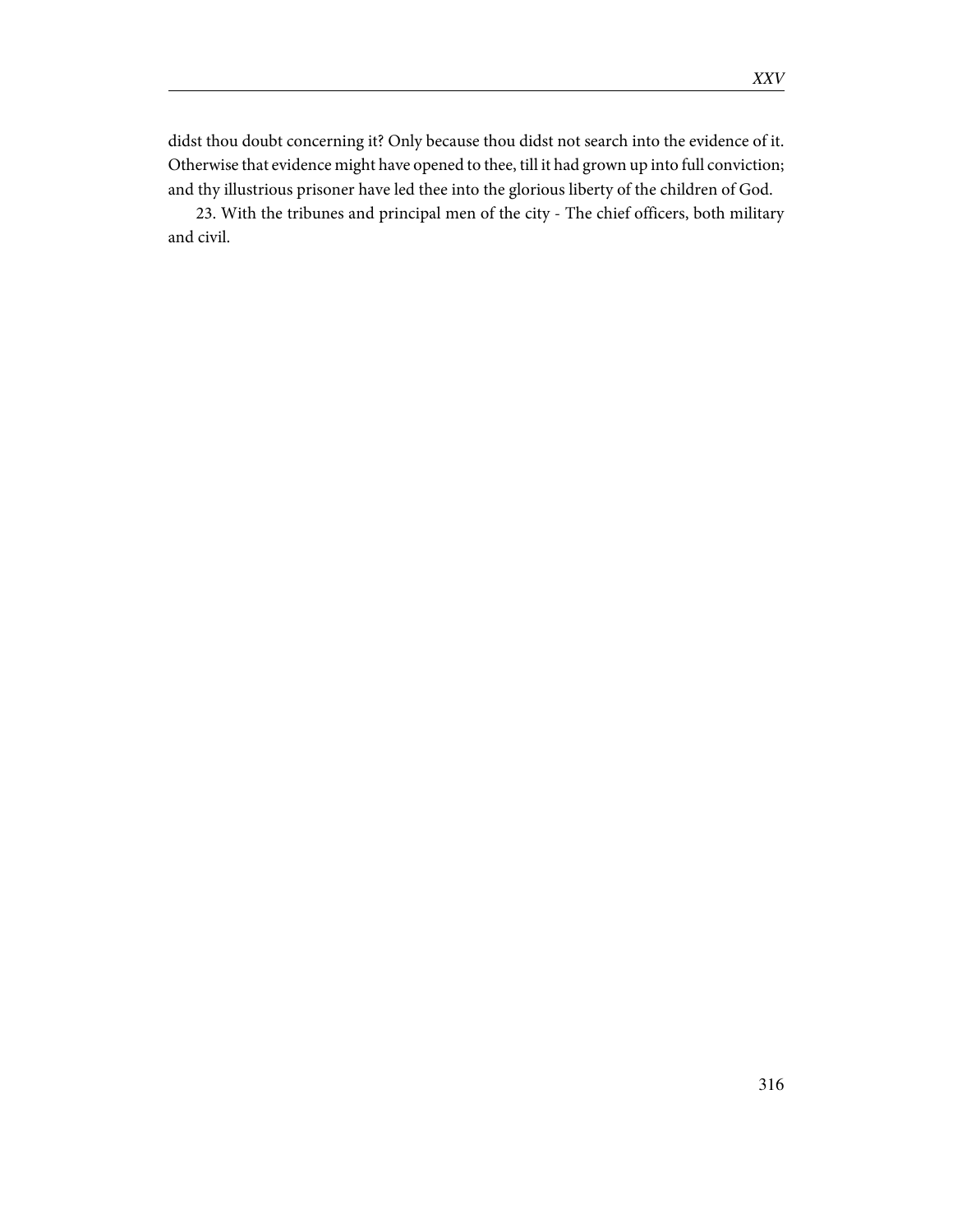And Paul stretching forth his hand - Chained as it was: a decent expression of his own earnestness, and proper to engage the attention of his hearers; answered for himself - Not only refuting the accusations of the Jews, but enlarging upon the faith of the Gospel.

2. King Agrippa - There is a peculiar force in thus addressing a person by name. Agrippa felt this.

3. Who art accurately acquainted - Which Festus was not; with the customs - In practical matters; and questions - In speculative. This word Festus had used in the absence of Paul, chap. xxv, 19, who, by the Divine leading, repeats and explains it. Agrippa had had peculiar advantages for an accurate knowledge of the Jewish customs and questions, from his education under his father Herod, and his long abode at Jerusalem. Nothing can be imagined more suitable or more graceful, than this whole discourse of Paul before Agrippa; in which the seriousness of the Christian, the boldness of the apostle, and the politeness of the gentleman and the scholar, appear in a most beautiful contrast, or rather a most happy union.

4. From my youth, which was from the beginning - That is, which was from the beginning of my youth.

5. If they would testify - But they would not, for they well knew what weight his former life must add to his present testimony.

6. And now - This and the two following verses are in a kind of ver. 6, 7, 8 parenthesis, and show that what the Pharisees rightly taught concerning the resurrection, Paul likewise asserted at this day. The ninth verse is connected with the fifth. For Pharisaism ver. 9, 5 impelled him to persecute. I stand in judgment for the hope of the promise - Of the resurrection. So it was in effect. For unless Christ had risen, there could have been no resurrection of the dead. And it was chiefly for testifying the resurrection of Christ, that the Jews still persecuted him.

7. Our twelve tribes - For a great part of the ten tribes also had at various times returned from the east to their own country, [James i, 1](http://www.ccel.org/study/Bible:Jas.1.1); [1 Pet. i, 1.](http://www.ccel.org/study/Bible:1Pet.1.1) Worshipping continually night and day - That is, this is what they aim at in all their public and private worship.

8. Is it judged by you an incredible thing - It was by Festus, chap. xxv, 19, to whom Paul answers as if he had heard him discourse.

9. I thought - When I was a Pharisee: that I ought to do many things - Which he now enumerates.

10. I shut up many of the saints - Men not only innocent, but good, just, holy. I gave my vote against them - That is, I joined with those who condemned them. Perhaps the chief priests did also give him power to vote on these occasions.

11. I compelled them - That is, some of them; to blaspheme - This is the most dreadful of all! Repent, ye enemies of the Gospel. If Spira, who was compelled, suffered so terribly, what will become of those who compel, like Saul, but do not repent like him.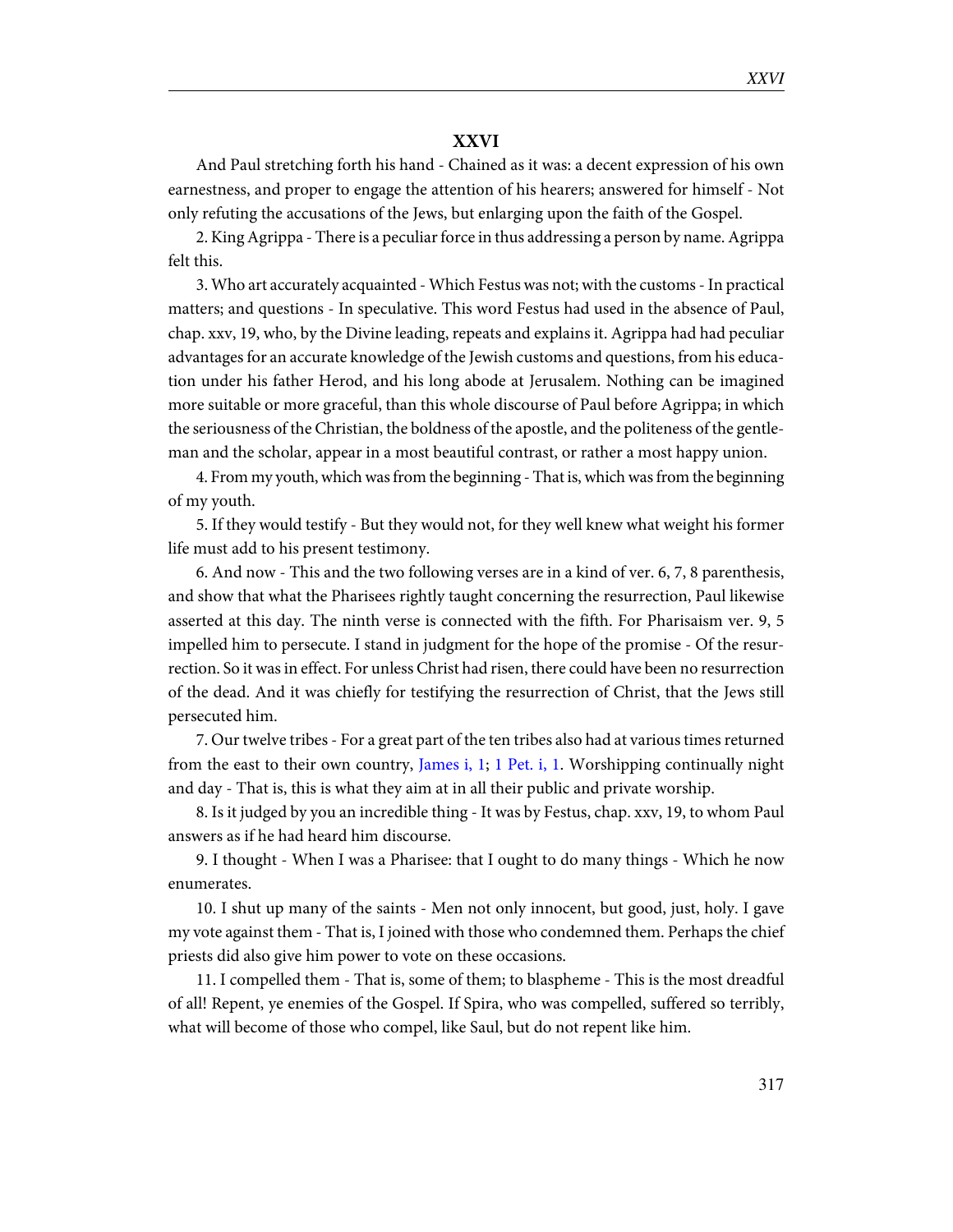13. O King - Most seasonably, in the height of the narration, does he thus fix the king's attention. Above the brightness of the sun - And no marvel. For what is the brightness of this created sun, to the Sun of righteousness, the brightness of the Father's glory?

14. In the Hebrew tongue - St. Paul was not now speaking in Hebrew: when he was, chap. xxiii, 7, he did not add, In the Hebrew tongue. Christ used this tongue both on earth and from heaven.

17. Delivering thee from the people - The Jews and the Gentiles, to whom, both Jews and Gentiles, I now send thee - Paul gives them to know, that the liberty he enjoys even in bonds, was promised to him, as well as his preaching to the Gentiles. I, denotes the authority of the sender. Now, the time whence his mission was dated. For his apostleship, as well as his conversion, commenced at this moment.

18. To open - He opens them, who sends Paul; and he does it by Paul who is sent; their eyes - Both of the Jews and Gentiles: that they may turn - Through the power of the Almighty, from the spiritual darkness wherein they were involved, to the light of Divine knowledge and holiness, and from the power of Satan, who now holds them in sin, guilt, and misery, to the love and happy service of God: that they may receive through faith - (He seems to place the same blessings in a fuller light,) pardon, holiness, and glory.

19. From that time - Having received power to obey, I was not disobedient - I did obey, I used that power, [Gal. i, 16.](http://www.ccel.org/study/Bible:Gal.1.16) So that even this grace whereby St. Paul was influenced was not irresistible.

20. I declared - From that hour to this, both to Jew and Gentile, that they should repent - This repentance, we may observe, is previous both to inward and outward holiness.

21. For these things - The apostle now applies all that he had said.

22. Having obtained help from God - When all other help failed, God sent the Roman from the castle, and so fulfilled the promise he had made, ver. 17.

24. Festus said, Paul, thou art beside thyself - To talk of men's rising from the dead! And of a Jew's enlightening not only his own nation, but tho polite and learned Greeks and Romans! Nay, Festus, it is thou that art beside thyself. That strikest quite wide of the mark. And no wonder: he saw that nature did not act in Paul; but the grace that acted in him he did not see. And therefore he took all this ardour which animated the apostle for a mere start of learned phrensy.

25. I am not mad, most excellent Festus - The style properly belonging to a Roman propretor. How inexpressibly beautiful is this reply! How strong! yet how decent and respectful! Mad men seldom call men by their names, and titles of honour. Thus also St. Paul refutes the charge. But utter the words of truth (confirmed in the next verse) and sobriety - The very reverse of madness. And both these remain, even when the men of God act with the utmost vehemence.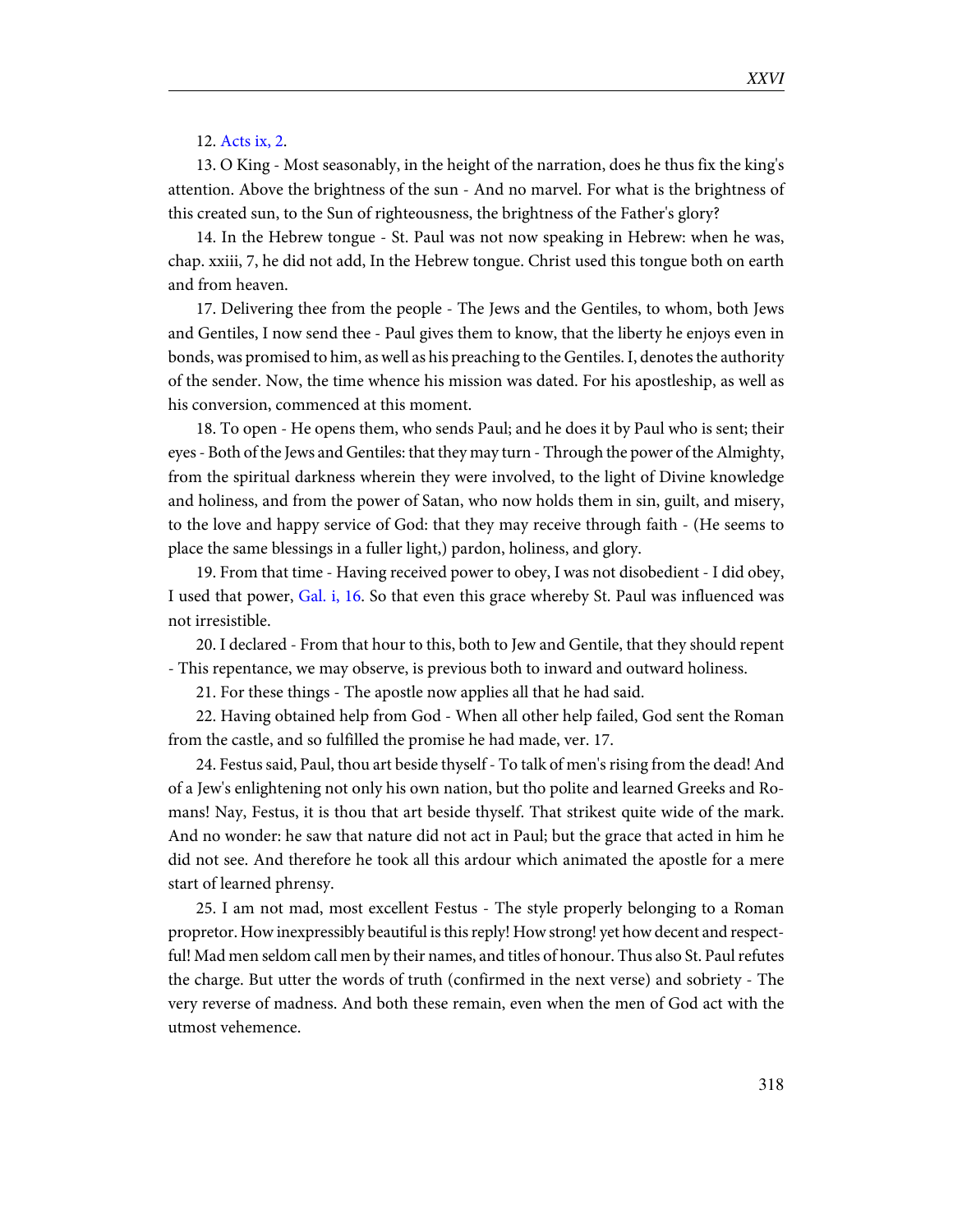27. King Agrippa, believest thou the prophets? - He that believes these, believes Paul, yea, and Christ. The apostle now comes close to his heart. What did Agrippa feel when he heard this? I know that thou believest! - Here Paul lays so fast hold on the king that he can scarce make any resistance.

28. Then Agrippa said unto Paul, Almost thou persuadest me to be a Christian! - See here, Festus altogether a heathen, Paul alogether a Christian, Agrippa halting between both. Poor Agrippa! But almost persuaded! So near the mark, and yet fall short! Another step, and thou art within the vail. Reader, stop not with Agrippa; but go on with Paul.

29. I would to God - Agrippa had spoke of being a Christian, as a thing wholly in his own power. Paul gently corrects this mistake; intimating, it is the gift and the work of God; that all that hear me - It was modesty in St. Paul, not to apply directly to them all; yet he looks upon them and observes them; were such as I am - Christians indeed; full of righteousness, peace, and joy in the Holy Ghost. He speaks from a full sense of his own happiness, and an overflowing love to all.

30. And as he said this, the king rose up - An unspeakably precious moment to Agrippa. Whether he duly improved it or no, we shall see in that day.

31. This man doth nothing worthy of death, or of bonds - They speak of his whole life, not of one action only. And could ye learn nothing more than this from that discourse? A favourable judgment of such a preacher, is not all that God requires.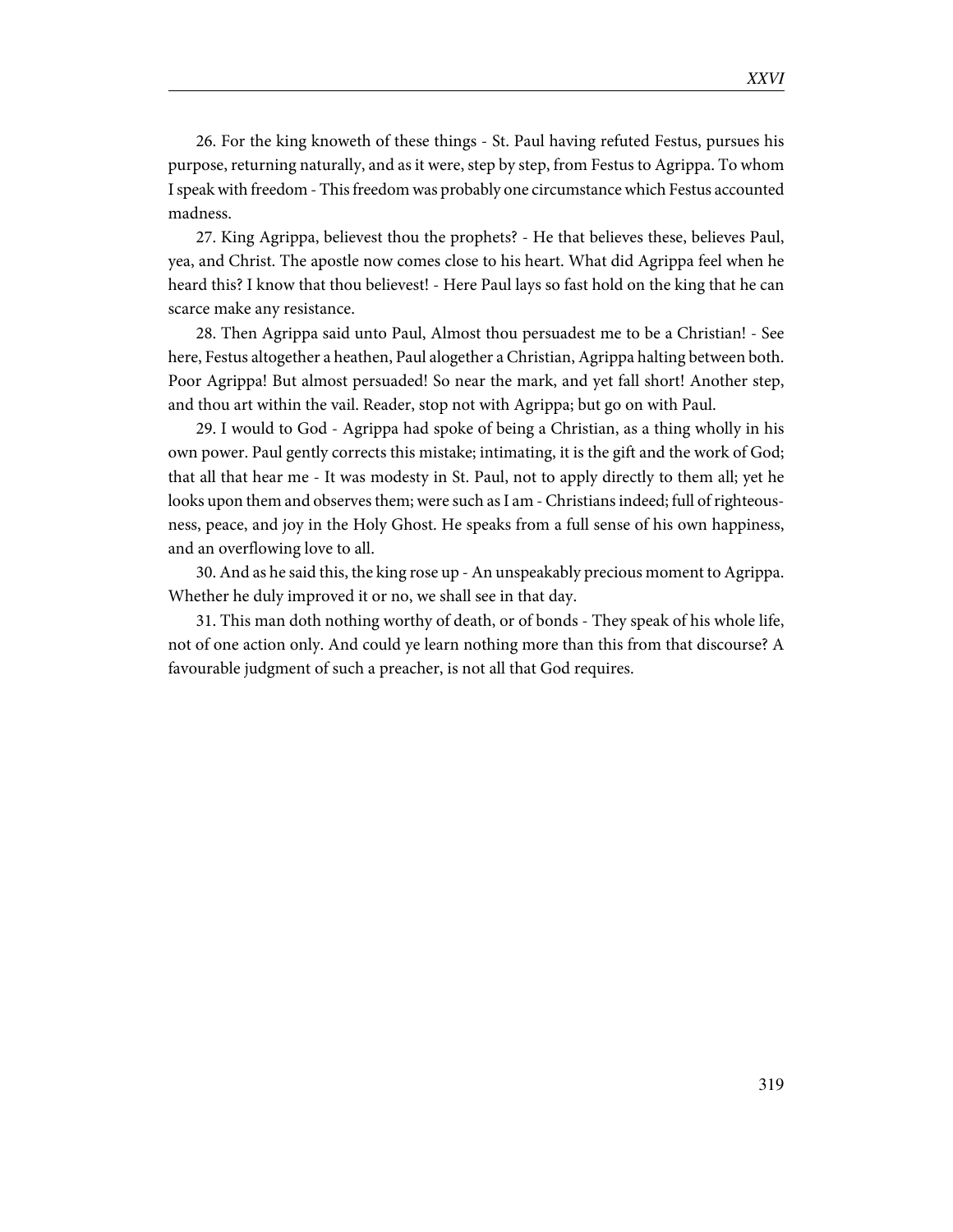## **XXVII**

1. As soon as it was determined to sail - As being a shorter and less expensive passage to Rome.

2. Adramyttium - was a sea port of Mysia. Aristarchus and Luke went with Paul by choice, not being ashamed of his bonds.

3. Julius treating Paul courteously - Perhaps he had heard him make his defense.

4. We sailed under Cyprus - Leaving it on the left hand.

7. Cnidus - was a cape and city of Caria.

8. The Fair Havens still retain the name. But the city of Lasea is now utterly lost, together with many more of the hundred cities for which Crete was once so renowned.

9. The fast, or day of atonement, was kept on the tenth of Tisri, that is, the

25th of September. This was to them an ill time of sailing; not only because winter was approaching, but also because of the sudden storms, which are still common in the Mediterranean at that time of the year. Paul exhorted them - Not to leave Crete. Even in external things, faith exerts itself with the greatest presence of mind, and readiness of advice.

10. Saying to them - To the centurion and other officers.

11. The centurion regarded the master - And indeed it is a general rule, believe an artificer in his own art. Yet when there is the greatest need, a real Christian will often advise even better than him.

12. Which is a haven - Having a double opening, one to the southwest, the other to the northwest.

14. There arose against it - The south wind; a tempestuous wind, called in those parts Euroclydon. This was a kind of hurricane, not carrying them any one way, but tossing them backward and forward. These furious winds are now called levanters, and blow in all directions from the northeast to the southeast.

16. We were hardly able to get masters of the boat - To prevent its being staved.

18. They lightened the ship - Casting the heavy goods into the sea.

19. We cast out the tackling of the ship - Cutting away even those masts that were not absolutely necessary.

20. Neither sun nor stars appeared for many days - Which they could the less spare, before the compass was found out.

21. This loss - Which is before your eyes.

23. The God whose I am, and whom I serve - How short a compendium of religion! Yet how full! Comprehending both faith, hope, and love.

24. God hath given - Paul had prayed for them. And God gave him their lives; perhaps their souls also. And the centurion, subserving the providence of God, gave to Paul the lives of the prisoners. How wonderfully does his providence reign in the most contingent things! And rather will many bad men be preserved with a few good, (so it frequently happens,)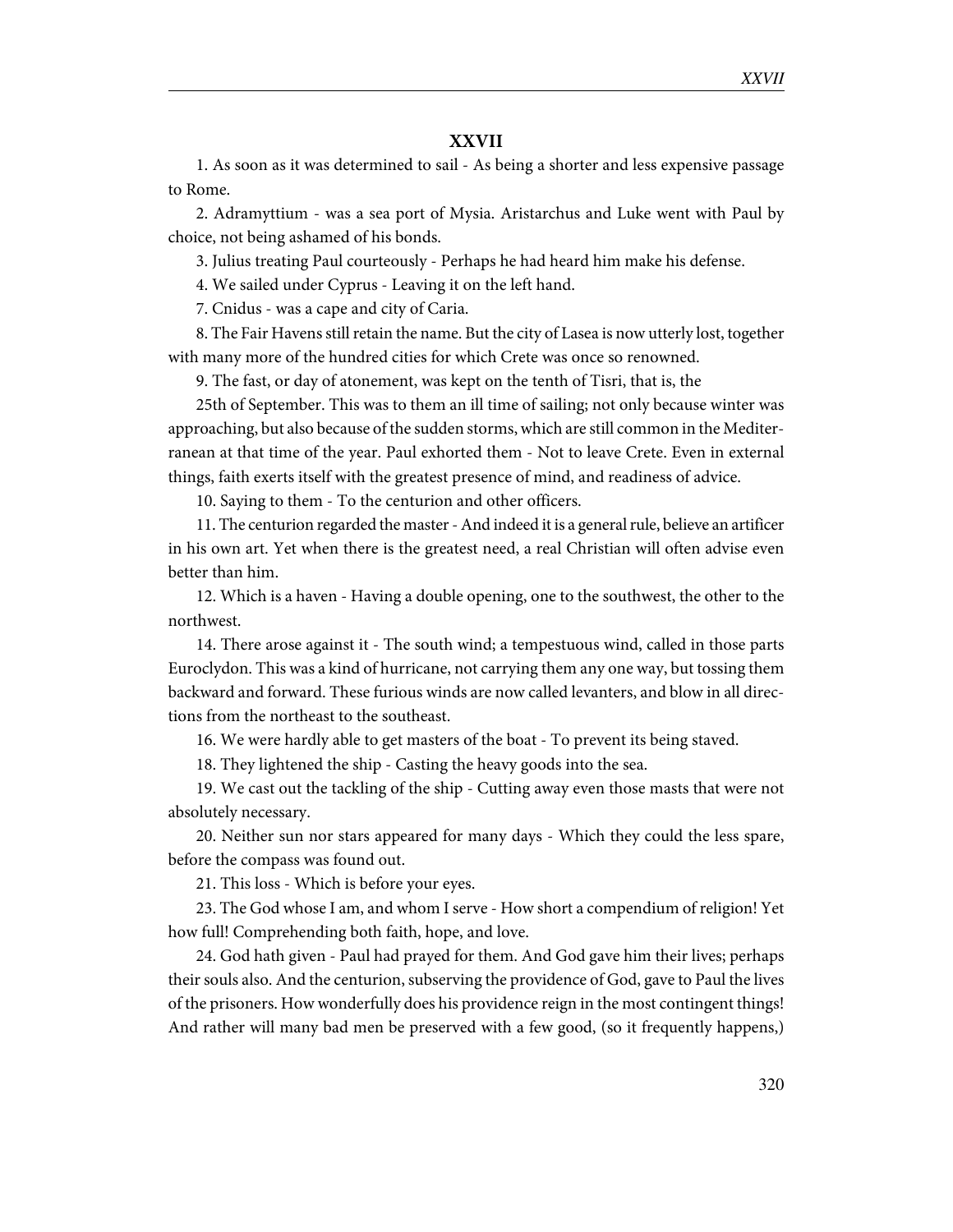than one good man perish with many bad. So it was in this ship: so it is in the world. Thee - At such a time as this, there was not the same danger, which might otherwise have been, of St. Paul's seeming to speak out of vanity, what he really spoke out of necessity. All the souls - Not only all the prisoners, as Julius afterward did, ver. 43; ask for souls, they shall be given thee: yea, more than thou hopest for, that sail with thee - So that Paul, in the sight of God, was the master and pilot of the ship.

27. The fourteenth night - Since they left Crete, ver. 18, 19. In the Adriatic sea - So the ancients called all that part of the Mediterranean, which lay south of Italy.

30. The sailors were attempting to flee out of the ship - Supposing the boat would go more safely over the shallows.

31. Unless these mariners abide in the ship - Without them ye know not how to manage her, ye cannot be saved - He does not say we. That they would not have regarded. The soldiers were not careful for the lives of the prisoners: nor was Paul careful for his own. We may learn hence, to use the most proper means for security and success, even while we depend on Divine Providence, and wait for the accomplishment of God's own promise. He never designed any promise should encourage rational creatures to act in an irrational manner; or to remain inactive, when he has given them natural capacities of doing something, at least, for their own benefit. To expect the accomplishment of any promise, without exerting these, is at best vain and dangerous presumption, if all pretense of relying upon it be not profane hypocrisy.

33. Ye continue fasting, having taken nothing - No regular meal, through a deep sense of their extreme danger. Let us not wonder then, if men who have a deep sense of their extreme danger of everlasting death, for a time forget even to eat their bread, or to attend to their worldly affairs. Much less let us censure that as madness, which may be the beginning of true wisdom.

34. This is for your preservation - That ye may be the better able to swim to shore.

36. Then they were all encouraged - By his example, as well as words.

38. Casting out the wheat - So firmly did they now depend on what St. Paul had said.

39. They did not know the land - Which they saw near them: having a level shore.

40. Loosing the rudder bands - Their ships had frequently two rudders, one on each side. were fastened while they let the ship drive; but were now loosened, when they had need of them to steer her into the creek.

41. A place where two seas met - Probably by reason of a sand bank running parallel with the shore.

42. The counsel - Cruel, unjust, ungrateful.

44. They all escaped safe to land - And some of them doubtless received the apostle as a teacher sent from God. These would find their deliverance from the fury of the sea, but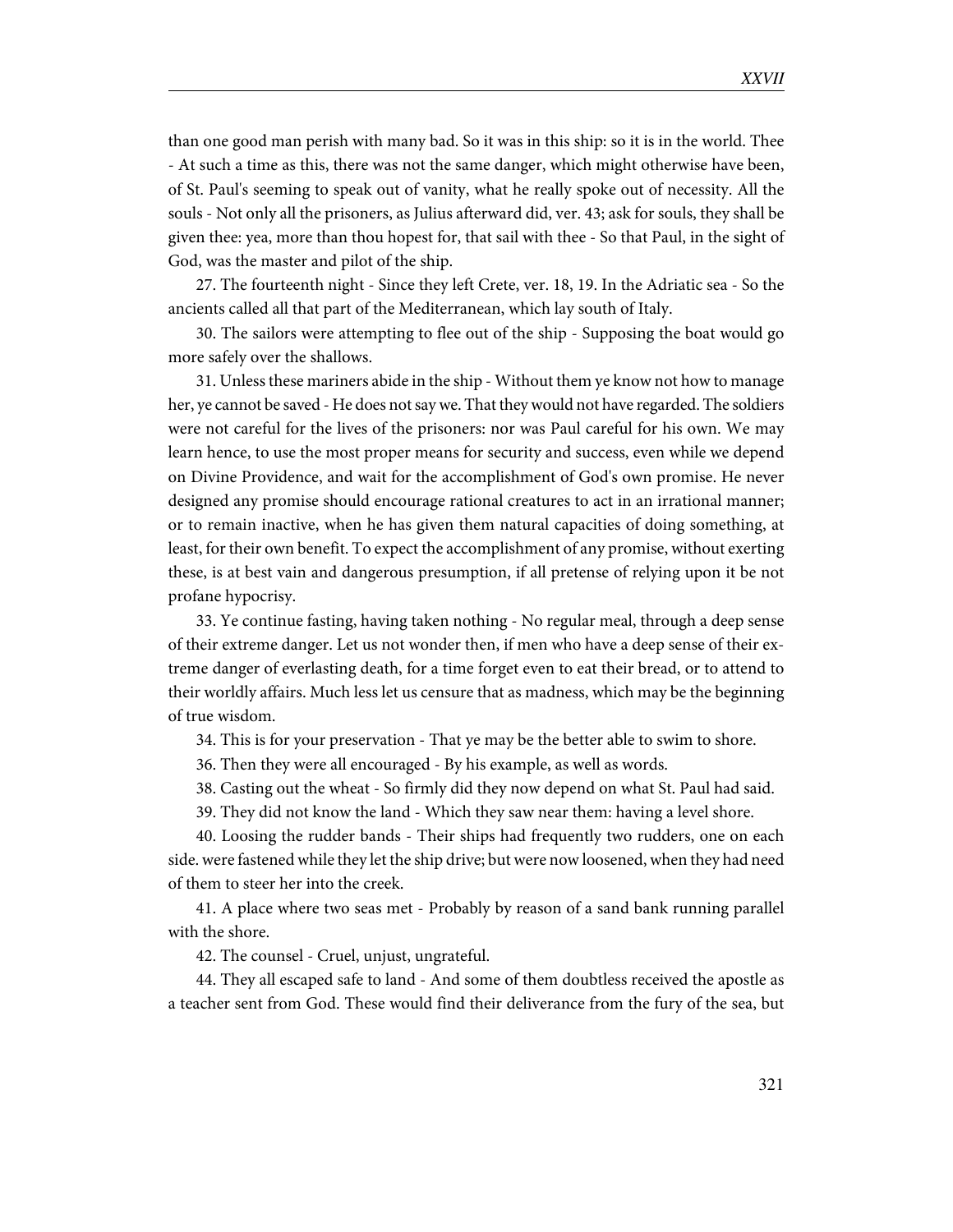an earnest of an infinitely greater deliverance, and are long ere this lodged with him in a more peaceful harbour than Malta, or than the earth could afford.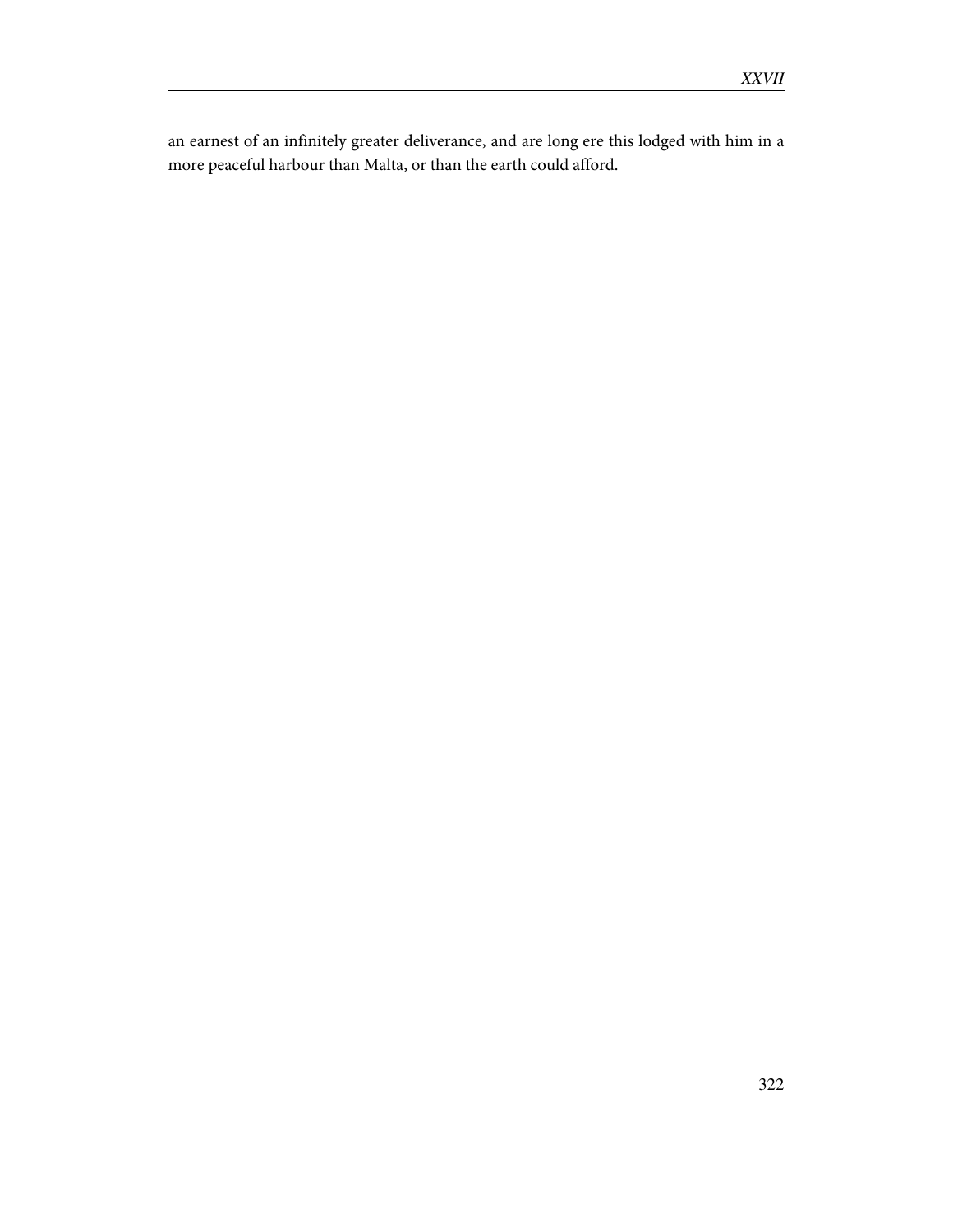## **XXVIII**

1. Melita or Malta, is about twelve miles broad, twenty long, and sixty distant from Sicily to the south. It yields abundance of honey, (whence its name was taken,) with much cotton, and is very fruitful, though it has only three feet depth of earth above the solid rock. The Emperor Charles the Fifth gave it, in 1530, to the knights of Rhodes, driven out of Rhodes by the Turks. They are a thousand in number, of whom five hundred always reside on the island.

2. And the barbarians - So the Roman and Greeks termed all nations but their own. But surely the generosity shown by these uncultivated inhabitants of Malta, was far more valuable than all the varnish which the politest education could give, where it taught not humanity and compassion.

4. And when the barbarians saw - they said - Seeing also his chains, Doubtless this man is a murderer - Such rarely go unpunished even in this life; whom vengeance hath not suffered to live - They look upon him as a dead man already. It is with pleasure that we trace among these barbarians the force of conscience, and the belief of a particular providence: which some people of more learning have stupidly thought it philosophy to despise. But they erred in imagining, that calamities must always be interpreted as judgments. Let us guard against this, lest, like them, we condemn not only the innocent, but the excellent of the earth.

5. Having shaken off the venomous animal, he suffered no harm - The words of an eminent modern historian are, "No venomous kind of serpent now breeds in Malta, neither hurts if it be brought thither from another place. Children are seen there handling and playing even with scorpions; I have seen one eating them." If this be so, it seems to be fixed by the wisdom of God, as an eternal memorial of what he once wrought there.

6. They changed their minds, and said he was a God - Such is the stability of human reason! A little before he was a murderer; and presently he is a God: (just as the people of Lystra; one hour sacrificing, and the next stoning:) nay, but there is a medium. He is neither a murderer nor a God, but a man of God. But natural men never run into greater mistakes, than in judging of the children of God.

7. The chief man of the island - In wealth if not in power also. Three days - The first three days of our stay on the island.

11. Whose sign was - It was the custom of the ancients to have images on the head of their ships, from which they took their names. Castor and Pollux - Two heathen gods who were thought favourable to mariners.

15. The brethren -- that is, the Christians, came out thence to meet us - It is remarkable that there is no certain account by whom Christianity was planted at Rome. Probably some inhabitants of that city were at Jerusalem on the day of pentecost, chap. ii, 10; and being then converted themselves, carried the Gospel thither at their return. Appii-Forum was a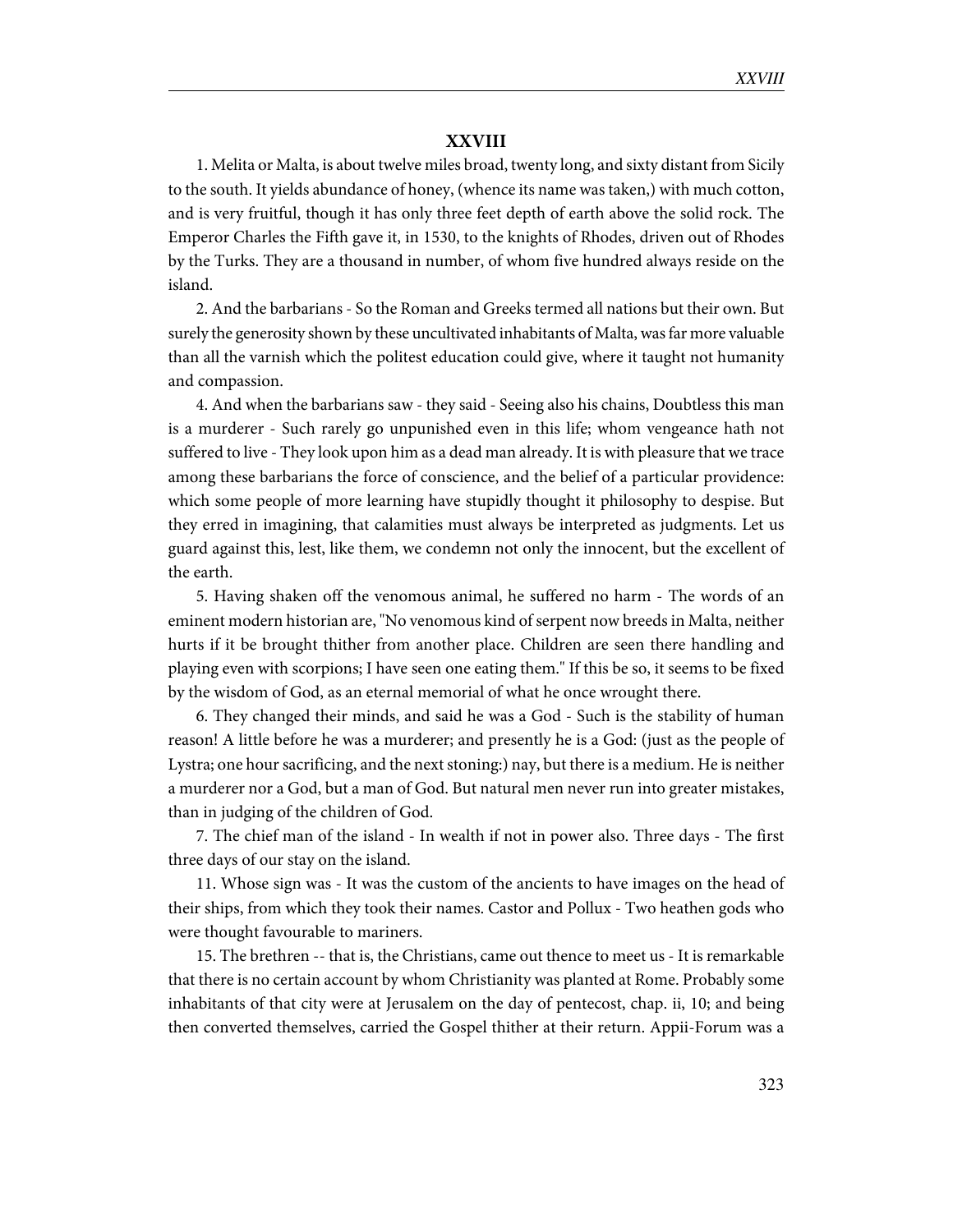town fifty-one miles from Rome; the Three Taverns about thirty. He took courage - He saw Christ was at Rome also, and now forgot all the troubles of his journey.

16. With the soldier - To whom he was chained, as the Roman custom was.

17. And after three days - Given to rest and prayer, Paul called the chief of the Jews together - He always sought the Jews first; but being now bound, he could not so conveniently go round to them. Though I have done nothing - Seeing him chained, they might have suspected he had. Therefore he first obviates this suspicion.

19. When the Jews opposed it - He speaks tenderly of them, not mentioning their repeated attempts to murder him. Not that I had any thing to accuse my nation of - Not that I had any design to accuse others, but merely to defend myself.

20. The hope of Israel - What Israel hopes for, namely, the Messiah and the resurrection.

21. We have neither received letters concerning thee - There must have been a peculiar providence in this, nor has any of the brethren -- the Jews, related - Professedly, in a set discourse, or spoke - Occasionally, in conversation, any evil of thee - How must the bridle then have been in their mouth!

22. This sect we know is everywhere spoken against - This is no proof at all of a bad cause, but a very probable mark of a good one.

23. To whom he expounded, testifying the kingdom of God, and persuading them concerning Jesus - These were his two grand topics,

1. That the kingdom of the Messiah was of a spiritual, not temporal nature:

2. That Jesus of Nazareth was the very person foretold, as the Lord of that kingdom. On this head he had as much need to persuade as to convince, their will making as strong a resistance as their understanding.

24. And some believed the things that were spoken - With the heart, as well as understanding.

25. Well spake the Holy Ghost to your fathers - Which is equally applicable to you.

26. Hearing ye shall hear - That is, ye shall most surely hear, and shall not understand - The words manifestly denote a judicial blindness, consequent upon a wilful and obstinate resistance of the truth. First they would not, afterward they could not, believe. [Isaiah vi, 9,](http://www.ccel.org/study/Bible:Isa.6.9) &c.; [Matt. xiii, 14;](http://www.ccel.org/study/Bible:Matt.13.14) [John xii, 40](http://www.ccel.org/study/Bible:John.12.40).

28. The salvation of God is sent to the Gentiles - Namely, from this time. Before this no apostle had been at Rome. St. Paul was the first.

30. And Paul continued two whole years - After which this book was written, long before St. Paul's death, and was undoubtedly published with his approbation by St. Luke, who continued with him to the last, [2 Tim. iv, 11.](http://www.ccel.org/study/Bible:2Tim.4.11) And received all that came to him - Whether they were Jews or Gentiles. These two years completed twenty-five years after our saviour's passion. Such progress had the Gospel made by that time, in the parts of the world which